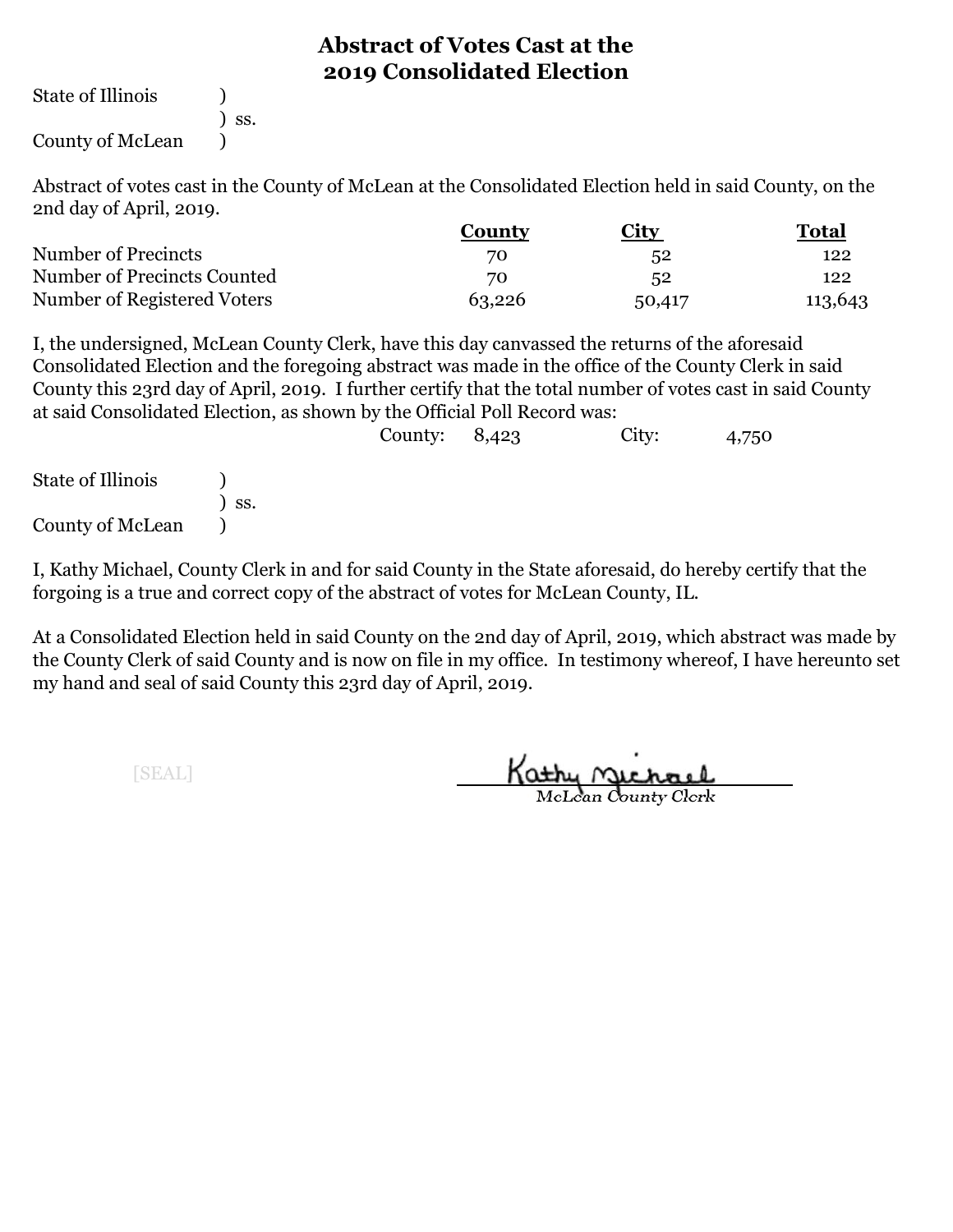State of Illinois (1)

) ss.

County of McLean )

Abstract of votes cast in the County of McLean at the Consolidated Election held in said County, on the 2nd day of April, 2019.

#### **Town Trustee Town of Normal Nonpartisan** (Vote for Three)

| <b>Party</b> | Candidate        | <b>Total</b> |        |
|--------------|------------------|--------------|--------|
| Nonpartisan  | R.C. McBride     | 1,913        |        |
| Nonpartisan  | Dave Shields     | 1,621        |        |
| Nonpartisan  | <b>Stan Nord</b> | 2,928        | ∗      |
| Nonpartisan  | Kathleen Lorenz  | 2,165        | ∗      |
| Nonpartisan  | Karyn Smith      | 2,092        | $\ast$ |
| Nonpartisan  | Pat Turner       | 1,509        |        |
| Nonpartisan  | Alex Campbell    | 703          |        |
| Nonpartisan  | Joel Studebaker  | 978          |        |
| Write In     | Karl Sila        | 509          |        |

\* Indicates the Winner(s)

I, the undersigned, McLean County Clerk, have this day canvassed the returns of the aforesaid Consolidated Election and the foregoing abstract was made in the office of the County Clerk in said County this 23rd day of April, 2019. I further certify that the total number of votes cast in said County at said Consolidated Election, as shown by the Official Poll Record was:

|                   |     | County: $8,423$ | City: | 4,750 |
|-------------------|-----|-----------------|-------|-------|
| State of Illinois |     |                 |       |       |
|                   | SS. |                 |       |       |
| County of McLean  |     |                 |       |       |

I, Kathy Michael, County Clerk in and for said County in the State aforesaid, do hereby certify that the forgoing is a true and correct copy of the abstract of votes for McLean County, IL.

At a Consolidated Election held in said County on the 2nd day of April, 2019, which abstract was made by the County Clerk of said County and is now on file in my office. In testimony whereof, I have hereunto set my hand and seal of said County this 23rd day of April, 2019.

Kathy Michael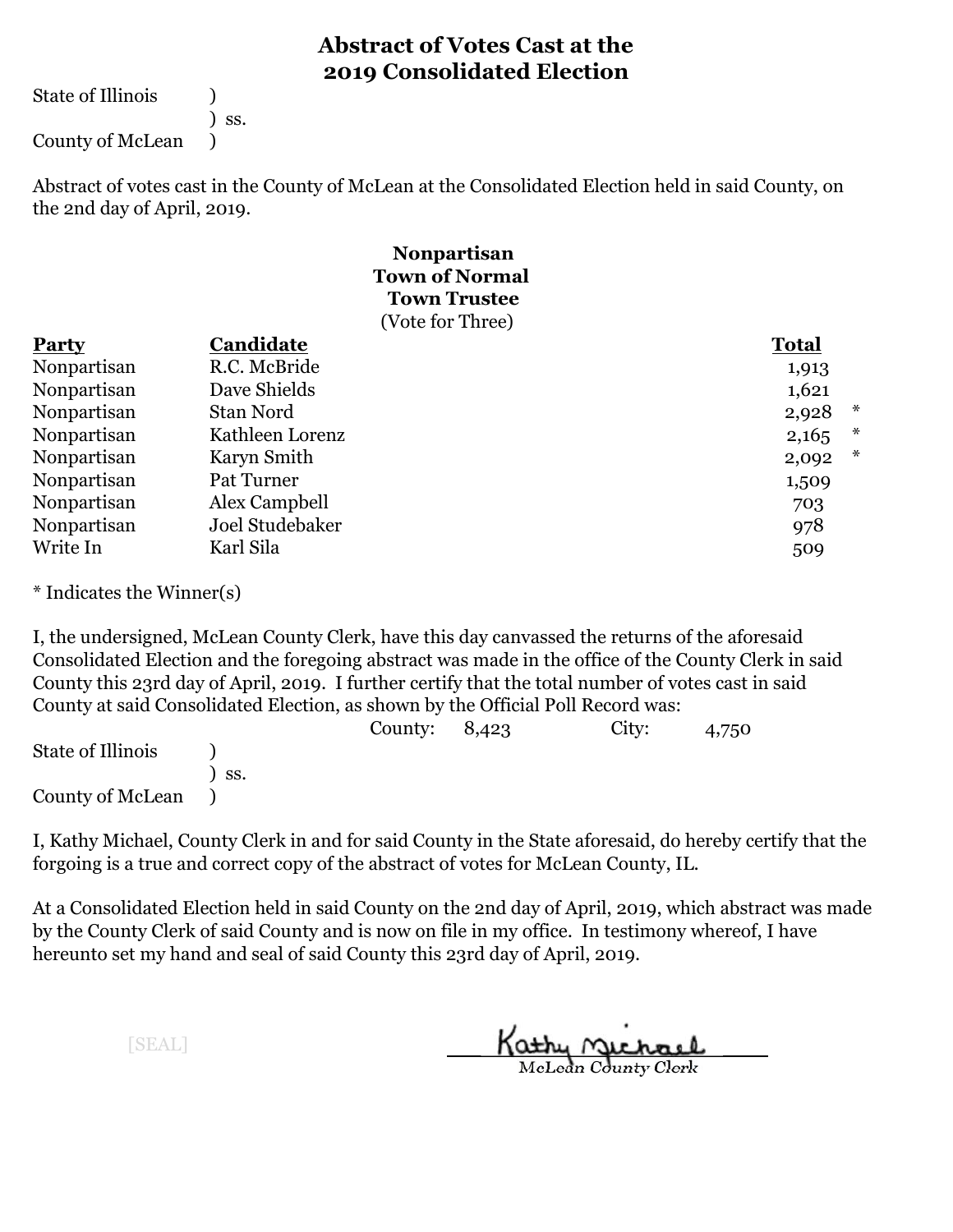State of Illinois (1)

) ss.

County of McLean )

Abstract of votes cast in the County of McLean at the Consolidated Election held in said County, on the 2nd day of April, 2019.

#### **Nonpartisan City of Chenoa Mayor**

**Party Total Candidate** Nonpartisan Christopher Wilder 237 \*

\* Indicates the Winner(s)

I, the undersigned, McLean County Clerk, have this day canvassed the returns of the aforesaid Consolidated Election and the foregoing abstract was made in the office of the County Clerk in said County this 23rd day of April, 2019. I further certify that the total number of votes cast in said County at said Consolidated Election, as shown by the Official Poll Record was:

County: 8,423 City: 4,750 State of Illinois (a) ) ss. County of McLean )

I, Kathy Michael, County Clerk in and for said County in the State aforesaid, do hereby certify that the forgoing is a true and correct copy of the abstract of votes for McLean County, IL.

At a Consolidated Election held in said County on the 2nd day of April, 2019, which abstract was made by the County Clerk of said County and is now on file in my office. In testimony whereof, I have hereunto set my hand and seal of said County this 23rd day of April, 2019.

Kathy Michael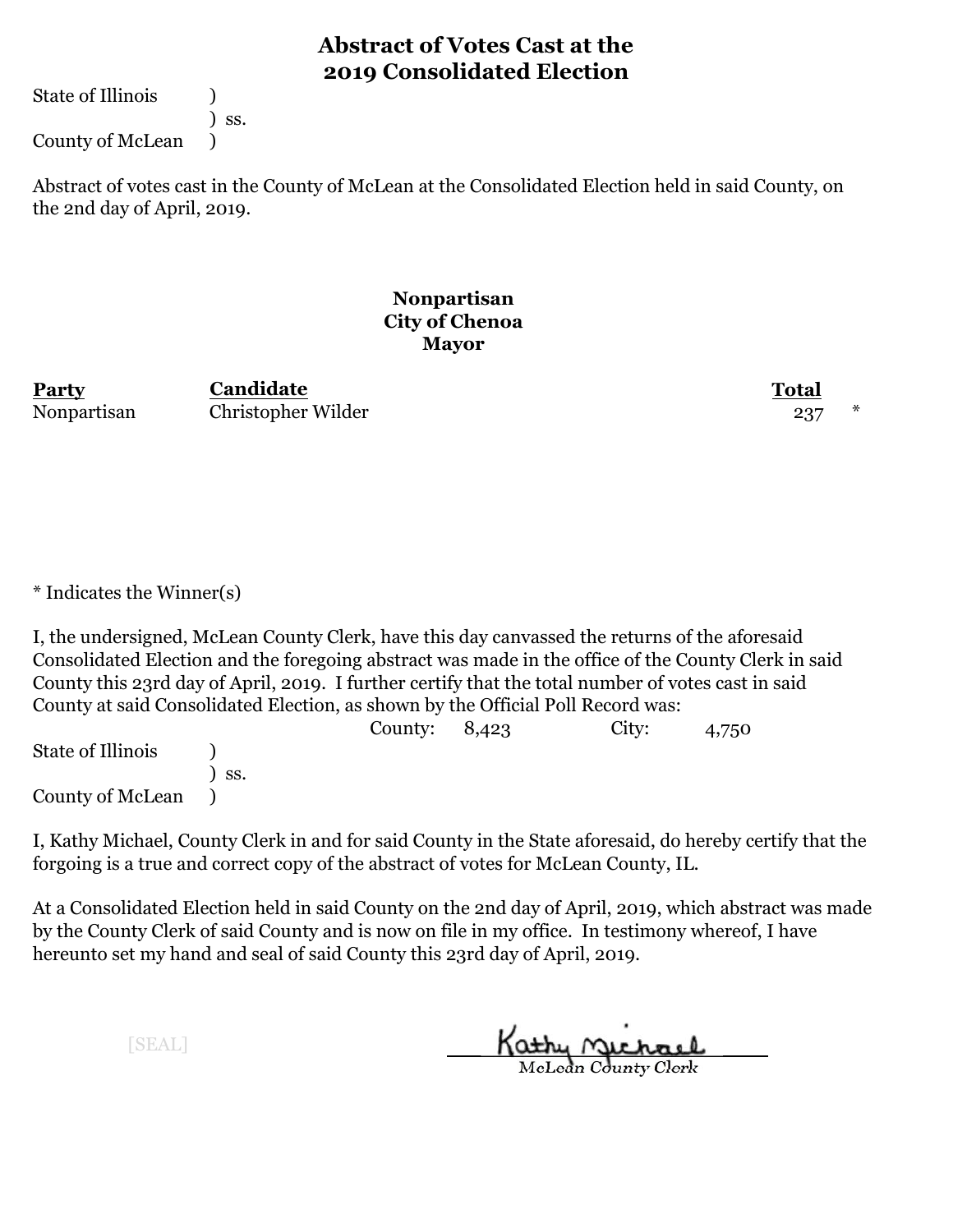State of Illinois (1)

) ss.

County of McLean )

Abstract of votes cast in the County of McLean at the Consolidated Election held in said County, on the 2nd day of April, 2019.

#### **Nonpartisan City of Chenoa Commissioner** (Vote for Two)

| <b>Party</b> | Candidate    | <b>Total</b>         |
|--------------|--------------|----------------------|
| Nonpartisan  | Gary Dreher  | 45                   |
| Nonpartisan  | Chad Daiker  | *<br>149             |
| Nonpartisan  | Lee Reinhart | ∗<br>18 <sub>5</sub> |
| Nonpartisan  | John Strike  | 133                  |

\* Indicates the Winner(s)

I, the undersigned, McLean County Clerk, have this day canvassed the returns of the aforesaid Consolidated Election and the foregoing abstract was made in the office of the County Clerk in said County this 23rd day of April, 2019. I further certify that the total number of votes cast in said County at said Consolidated Election, as shown by the Official Poll Record was:

|                   |     | County: $8,423$ | City: | 4,750 |
|-------------------|-----|-----------------|-------|-------|
| State of Illinois |     |                 |       |       |
|                   | SS. |                 |       |       |
| County of McLean  |     |                 |       |       |

I, Kathy Michael, County Clerk in and for said County in the State aforesaid, do hereby certify that the forgoing is a true and correct copy of the abstract of votes for McLean County, IL.

At a Consolidated Election held in said County on the 2nd day of April, 2019, which abstract was made by the County Clerk of said County and is now on file in my office. In testimony whereof, I have hereunto set my hand and seal of said County this 23rd day of April, 2019.

Kathy <u>Michael</u>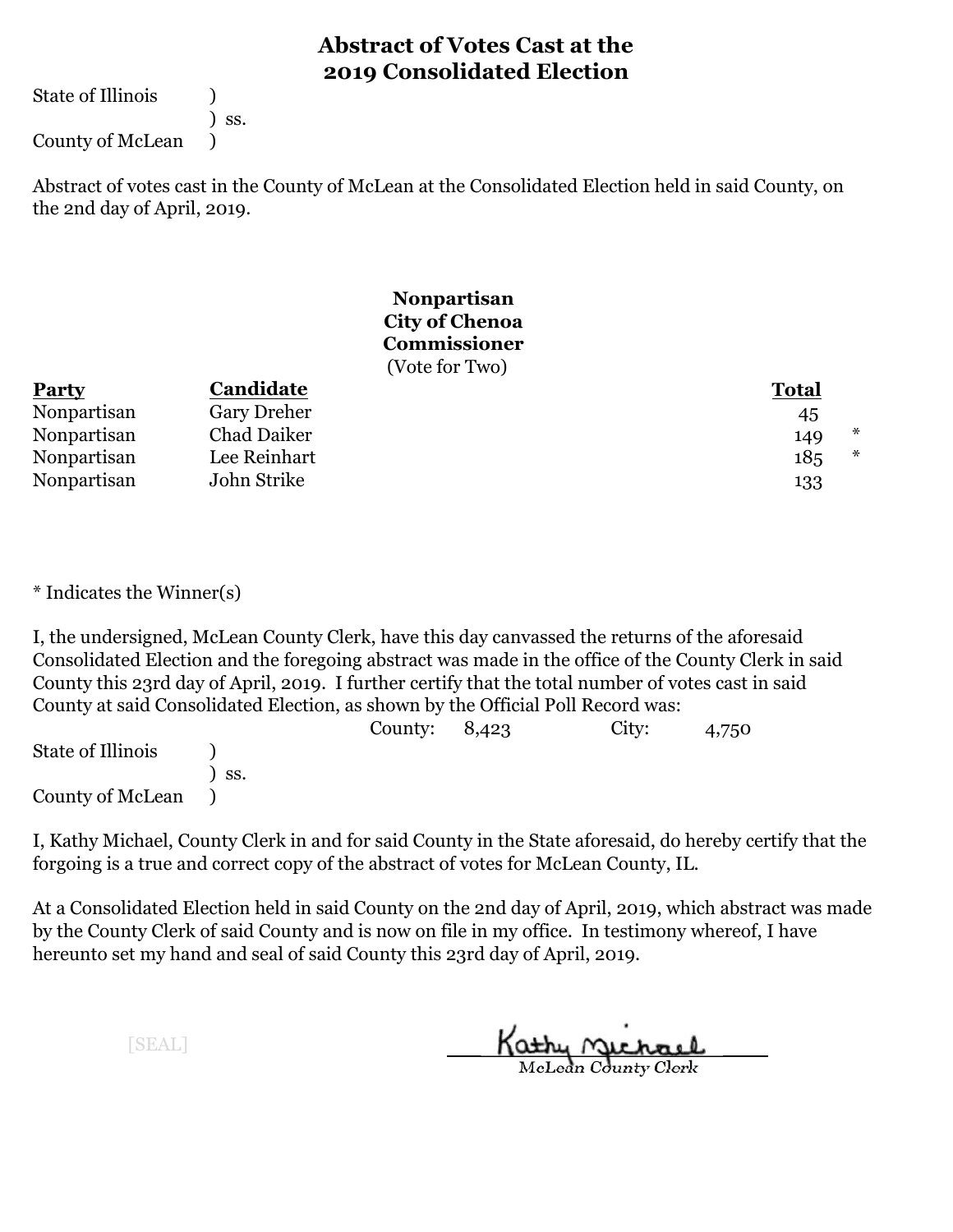State of Illinois (1)

) ss.

County of McLean )

Abstract of votes cast in the County of McLean at the Consolidated Election held in said County, on the 2nd day of April, 2019.

#### **Independent City of LeRoy Alderman Ward 1 (Full 4-year Term)**

**Party Total** Independent No Candidate 0 **Candidate**

\* Indicates the Winner(s)

I, the undersigned, McLean County Clerk, have this day canvassed the returns of the aforesaid Consolidated Election and the foregoing abstract was made in the office of the County Clerk in said County this 23rd day of April, 2019. I further certify that the total number of votes cast in said County at said Consolidated Election, as shown by the Official Poll Record was:

|                   |                  | County: $8,423$ | City: | 4,750 |  |
|-------------------|------------------|-----------------|-------|-------|--|
| State of Illinois |                  |                 |       |       |  |
|                   | $\mathsf{S}$ SS. |                 |       |       |  |
| County of McLean  |                  |                 |       |       |  |

I, Kathy Michael, County Clerk in and for said County in the State aforesaid, do hereby certify that the forgoing is a true and correct copy of the abstract of votes for McLean County, IL.

At a Consolidated Election held in said County on the 2nd day of April, 2019, which abstract was made by the County Clerk of said County and is now on file in my office. In testimony whereof, I have hereunto set my hand and seal of said County this 23rd day of April, 2019.

Kathy Michael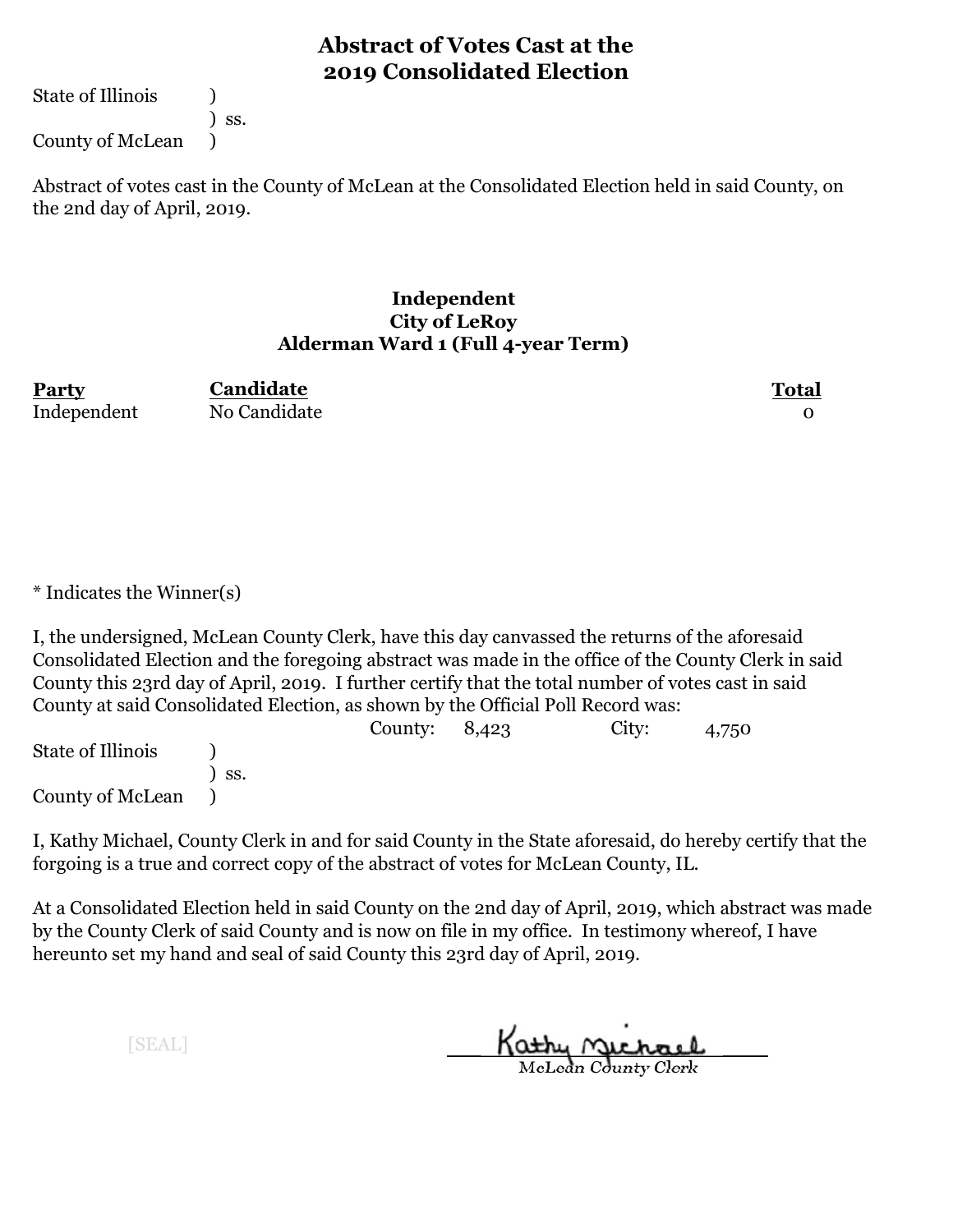State of Illinois (1)

) ss.

County of McLean )

Abstract of votes cast in the County of McLean at the Consolidated Election held in said County, on the 2nd day of April, 2019.

#### **Independent City of LeRoy Alderman Ward 2**

| Party       | Candidate     | <b>Total</b> |  |
|-------------|---------------|--------------|--|
| Independent | Ronald Legner |              |  |

\* Indicates the Winner(s)

I, the undersigned, McLean County Clerk, have this day canvassed the returns of the aforesaid Consolidated Election and the foregoing abstract was made in the office of the County Clerk in said County this 23rd day of April, 2019. I further certify that the total number of votes cast in said County at said Consolidated Election, as shown by the Official Poll Record was:

|                   |              | County: $8,423$ | City: | 4,750 |  |
|-------------------|--------------|-----------------|-------|-------|--|
| State of Illinois |              |                 |       |       |  |
|                   | $\prime$ ss. |                 |       |       |  |
| County of McLean  |              |                 |       |       |  |

I, Kathy Michael, County Clerk in and for said County in the State aforesaid, do hereby certify that the forgoing is a true and correct copy of the abstract of votes for McLean County, IL.

At a Consolidated Election held in said County on the 2nd day of April, 2019, which abstract was made by the County Clerk of said County and is now on file in my office. In testimony whereof, I have hereunto set my hand and seal of said County this 23rd day of April, 2019.

Kathy Michael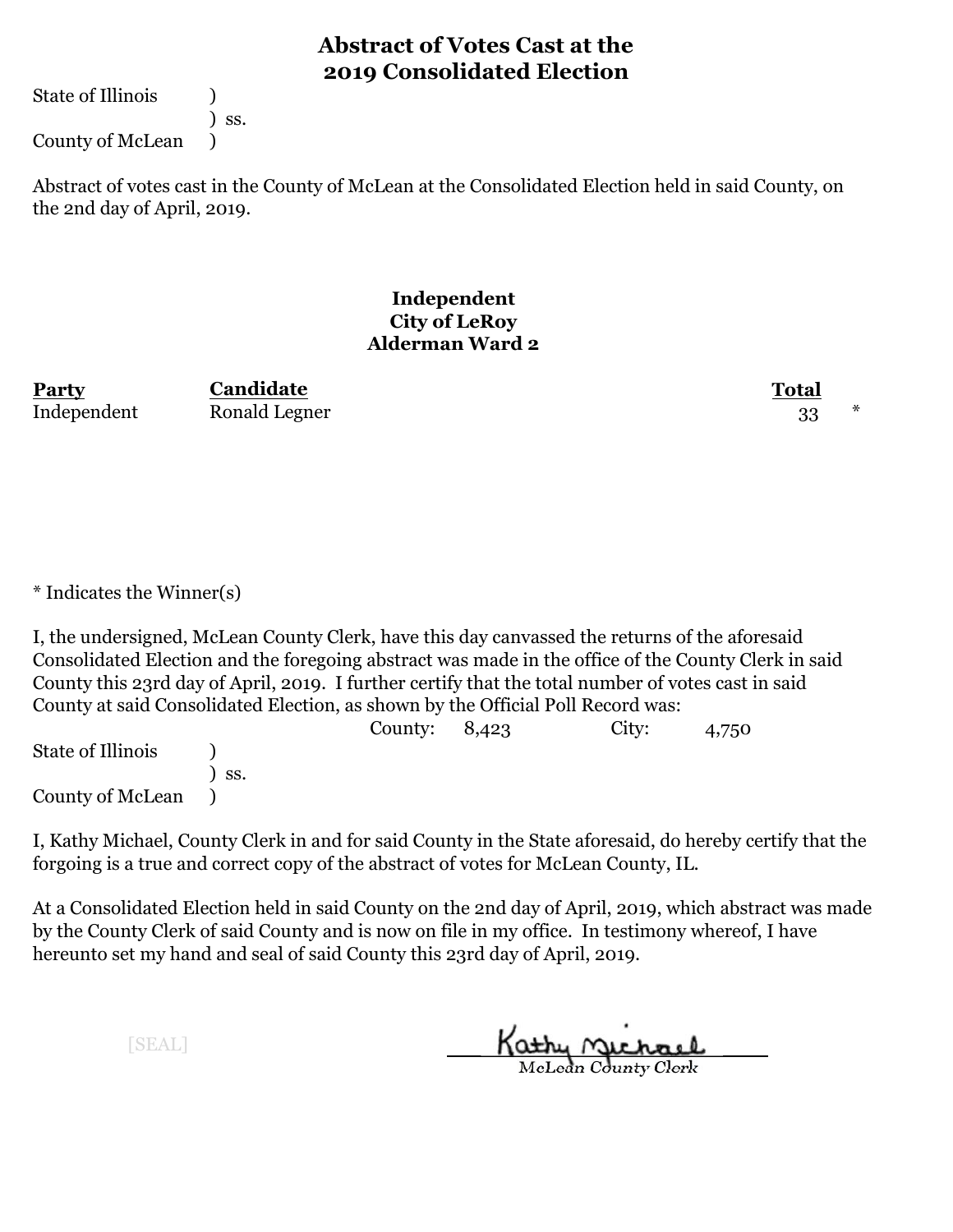State of Illinois (1)

) ss.

County of McLean )

Abstract of votes cast in the County of McLean at the Consolidated Election held in said County, on the 2nd day of April, 2019.

#### **Independent City of LeRoy Alderman Ward 3**

**Party Total Candidate** Independent No Candidate 0

\* Indicates the Winner(s)

I, the undersigned, McLean County Clerk, have this day canvassed the returns of the aforesaid Consolidated Election and the foregoing abstract was made in the office of the County Clerk in said County this 23rd day of April, 2019. I further certify that the total number of votes cast in said County at said Consolidated Election, as shown by the Official Poll Record was:

|                   |                  | County: $8,423$ | City: | 4,750 |  |
|-------------------|------------------|-----------------|-------|-------|--|
| State of Illinois |                  |                 |       |       |  |
|                   | $\mathsf{S}$ SS. |                 |       |       |  |
| County of McLean  |                  |                 |       |       |  |

I, Kathy Michael, County Clerk in and for said County in the State aforesaid, do hereby certify that the forgoing is a true and correct copy of the abstract of votes for McLean County, IL.

At a Consolidated Election held in said County on the 2nd day of April, 2019, which abstract was made by the County Clerk of said County and is now on file in my office. In testimony whereof, I have hereunto set my hand and seal of said County this 23rd day of April, 2019.

Kathy Michael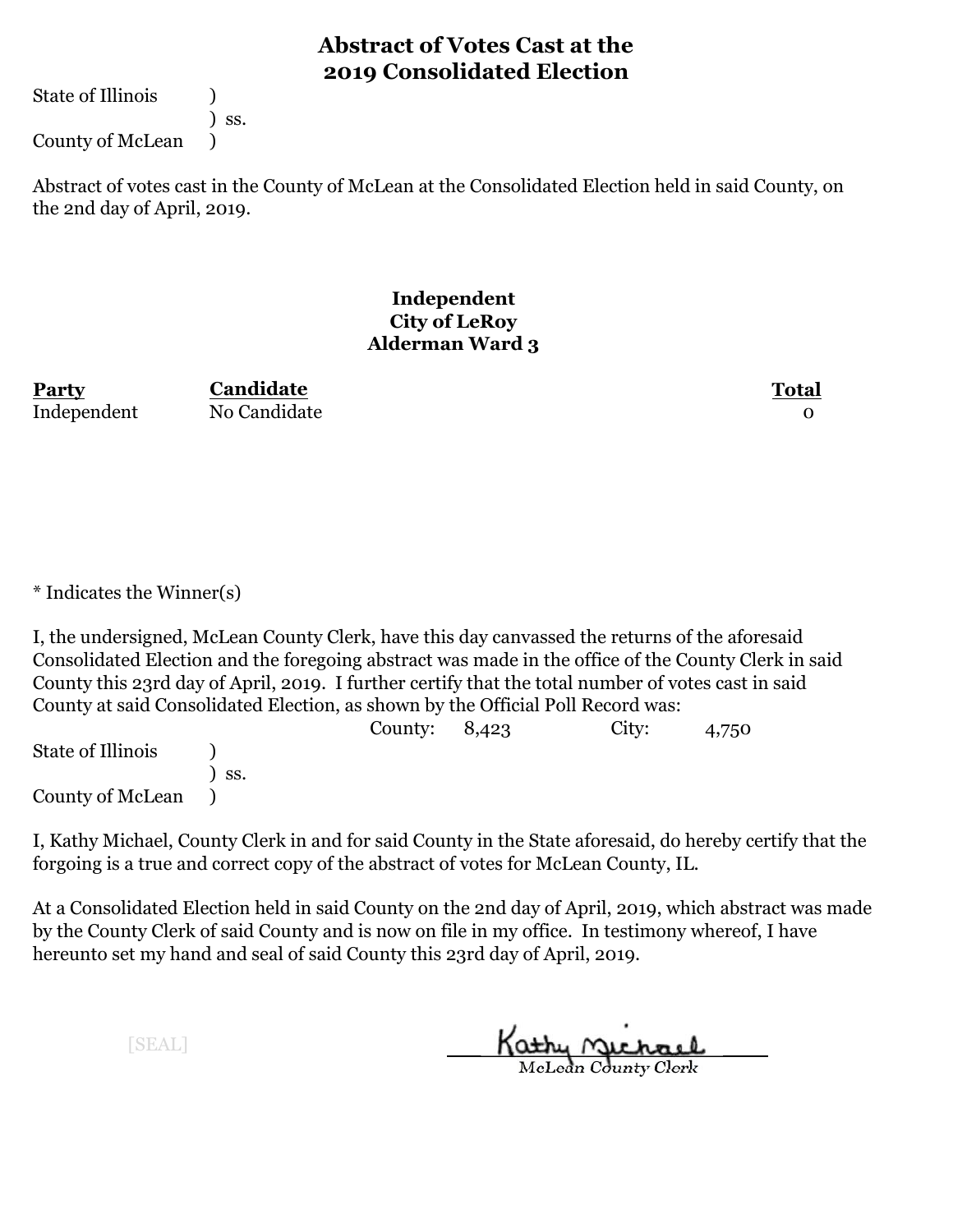State of Illinois (1)

) ss.

County of McLean )

Abstract of votes cast in the County of McLean at the Consolidated Election held in said County, on the 2nd day of April, 2019.

#### **Independent City of LeRoy Alderman Ward 4**

| Party       | Candidate    | Total |  |
|-------------|--------------|-------|--|
| Independent | Dawn Hanafin |       |  |

\* Indicates the Winner(s)

I, the undersigned, McLean County Clerk, have this day canvassed the returns of the aforesaid Consolidated Election and the foregoing abstract was made in the office of the County Clerk in said County this 23rd day of April, 2019. I further certify that the total number of votes cast in said County at said Consolidated Election, as shown by the Official Poll Record was:

|                   |              | County: $8,423$ | City: | 4,750 |  |
|-------------------|--------------|-----------------|-------|-------|--|
| State of Illinois |              |                 |       |       |  |
|                   | $\prime$ ss. |                 |       |       |  |
| County of McLean  |              |                 |       |       |  |

I, Kathy Michael, County Clerk in and for said County in the State aforesaid, do hereby certify that the forgoing is a true and correct copy of the abstract of votes for McLean County, IL.

At a Consolidated Election held in said County on the 2nd day of April, 2019, which abstract was made by the County Clerk of said County and is now on file in my office. In testimony whereof, I have hereunto set my hand and seal of said County this 23rd day of April, 2019.

Kathy <u>Michael</u>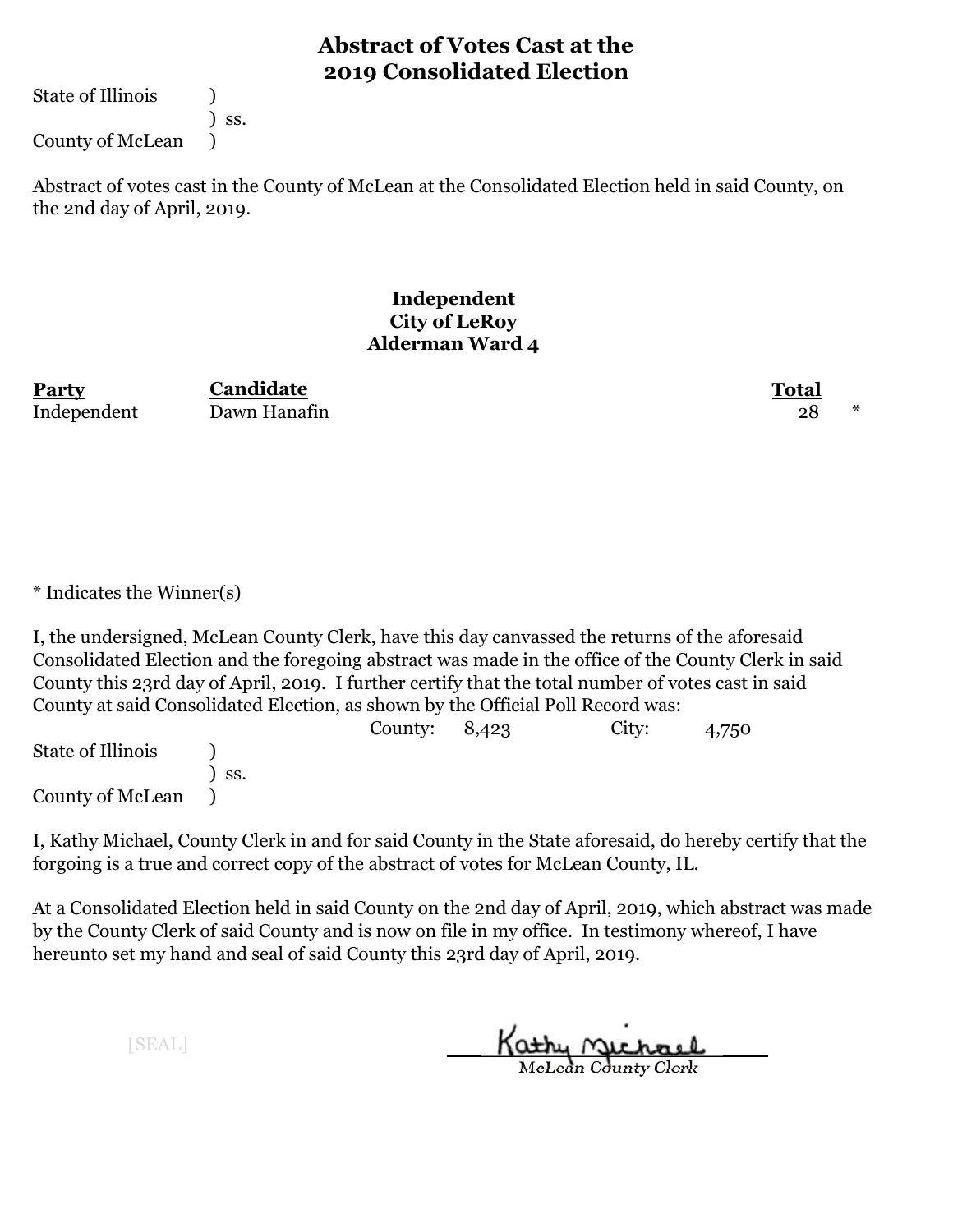State of Illinois (1)

) ss.

County of McLean )

Abstract of votes cast in the County of McLean at the Consolidated Election held in said County, on the 2nd day of April, 2019.

> **Independent City of Lexington Alderman Ward 1**

| Party       | Candidate      | Total |  |
|-------------|----------------|-------|--|
| Independent | Lisa A. Wilson | 44    |  |

\* Indicates the Winner(s)

I, the undersigned, McLean County Clerk, have this day canvassed the returns of the aforesaid Consolidated Election and the foregoing abstract was made in the office of the County Clerk in said County this 23rd day of April, 2019. I further certify that the total number of votes cast in said County at said Consolidated Election, as shown by the Official Poll Record was:

|                   |     | County: $8,423$ | City: | 4,750 |
|-------------------|-----|-----------------|-------|-------|
| State of Illinois |     |                 |       |       |
|                   | SS. |                 |       |       |
| County of McLean  |     |                 |       |       |

I, Kathy Michael, County Clerk in and for said County in the State aforesaid, do hereby certify that the forgoing is a true and correct copy of the abstract of votes for McLean County, IL.

At a Consolidated Election held in said County on the 2nd day of April, 2019, which abstract was made by the County Clerk of said County and is now on file in my office. In testimony whereof, I have hereunto set my hand and seal of said County this 23rd day of April, 2019.

Kathy Michael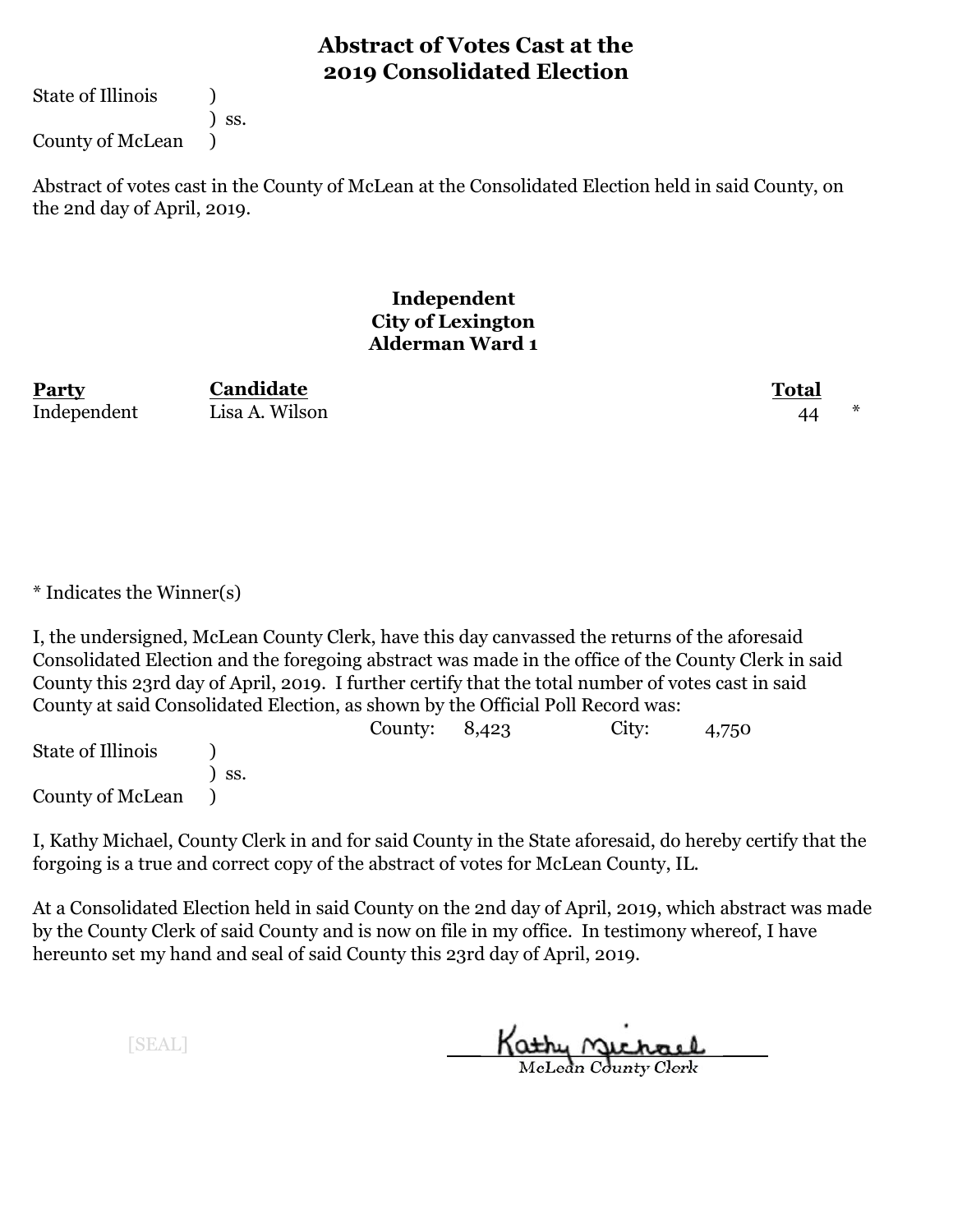State of Illinois (1)

) ss.

County of McLean )

Abstract of votes cast in the County of McLean at the Consolidated Election held in said County, on the 2nd day of April, 2019.

#### **Independent City of Lexington Alderman Ward 2**

| Party       | Candidate          | Total |
|-------------|--------------------|-------|
| Independent | Michael L. Richard |       |

\* Indicates the Winner(s)

I, the undersigned, McLean County Clerk, have this day canvassed the returns of the aforesaid Consolidated Election and the foregoing abstract was made in the office of the County Clerk in said County this 23rd day of April, 2019. I further certify that the total number of votes cast in said County at said Consolidated Election, as shown by the Official Poll Record was:

|                   |              | County: $8,423$ | City: | 4,750 |  |
|-------------------|--------------|-----------------|-------|-------|--|
| State of Illinois |              |                 |       |       |  |
|                   | $\prime$ ss. |                 |       |       |  |
| County of McLean  |              |                 |       |       |  |

I, Kathy Michael, County Clerk in and for said County in the State aforesaid, do hereby certify that the forgoing is a true and correct copy of the abstract of votes for McLean County, IL.

At a Consolidated Election held in said County on the 2nd day of April, 2019, which abstract was made by the County Clerk of said County and is now on file in my office. In testimony whereof, I have hereunto set my hand and seal of said County this 23rd day of April, 2019.

Kathy <u>Michael</u>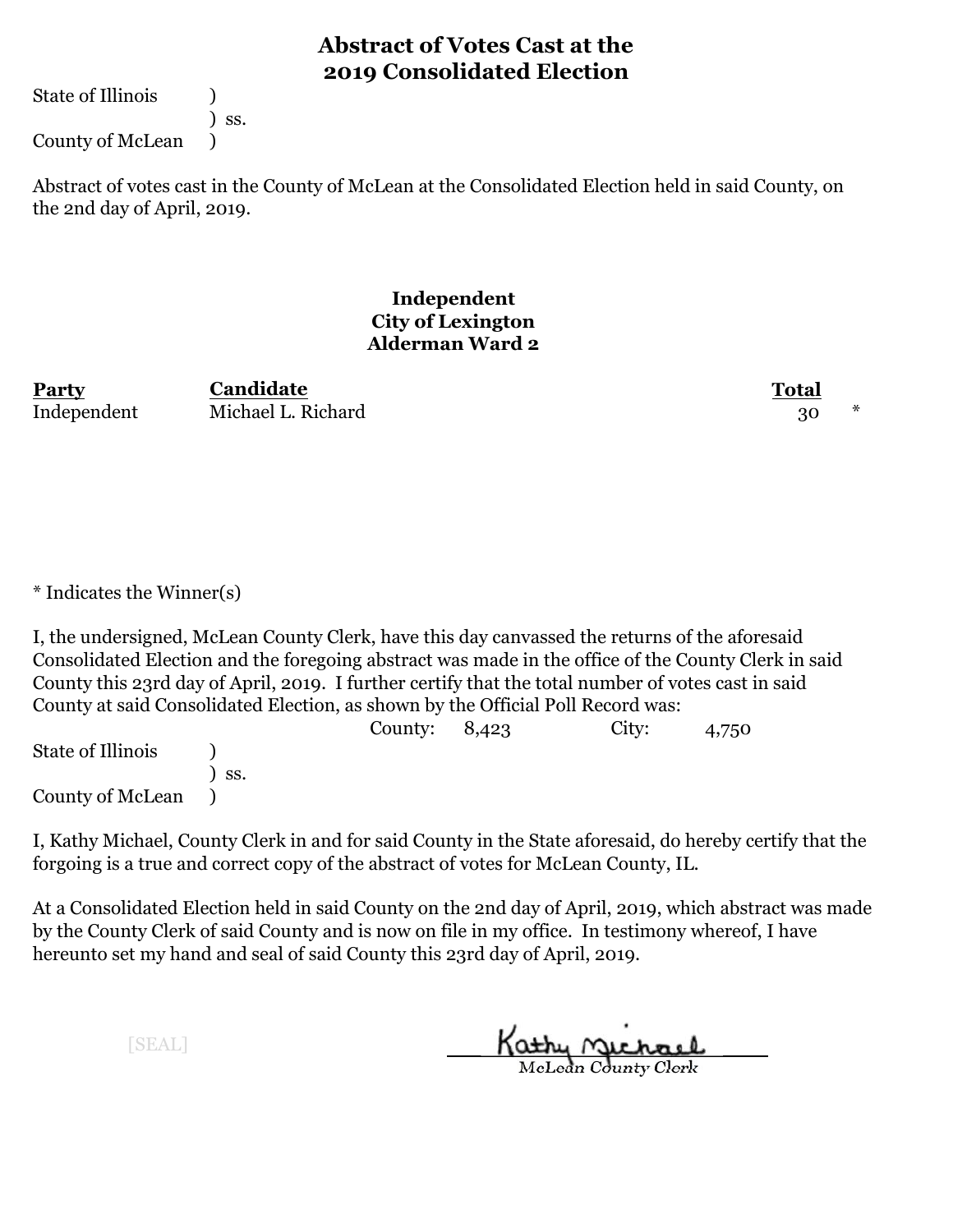State of Illinois (1)

) ss.

County of McLean )

Abstract of votes cast in the County of McLean at the Consolidated Election held in said County, on the 2nd day of April, 2019.

#### **Independent City of Lexington Alderman Ward 3(Full Four Year Term)**

| <b>Party</b> | Candidate     | <b>Total</b> |          |
|--------------|---------------|--------------|----------|
| Independent  | Judson Stover |              | $^\star$ |

\* Indicates the Winner(s)

I, the undersigned, McLean County Clerk, have this day canvassed the returns of the aforesaid Consolidated Election and the foregoing abstract was made in the office of the County Clerk in said County this 23rd day of April, 2019. I further certify that the total number of votes cast in said County at said Consolidated Election, as shown by the Official Poll Record was:

|                   |                  | County: $8,423$ | City: | 4,750 |  |
|-------------------|------------------|-----------------|-------|-------|--|
| State of Illinois |                  |                 |       |       |  |
|                   | $\mathsf{S}$ SS. |                 |       |       |  |
| County of McLean  |                  |                 |       |       |  |

I, Kathy Michael, County Clerk in and for said County in the State aforesaid, do hereby certify that the forgoing is a true and correct copy of the abstract of votes for McLean County, IL.

At a Consolidated Election held in said County on the 2nd day of April, 2019, which abstract was made by the County Clerk of said County and is now on file in my office. In testimony whereof, I have hereunto set my hand and seal of said County this 23rd day of April, 2019.

Kathy <u>Michael</u>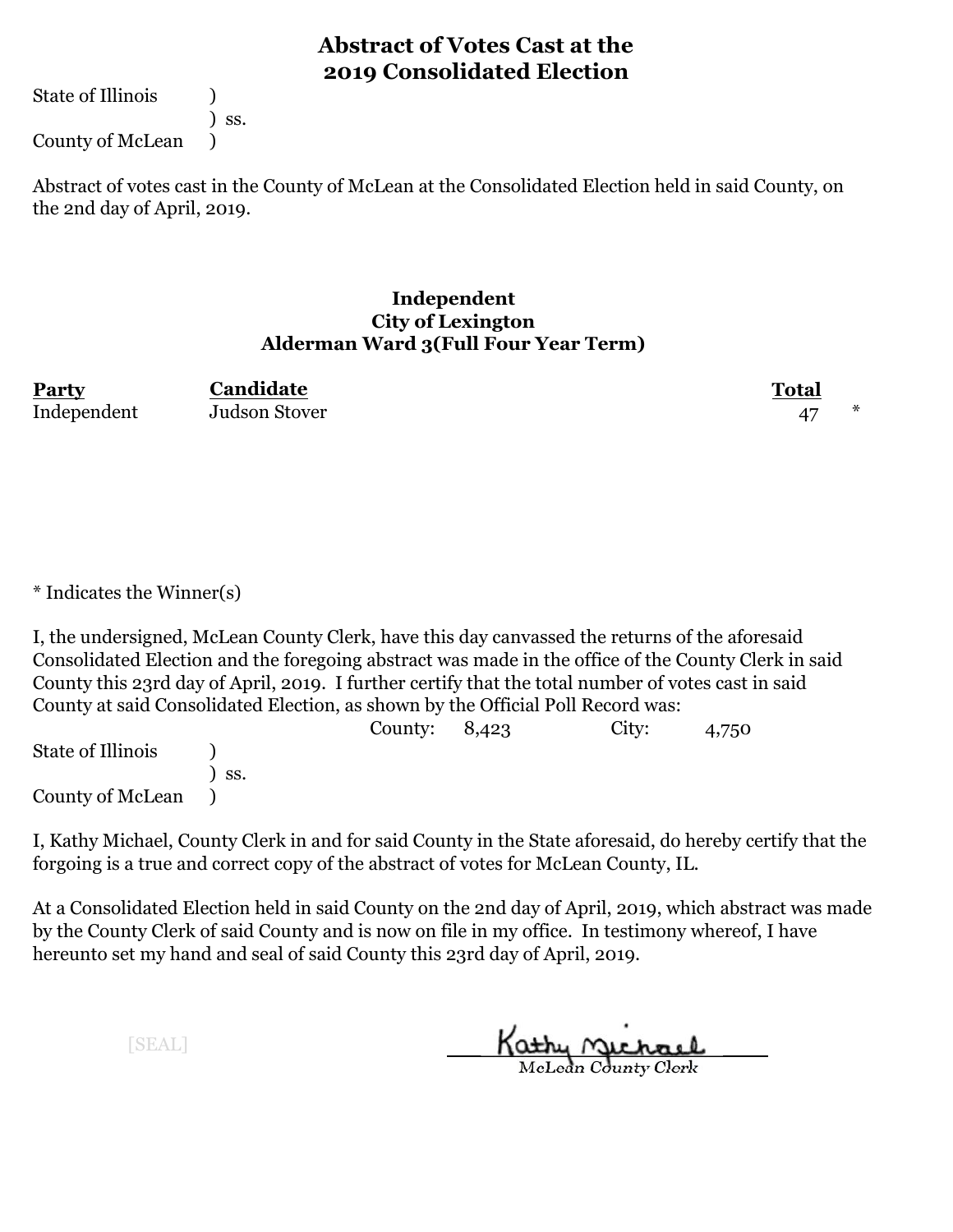State of Illinois (1)

) ss.

County of McLean )

Abstract of votes cast in the County of McLean at the Consolidated Election held in said County, on the 2nd day of April, 2019.

#### **Independent City of Lexington Alderman Ward 3 (Unexpired 2-year Term)**

| Party       | Candidate     | <b>Total</b> |  |
|-------------|---------------|--------------|--|
| Independent | John Franklin | 48           |  |

\* Indicates the Winner(s)

I, the undersigned, McLean County Clerk, have this day canvassed the returns of the aforesaid Consolidated Election and the foregoing abstract was made in the office of the County Clerk in said County this 23rd day of April, 2019. I further certify that the total number of votes cast in said County at said Consolidated Election, as shown by the Official Poll Record was:

|                   |                   | County: $8,423$ | City: | 4,750 |  |
|-------------------|-------------------|-----------------|-------|-------|--|
| State of Illinois |                   |                 |       |       |  |
|                   | $\mathcal{S}$ SS. |                 |       |       |  |
| County of McLean  |                   |                 |       |       |  |

I, Kathy Michael, County Clerk in and for said County in the State aforesaid, do hereby certify that the forgoing is a true and correct copy of the abstract of votes for McLean County, IL.

At a Consolidated Election held in said County on the 2nd day of April, 2019, which abstract was made by the County Clerk of said County and is now on file in my office. In testimony whereof, I have hereunto set my hand and seal of said County this 23rd day of April, 2019.

Kathy <u>Michael</u>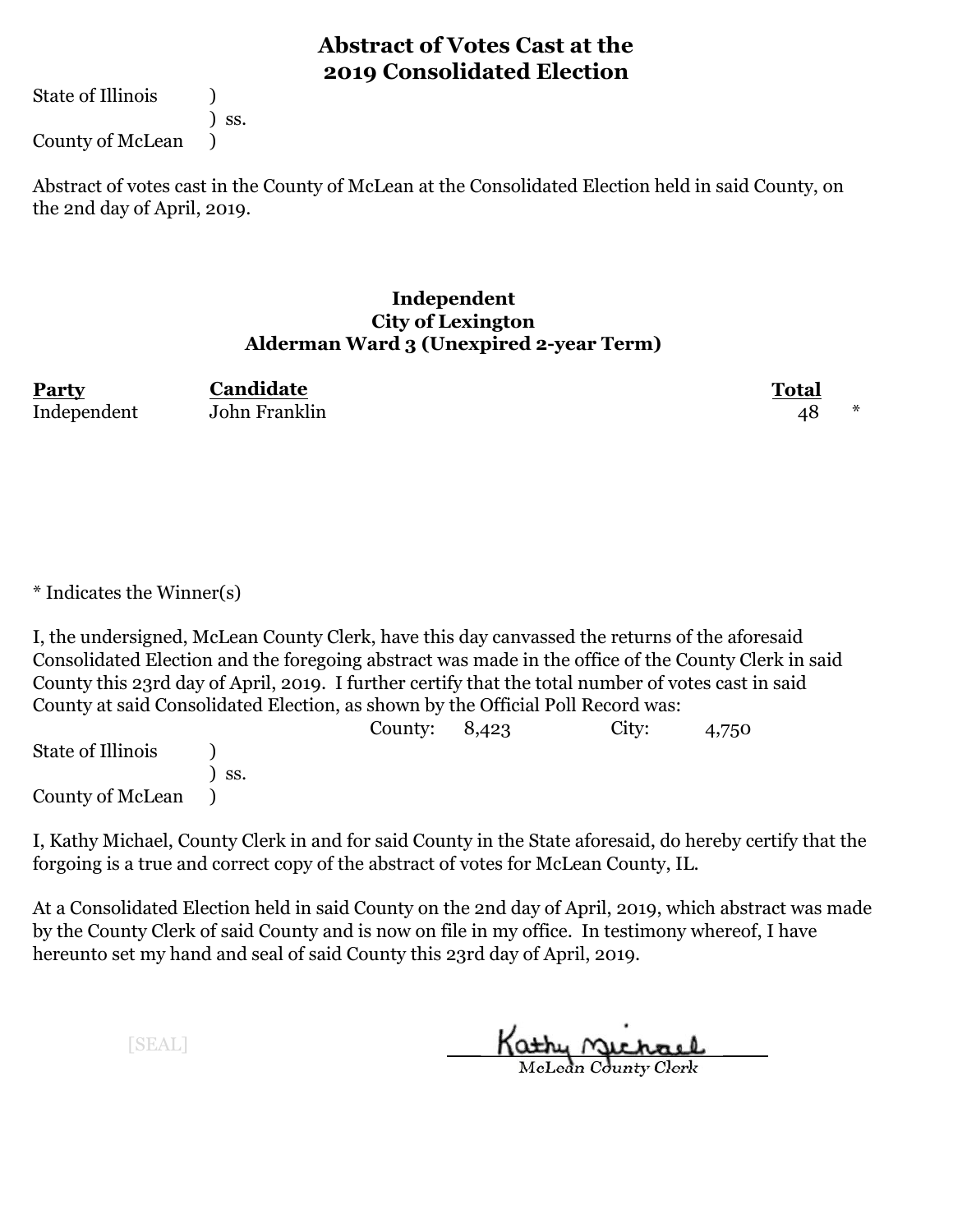State of Illinois (1)

) ss.

County of McLean )

Abstract of votes cast in the County of McLean at the Consolidated Election held in said County, on the 2nd day of April, 2019.

#### **Independent Village of Anchor Village Trustee** (Vote for Three)

| <b>Party</b> | <b>Candidate</b>   | <b>Total</b> |
|--------------|--------------------|--------------|
| Independent  | Matthew Cronkleton | $\ast$       |
| Independent  | Robert Weber       | *<br>20      |

\* Indicates the Winner(s)

I, the undersigned, McLean County Clerk, have this day canvassed the returns of the aforesaid Consolidated Election and the foregoing abstract was made in the office of the County Clerk in said County this 23rd day of April, 2019. I further certify that the total number of votes cast in said County at said Consolidated Election, as shown by the Official Poll Record was:

|                   |     | County: $8,423$ | City: | 4,750 |
|-------------------|-----|-----------------|-------|-------|
| State of Illinois |     |                 |       |       |
|                   | SS. |                 |       |       |
| County of McLean  |     |                 |       |       |

I, Kathy Michael, County Clerk in and for said County in the State aforesaid, do hereby certify that the forgoing is a true and correct copy of the abstract of votes for McLean County, IL.

At a Consolidated Election held in said County on the 2nd day of April, 2019, which abstract was made by the County Clerk of said County and is now on file in my office. In testimony whereof, I have hereunto set my hand and seal of said County this 23rd day of April, 2019.

Kathy <u>Michael</u>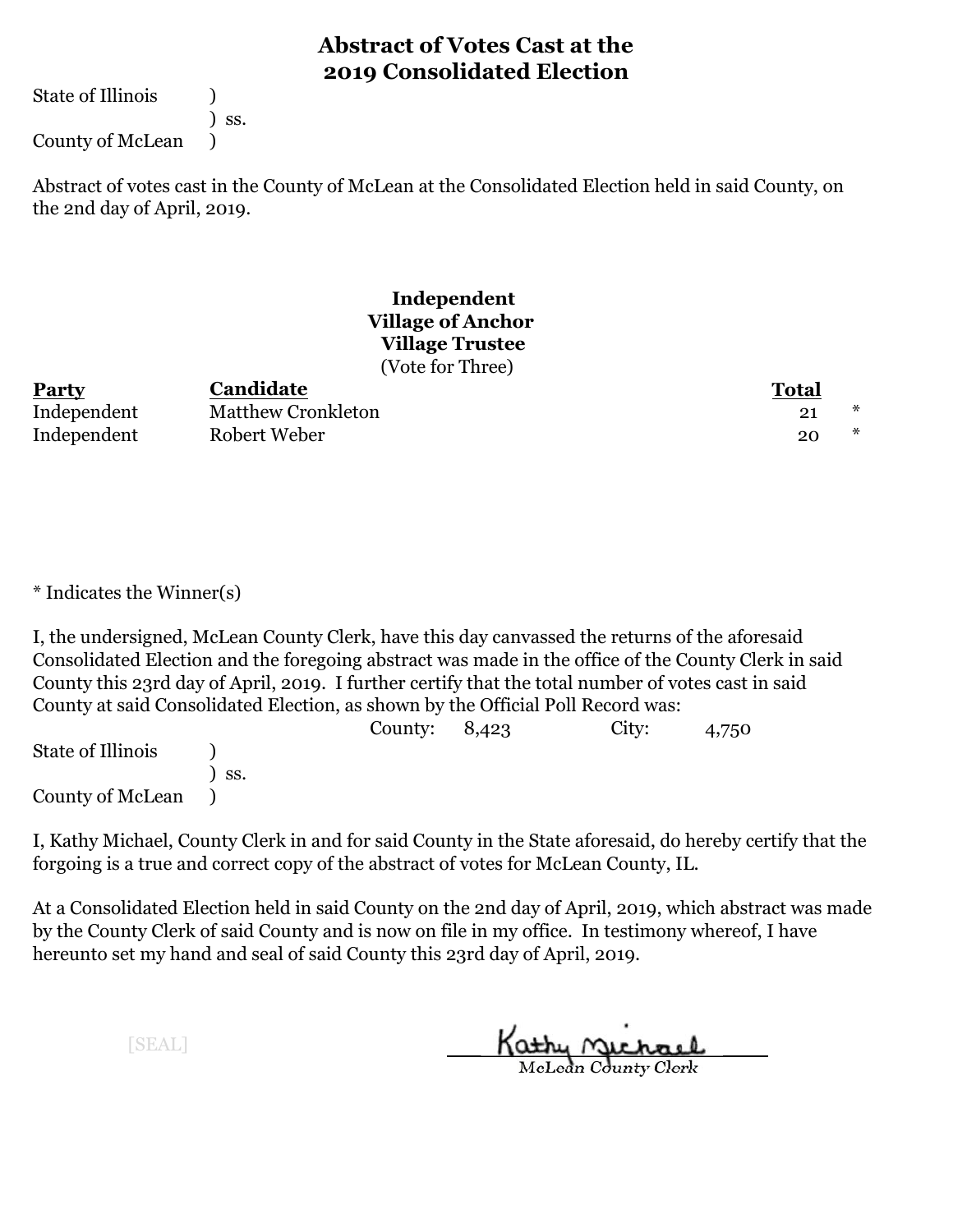State of Illinois (1)

) ss.

County of McLean )

Abstract of votes cast in the County of McLean at the Consolidated Election held in said County, on the 2nd day of April, 2019.

#### **Independent Village of Arrowsmith Village Trustee (Full 4-year Term)** (Vote for Three)

| Party       | Candidate       | <b>Total</b> |
|-------------|-----------------|--------------|
| Independent | Ray Wilson      | *            |
| Independent | Lorey Morefield | *            |
| Independent | Cheryl West     |              |

\* Indicates the Winner(s)

I, the undersigned, McLean County Clerk, have this day canvassed the returns of the aforesaid Consolidated Election and the foregoing abstract was made in the office of the County Clerk in said County this 23rd day of April, 2019. I further certify that the total number of votes cast in said County at said Consolidated Election, as shown by the Official Poll Record was:

|                   |                   | County: $8,423$ | City: | 4,750 |  |
|-------------------|-------------------|-----------------|-------|-------|--|
| State of Illinois |                   |                 |       |       |  |
|                   | $\mathcal{S}$ SS. |                 |       |       |  |
| County of McLean  |                   |                 |       |       |  |

I, Kathy Michael, County Clerk in and for said County in the State aforesaid, do hereby certify that the forgoing is a true and correct copy of the abstract of votes for McLean County, IL.

At a Consolidated Election held in said County on the 2nd day of April, 2019, which abstract was made by the County Clerk of said County and is now on file in my office. In testimony whereof, I have hereunto set my hand and seal of said County this 23rd day of April, 2019.

Kathy Michael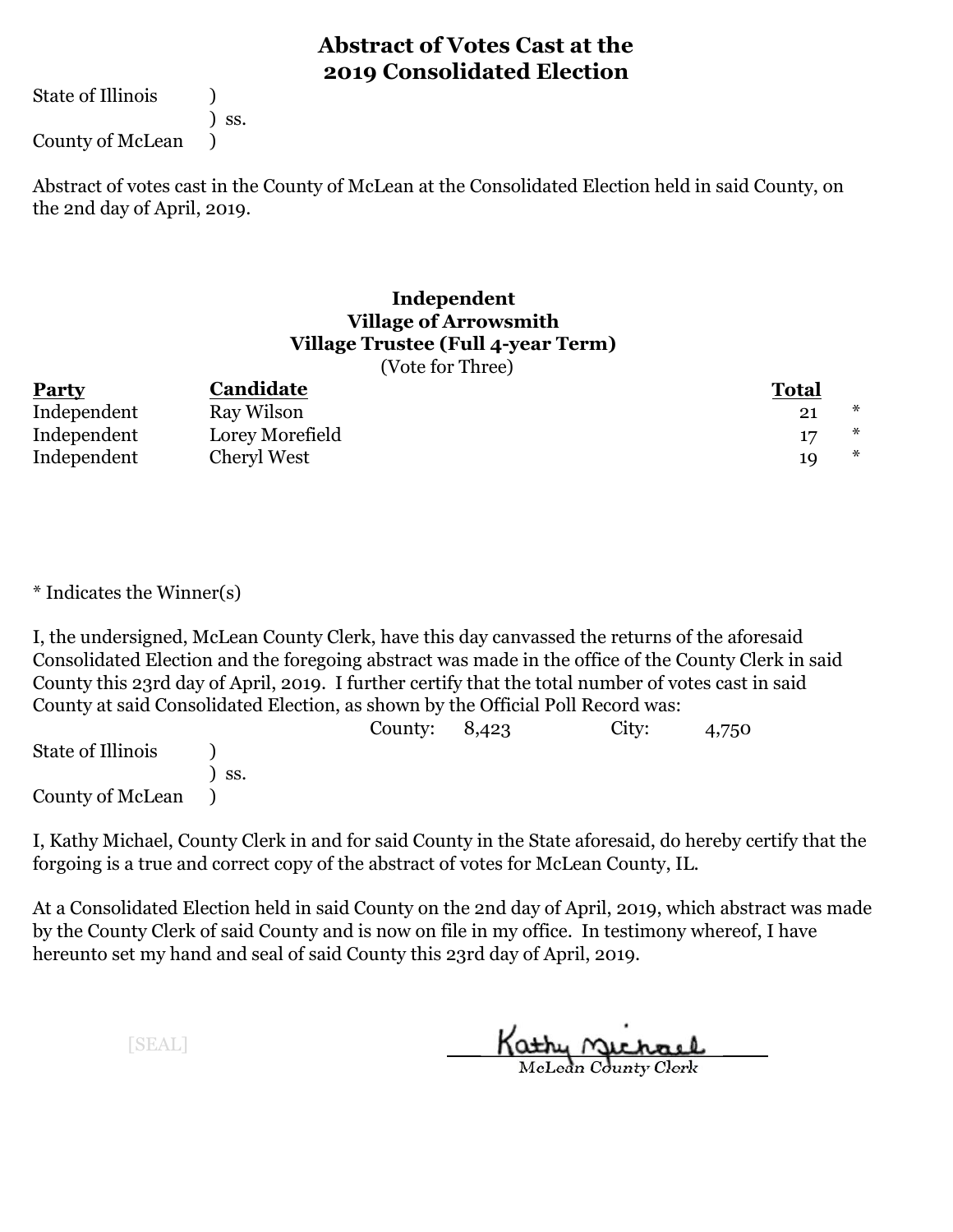State of Illinois (1)

) ss.

County of McLean )

Abstract of votes cast in the County of McLean at the Consolidated Election held in said County, on the 2nd day of April, 2019.

#### **Independent Village of Arrowsmith Village Trustee (Unexpired 2-year Term)**

| Party       | Candidate          | <b>Total</b> |  |
|-------------|--------------------|--------------|--|
| Independent | <b>Taryn Cross</b> |              |  |

\* Indicates the Winner(s)

I, the undersigned, McLean County Clerk, have this day canvassed the returns of the aforesaid Consolidated Election and the foregoing abstract was made in the office of the County Clerk in said County this 23rd day of April, 2019. I further certify that the total number of votes cast in said County at said Consolidated Election, as shown by the Official Poll Record was:

|                   |                   | County: $8,423$ | City: | 4,750 |  |
|-------------------|-------------------|-----------------|-------|-------|--|
| State of Illinois |                   |                 |       |       |  |
|                   | $\mathcal{S}$ SS. |                 |       |       |  |
| County of McLean  |                   |                 |       |       |  |

I, Kathy Michael, County Clerk in and for said County in the State aforesaid, do hereby certify that the forgoing is a true and correct copy of the abstract of votes for McLean County, IL.

At a Consolidated Election held in said County on the 2nd day of April, 2019, which abstract was made by the County Clerk of said County and is now on file in my office. In testimony whereof, I have hereunto set my hand and seal of said County this 23rd day of April, 2019.

Kathy Michael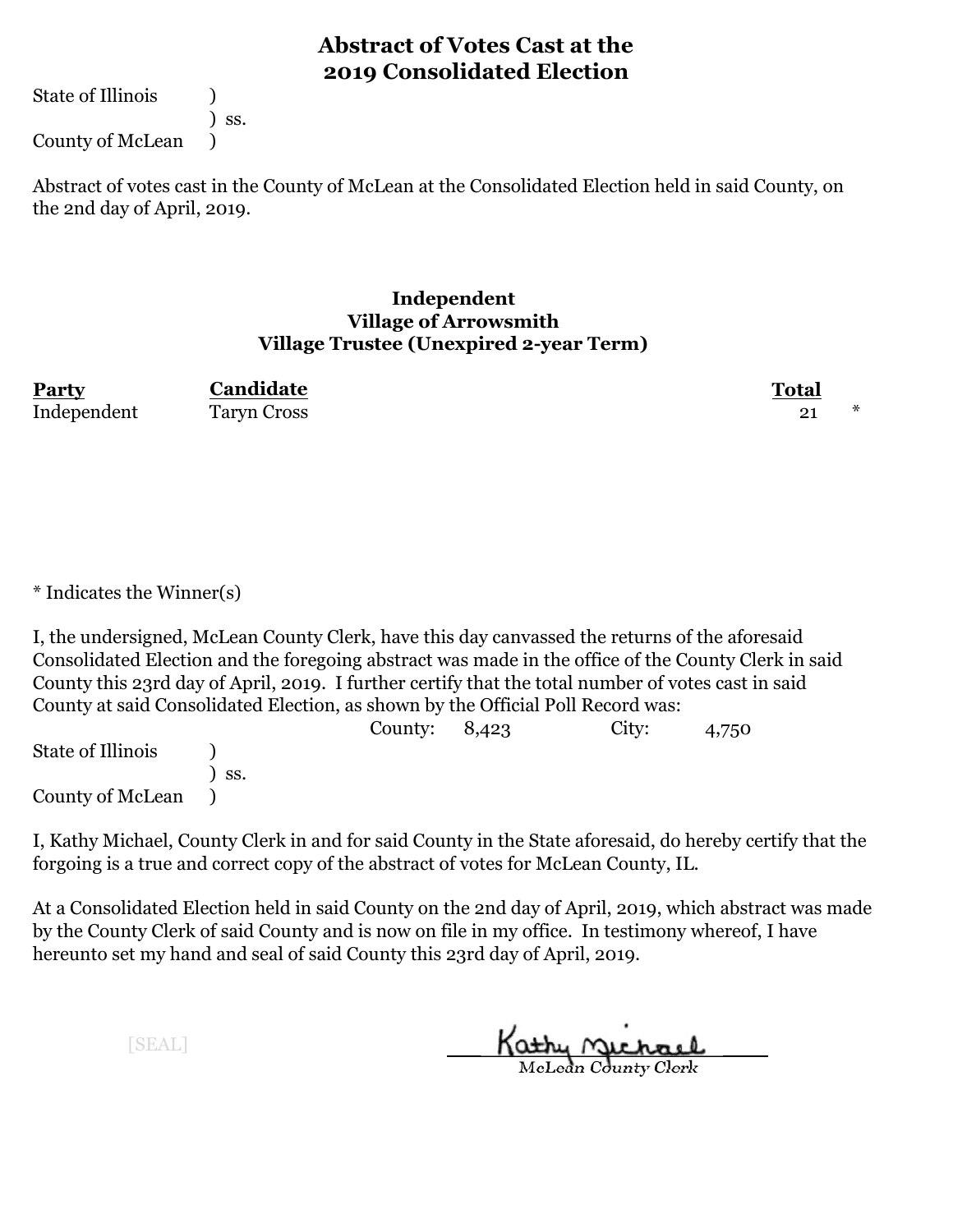State of Illinois (1)

) ss.

County of McLean )

Abstract of votes cast in the County of McLean at the Consolidated Election held in said County, on the 2nd day of April, 2019.

#### **Citizens Village of Bellflower Village Trustee** (Vote for Three)

| Party       | Candidate         | <b>Total</b> |
|-------------|-------------------|--------------|
| Citizen     | Bart Lytel        | ∗            |
| Citizen     | Shane Zimmerman   | *<br>32      |
| Independent | Allen D. Grussing | *<br>33      |

\* Indicates the Winner(s)

I, the undersigned, McLean County Clerk, have this day canvassed the returns of the aforesaid Consolidated Election and the foregoing abstract was made in the office of the County Clerk in said County this 23rd day of April, 2019. I further certify that the total number of votes cast in said County at said Consolidated Election, as shown by the Official Poll Record was:

|                   |                   | County: $8,423$ | City: | 4,750 |  |
|-------------------|-------------------|-----------------|-------|-------|--|
| State of Illinois |                   |                 |       |       |  |
|                   | $\mathcal{S}$ SS. |                 |       |       |  |
| County of McLean  |                   |                 |       |       |  |

I, Kathy Michael, County Clerk in and for said County in the State aforesaid, do hereby certify that the forgoing is a true and correct copy of the abstract of votes for McLean County, IL.

At a Consolidated Election held in said County on the 2nd day of April, 2019, which abstract was made by the County Clerk of said County and is now on file in my office. In testimony whereof, I have hereunto set my hand and seal of said County this 23rd day of April, 2019.

Kathy <u>Michael</u>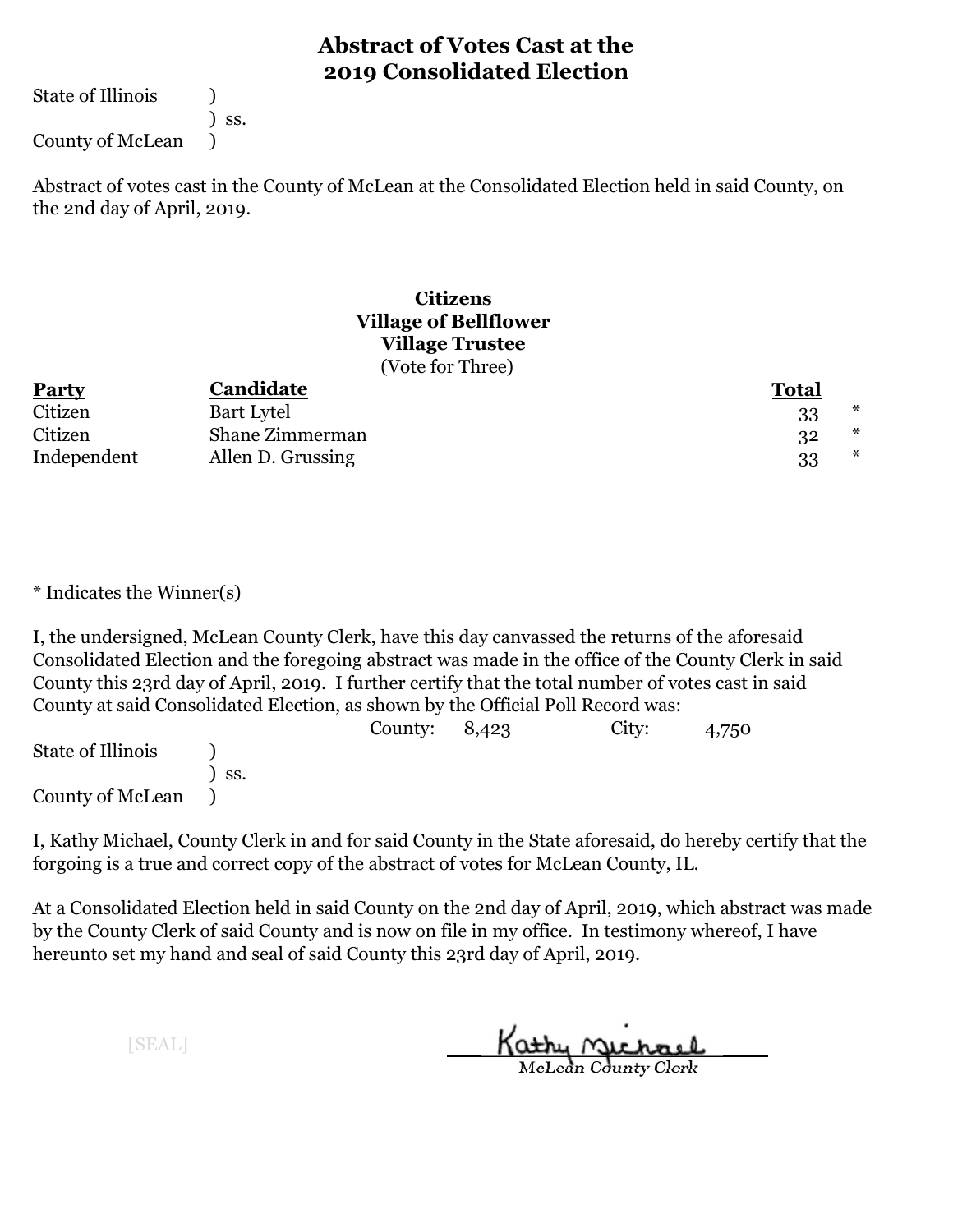State of Illinois (1)

) ss.

County of McLean )

Abstract of votes cast in the County of McLean at the Consolidated Election held in said County, on the 2nd day of April, 2019.

> **Independent Village of Carlock Village Trustee** (Vote for Three)

**Party Total** Independent No Candidate 0

**Candidate**

\* Indicates the Winner(s)

I, the undersigned, McLean County Clerk, have this day canvassed the returns of the aforesaid Consolidated Election and the foregoing abstract was made in the office of the County Clerk in said County this 23rd day of April, 2019. I further certify that the total number of votes cast in said County at said Consolidated Election, as shown by the Official Poll Record was:

County: 8,423 City: 4,750 State of Illinois (a) ) ss. County of McLean )

I, Kathy Michael, County Clerk in and for said County in the State aforesaid, do hereby certify that the forgoing is a true and correct copy of the abstract of votes for McLean County, IL.

At a Consolidated Election held in said County on the 2nd day of April, 2019, which abstract was made by the County Clerk of said County and is now on file in my office. In testimony whereof, I have hereunto set my hand and seal of said County this 23rd day of April, 2019.

Kathy Michael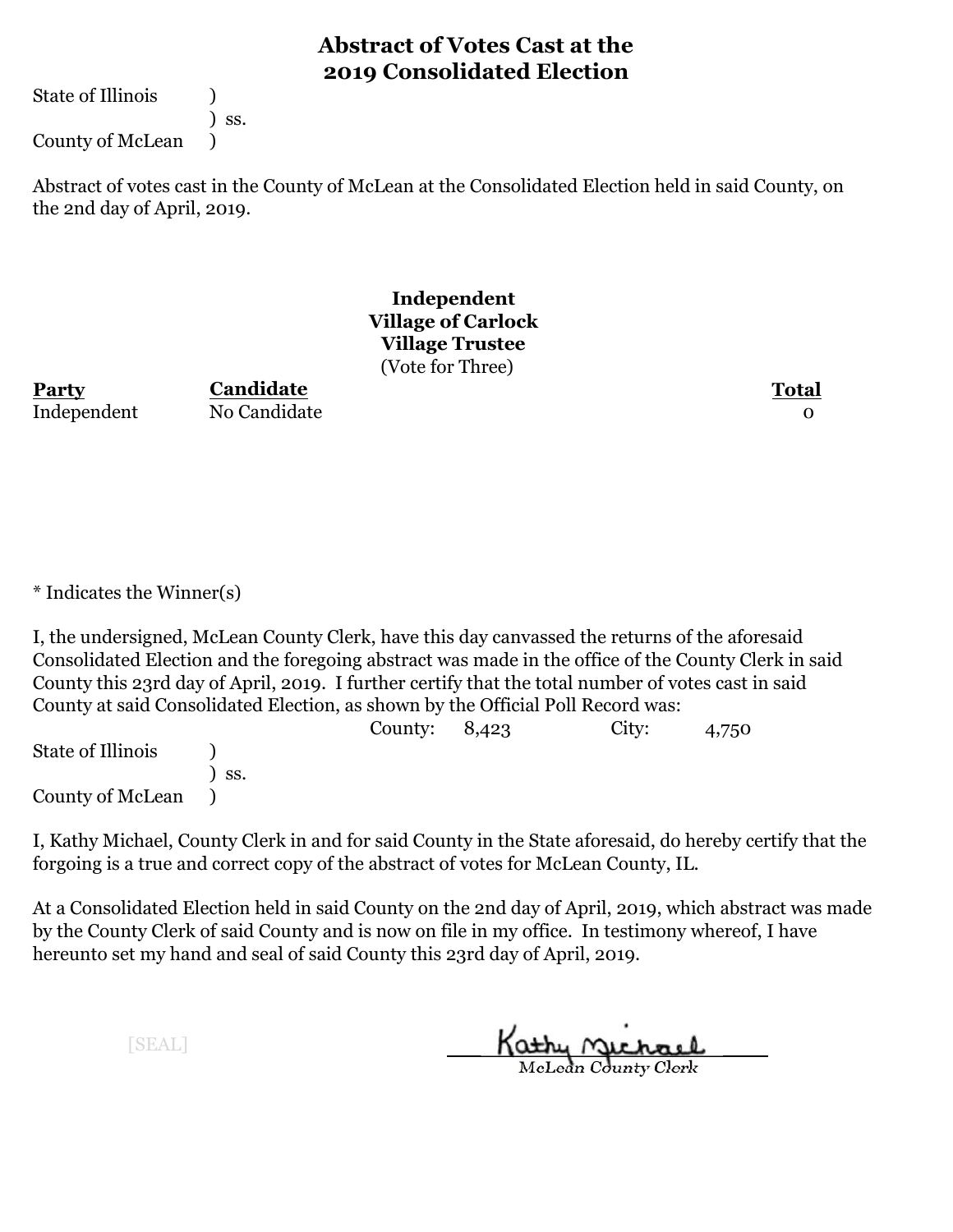State of Illinois (1)

) ss.

County of McLean )

Abstract of votes cast in the County of McLean at the Consolidated Election held in said County, on the 2nd day of April, 2019.

#### **Independent Village of Colfax Village Mayor (Unexpired 2-year Term)**

| Party       | Candidate      | <b>Total</b> |  |
|-------------|----------------|--------------|--|
| Independent | Larry K. Dodds |              |  |

\* Indicates the Winner(s)

I, the undersigned, McLean County Clerk, have this day canvassed the returns of the aforesaid Consolidated Election and the foregoing abstract was made in the office of the County Clerk in said County this 23rd day of April, 2019. I further certify that the total number of votes cast in said County at said Consolidated Election, as shown by the Official Poll Record was:

|                   |                   | County: $8,423$ | City: | 4,750 |  |
|-------------------|-------------------|-----------------|-------|-------|--|
| State of Illinois |                   |                 |       |       |  |
|                   | $\mathcal{S}$ SS. |                 |       |       |  |
| County of McLean  |                   |                 |       |       |  |

I, Kathy Michael, County Clerk in and for said County in the State aforesaid, do hereby certify that the forgoing is a true and correct copy of the abstract of votes for McLean County, IL.

At a Consolidated Election held in said County on the 2nd day of April, 2019, which abstract was made by the County Clerk of said County and is now on file in my office. In testimony whereof, I have hereunto set my hand and seal of said County this 23rd day of April, 2019.

Kathy Michael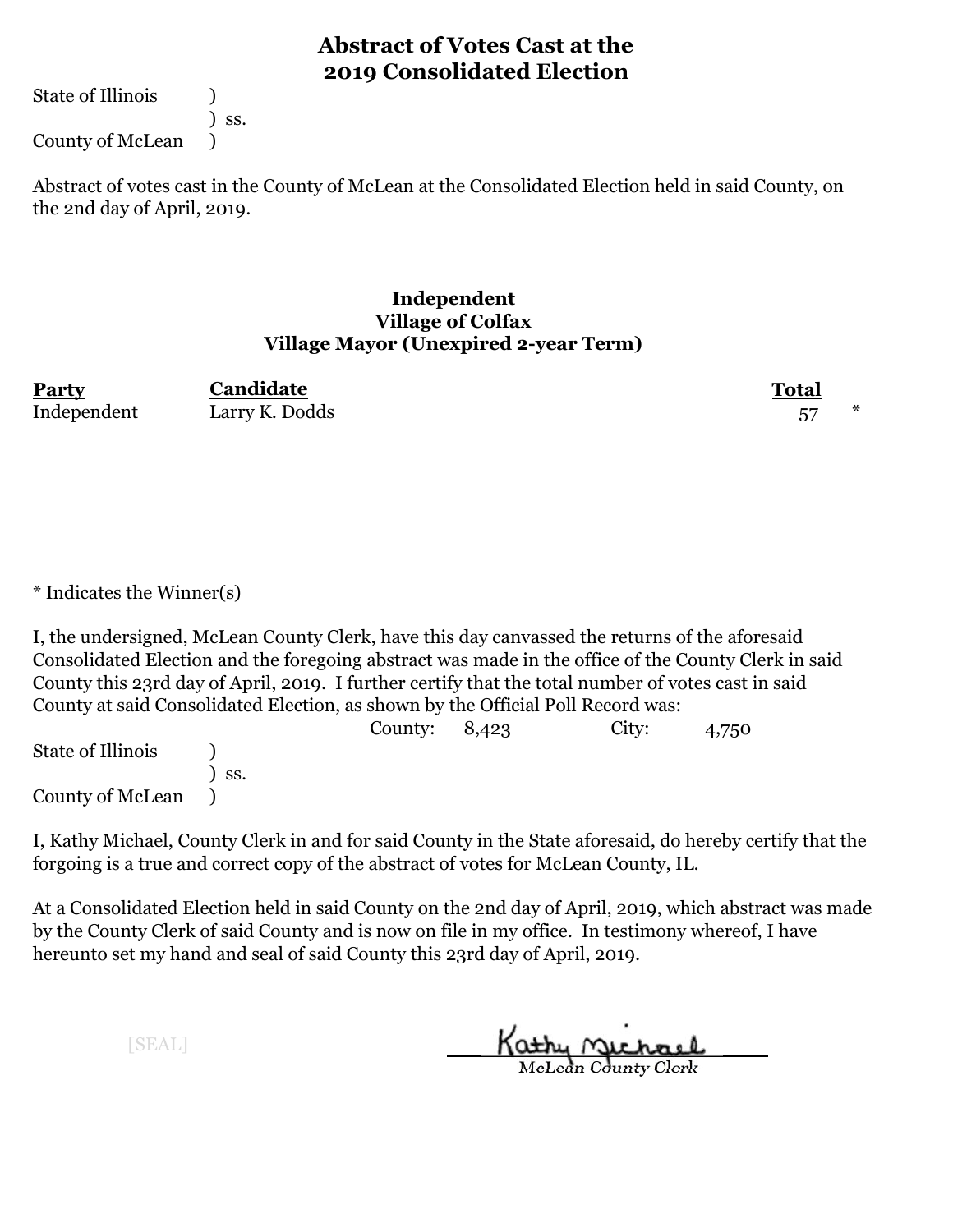State of Illinois (1)

) ss.

County of McLean )

Abstract of votes cast in the County of McLean at the Consolidated Election held in said County, on the 2nd day of April, 2019.

#### **Independent Village of Colfax Village Trustee** (Vote for Three)

| <b>Party</b> | Candidate                | <b>Total</b> |
|--------------|--------------------------|--------------|
| Independent  | Benjamin Thackeray       | *            |
| Independent  | Vincent Beck             | ∗<br>59      |
| Independent  | <b>Charles Morefield</b> | ∗<br>52      |

\* Indicates the Winner(s)

I, the undersigned, McLean County Clerk, have this day canvassed the returns of the aforesaid Consolidated Election and the foregoing abstract was made in the office of the County Clerk in said County this 23rd day of April, 2019. I further certify that the total number of votes cast in said County at said Consolidated Election, as shown by the Official Poll Record was:

|                   |     | County: $8,423$ | City: | 4,750 |  |
|-------------------|-----|-----------------|-------|-------|--|
| State of Illinois |     |                 |       |       |  |
|                   | SS. |                 |       |       |  |
| County of McLean  |     |                 |       |       |  |

I, Kathy Michael, County Clerk in and for said County in the State aforesaid, do hereby certify that the forgoing is a true and correct copy of the abstract of votes for McLean County, IL.

At a Consolidated Election held in said County on the 2nd day of April, 2019, which abstract was made by the County Clerk of said County and is now on file in my office. In testimony whereof, I have hereunto set my hand and seal of said County this 23rd day of April, 2019.

Kathy <u>Michael</u>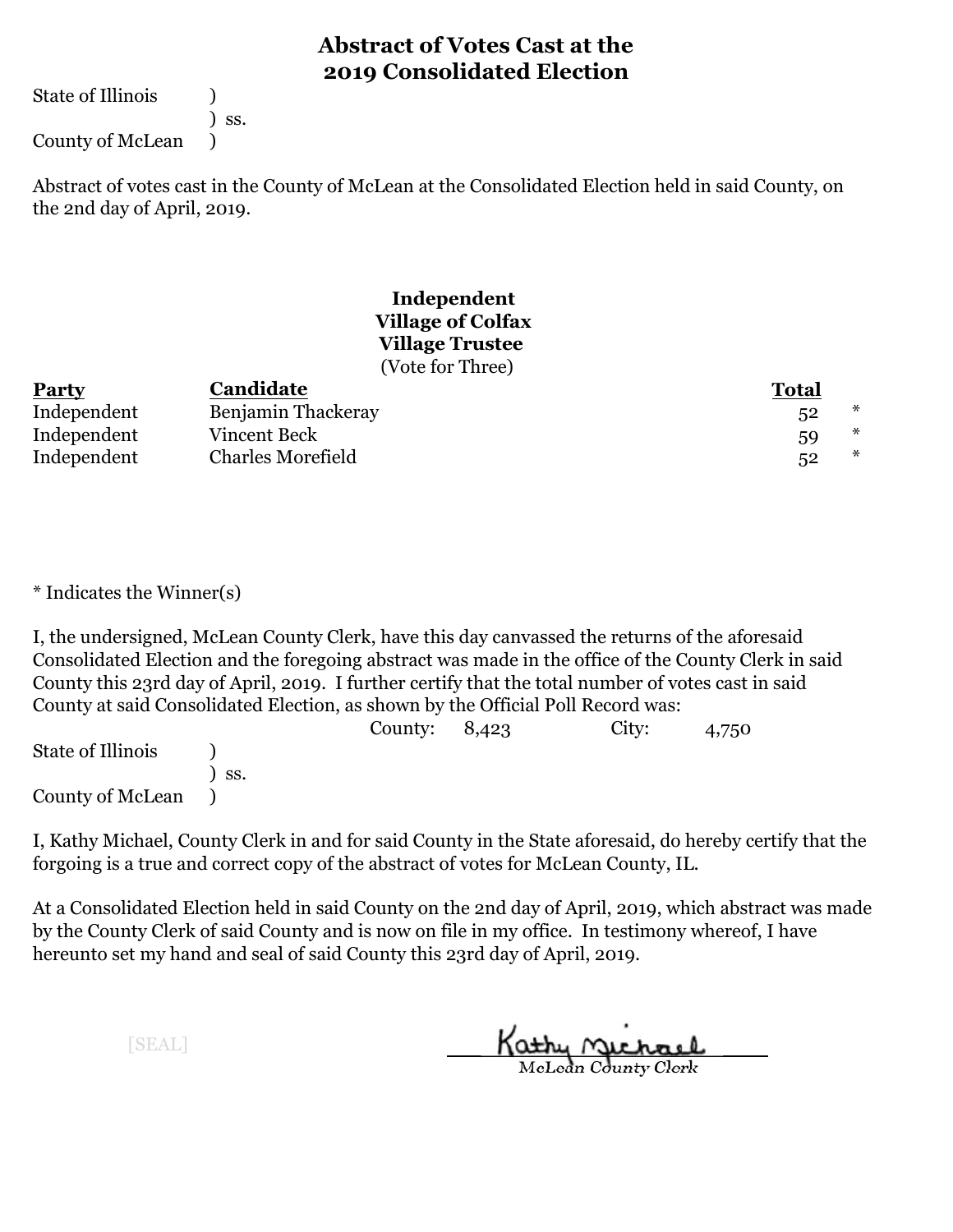State of Illinois (1)

) ss.

County of McLean )

Abstract of votes cast in the County of McLean at the Consolidated Election held in said County, on the 2nd day of April, 2019.

#### **Independent Village of Colfax Village Trustee (Unexpired 2-Year Term)**

| Party       | Candidate     | Total |  |
|-------------|---------------|-------|--|
| Independent | Jason Wagoner |       |  |

\* Indicates the Winner(s)

I, the undersigned, McLean County Clerk, have this day canvassed the returns of the aforesaid Consolidated Election and the foregoing abstract was made in the office of the County Clerk in said County this 23rd day of April, 2019. I further certify that the total number of votes cast in said County at said Consolidated Election, as shown by the Official Poll Record was:

|                   |                   | County: $8,423$ | City: | 4,750 |  |
|-------------------|-------------------|-----------------|-------|-------|--|
| State of Illinois |                   |                 |       |       |  |
|                   | $\mathcal{S}$ SS. |                 |       |       |  |
| County of McLean  |                   |                 |       |       |  |

I, Kathy Michael, County Clerk in and for said County in the State aforesaid, do hereby certify that the forgoing is a true and correct copy of the abstract of votes for McLean County, IL.

At a Consolidated Election held in said County on the 2nd day of April, 2019, which abstract was made by the County Clerk of said County and is now on file in my office. In testimony whereof, I have hereunto set my hand and seal of said County this 23rd day of April, 2019.

Kathy <u>Michael</u>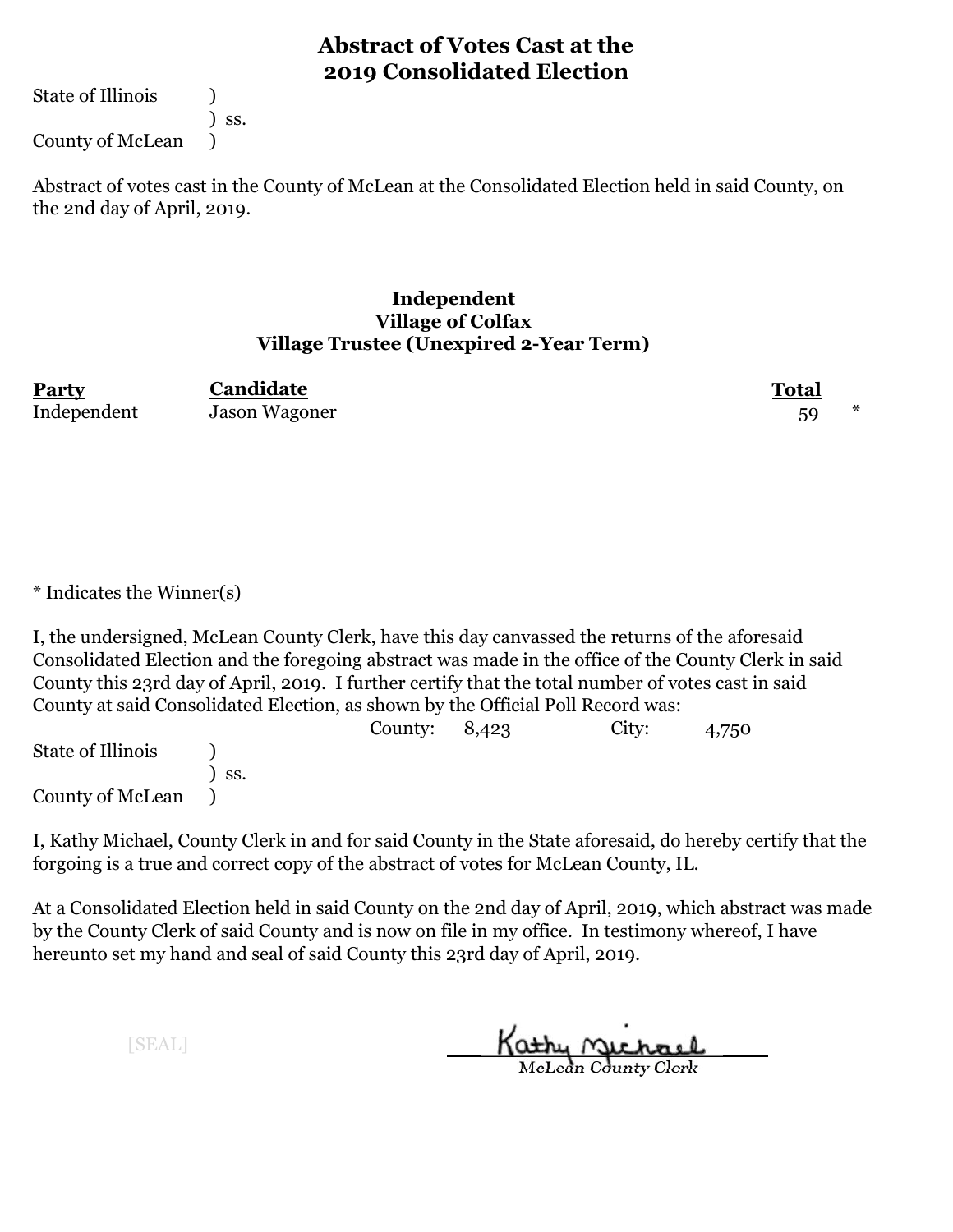State of Illinois (1)

) ss.

County of McLean )

Abstract of votes cast in the County of McLean at the Consolidated Election held in said County, on the 2nd day of April, 2019.

#### **Independent Village of Cooksville Village President (Unexpired 2-Year Term)**

| Party       | Candidate         | <b>Total</b> |  |
|-------------|-------------------|--------------|--|
| Independent | Cathleen J. Weber |              |  |

\* Indicates the Winner(s)

I, the undersigned, McLean County Clerk, have this day canvassed the returns of the aforesaid Consolidated Election and the foregoing abstract was made in the office of the County Clerk in said County this 23rd day of April, 2019. I further certify that the total number of votes cast in said County at said Consolidated Election, as shown by the Official Poll Record was:

|                   |                   | County: $8,423$ | City: | 4,750 |  |
|-------------------|-------------------|-----------------|-------|-------|--|
| State of Illinois |                   |                 |       |       |  |
|                   | $\mathcal{S}$ SS. |                 |       |       |  |
| County of McLean  |                   |                 |       |       |  |

I, Kathy Michael, County Clerk in and for said County in the State aforesaid, do hereby certify that the forgoing is a true and correct copy of the abstract of votes for McLean County, IL.

At a Consolidated Election held in said County on the 2nd day of April, 2019, which abstract was made by the County Clerk of said County and is now on file in my office. In testimony whereof, I have hereunto set my hand and seal of said County this 23rd day of April, 2019.

Kathy <u>Michael</u>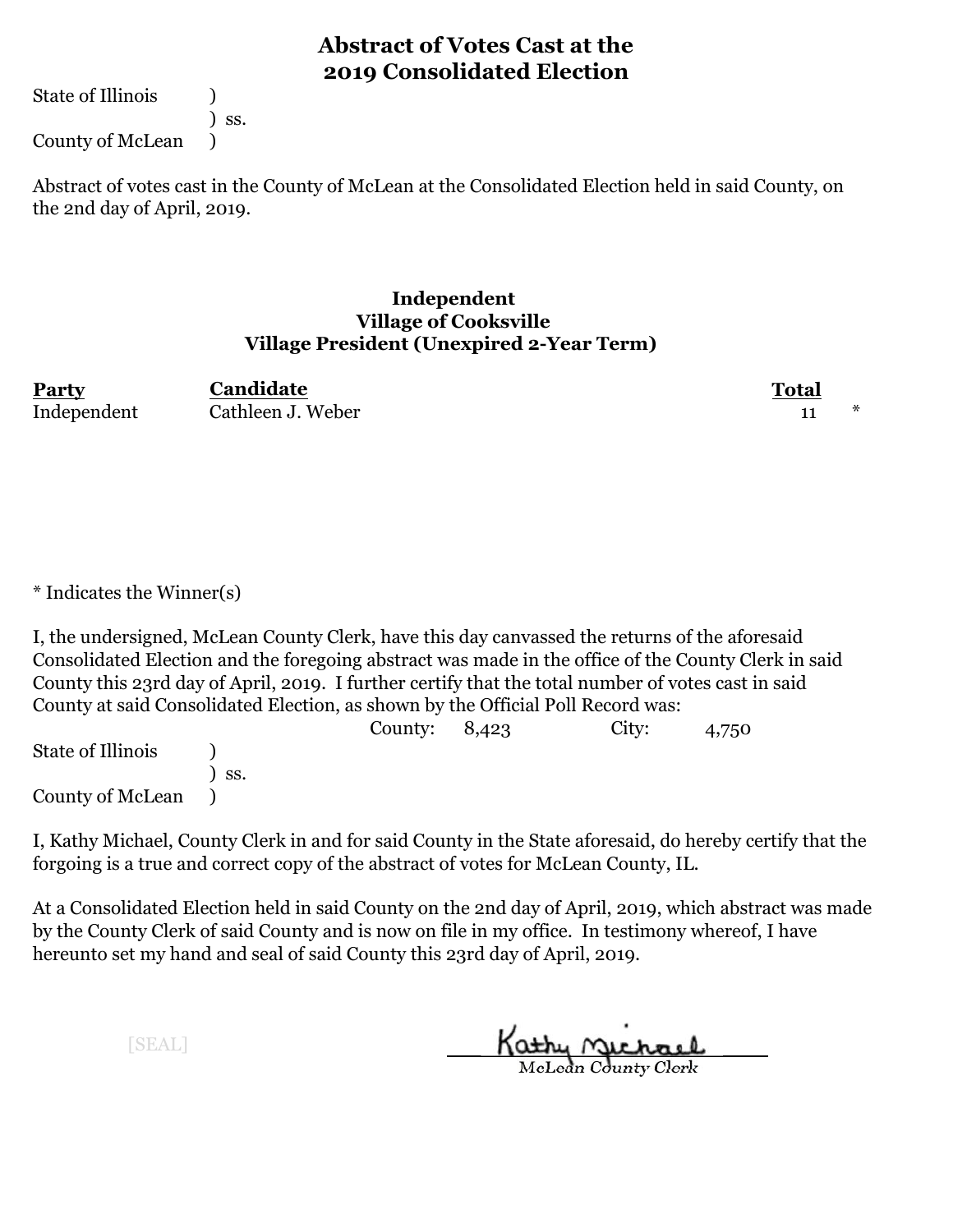State of Illinois (1)

) ss.

County of McLean )

Abstract of votes cast in the County of McLean at the Consolidated Election held in said County, on the 2nd day of April, 2019.

#### **Independent Village of Cooksville Village Trustee** (Vote for Three)

| <b>Party</b> | Candidate            | <b>Total</b> |
|--------------|----------------------|--------------|
| Independent  | William Thilmony     |              |
| Independent  | <b>Sally Burgess</b> | *            |

\* Indicates the Winner(s)

I, the undersigned, McLean County Clerk, have this day canvassed the returns of the aforesaid Consolidated Election and the foregoing abstract was made in the office of the County Clerk in said County this 23rd day of April, 2019. I further certify that the total number of votes cast in said County at said Consolidated Election, as shown by the Official Poll Record was:

|                   |       | County: $8,423$ | City: | 4,750 |  |
|-------------------|-------|-----------------|-------|-------|--|
| State of Illinois |       |                 |       |       |  |
|                   | ` SS. |                 |       |       |  |
| County of McLean  |       |                 |       |       |  |

I, Kathy Michael, County Clerk in and for said County in the State aforesaid, do hereby certify that the forgoing is a true and correct copy of the abstract of votes for McLean County, IL.

At a Consolidated Election held in said County on the 2nd day of April, 2019, which abstract was made by the County Clerk of said County and is now on file in my office. In testimony whereof, I have hereunto set my hand and seal of said County this 23rd day of April, 2019.

Kathy Michael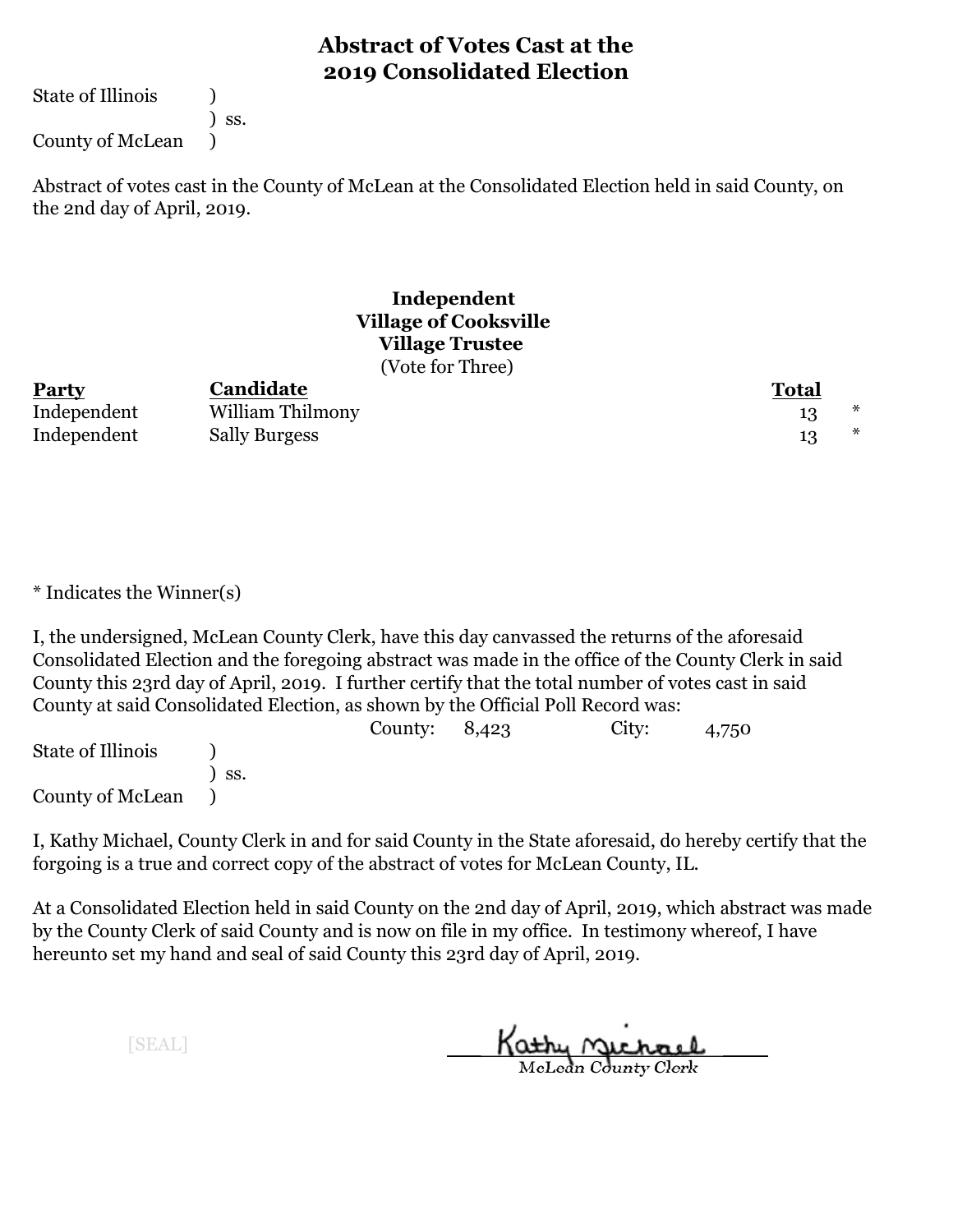State of Illinois (1)

) ss.

County of McLean )

Abstract of votes cast in the County of McLean at the Consolidated Election held in said County, on the 2nd day of April, 2019.

#### **Peoples Party Village of Danvers Village Trustee (Full 4-year Term)** (Vote for Three)

| <b>Party</b> | Candidate         | <b>Total</b> |
|--------------|-------------------|--------------|
|              |                   | ∗            |
| Peoples      | Lisa Althoff      |              |
| Peoples      | Samuel Deal       | ∗<br>29      |
| Peoples      | Adam Stubblefield | $\ast$       |

\* Indicates the Winner(s)

I, the undersigned, McLean County Clerk, have this day canvassed the returns of the aforesaid Consolidated Election and the foregoing abstract was made in the office of the County Clerk in said County this 23rd day of April, 2019. I further certify that the total number of votes cast in said County at said Consolidated Election, as shown by the Official Poll Record was:

|                   |                   | County: $8,423$ | City: | 4,750 |  |
|-------------------|-------------------|-----------------|-------|-------|--|
| State of Illinois |                   |                 |       |       |  |
|                   | $\mathcal{S}$ SS. |                 |       |       |  |
| County of McLean  |                   |                 |       |       |  |

I, Kathy Michael, County Clerk in and for said County in the State aforesaid, do hereby certify that the forgoing is a true and correct copy of the abstract of votes for McLean County, IL.

At a Consolidated Election held in said County on the 2nd day of April, 2019, which abstract was made by the County Clerk of said County and is now on file in my office. In testimony whereof, I have hereunto set my hand and seal of said County this 23rd day of April, 2019.

Kathy Michael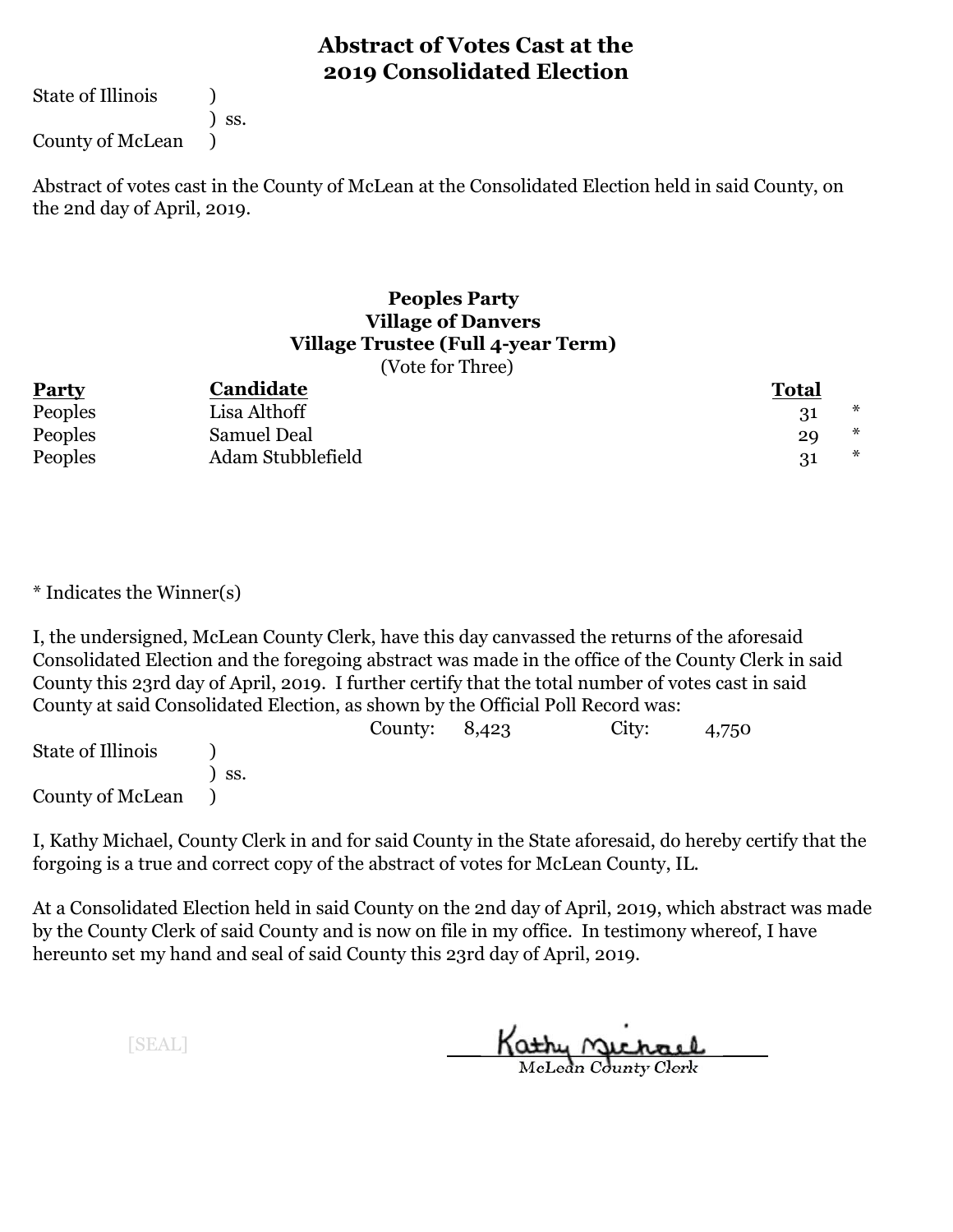State of Illinois (1)

) ss.

County of McLean )

Abstract of votes cast in the County of McLean at the Consolidated Election held in said County, on the 2nd day of April, 2019.

#### **Peoples Party Village of Danvers Village Trustee (Unexpired 2-year Term)**

| Party   | Candidate              | <b>Total</b> |  |
|---------|------------------------|--------------|--|
| Peoples | <b>Michael Deavers</b> |              |  |

\* Indicates the Winner(s)

I, the undersigned, McLean County Clerk, have this day canvassed the returns of the aforesaid Consolidated Election and the foregoing abstract was made in the office of the County Clerk in said County this 23rd day of April, 2019. I further certify that the total number of votes cast in said County at said Consolidated Election, as shown by the Official Poll Record was:

|                   |                   | County: $8,423$ | City: | 4,750 |  |
|-------------------|-------------------|-----------------|-------|-------|--|
| State of Illinois |                   |                 |       |       |  |
|                   | $\mathcal{S}$ SS. |                 |       |       |  |
| County of McLean  |                   |                 |       |       |  |

I, Kathy Michael, County Clerk in and for said County in the State aforesaid, do hereby certify that the forgoing is a true and correct copy of the abstract of votes for McLean County, IL.

At a Consolidated Election held in said County on the 2nd day of April, 2019, which abstract was made by the County Clerk of said County and is now on file in my office. In testimony whereof, I have hereunto set my hand and seal of said County this 23rd day of April, 2019.

Kathy <u>Michael</u>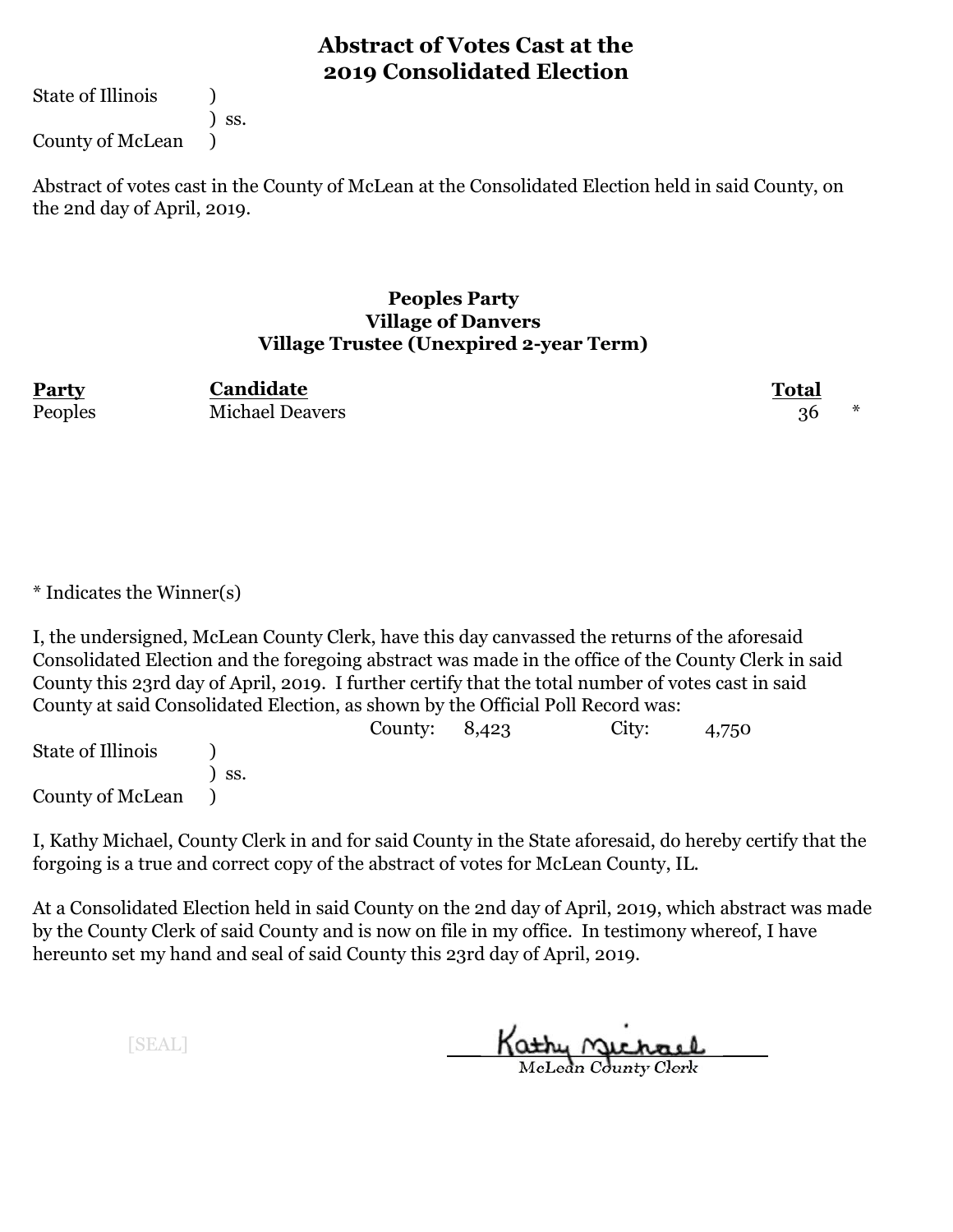State of Illinois (1)

) ss.

County of McLean )

Abstract of votes cast in the County of McLean at the Consolidated Election held in said County, on the 2nd day of April, 2019.

#### **Independent Village of Downs Village Trustee** (Vote for Three)

| <b>Party</b> | Candidate              | <u>Total</u> |
|--------------|------------------------|--------------|
| Independent  | Mary Lou Goveia        | ∗<br>52      |
| Independent  | Margaret Keylin        | ∗<br>54      |
| Write-In     | Richard (Toby) Twyford | 32           |

\* Indicates the Winner(s)

I, the undersigned, McLean County Clerk, have this day canvassed the returns of the aforesaid Consolidated Election and the foregoing abstract was made in the office of the County Clerk in said County this 23rd day of April, 2019. I further certify that the total number of votes cast in said County at said Consolidated Election, as shown by the Official Poll Record was:

|                   |     | County: $8,423$ | City: | 4,750 |  |
|-------------------|-----|-----------------|-------|-------|--|
| State of Illinois |     |                 |       |       |  |
|                   | SS. |                 |       |       |  |
| County of McLean  |     |                 |       |       |  |

I, Kathy Michael, County Clerk in and for said County in the State aforesaid, do hereby certify that the forgoing is a true and correct copy of the abstract of votes for McLean County, IL.

At a Consolidated Election held in said County on the 2nd day of April, 2019, which abstract was made by the County Clerk of said County and is now on file in my office. In testimony whereof, I have hereunto set my hand and seal of said County this 23rd day of April, 2019.

Kathy <u>Michael</u>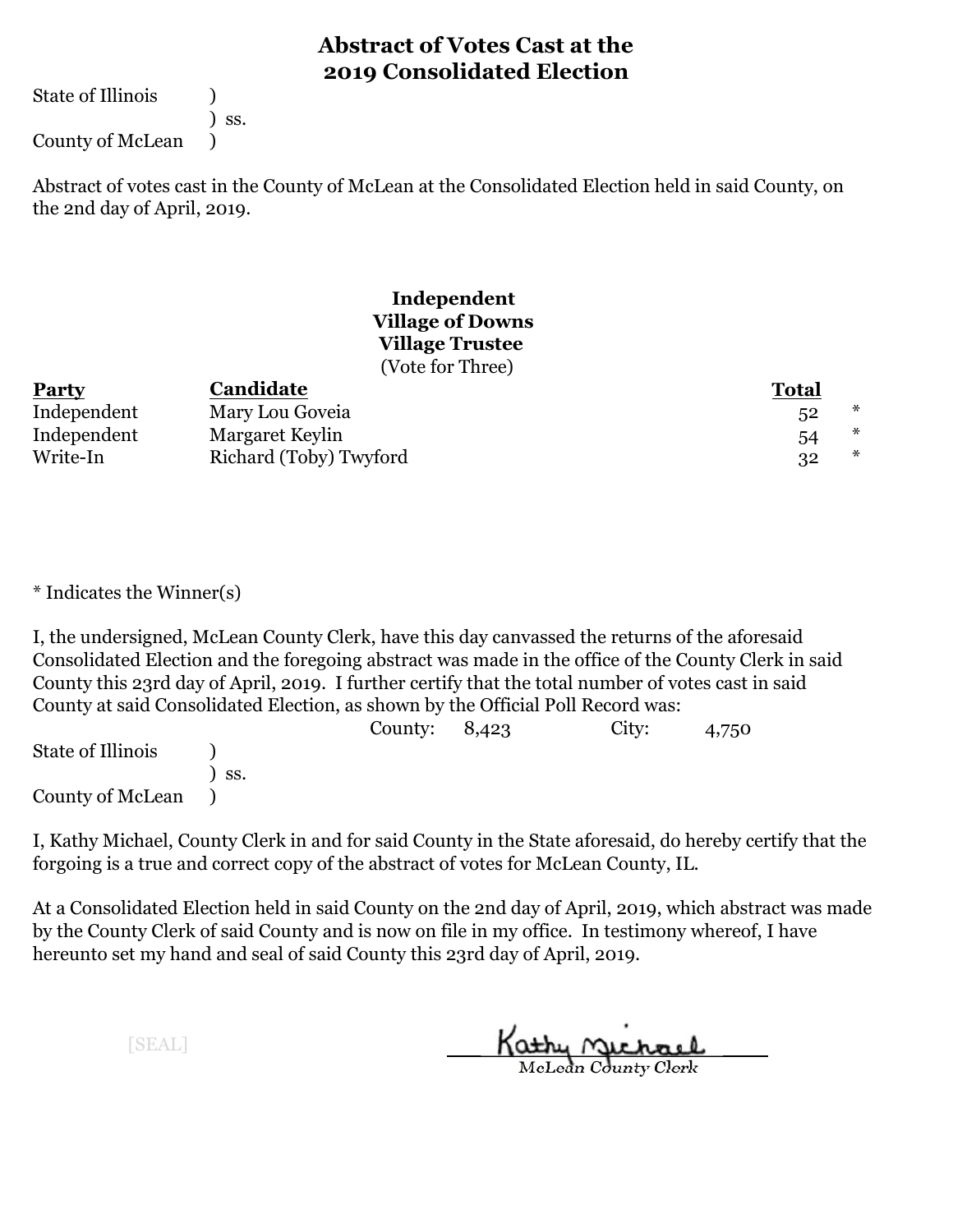State of Illinois (1)

) ss.

County of McLean )

Abstract of votes cast in the County of McLean at the Consolidated Election held in said County, on the 2nd day of April, 2019.

#### **Independent Village of Ellsworth Village Trustee** (Vote for Three)

**Party Total Candidate**

Independent No Candidate 0

\* Indicates the Winner(s)

I, the undersigned, McLean County Clerk, have this day canvassed the returns of the aforesaid Consolidated Election and the foregoing abstract was made in the office of the County Clerk in said County this 23rd day of April, 2019. I further certify that the total number of votes cast in said County at said Consolidated Election, as shown by the Official Poll Record was:

|                   |              | County: $8,423$ | City: | 4,750 |  |
|-------------------|--------------|-----------------|-------|-------|--|
| State of Illinois |              |                 |       |       |  |
|                   | $\prime$ ss. |                 |       |       |  |
| County of McLean  |              |                 |       |       |  |

I, Kathy Michael, County Clerk in and for said County in the State aforesaid, do hereby certify that the forgoing is a true and correct copy of the abstract of votes for McLean County, IL.

At a Consolidated Election held in said County on the 2nd day of April, 2019, which abstract was made by the County Clerk of said County and is now on file in my office. In testimony whereof, I have hereunto set my hand and seal of said County this 23rd day of April, 2019.

Kathy Michael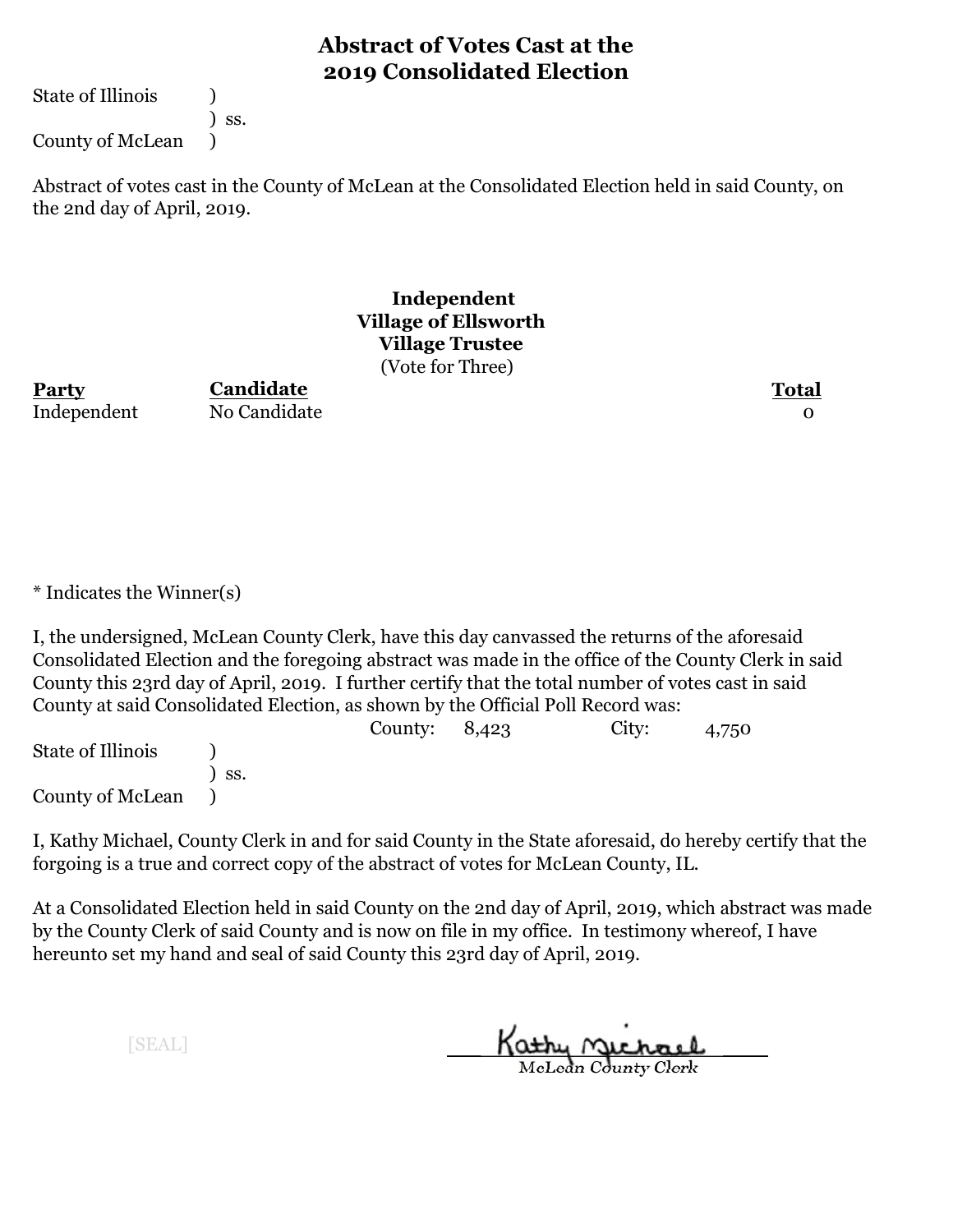State of Illinois (1)

) ss.

County of McLean )

Abstract of votes cast in the County of McLean at the Consolidated Election held in said County, on the 2nd day of April, 2019.

#### **Peoples Party Village of Gridley Village Trustee** (Vote for Three)

| <b>Party</b> | Candidate       | <b>Total</b> |        |
|--------------|-----------------|--------------|--------|
| Peoples      | Keri Hany       | 148          | $\ast$ |
| Peoples      | Mickey D. Finck | 134          | $\ast$ |
| Peoples      | Michael Finck   | 139          | $\ast$ |

\* Indicates the Winner(s)

I, the undersigned, McLean County Clerk, have this day canvassed the returns of the aforesaid Consolidated Election and the foregoing abstract was made in the office of the County Clerk in said County this 23rd day of April, 2019. I further certify that the total number of votes cast in said County at said Consolidated Election, as shown by the Official Poll Record was:

|                   |                   | County: $8,423$ | City: | 4,750 |  |
|-------------------|-------------------|-----------------|-------|-------|--|
| State of Illinois |                   |                 |       |       |  |
|                   | $\mathcal{S}$ SS. |                 |       |       |  |
| County of McLean  |                   |                 |       |       |  |

I, Kathy Michael, County Clerk in and for said County in the State aforesaid, do hereby certify that the forgoing is a true and correct copy of the abstract of votes for McLean County, IL.

At a Consolidated Election held in said County on the 2nd day of April, 2019, which abstract was made by the County Clerk of said County and is now on file in my office. In testimony whereof, I have hereunto set my hand and seal of said County this 23rd day of April, 2019.

Kathy <u>Michael</u>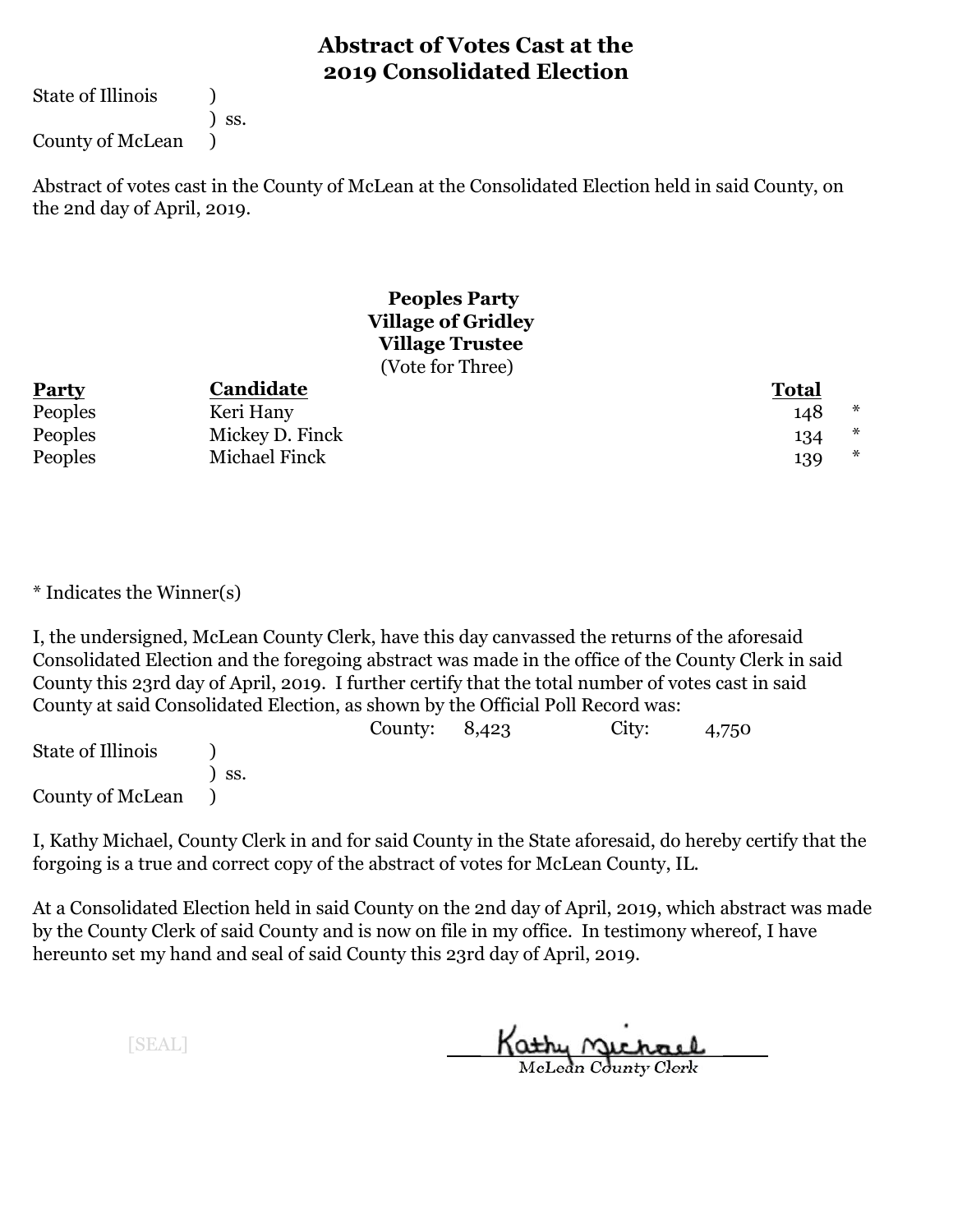State of Illinois (1)

) ss.

County of McLean )

Abstract of votes cast in the County of McLean at the Consolidated Election held in said County, on the 2nd day of April, 2019.

#### **Independent Village of Heyworth Village Trustee** (Vote for Three)

| <b>Party</b> | Candidate             | <b>Total</b> |        |
|--------------|-----------------------|--------------|--------|
| Independent  | Clayton Wiseman       | 206          | $\ast$ |
| Independent  | Thomas S. Haynes      | 231          | $\ast$ |
| Independent  | Michael Girdler       | 277          | ∗      |
| Independent  | Jennifer Miller       | 98           |        |
| Independent  | <b>Anthony Miller</b> | 43           |        |

\* Indicates the Winner(s)

I, the undersigned, McLean County Clerk, have this day canvassed the returns of the aforesaid Consolidated Election and the foregoing abstract was made in the office of the County Clerk in said County this 23rd day of April, 2019. I further certify that the total number of votes cast in said County at said Consolidated Election, as shown by the Official Poll Record was:

|                   |     | County: $8,423$ | City: | 4,750 |
|-------------------|-----|-----------------|-------|-------|
| State of Illinois |     |                 |       |       |
|                   | SS. |                 |       |       |
| County of McLean  |     |                 |       |       |

I, Kathy Michael, County Clerk in and for said County in the State aforesaid, do hereby certify that the forgoing is a true and correct copy of the abstract of votes for McLean County, IL.

At a Consolidated Election held in said County on the 2nd day of April, 2019, which abstract was made by the County Clerk of said County and is now on file in my office. In testimony whereof, I have hereunto set my hand and seal of said County this 23rd day of April, 2019.

Kathy <u>Michael</u>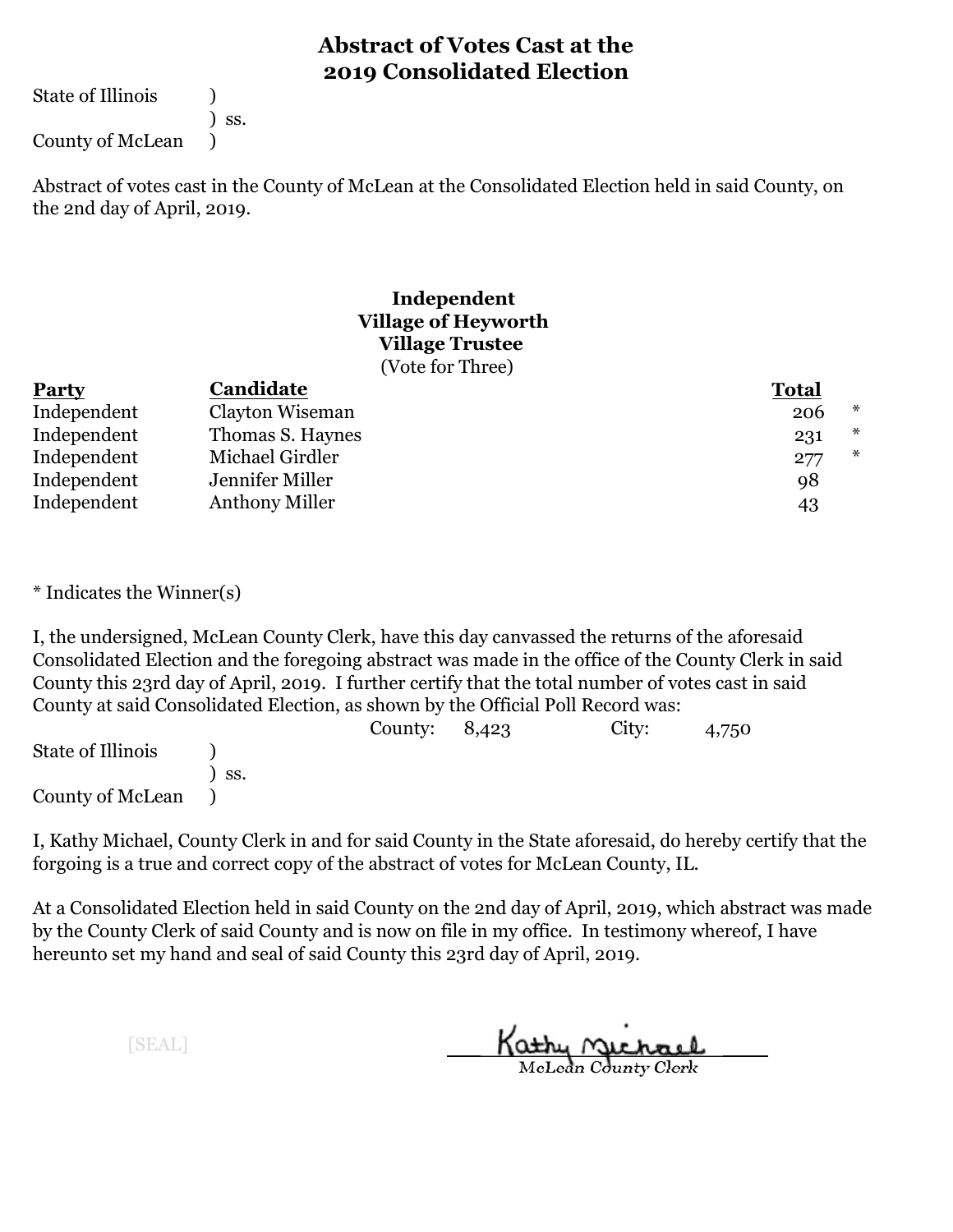State of Illinois (1)

) ss.

County of McLean )

Abstract of votes cast in the County of McLean at the Consolidated Election held in said County, on the 2nd day of April, 2019.

#### **Independent Village of Hudson Village President (Unexpired 2-Year Term)**

| <b>Party</b> | Candidate     | Total    |
|--------------|---------------|----------|
| Independent  | Alan Meissner | 92       |
| Independent  | Daniel Maffeo | *<br>221 |

\* Indicates the Winner(s)

I, the undersigned, McLean County Clerk, have this day canvassed the returns of the aforesaid Consolidated Election and the foregoing abstract was made in the office of the County Clerk in said County this 23rd day of April, 2019. I further certify that the total number of votes cast in said County at said Consolidated Election, as shown by the Official Poll Record was:

|                   |     | County: $8,423$ | City: | 4,750 |  |
|-------------------|-----|-----------------|-------|-------|--|
| State of Illinois |     |                 |       |       |  |
|                   | SS. |                 |       |       |  |
| County of McLean  |     |                 |       |       |  |

I, Kathy Michael, County Clerk in and for said County in the State aforesaid, do hereby certify that the forgoing is a true and correct copy of the abstract of votes for McLean County, IL.

At a Consolidated Election held in said County on the 2nd day of April, 2019, which abstract was made by the County Clerk of said County and is now on file in my office. In testimony whereof, I have hereunto set my hand and seal of said County this 23rd day of April, 2019.

Kathy <u>Michael</u>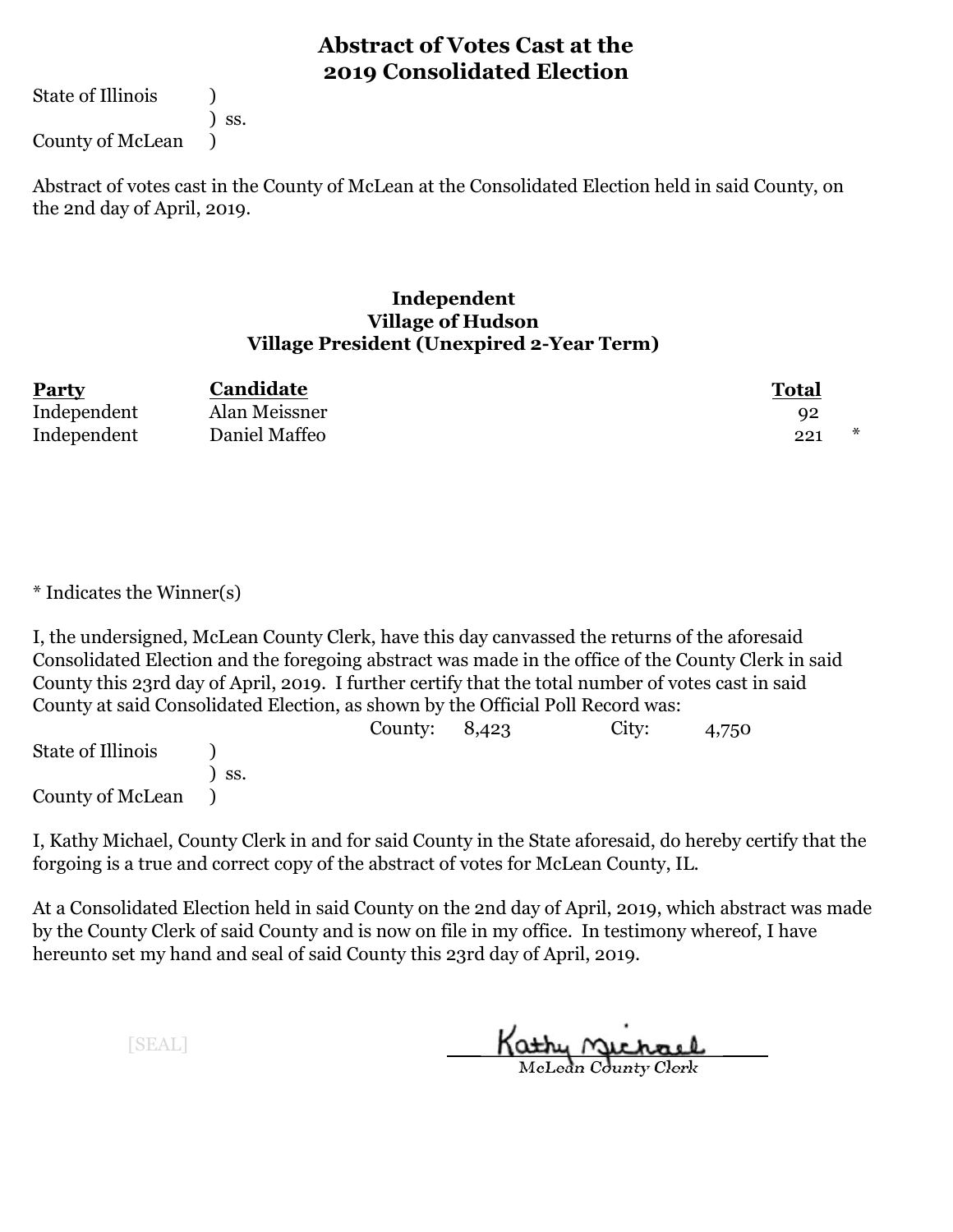State of Illinois (1)

) ss.

County of McLean )

Abstract of votes cast in the County of McLean at the Consolidated Election held in said County, on the 2nd day of April, 2019.

#### **Independent Village of Hudson Village Trustee (Full 4-Year Term)**  $(Nota for Thraa)$

|             | $\sqrt{2}$            |              |
|-------------|-----------------------|--------------|
| Party       | Candidate             | <b>Total</b> |
| Independent | Kathryn Brooks        | *<br>183     |
| Independent | <b>Rachel Shipley</b> | ∗<br>191     |

\* Indicates the Winner(s)

I, the undersigned, McLean County Clerk, have this day canvassed the returns of the aforesaid Consolidated Election and the foregoing abstract was made in the office of the County Clerk in said County this 23rd day of April, 2019. I further certify that the total number of votes cast in said County at said Consolidated Election, as shown by the Official Poll Record was:

|                   |       | County: $8,423$ | City: | 4,750 |  |
|-------------------|-------|-----------------|-------|-------|--|
| State of Illinois |       |                 |       |       |  |
|                   | ` SS. |                 |       |       |  |
| County of McLean  |       |                 |       |       |  |

I, Kathy Michael, County Clerk in and for said County in the State aforesaid, do hereby certify that the forgoing is a true and correct copy of the abstract of votes for McLean County, IL.

At a Consolidated Election held in said County on the 2nd day of April, 2019, which abstract was made by the County Clerk of said County and is now on file in my office. In testimony whereof, I have hereunto set my hand and seal of said County this 23rd day of April, 2019.

Kathy Michael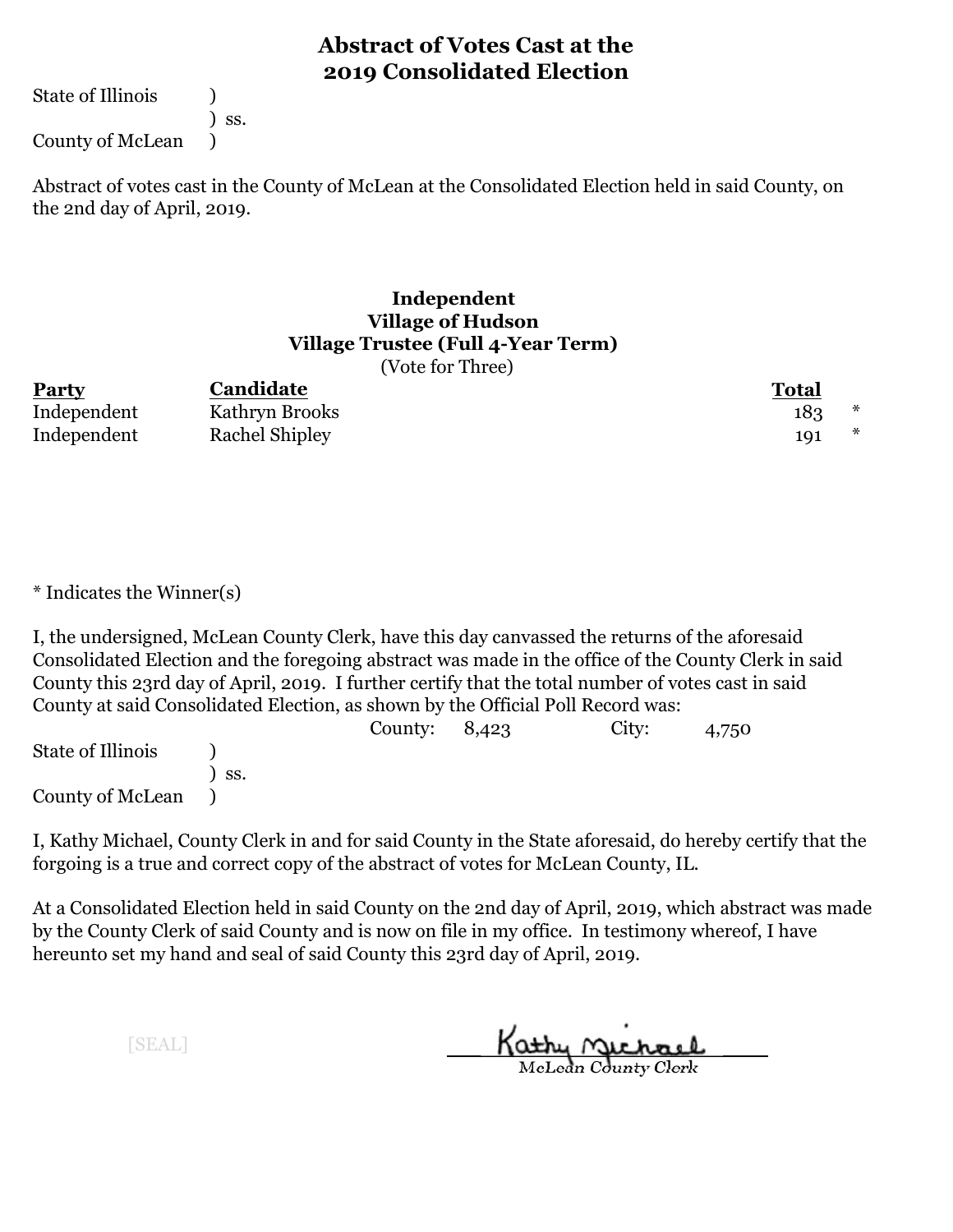State of Illinois (1)

) ss.

County of McLean )

Abstract of votes cast in the County of McLean at the Consolidated Election held in said County, on the 2nd day of April, 2019.

#### **Independent Village of Hudson Village Trustee (Unexpired 2-Year Term)**

(Vote for One)

| <b>Party</b> | Candidate          | <b>Total</b> |
|--------------|--------------------|--------------|
| Independent  | Randy Waller       | 82           |
| Independent  | Dave Brutlag       | 176          |
| Independent  | <b>Jason Scott</b> | 41           |

\* Indicates the Winner(s)

I, the undersigned, McLean County Clerk, have this day canvassed the returns of the aforesaid Consolidated Election and the foregoing abstract was made in the office of the County Clerk in said County this 23rd day of April, 2019. I further certify that the total number of votes cast in said County at said Consolidated Election, as shown by the Official Poll Record was:

|                   |     | County: $8,423$ | City: | 4,750 |  |
|-------------------|-----|-----------------|-------|-------|--|
| State of Illinois |     |                 |       |       |  |
|                   | SS. |                 |       |       |  |
| County of McLean  |     |                 |       |       |  |

I, Kathy Michael, County Clerk in and for said County in the State aforesaid, do hereby certify that the forgoing is a true and correct copy of the abstract of votes for McLean County, IL.

At a Consolidated Election held in said County on the 2nd day of April, 2019, which abstract was made by the County Clerk of said County and is now on file in my office. In testimony whereof, I have hereunto set my hand and seal of said County this 23rd day of April, 2019.

Kathy <u>Michael</u>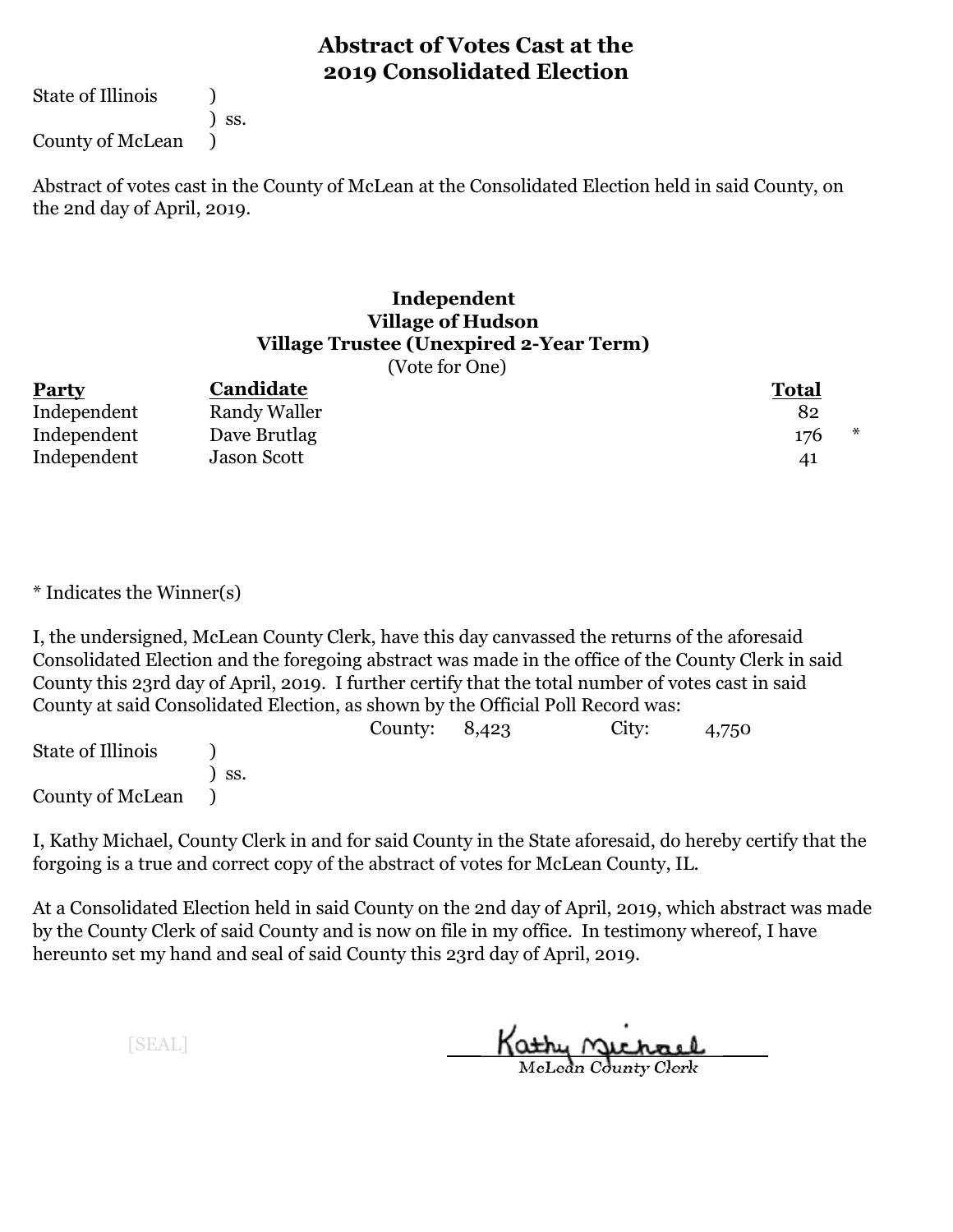State of Illinois (1)

) ss.

County of McLean )

Abstract of votes cast in the County of McLean at the Consolidated Election held in said County, on the 2nd day of April, 2019.

#### **Independent Village of McLean Village President (Unexpired 2-year Term)**

| Party       | Candidate    | Total |  |
|-------------|--------------|-------|--|
| Independent | Aaron Hammel | 40    |  |

\* Indicates the Winner(s)

I, the undersigned, McLean County Clerk, have this day canvassed the returns of the aforesaid Consolidated Election and the foregoing abstract was made in the office of the County Clerk in said County this 23rd day of April, 2019. I further certify that the total number of votes cast in said County at said Consolidated Election, as shown by the Official Poll Record was:

|                   |                   | County: $8,423$ | City: | 4,750 |  |
|-------------------|-------------------|-----------------|-------|-------|--|
| State of Illinois |                   |                 |       |       |  |
|                   | $\mathcal{S}$ SS. |                 |       |       |  |
| County of McLean  |                   |                 |       |       |  |

I, Kathy Michael, County Clerk in and for said County in the State aforesaid, do hereby certify that the forgoing is a true and correct copy of the abstract of votes for McLean County, IL.

At a Consolidated Election held in said County on the 2nd day of April, 2019, which abstract was made by the County Clerk of said County and is now on file in my office. In testimony whereof, I have hereunto set my hand and seal of said County this 23rd day of April, 2019.

Kathy <u>Michael</u>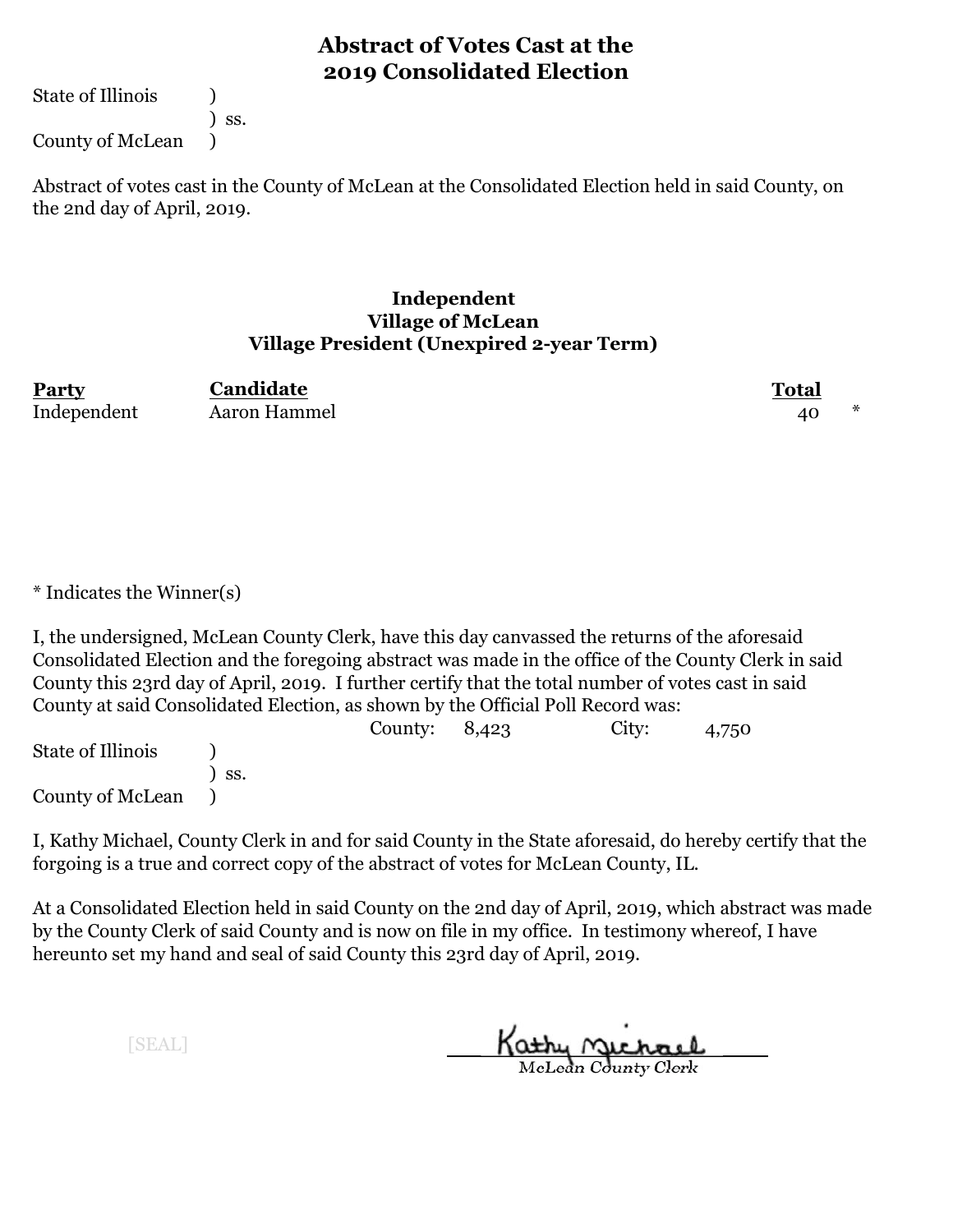State of Illinois (1)

) ss.

County of McLean )

Abstract of votes cast in the County of McLean at the Consolidated Election held in said County, on the 2nd day of April, 2019.

#### **Independent Village of McLean Village Clerk**

**Party Total Candidate** Independent Sharon C. Leipold 43  $*$ 

\* Indicates the Winner(s)

I, the undersigned, McLean County Clerk, have this day canvassed the returns of the aforesaid Consolidated Election and the foregoing abstract was made in the office of the County Clerk in said County this 23rd day of April, 2019. I further certify that the total number of votes cast in said County at said Consolidated Election, as shown by the Official Poll Record was:

|                   |                   | County: $8,423$ | City: | 4,750 |  |
|-------------------|-------------------|-----------------|-------|-------|--|
| State of Illinois |                   |                 |       |       |  |
|                   | $\mathcal{S}$ SS. |                 |       |       |  |
| County of McLean  |                   |                 |       |       |  |

I, Kathy Michael, County Clerk in and for said County in the State aforesaid, do hereby certify that the forgoing is a true and correct copy of the abstract of votes for McLean County, IL.

At a Consolidated Election held in said County on the 2nd day of April, 2019, which abstract was made by the County Clerk of said County and is now on file in my office. In testimony whereof, I have hereunto set my hand and seal of said County this 23rd day of April, 2019.

Kathy Michael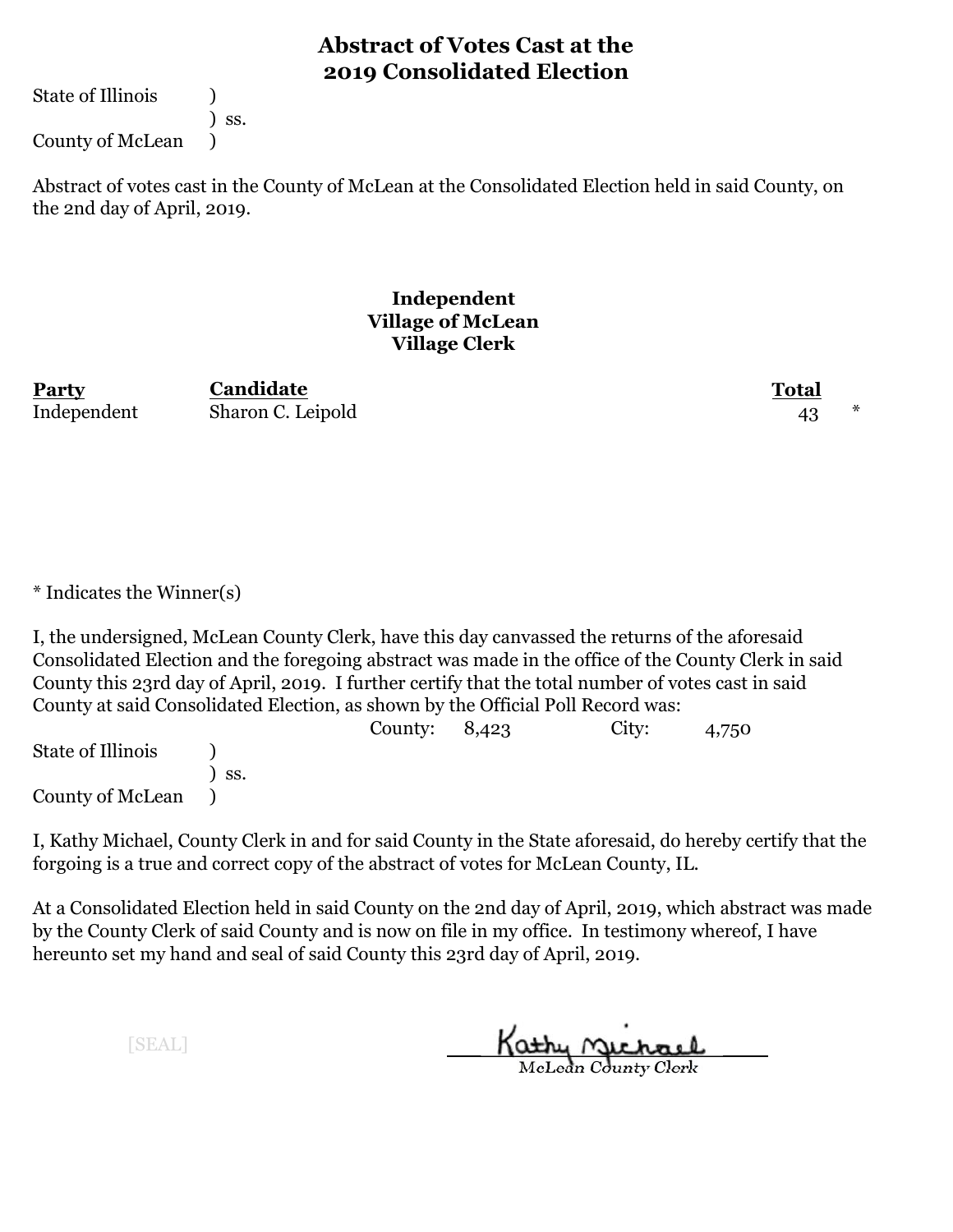State of Illinois (1)

) ss.

County of McLean )

Abstract of votes cast in the County of McLean at the Consolidated Election held in said County, on the 2nd day of April, 2019.

#### **Independent Village of McLean Village Trustee** (Vote for Three)

| <b>Party</b> | Candidate                | <b>Total</b> |
|--------------|--------------------------|--------------|
| Independent  | <b>Ashley Billington</b> | *            |
| Independent  | Teri E. Johnson          | *<br>34      |
| Independent  | Amanda Webster           | 34           |

\* Indicates the Winner(s)

I, the undersigned, McLean County Clerk, have this day canvassed the returns of the aforesaid Consolidated Election and the foregoing abstract was made in the office of the County Clerk in said County this 23rd day of April, 2019. I further certify that the total number of votes cast in said County at said Consolidated Election, as shown by the Official Poll Record was:

|                   |                   | County: $8,423$ | City: | 4,750 |  |
|-------------------|-------------------|-----------------|-------|-------|--|
| State of Illinois |                   |                 |       |       |  |
|                   | $\mathcal{S}$ SS. |                 |       |       |  |
| County of McLean  |                   |                 |       |       |  |

I, Kathy Michael, County Clerk in and for said County in the State aforesaid, do hereby certify that the forgoing is a true and correct copy of the abstract of votes for McLean County, IL.

At a Consolidated Election held in said County on the 2nd day of April, 2019, which abstract was made by the County Clerk of said County and is now on file in my office. In testimony whereof, I have hereunto set my hand and seal of said County this 23rd day of April, 2019.

Kathy <u>Michael</u>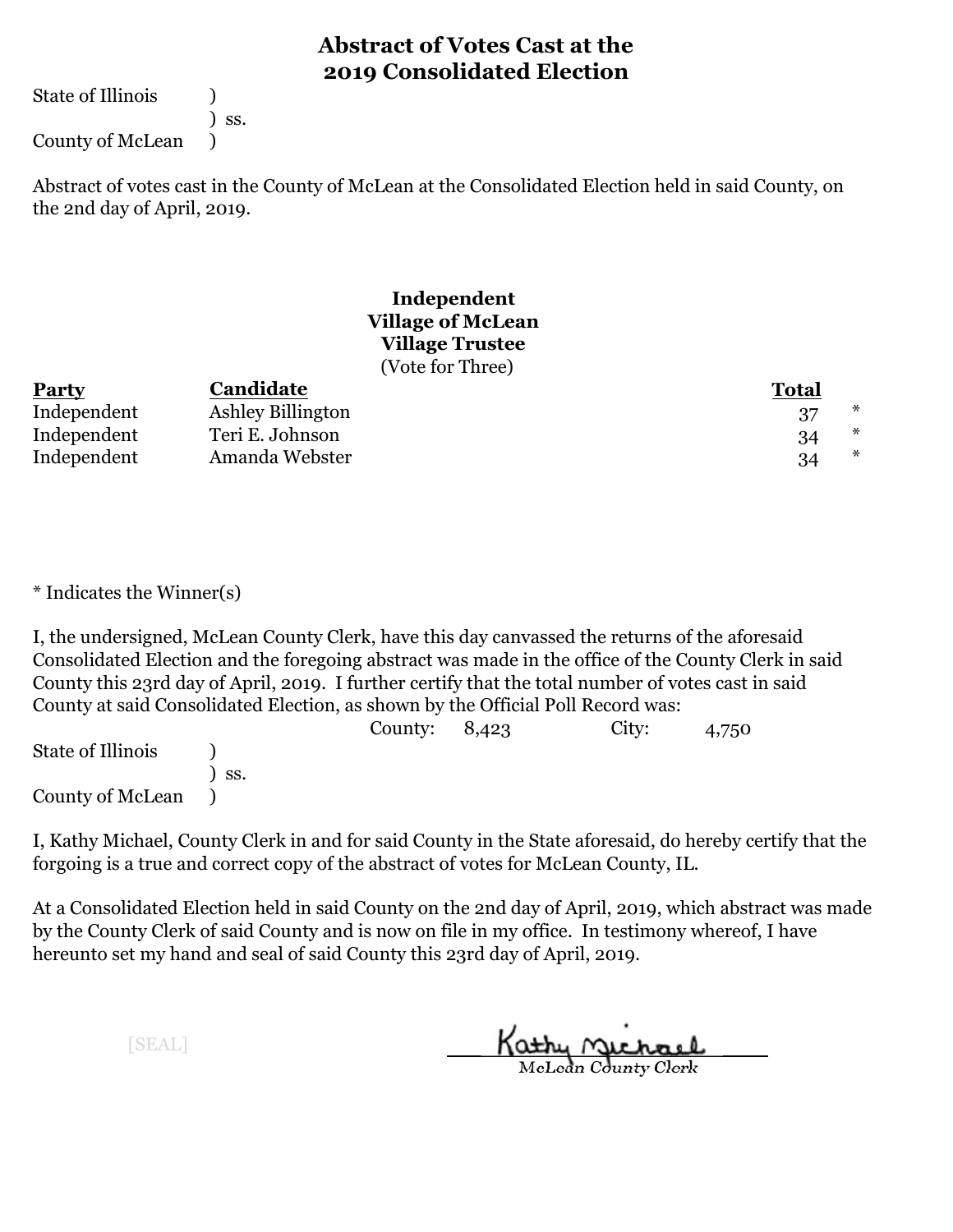State of Illinois (1)

) ss.

County of McLean )

Abstract of votes cast in the County of McLean at the Consolidated Election held in said County, on the 2nd day of April, 2019.

#### **Independent Village of McLean Village Trustee (Unexpired 2-Year Term)**

| Party       | Candidate       | <b>Total</b> |  |
|-------------|-----------------|--------------|--|
| Independent | Jeffrey Vandyke |              |  |

\* Indicates the Winner(s)

I, the undersigned, McLean County Clerk, have this day canvassed the returns of the aforesaid Consolidated Election and the foregoing abstract was made in the office of the County Clerk in said County this 23rd day of April, 2019. I further certify that the total number of votes cast in said County at said Consolidated Election, as shown by the Official Poll Record was:

|                   |                   | County: $8,423$ | City: | 4,750 |  |
|-------------------|-------------------|-----------------|-------|-------|--|
| State of Illinois |                   |                 |       |       |  |
|                   | $\mathcal{S}$ SS. |                 |       |       |  |
| County of McLean  |                   |                 |       |       |  |

I, Kathy Michael, County Clerk in and for said County in the State aforesaid, do hereby certify that the forgoing is a true and correct copy of the abstract of votes for McLean County, IL.

At a Consolidated Election held in said County on the 2nd day of April, 2019, which abstract was made by the County Clerk of said County and is now on file in my office. In testimony whereof, I have hereunto set my hand and seal of said County this 23rd day of April, 2019.

Kathy <u>Michael</u>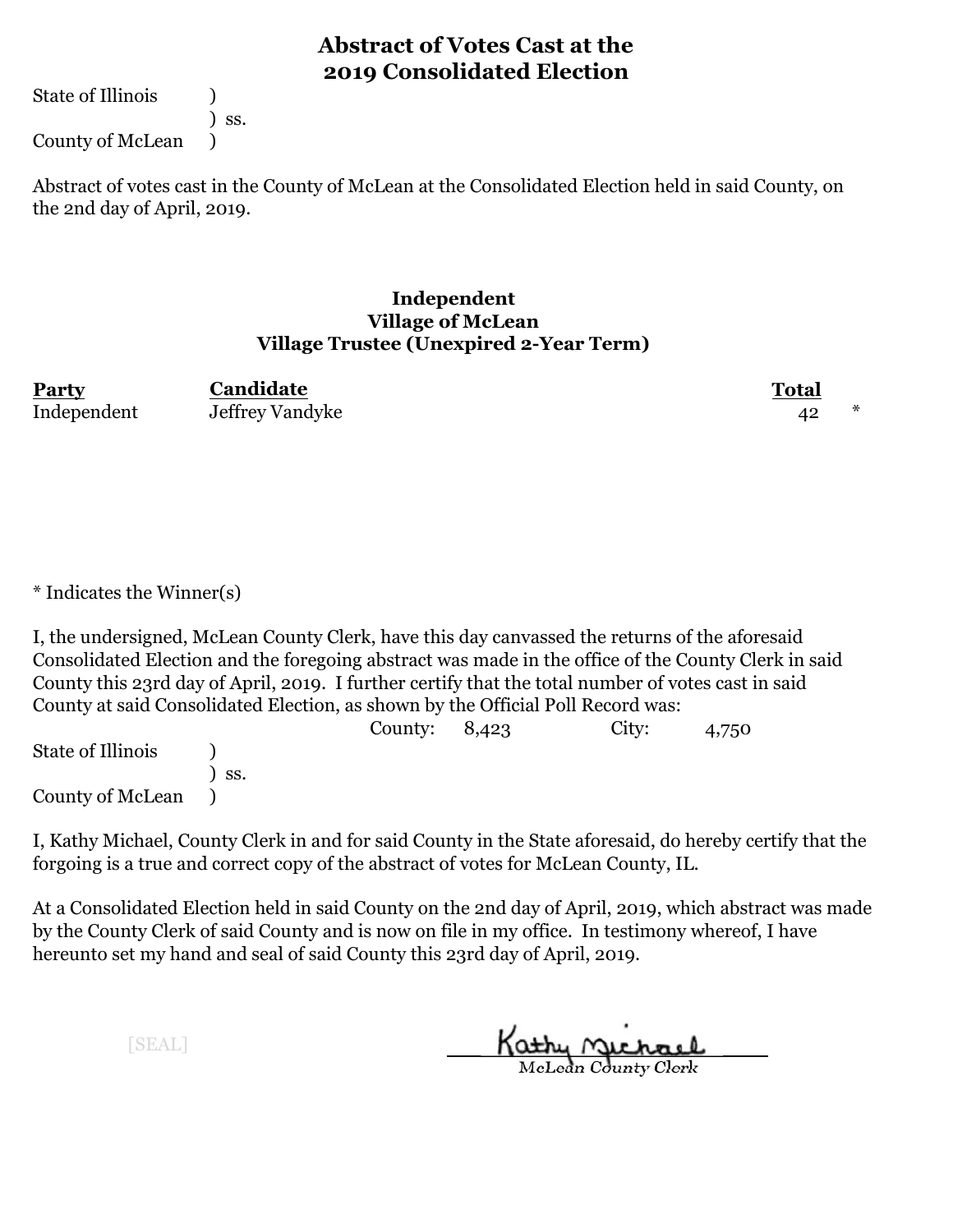State of Illinois (1)

) ss.

County of McLean )

Abstract of votes cast in the County of McLean at the Consolidated Election held in said County, on the 2nd day of April, 2019.

#### **Independent Village of Saybrook Village Clerk**

**Party Total Candidate** Independent No Candidate 0

\* Indicates the Winner(s)

I, the undersigned, McLean County Clerk, have this day canvassed the returns of the aforesaid Consolidated Election and the foregoing abstract was made in the office of the County Clerk in said County this 23rd day of April, 2019. I further certify that the total number of votes cast in said County at said Consolidated Election, as shown by the Official Poll Record was:

|                   |              | County: $8,423$ | City: | 4,750 |  |
|-------------------|--------------|-----------------|-------|-------|--|
| State of Illinois |              |                 |       |       |  |
|                   | $\prime$ ss. |                 |       |       |  |
| County of McLean  |              |                 |       |       |  |

I, Kathy Michael, County Clerk in and for said County in the State aforesaid, do hereby certify that the forgoing is a true and correct copy of the abstract of votes for McLean County, IL.

At a Consolidated Election held in said County on the 2nd day of April, 2019, which abstract was made by the County Clerk of said County and is now on file in my office. In testimony whereof, I have hereunto set my hand and seal of said County this 23rd day of April, 2019.

Kathy Michael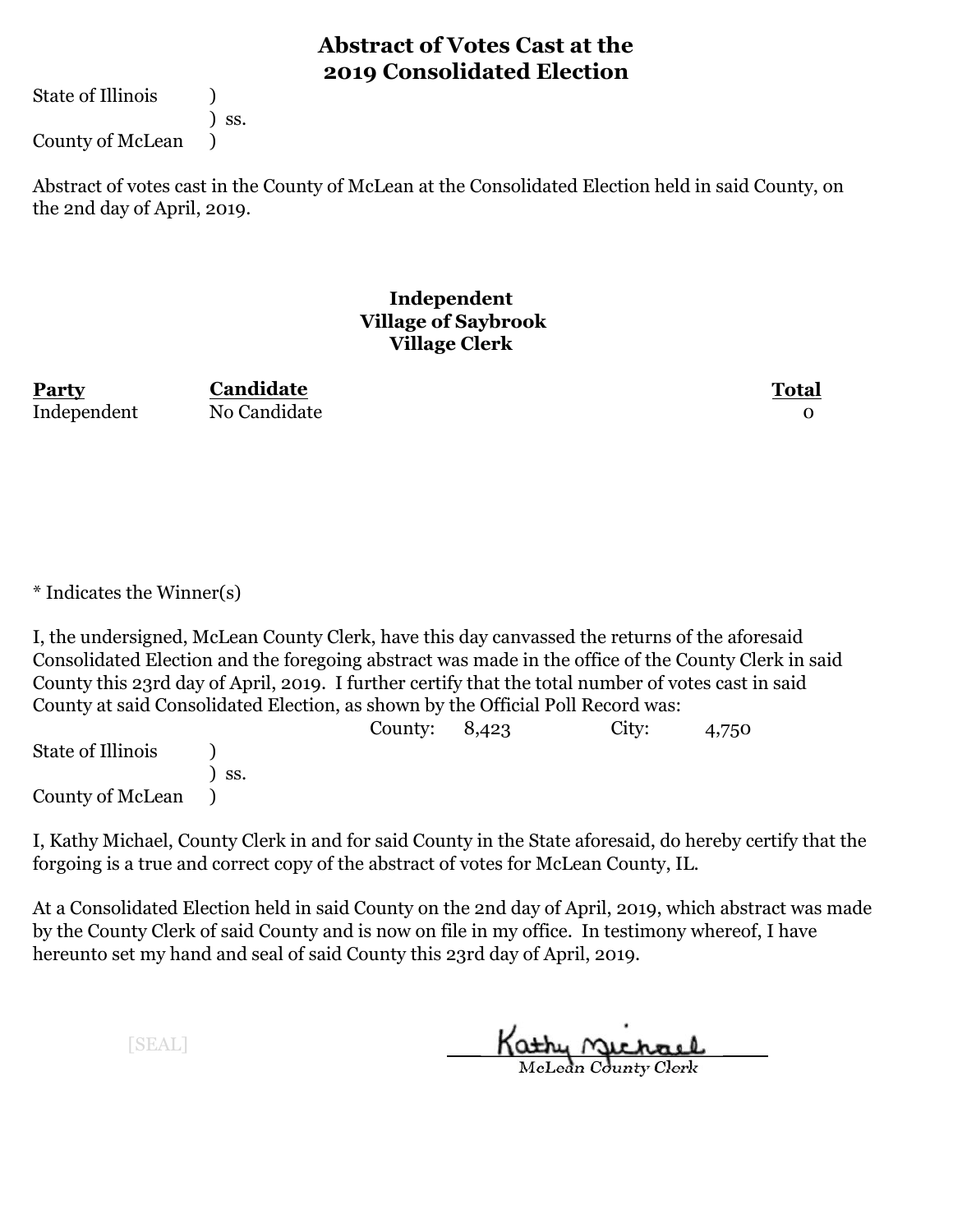State of Illinois (1)

) ss.

County of McLean )

Abstract of votes cast in the County of McLean at the Consolidated Election held in said County, on the 2nd day of April, 2019.

## **Independent Village of Saybrook Village Trustee** (Vote for Three)

| <b>Party</b> | Candidate          | <b>Total</b> |   |
|--------------|--------------------|--------------|---|
| Independent  | Damon Kelly        | 51           | * |
| Independent  | Drake Sallee       | 53           | * |
| Independent  | <b>Bruce Green</b> | 47           | * |

\* Indicates the Winner(s)

I, the undersigned, McLean County Clerk, have this day canvassed the returns of the aforesaid Consolidated Election and the foregoing abstract was made in the office of the County Clerk in said County this 23rd day of April, 2019. I further certify that the total number of votes cast in said County at said Consolidated Election, as shown by the Official Poll Record was:

|                   |                  | County: $8,423$ | City: | 4,750 |  |
|-------------------|------------------|-----------------|-------|-------|--|
| State of Illinois |                  |                 |       |       |  |
|                   | $\mathsf{S}$ SS. |                 |       |       |  |
| County of McLean  |                  |                 |       |       |  |

I, Kathy Michael, County Clerk in and for said County in the State aforesaid, do hereby certify that the forgoing is a true and correct copy of the abstract of votes for McLean County, IL.

At a Consolidated Election held in said County on the 2nd day of April, 2019, which abstract was made by the County Clerk of said County and is now on file in my office. In testimony whereof, I have hereunto set my hand and seal of said County this 23rd day of April, 2019.

Kathy <u>Michael</u>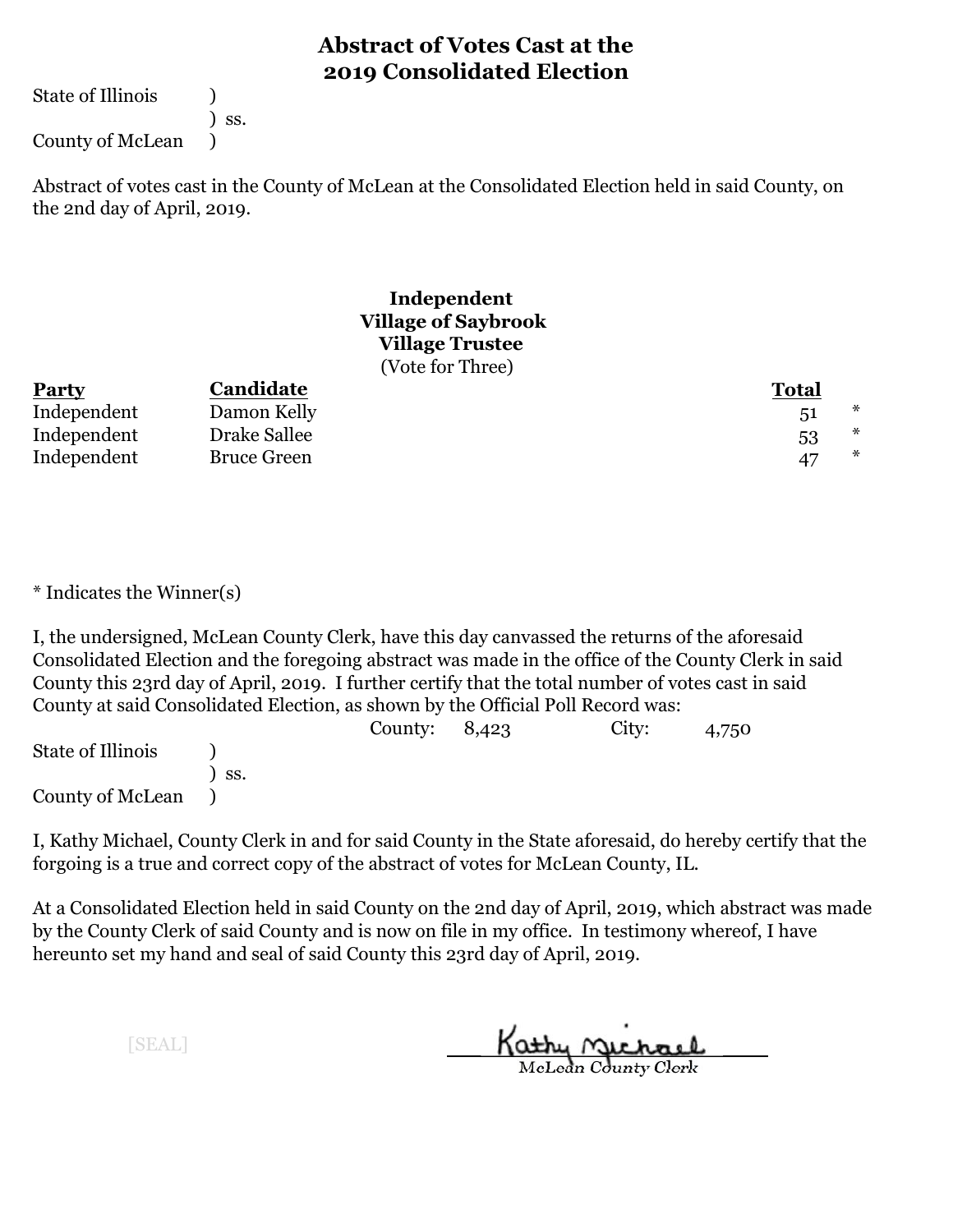State of Illinois (1)

) ss.

County of McLean )

Abstract of votes cast in the County of McLean at the Consolidated Election held in said County, on the 2nd day of April, 2019.

# **Independent Village of Stanford Village Trustee (Full 4-year Term)**

(Vote for Three)

| <b>Party</b> | Candidate         | <b>Total</b> |   |
|--------------|-------------------|--------------|---|
| Independent  | Josh Scott        | 44           |   |
| Independent  | Jessica Anderson  | 52           | ∗ |
| Independent  | Brandon Ciasnocha | 50           | * |

\* Indicates the Winner(s)

I, the undersigned, McLean County Clerk, have this day canvassed the returns of the aforesaid Consolidated Election and the foregoing abstract was made in the office of the County Clerk in said County this 23rd day of April, 2019. I further certify that the total number of votes cast in said County at said Consolidated Election, as shown by the Official Poll Record was:

|                   |                  | County: $8,423$ | City: | 4,750 |  |
|-------------------|------------------|-----------------|-------|-------|--|
| State of Illinois |                  |                 |       |       |  |
|                   | $\mathsf{S}$ SS. |                 |       |       |  |
| County of McLean  |                  |                 |       |       |  |

I, Kathy Michael, County Clerk in and for said County in the State aforesaid, do hereby certify that the forgoing is a true and correct copy of the abstract of votes for McLean County, IL.

At a Consolidated Election held in said County on the 2nd day of April, 2019, which abstract was made by the County Clerk of said County and is now on file in my office. In testimony whereof, I have hereunto set my hand and seal of said County this 23rd day of April, 2019.

Kathy Michael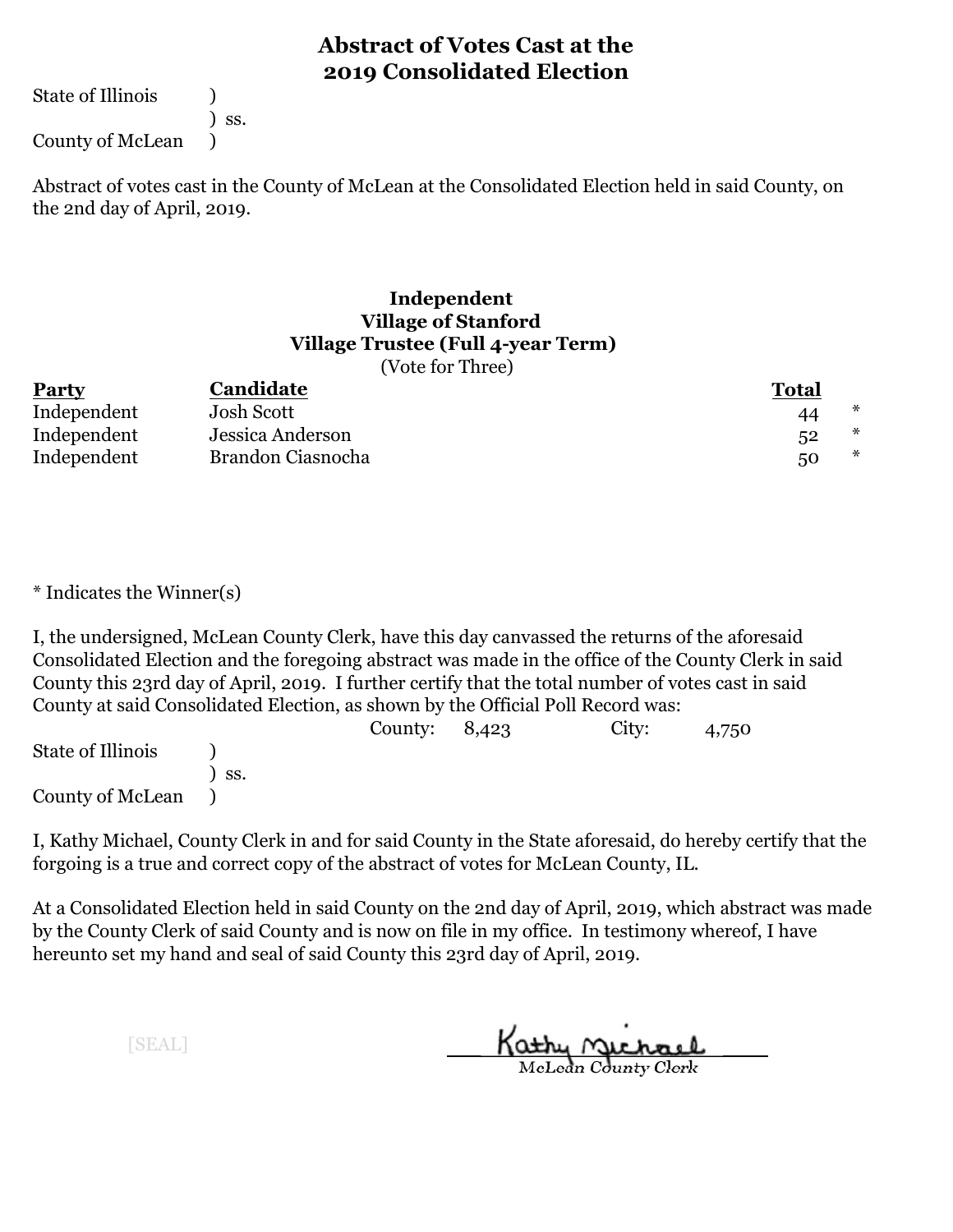State of Illinois (1)

) ss.

County of McLean )

Abstract of votes cast in the County of McLean at the Consolidated Election held in said County, on the 2nd day of April, 2019.

## **Independent Village of Stanford Village Trustee (Unexpired 2-year Term)**

(Vote for Two)

**Party Total** Independent No Candidate 0

**Candidate**

\* Indicates the Winner(s)

I, the undersigned, McLean County Clerk, have this day canvassed the returns of the aforesaid Consolidated Election and the foregoing abstract was made in the office of the County Clerk in said County this 23rd day of April, 2019. I further certify that the total number of votes cast in said County at said Consolidated Election, as shown by the Official Poll Record was:

County: 8,423 City: 4,750 State of Illinois (a) ) ss. County of McLean )

I, Kathy Michael, County Clerk in and for said County in the State aforesaid, do hereby certify that the forgoing is a true and correct copy of the abstract of votes for McLean County, IL.

At a Consolidated Election held in said County on the 2nd day of April, 2019, which abstract was made by the County Clerk of said County and is now on file in my office. In testimony whereof, I have hereunto set my hand and seal of said County this 23rd day of April, 2019.

Kathy Michael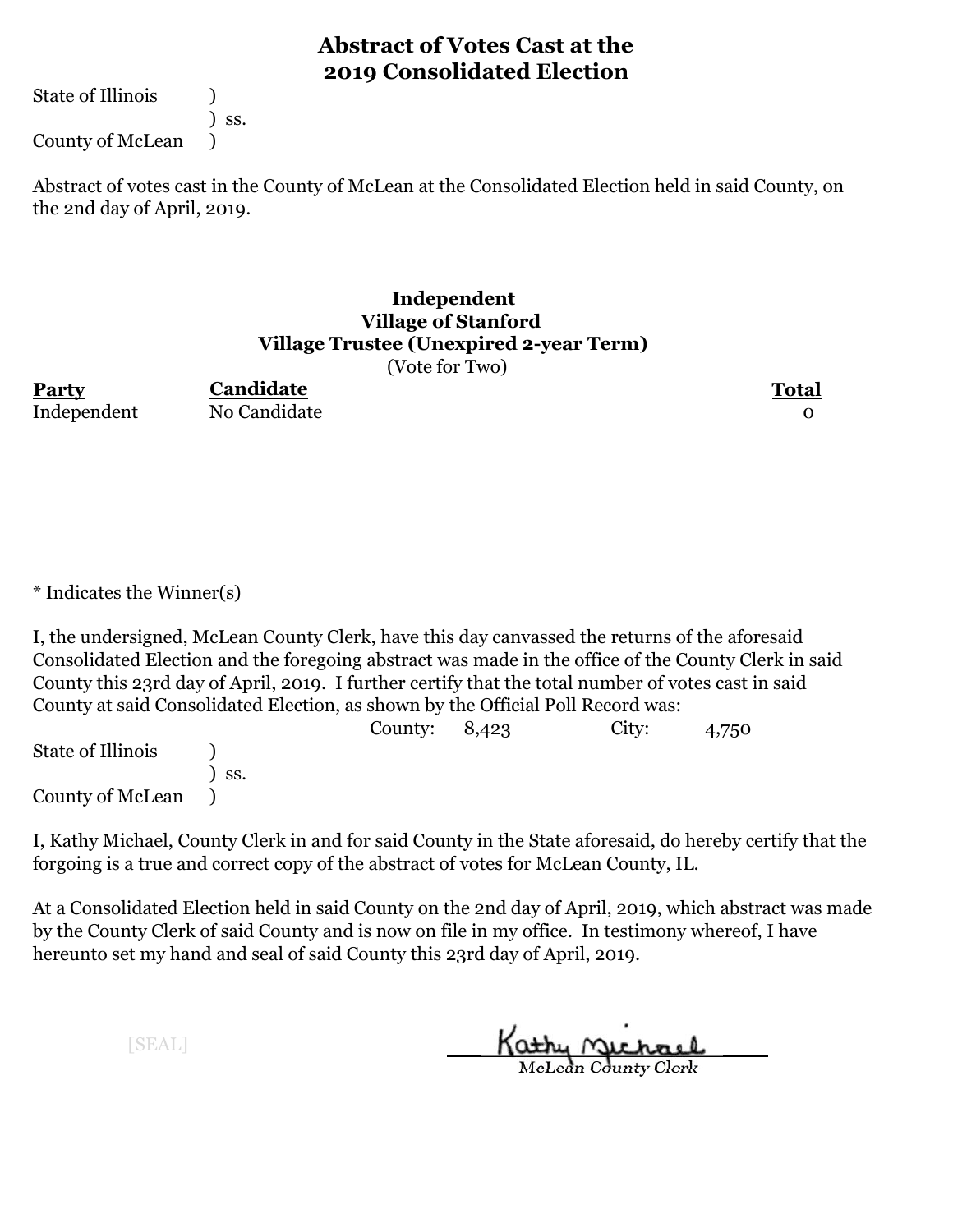State of Illinois (1)

) ss.

County of McLean )

Abstract of votes cast in the County of McLean at the Consolidated Election held in said County, on the 2nd day of April, 2019.

## **Nonpartisan Village of Towanda Village Trustee** (Vote for Three)

| <b>Party</b> | Candidate            | <b>Total</b> |   |
|--------------|----------------------|--------------|---|
| Nonpartisan  | Deborah Kinsella     | 29           | ∗ |
| Nonpartisan  | Megan Klemme         | 30           | * |
| Nonpartisan  | <b>Andrew Hughes</b> | 32           | * |

\* Indicates the Winner(s)

I, the undersigned, McLean County Clerk, have this day canvassed the returns of the aforesaid Consolidated Election and the foregoing abstract was made in the office of the County Clerk in said County this 23rd day of April, 2019. I further certify that the total number of votes cast in said County at said Consolidated Election, as shown by the Official Poll Record was:

|                   |                  | County: $8,423$ | City: | 4,750 |  |
|-------------------|------------------|-----------------|-------|-------|--|
| State of Illinois |                  |                 |       |       |  |
|                   | $\mathsf{S}$ SS. |                 |       |       |  |
| County of McLean  |                  |                 |       |       |  |

I, Kathy Michael, County Clerk in and for said County in the State aforesaid, do hereby certify that the forgoing is a true and correct copy of the abstract of votes for McLean County, IL.

At a Consolidated Election held in said County on the 2nd day of April, 2019, which abstract was made by the County Clerk of said County and is now on file in my office. In testimony whereof, I have hereunto set my hand and seal of said County this 23rd day of April, 2019.

Kathy <u>Michael</u>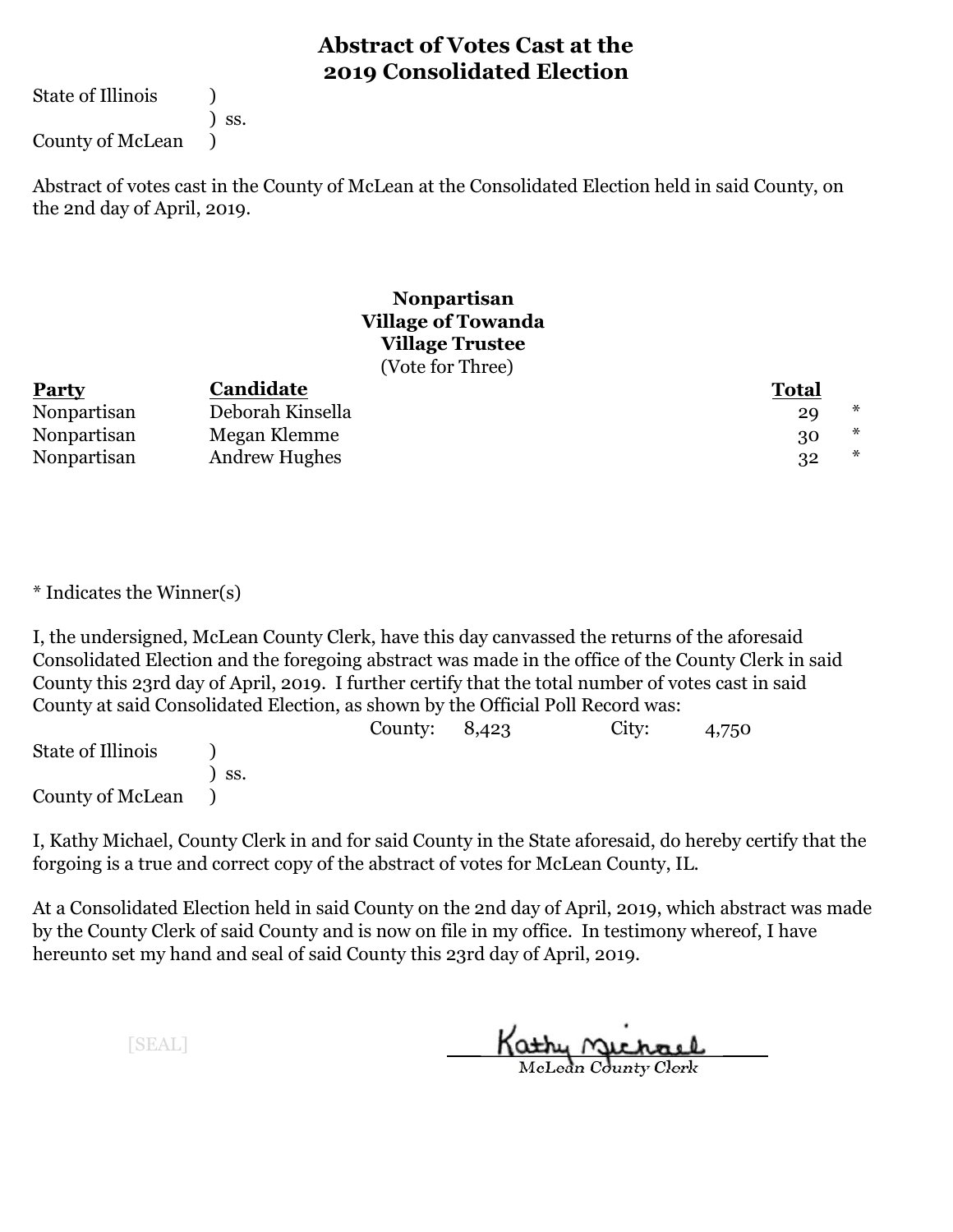State of Illinois (1)

) ss.

County of McLean )

Abstract of votes cast in the County of McLean at the Consolidated Election held in said County, on the 2nd day of April, 2019.

> **Allin Township Park District Park Commissioner** (Vote for Two)

**Candidate Total** Lisa Burger  $85$   $*$ 

\* Indicates the Winner(s)

I, the undersigned, McLean County Clerk, have this day canvassed the returns of the aforesaid Consolidated Election and the foregoing abstract was made in the office of the County Clerk in said County this 23rd day of April, 2019. I further certify that the total number of votes cast in said County at said Consolidated Election, as shown by the Official Poll Record was:

County: 8,423 City: 4,750 State of Illinois (a) ) ss. County of McLean )

I, Kathy Michael, County Clerk in and for said County in the State aforesaid, do hereby certify that the forgoing is a true and correct copy of the abstract of votes for McLean County, IL.

At a Consolidated Election held in said County on the 2nd day of April, 2019, which abstract was made by the County Clerk of said County and is now on file in my office. In testimony whereof, I have hereunto set my hand and seal of said County this 23rd day of April, 2019.

Kathy Michael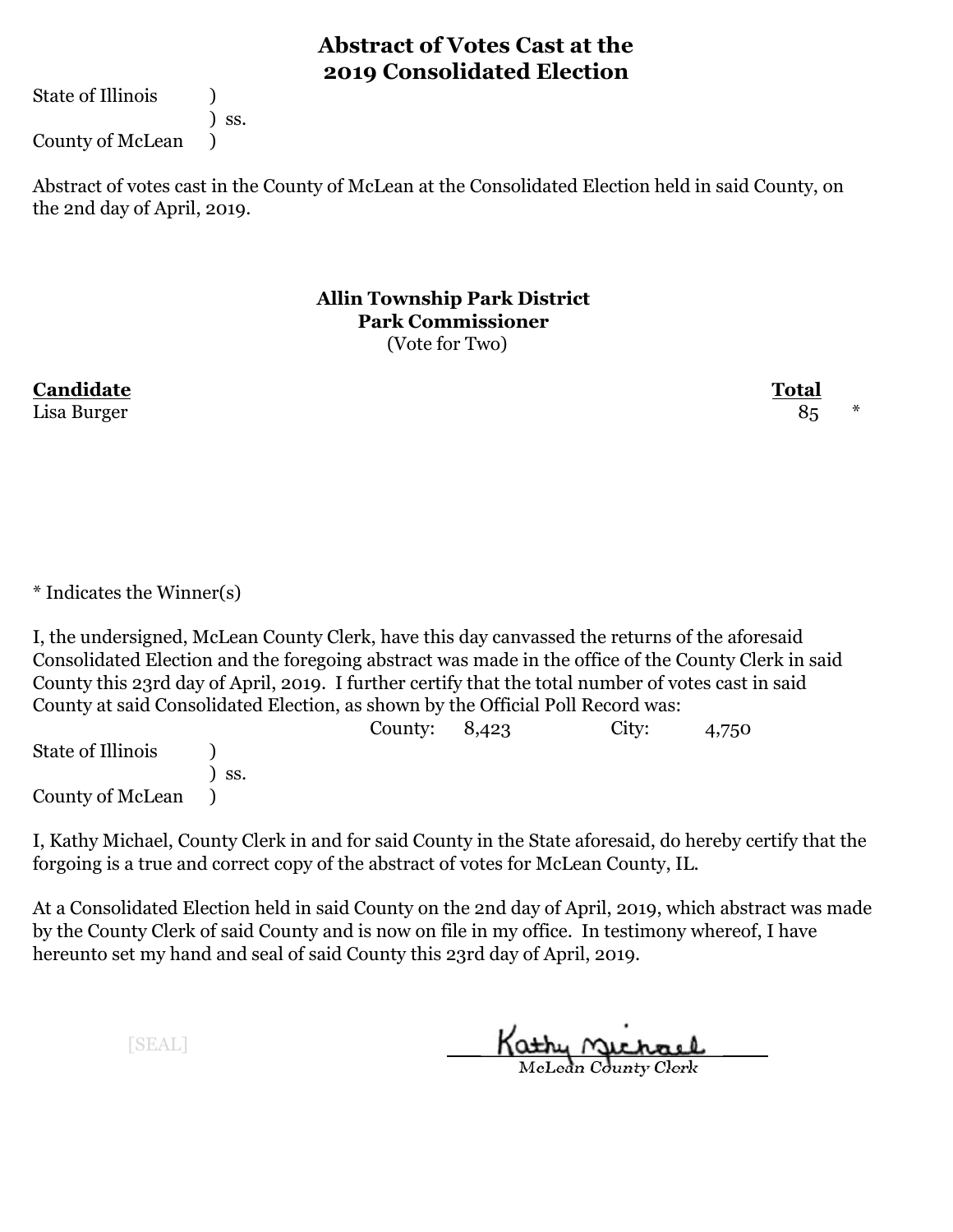State of Illinois (1)

) ss.

County of McLean )

Abstract of votes cast in the County of McLean at the Consolidated Election held in said County, on the 2nd day of April, 2019.

> **Chenoa Park District Park Commissioner** (Vote for Two)

**Candidate Total**

 $\frac{177}{ }$  \* Dan Butler  $256$  \*

\* Indicates the Winner(s)

I, the undersigned, McLean County Clerk, have this day canvassed the returns of the aforesaid Consolidated Election and the foregoing abstract was made in the office of the County Clerk in said County this 23rd day of April, 2019. I further certify that the total number of votes cast in said County at said Consolidated Election, as shown by the Official Poll Record was:

County: 8,423 City: 4,750 State of Illinois (a) ) ss. County of McLean )

I, Kathy Michael, County Clerk in and for said County in the State aforesaid, do hereby certify that the forgoing is a true and correct copy of the abstract of votes for McLean County, IL.

At a Consolidated Election held in said County on the 2nd day of April, 2019, which abstract was made by the County Clerk of said County and is now on file in my office. In testimony whereof, I have hereunto set my hand and seal of said County this 23rd day of April, 2019.

Kathy Michael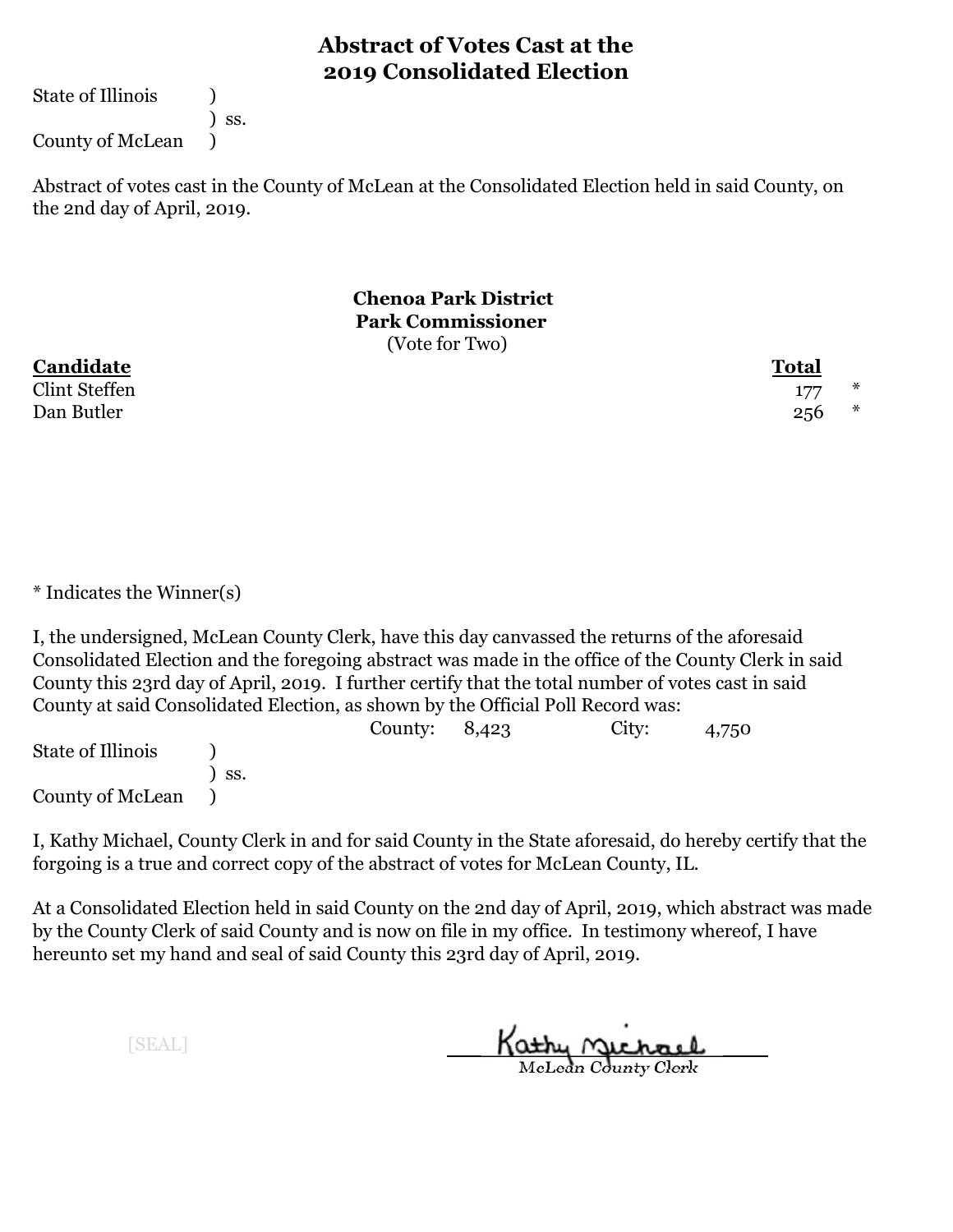State of Illinois (1)

) ss.

County of McLean )

Abstract of votes cast in the County of McLean at the Consolidated Election held in said County, on the 2nd day of April, 2019.

> **LeRoy Community Park District Park Commissioner** (Vote for Two)

**Candidate Total** No Candidate and the contract of the contract of the contract of the contract of the contract of the contract o

\* Indicates the Winner(s)

I, the undersigned, McLean County Clerk, have this day canvassed the returns of the aforesaid Consolidated Election and the foregoing abstract was made in the office of the County Clerk in said County this 23rd day of April, 2019. I further certify that the total number of votes cast in said County at said Consolidated Election, as shown by the Official Poll Record was:

County: 8,423 City: 4,750 State of Illinois (a) ) ss. County of McLean )

I, Kathy Michael, County Clerk in and for said County in the State aforesaid, do hereby certify that the forgoing is a true and correct copy of the abstract of votes for McLean County, IL.

At a Consolidated Election held in said County on the 2nd day of April, 2019, which abstract was made by the County Clerk of said County and is now on file in my office. In testimony whereof, I have hereunto set my hand and seal of said County this 23rd day of April, 2019.

Kathy Michael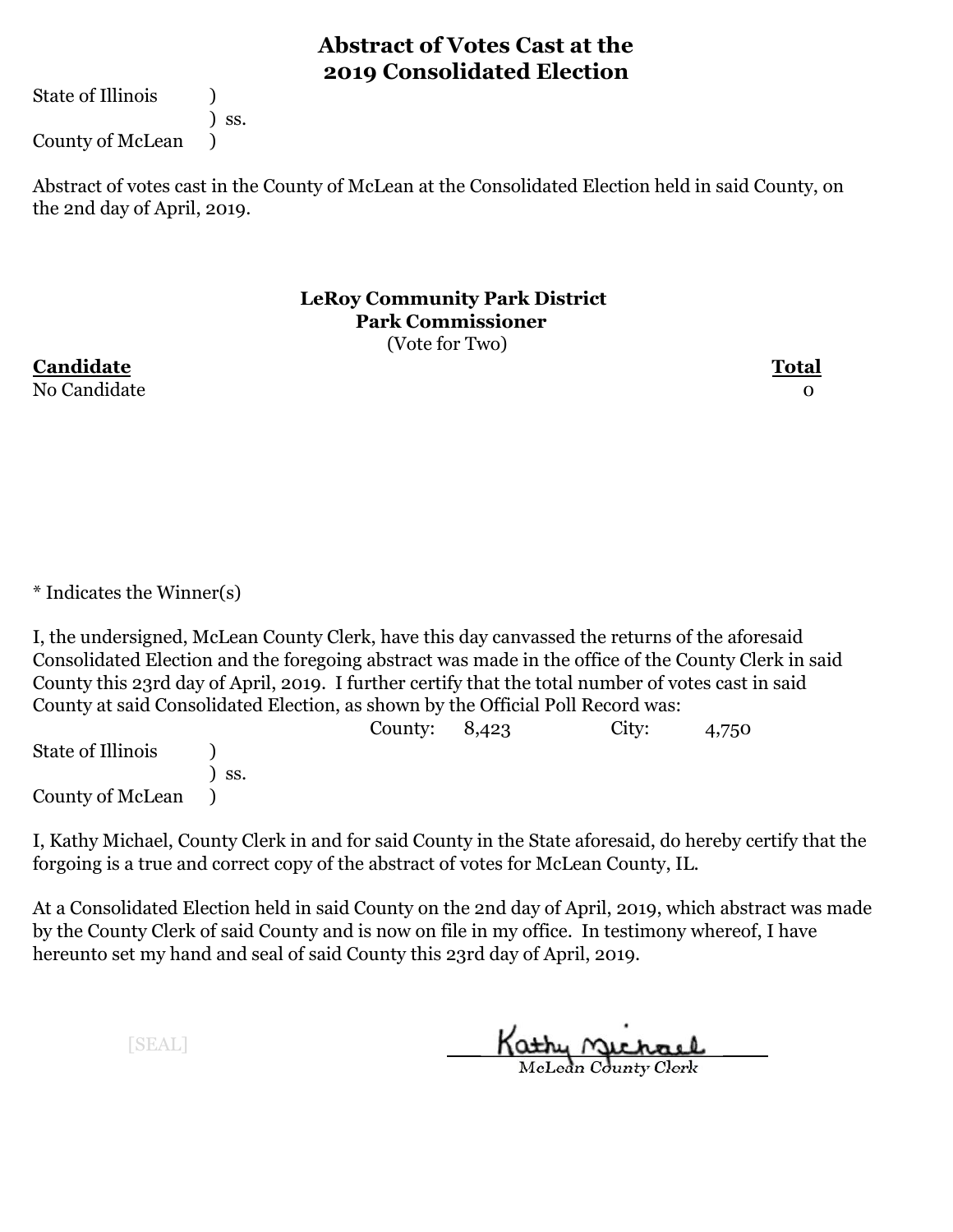State of Illinois (1)

) ss.

County of McLean )

Abstract of votes cast in the County of McLean at the Consolidated Election held in said County, on the 2nd day of April, 2019.

## **Lexington Park District Park Commissioner (Full 6-year Term)** (Vote for Three)

| Candidate        | <b>Total</b> |        |
|------------------|--------------|--------|
| Brad J. Fraher   | 148          | ∗      |
| Kecia J. Holiday | 133          | $\ast$ |
| Erin E. Weber    | 149          | ∗      |

\* Indicates the Winner(s)

I, the undersigned, McLean County Clerk, have this day canvassed the returns of the aforesaid Consolidated Election and the foregoing abstract was made in the office of the County Clerk in said County this 23rd day of April, 2019. I further certify that the total number of votes cast in said County at said Consolidated Election, as shown by the Official Poll Record was:

|                   |     | County: $8,423$ | City: | 4,750 |  |
|-------------------|-----|-----------------|-------|-------|--|
| State of Illinois |     |                 |       |       |  |
|                   | SS. |                 |       |       |  |
| County of McLean  |     |                 |       |       |  |

I, Kathy Michael, County Clerk in and for said County in the State aforesaid, do hereby certify that the forgoing is a true and correct copy of the abstract of votes for McLean County, IL.

At a Consolidated Election held in said County on the 2nd day of April, 2019, which abstract was made by the County Clerk of said County and is now on file in my office. In testimony whereof, I have hereunto set my hand and seal of said County this 23rd day of April, 2019.

Kathy <u>Michael</u>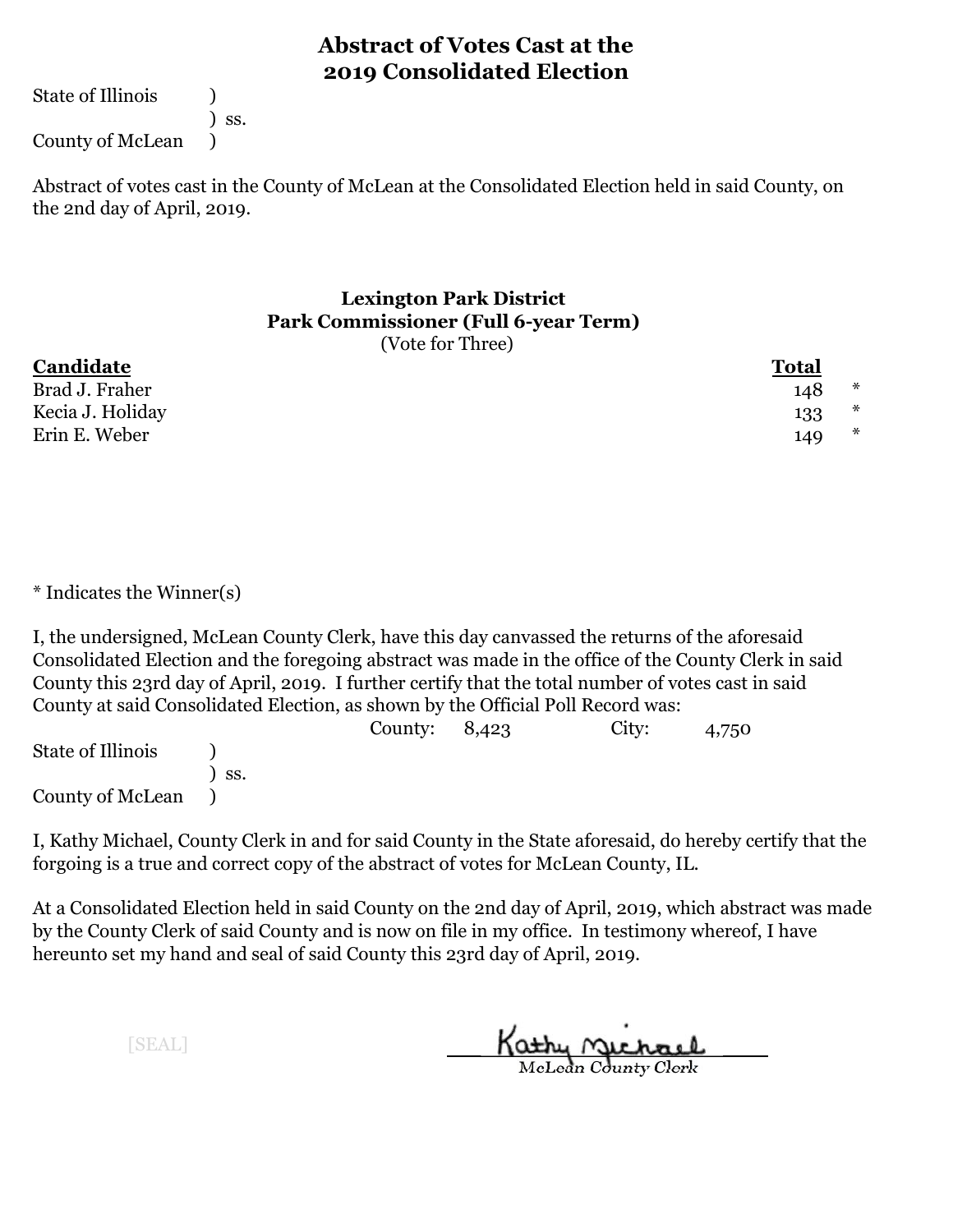State of Illinois (1)

) ss.

County of McLean )

Abstract of votes cast in the County of McLean at the Consolidated Election held in said County, on the 2nd day of April, 2019.

## **Lexington Park District Park Commissioner (Unexpired 2-year Term)**

No Candidate and the contract of the contract of the contract of the contract of the contract of the contract o

**Candidate Total**

\* Indicates the Winner(s)

I, the undersigned, McLean County Clerk, have this day canvassed the returns of the aforesaid Consolidated Election and the foregoing abstract was made in the office of the County Clerk in said County this 23rd day of April, 2019. I further certify that the total number of votes cast in said County at said Consolidated Election, as shown by the Official Poll Record was:

County: 8,423 City: 4,750 State of Illinois (a) ) ss. County of McLean )

I, Kathy Michael, County Clerk in and for said County in the State aforesaid, do hereby certify that the forgoing is a true and correct copy of the abstract of votes for McLean County, IL.

At a Consolidated Election held in said County on the 2nd day of April, 2019, which abstract was made by the County Clerk of said County and is now on file in my office. In testimony whereof, I have hereunto set my hand and seal of said County this 23rd day of April, 2019.

Kathy Michael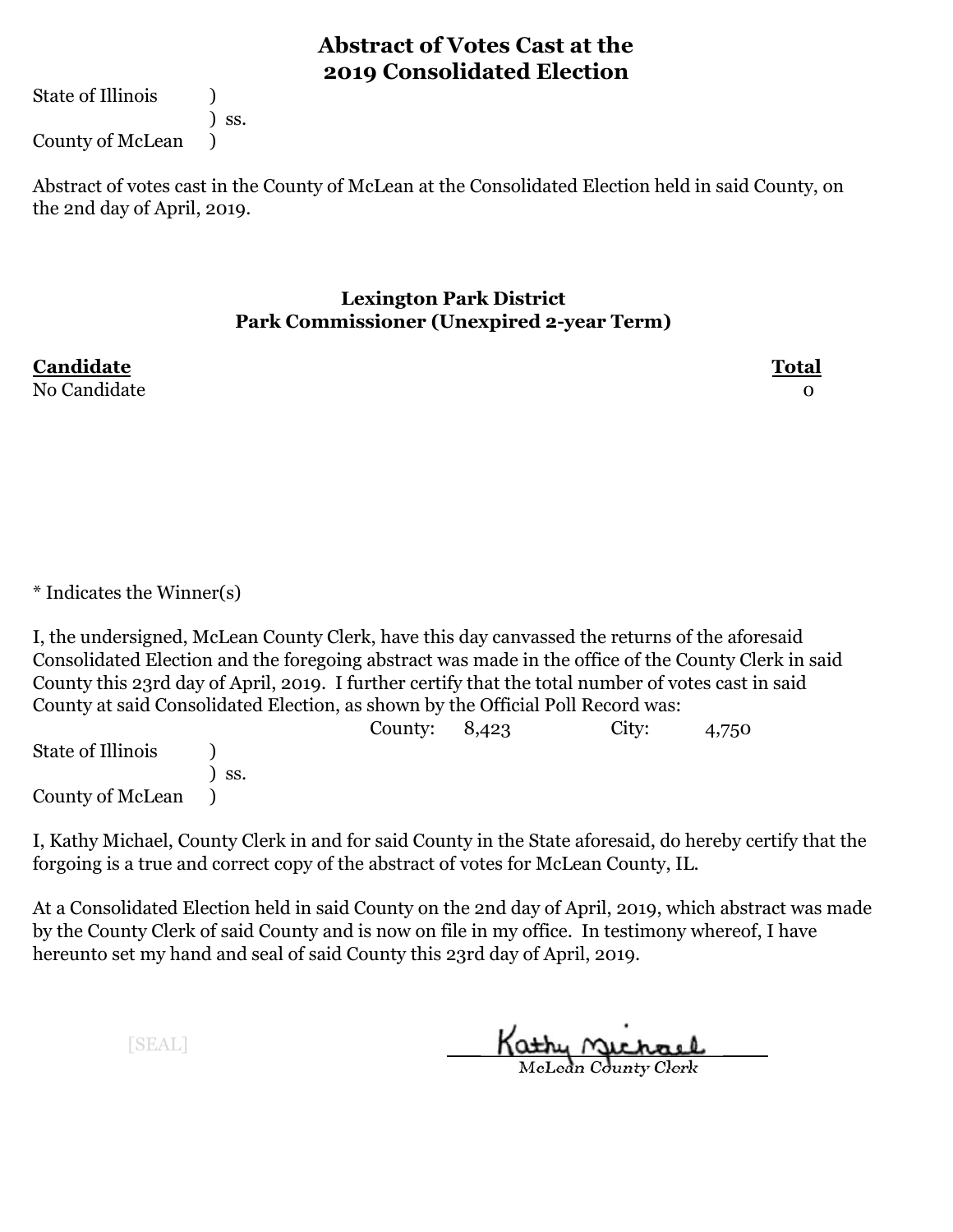State of Illinois (1)

) ss. County of McLean )

Abstract of votes cast in the County of McLean at the Consolidated Election held in said County, on the 2nd day of April, 2019.

## **Mt. Hope-Funks Grove Park District Park Commissioner**

No Candidate and the contract of the contract of the contract of the contract of the contract of the contract o

**Candidate Total**

\* Indicates the Winner(s)

I, the undersigned, McLean County Clerk, have this day canvassed the returns of the aforesaid Consolidated Election and the foregoing abstract was made in the office of the County Clerk in said County this 23rd day of April, 2019. I further certify that the total number of votes cast in said County at said Consolidated Election, as shown by the Official Poll Record was:

County: 8,423 City: 4,750 State of Illinois (a) ) ss. County of McLean )

I, Kathy Michael, County Clerk in and for said County in the State aforesaid, do hereby certify that the forgoing is a true and correct copy of the abstract of votes for McLean County, IL.

At a Consolidated Election held in said County on the 2nd day of April, 2019, which abstract was made by the County Clerk of said County and is now on file in my office. In testimony whereof, I have hereunto set my hand and seal of said County this 23rd day of April, 2019.

Kathy Michael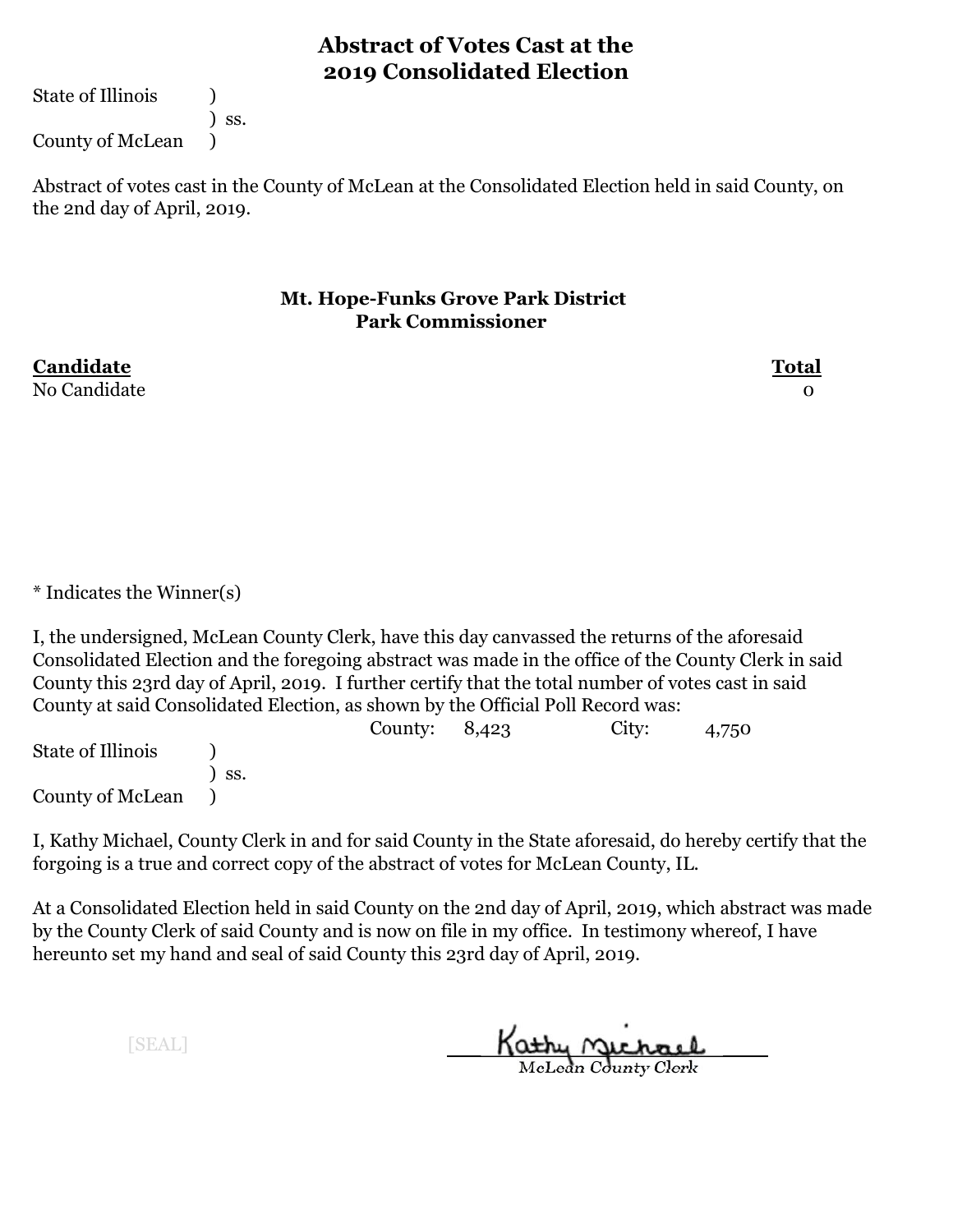State of Illinois (1)

County of McLean )

) ss.

Abstract of votes cast in the County of McLean at the Consolidated Election held in said County, on the 2nd day of April, 2019.

## **Mt. Hope-Funks Grove Park District Park Commissioner (Unexpired 4-Year Term)**

No Candidate and the contract of the contract of the contract of the contract of the contract of the contract o

**Candidate Total**

\* Indicates the Winner(s)

I, the undersigned, McLean County Clerk, have this day canvassed the returns of the aforesaid Consolidated Election and the foregoing abstract was made in the office of the County Clerk in said County this 23rd day of April, 2019. I further certify that the total number of votes cast in said County at said Consolidated Election, as shown by the Official Poll Record was:

County: 8,423 City: 4,750 State of Illinois (a) ) ss. County of McLean )

I, Kathy Michael, County Clerk in and for said County in the State aforesaid, do hereby certify that the forgoing is a true and correct copy of the abstract of votes for McLean County, IL.

At a Consolidated Election held in said County on the 2nd day of April, 2019, which abstract was made by the County Clerk of said County and is now on file in my office. In testimony whereof, I have hereunto set my hand and seal of said County this 23rd day of April, 2019.

Kathy Michael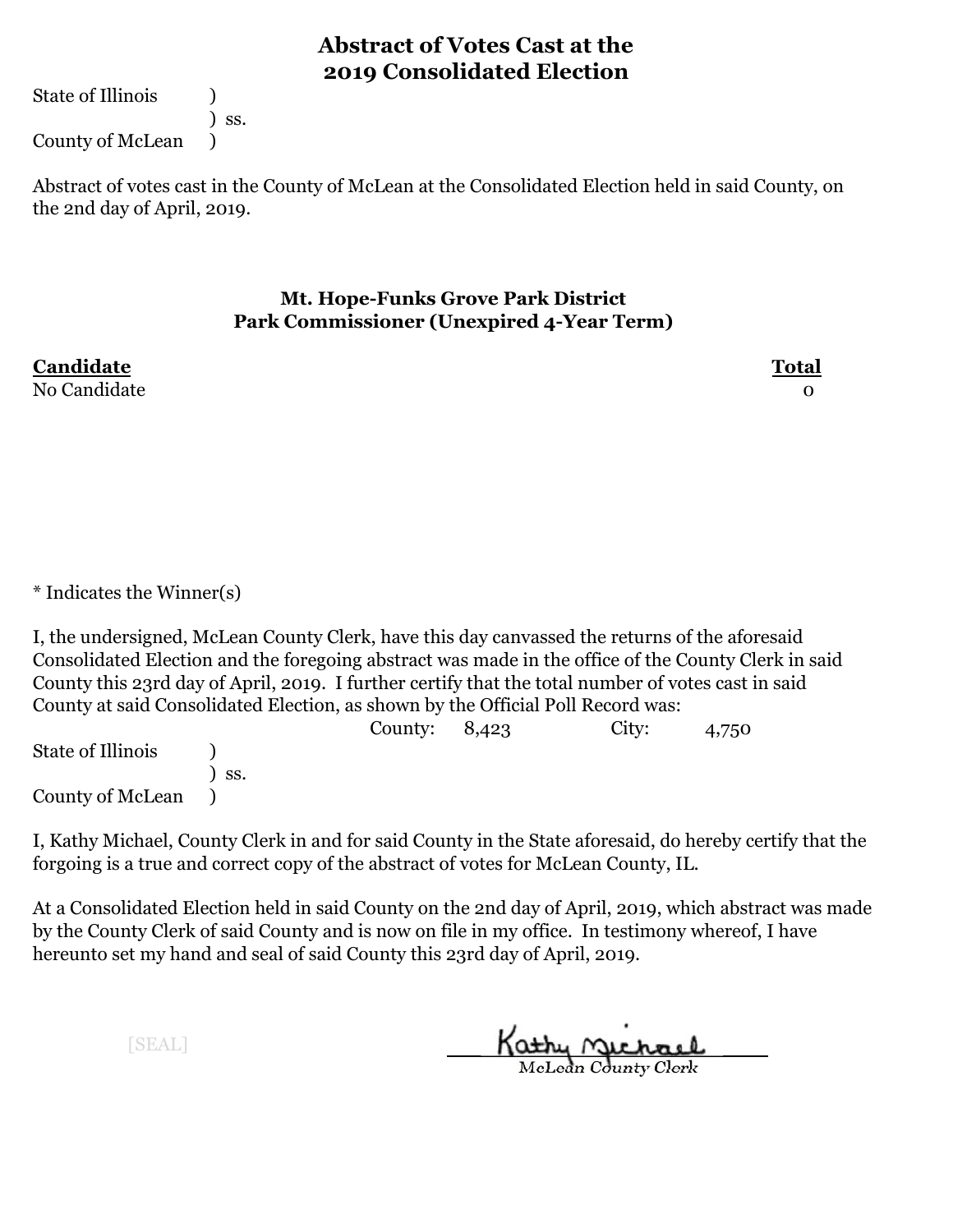State of Illinois (1)

) ss.

County of McLean )

Abstract of votes cast in the County of McLean at the Consolidated Election held in said County, on the 2nd day of April, 2019.

> **Octavia Park District Park Commissioner** (Vote for Two)

**Candidate Total**

Scot Ghere 27  $*$ Brian Kuta 54 \*

\* Indicates the Winner(s)

I, the undersigned, McLean County Clerk, have this day canvassed the returns of the aforesaid Consolidated Election and the foregoing abstract was made in the office of the County Clerk in said County this 23rd day of April, 2019. I further certify that the total number of votes cast in said County at said Consolidated Election, as shown by the Official Poll Record was:

County: 8,423 City: 4,750 State of Illinois (a) ) ss. County of McLean )

I, Kathy Michael, County Clerk in and for said County in the State aforesaid, do hereby certify that the forgoing is a true and correct copy of the abstract of votes for McLean County, IL.

At a Consolidated Election held in said County on the 2nd day of April, 2019, which abstract was made by the County Clerk of said County and is now on file in my office. In testimony whereof, I have hereunto set my hand and seal of said County this 23rd day of April, 2019.

Kathy <u>Michael</u>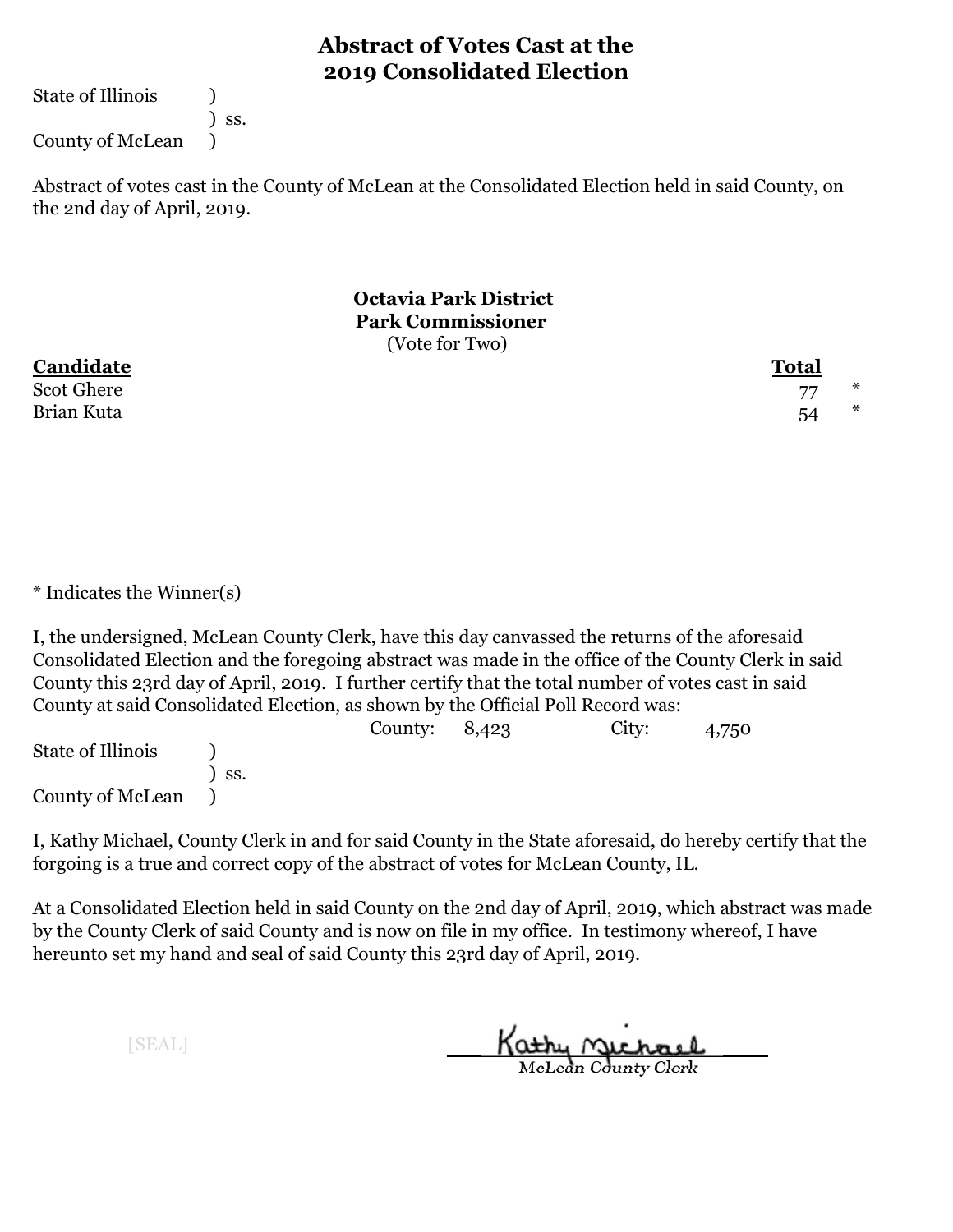State of Illinois (1)

) ss.

County of McLean )

Abstract of votes cast in the County of McLean at the Consolidated Election held in said County, on the 2nd day of April, 2019.

#### **Yates Township Park District Park Commissioner** (Vote for Two)

**Candidate Total**

Dean A. Atkins 22 \* Joseph E. Moore 18 and 18 and 18 and 18 and 18 and 18 and 18 and 18 and 18 and 18 and 18 and 18 and 18 and 18 and 18 and 18 and 18 and 18 and 18 and 18 and 18 and 18 and 18 and 18 and 18 and 18 and 18 and 18 and 18 and 18

\* Indicates the Winner(s)

I, the undersigned, McLean County Clerk, have this day canvassed the returns of the aforesaid Consolidated Election and the foregoing abstract was made in the office of the County Clerk in said County this 23rd day of April, 2019. I further certify that the total number of votes cast in said County at said Consolidated Election, as shown by the Official Poll Record was:

County: 8,423 City: 4,750 State of Illinois (a) ) ss. County of McLean )

I, Kathy Michael, County Clerk in and for said County in the State aforesaid, do hereby certify that the forgoing is a true and correct copy of the abstract of votes for McLean County, IL.

At a Consolidated Election held in said County on the 2nd day of April, 2019, which abstract was made by the County Clerk of said County and is now on file in my office. In testimony whereof, I have hereunto set my hand and seal of said County this 23rd day of April, 2019.

Kathy Michael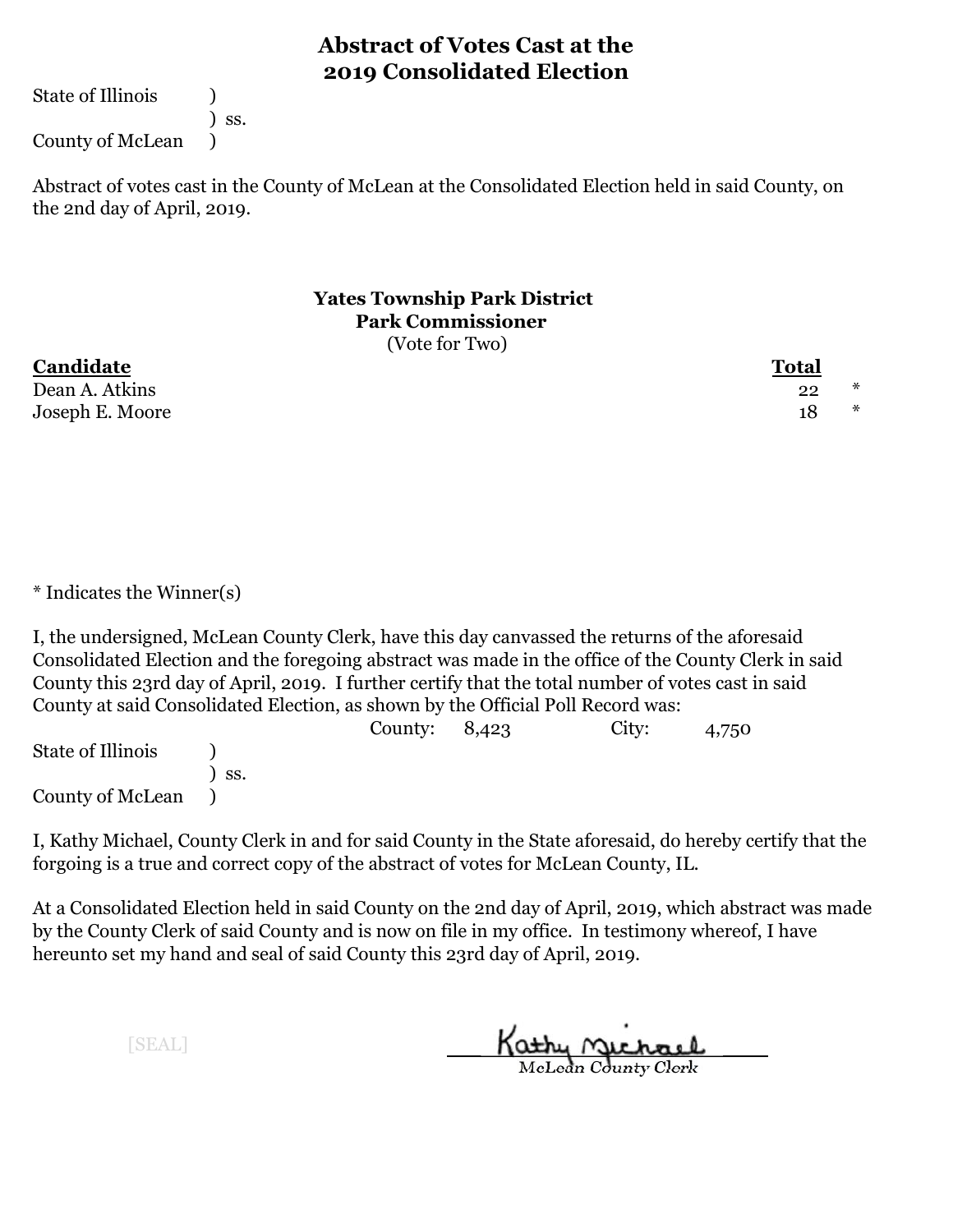State of Illinois (1)

) ss.

County of McLean )

Abstract of votes cast in the County of McLean at the Consolidated Election held in said County, on the 2nd day of April, 2019.

### **Allin Township Library District Library Trustee** (Vote for Four)

| Candidate          | Total |        |
|--------------------|-------|--------|
| Lucinda Nafziger   | 75    | $\ast$ |
| Brian J. Medeiros  | 67    | $\ast$ |
| Lauren Bridgewater | 80    | ∗      |
| Martha A. Keeney   | 73    | $\ast$ |

\* Indicates the Winner(s)

I, the undersigned, McLean County Clerk, have this day canvassed the returns of the aforesaid Consolidated Election and the foregoing abstract was made in the office of the County Clerk in said County this 23rd day of April, 2019. I further certify that the total number of votes cast in said County at said Consolidated Election, as shown by the Official Poll Record was:

|                   |     | County: $8,423$ | City: | 4,750 |  |
|-------------------|-----|-----------------|-------|-------|--|
| State of Illinois |     |                 |       |       |  |
|                   | SS. |                 |       |       |  |
| County of McLean  |     |                 |       |       |  |

I, Kathy Michael, County Clerk in and for said County in the State aforesaid, do hereby certify that the forgoing is a true and correct copy of the abstract of votes for McLean County, IL.

At a Consolidated Election held in said County on the 2nd day of April, 2019, which abstract was made by the County Clerk of said County and is now on file in my office. In testimony whereof, I have hereunto set my hand and seal of said County this 23rd day of April, 2019.

Kathy <u>Michael</u>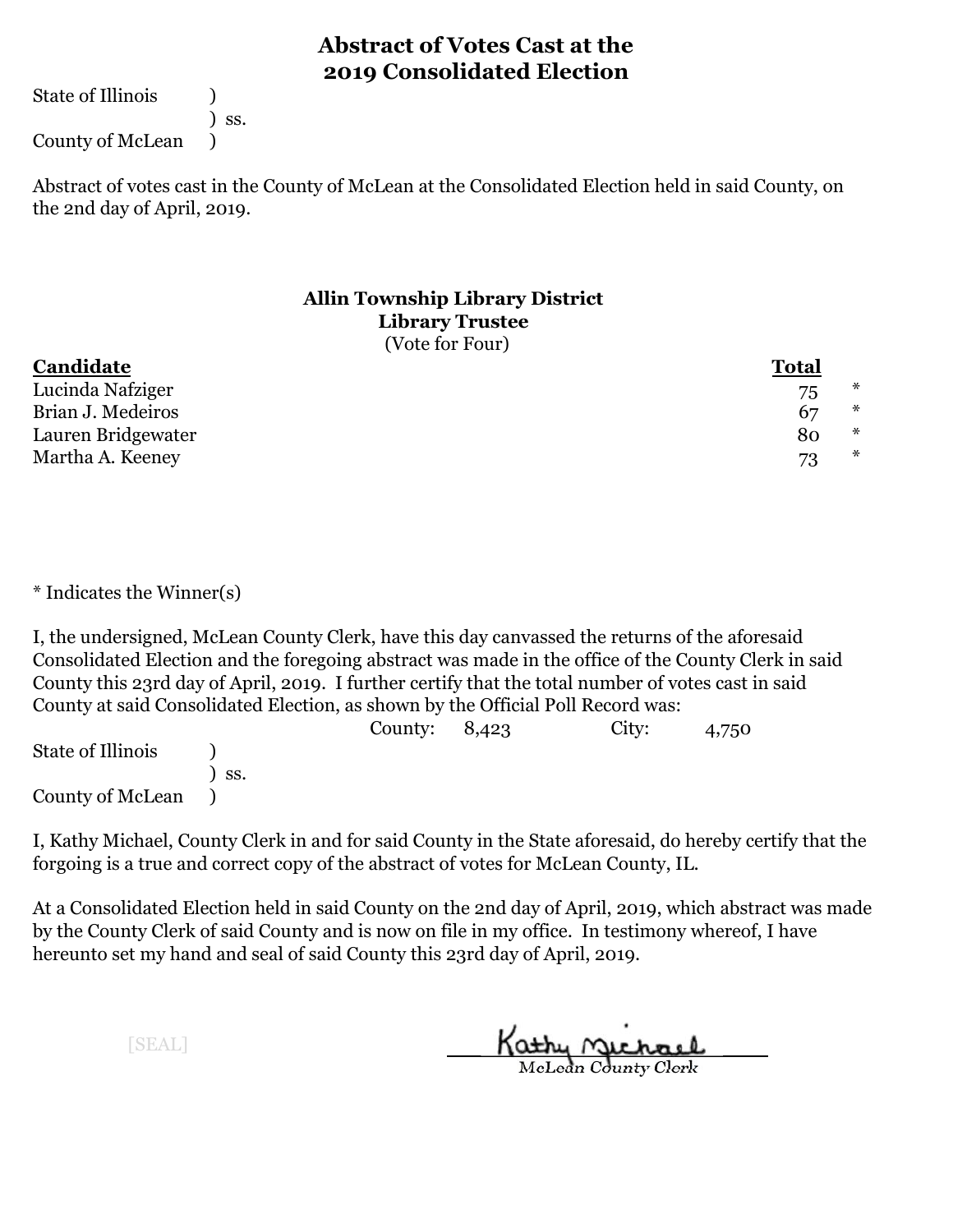State of Illinois (1)

) ss.

County of McLean )

Abstract of votes cast in the County of McLean at the Consolidated Election held in said County, on the 2nd day of April, 2019.

| <b>Carlock Public Library District</b><br><b>Library Trustee</b><br>(Vote for Two) |               |                 |               |  |
|------------------------------------------------------------------------------------|---------------|-----------------|---------------|--|
| Candidate                                                                          | <b>McLean</b> | <b>Woodford</b> | <b>Total</b>  |  |
| Michael J. Miller                                                                  | 87            | 14              | $\ast$<br>101 |  |
| Elizabeth Wagner                                                                   | <b>91</b>     | 17              | $\ast$<br>108 |  |

\* Indicates the Winner(s)

I, the undersigned, McLean County Clerk, have this day canvassed the returns of the aforesaid Consolidated Election and the foregoing abstract was made in the office of the County Clerk in said County this 23rd day of April, 2019. I further certify that the total number of votes cast in said County at said Consolidated Election, as shown by the Official Poll Record was:

|                   |     | County: $8,423$ | City: | 4,750 |
|-------------------|-----|-----------------|-------|-------|
| State of Illinois |     |                 |       |       |
|                   | SS. |                 |       |       |
| County of McLean  |     |                 |       |       |

I, Kathy Michael, County Clerk in and for said County in the State aforesaid, do hereby certify that the forgoing is a true and correct copy of the abstract of votes for McLean County, IL.

At a Consolidated Election held in said County on the 2nd day of April, 2019, which abstract was made by the County Clerk of said County and is now on file in my office. In testimony whereof, I have hereunto set my hand and seal of said County this 23rd day of April, 2019.

Kathy <u>Michael</u>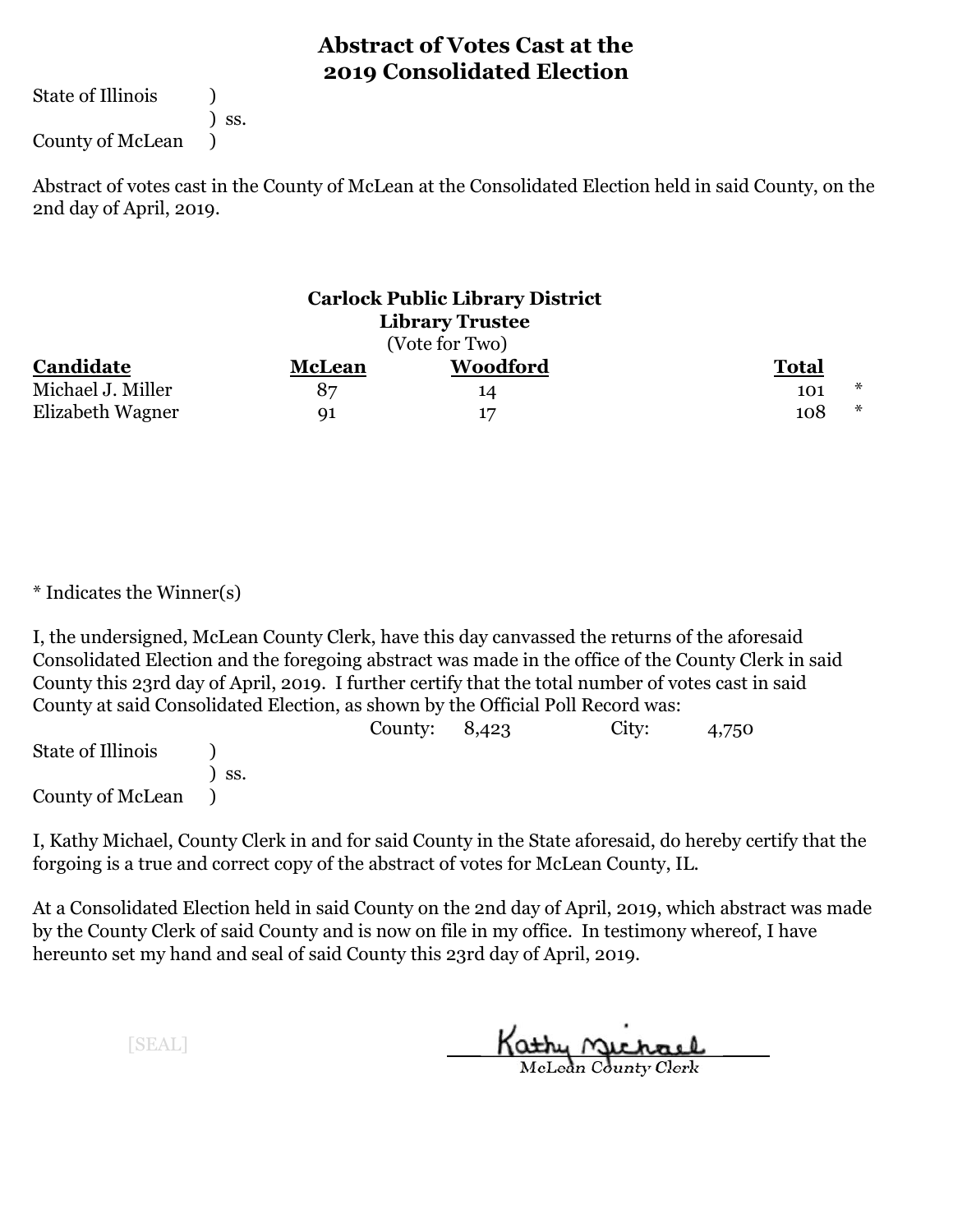State of Illinois (1)

) ss.

County of McLean )

Abstract of votes cast in the County of McLean at the Consolidated Election held in said County, on the 2nd day of April, 2019.

#### **Cheney's Grove Township Library District Library Trustee** (Vote for Three)

**Candidate Total** Brian W. Huang  $55$  \*

Terry Garlock 68  $*$ 

\* Indicates the Winner(s)

I, the undersigned, McLean County Clerk, have this day canvassed the returns of the aforesaid Consolidated Election and the foregoing abstract was made in the office of the County Clerk in said County this 23rd day of April, 2019. I further certify that the total number of votes cast in said County at said Consolidated Election, as shown by the Official Poll Record was:

|                   |     | County: $8,423$ | City: | 4,750 |  |
|-------------------|-----|-----------------|-------|-------|--|
| State of Illinois |     |                 |       |       |  |
|                   | SS. |                 |       |       |  |
| County of McLean  |     |                 |       |       |  |

I, Kathy Michael, County Clerk in and for said County in the State aforesaid, do hereby certify that the forgoing is a true and correct copy of the abstract of votes for McLean County, IL.

At a Consolidated Election held in said County on the 2nd day of April, 2019, which abstract was made by the County Clerk of said County and is now on file in my office. In testimony whereof, I have hereunto set my hand and seal of said County this 23rd day of April, 2019.

Kathy <u>Michael</u>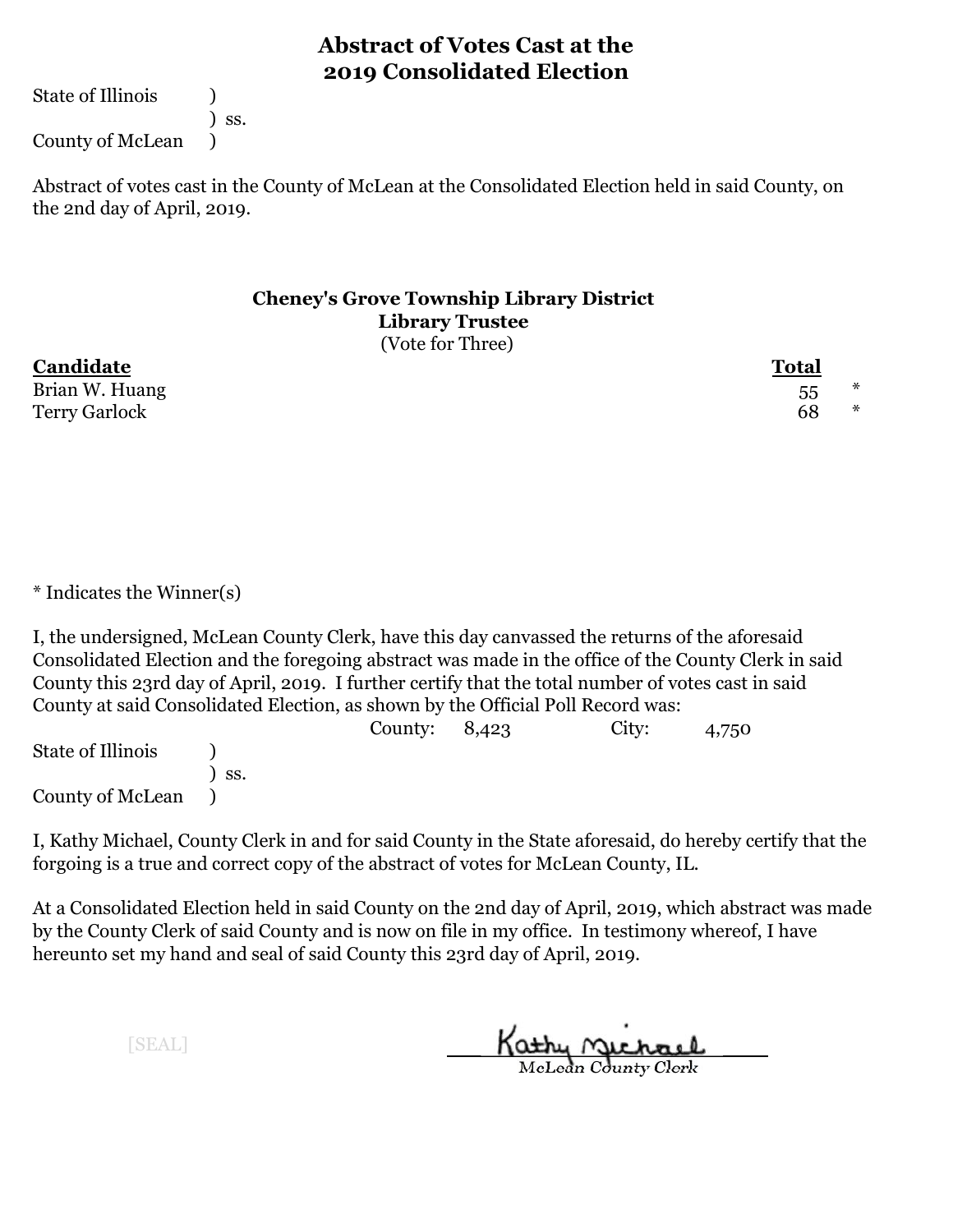State of Illinois (1)

) ss.

County of McLean )

Abstract of votes cast in the County of McLean at the Consolidated Election held in said County, on the 2nd day of April, 2019.

### **Chenoa Public Library District Library Trustee** (Vote for Four)

## **Candidate Total** Steve Bury the state of the state of the state of the state of the state of the state of the state of the state of the state of the state of the state of the state of the state of the state of the state of the state of the Nancy Adams 210  $*$ Daniel Groce 246  $*$ Patricia A. Witte 212  $*$

\* Indicates the Winner(s)

I, the undersigned, McLean County Clerk, have this day canvassed the returns of the aforesaid Consolidated Election and the foregoing abstract was made in the office of the County Clerk in said County this 23rd day of April, 2019. I further certify that the total number of votes cast in said County at said Consolidated Election, as shown by the Official Poll Record was:

|                   |     | County: $8,423$ | City: | 4,750 |
|-------------------|-----|-----------------|-------|-------|
| State of Illinois |     |                 |       |       |
|                   | SS. |                 |       |       |
| County of McLean  |     |                 |       |       |

I, Kathy Michael, County Clerk in and for said County in the State aforesaid, do hereby certify that the forgoing is a true and correct copy of the abstract of votes for McLean County, IL.

At a Consolidated Election held in said County on the 2nd day of April, 2019, which abstract was made by the County Clerk of said County and is now on file in my office. In testimony whereof, I have hereunto set my hand and seal of said County this 23rd day of April, 2019.

Kathy <u>Michael</u>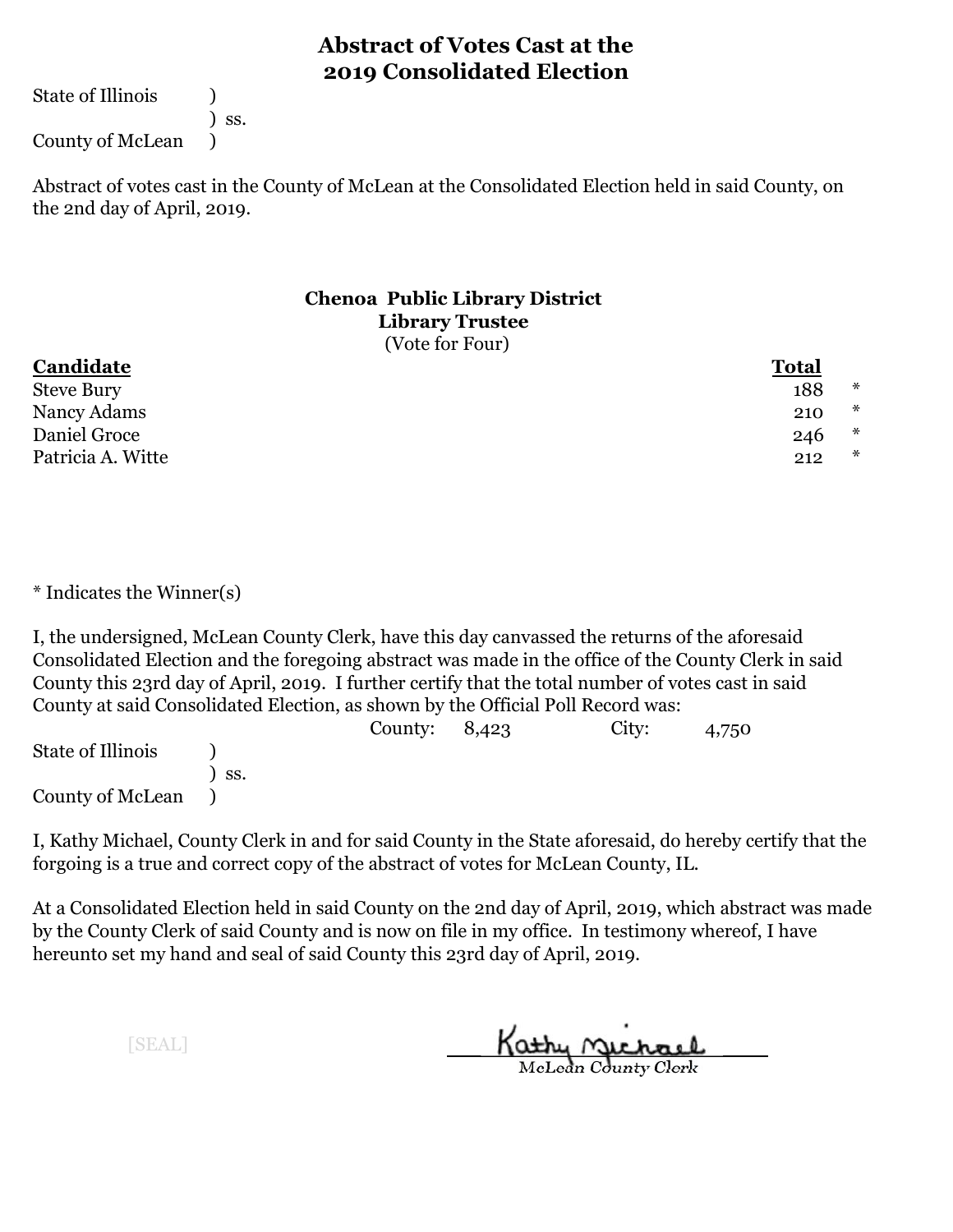State of Illinois (1)

) ss.

County of McLean )

Abstract of votes cast in the County of McLean at the Consolidated Election held in said County, on the 2nd day of April, 2019.

### **Danvers Township Library District Library Trustee** (Vote for Three)

| Candidate         | <b>Total</b> |        |
|-------------------|--------------|--------|
| Janice Risser     | 50           | $\ast$ |
| Jeanne Kashner    | 58           | $\ast$ |
| Clifford R. Magee | 52           | $\ast$ |

\* Indicates the Winner(s)

I, the undersigned, McLean County Clerk, have this day canvassed the returns of the aforesaid Consolidated Election and the foregoing abstract was made in the office of the County Clerk in said County this 23rd day of April, 2019. I further certify that the total number of votes cast in said County at said Consolidated Election, as shown by the Official Poll Record was:

|                   |     | County: $8,423$ | City: | 4,750 |  |
|-------------------|-----|-----------------|-------|-------|--|
| State of Illinois |     |                 |       |       |  |
|                   | SS. |                 |       |       |  |
| County of McLean  |     |                 |       |       |  |

I, Kathy Michael, County Clerk in and for said County in the State aforesaid, do hereby certify that the forgoing is a true and correct copy of the abstract of votes for McLean County, IL.

At a Consolidated Election held in said County on the 2nd day of April, 2019, which abstract was made by the County Clerk of said County and is now on file in my office. In testimony whereof, I have hereunto set my hand and seal of said County this 23rd day of April, 2019.

Kathy Michael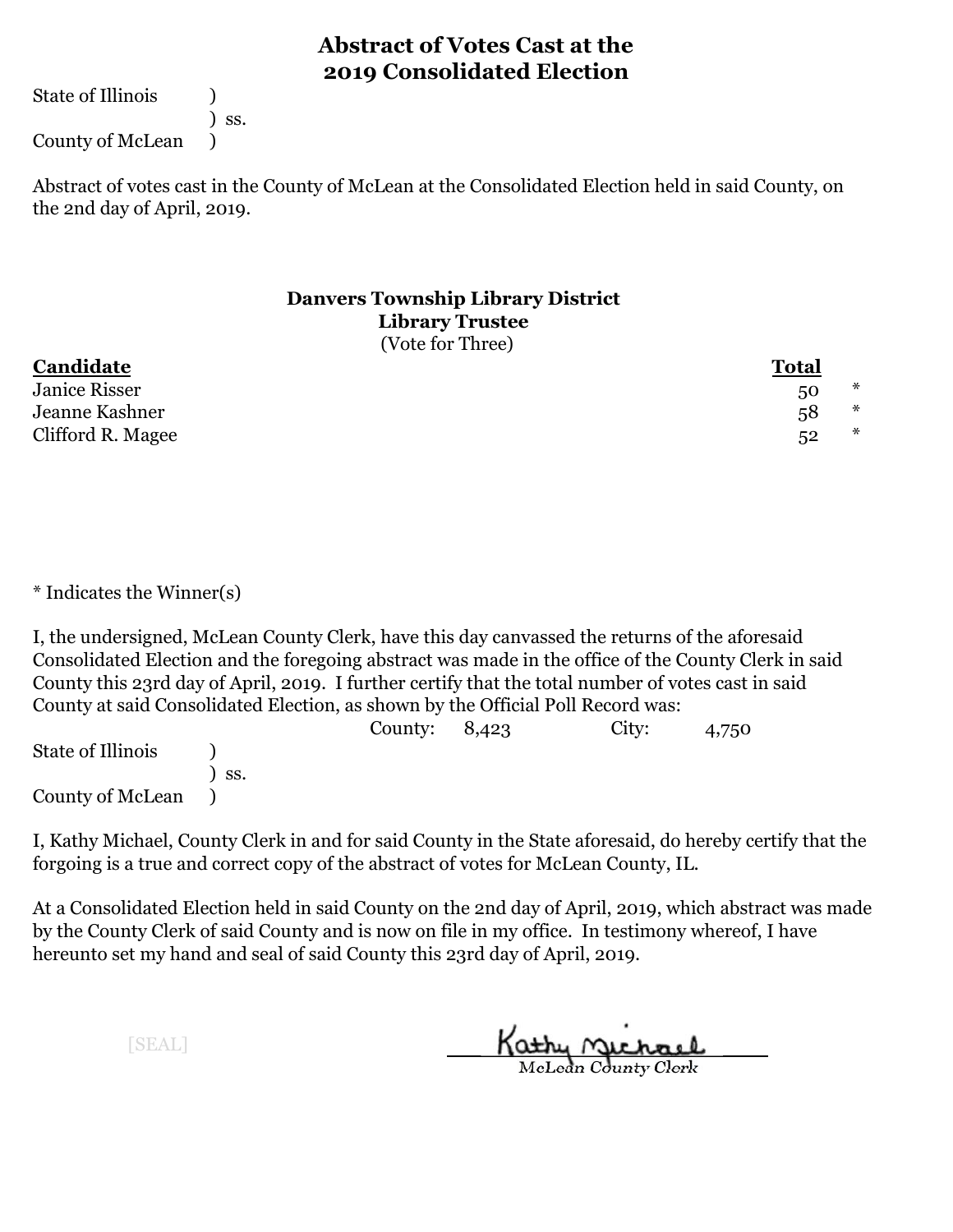State of Illinois (1)

) ss.

County of McLean )

Abstract of votes cast in the County of McLean at the Consolidated Election held in said County, on the 2nd day of April, 2019.

#### **Golden Prairie Public Library District Library Trustee (Full 6-year Term)** (Vote for Two)

**Candidate Total** Stephen Peterson and the set of the set of the set of the set of the set of the set of the set of the set of the set of the set of the set of the set of the set of the set of the set of the set of the set of the set of the Laurie Nippe 193  $*$ 

\* Indicates the Winner(s)

I, the undersigned, McLean County Clerk, have this day canvassed the returns of the aforesaid Consolidated Election and the foregoing abstract was made in the office of the County Clerk in said County this 23rd day of April, 2019. I further certify that the total number of votes cast in said County at said Consolidated Election, as shown by the Official Poll Record was:

|                   |     | County: $8,423$ | City: | 4,750 |  |
|-------------------|-----|-----------------|-------|-------|--|
| State of Illinois |     |                 |       |       |  |
|                   | SS. |                 |       |       |  |
| County of McLean  |     |                 |       |       |  |

I, Kathy Michael, County Clerk in and for said County in the State aforesaid, do hereby certify that the forgoing is a true and correct copy of the abstract of votes for McLean County, IL.

At a Consolidated Election held in said County on the 2nd day of April, 2019, which abstract was made by the County Clerk of said County and is now on file in my office. In testimony whereof, I have hereunto set my hand and seal of said County this 23rd day of April, 2019.

Kathy Michael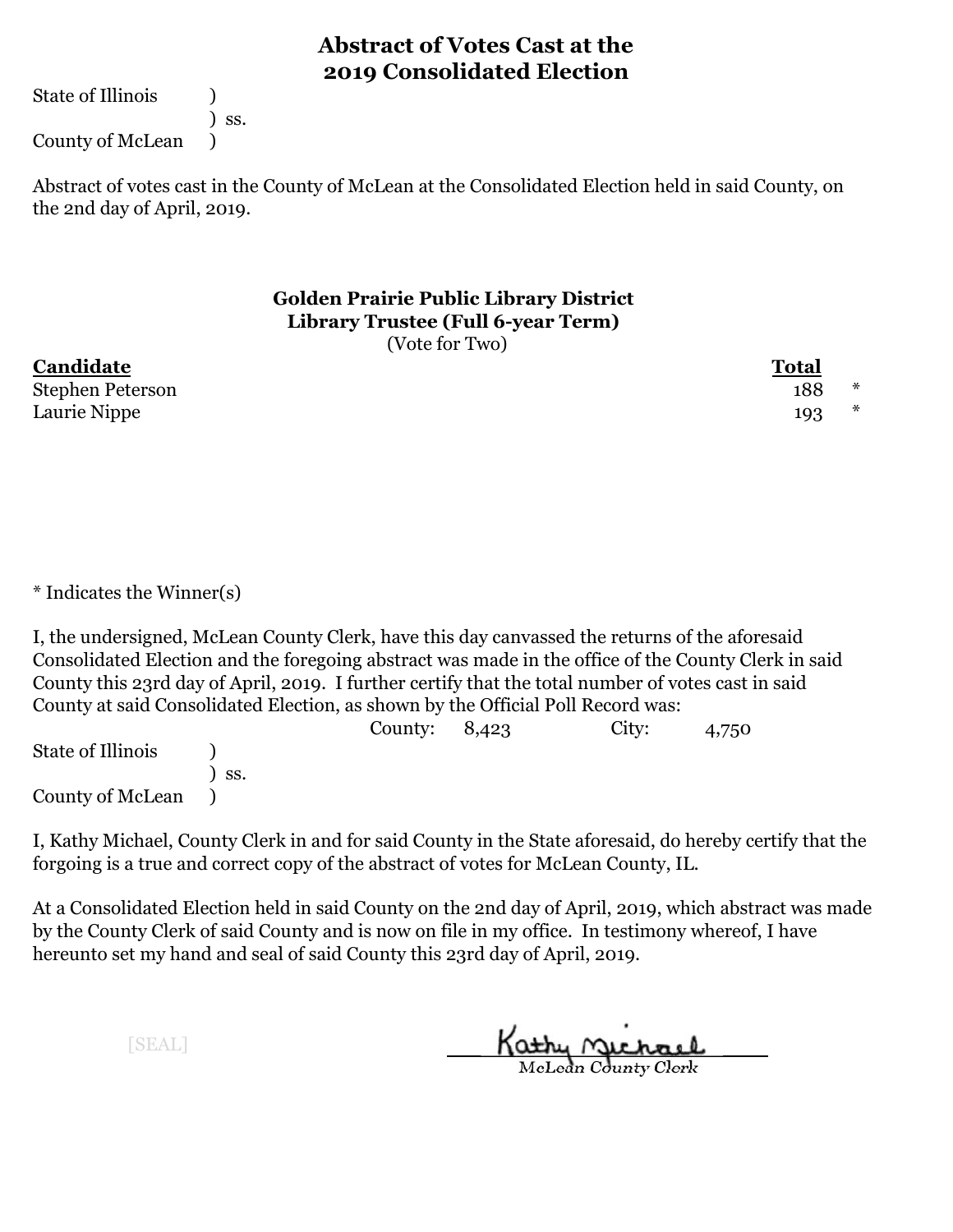State of Illinois (1)

County of McLean )

Abstract of votes cast in the County of McLean at the Consolidated Election held in said County, on the 2nd day of April, 2019.

## **Golden Prairie Public Library District Library Trustee (Unexpired 4-year Term)**

**Candidate Total** Ary M. Anderson 216  $*$ 

\* Indicates the Winner(s)

I, the undersigned, McLean County Clerk, have this day canvassed the returns of the aforesaid Consolidated Election and the foregoing abstract was made in the office of the County Clerk in said County this 23rd day of April, 2019. I further certify that the total number of votes cast in said County at said Consolidated Election, as shown by the Official Poll Record was:

County: 8,423 City: 4,750 State of Illinois (a) ) ss. County of McLean )

I, Kathy Michael, County Clerk in and for said County in the State aforesaid, do hereby certify that the forgoing is a true and correct copy of the abstract of votes for McLean County, IL.

At a Consolidated Election held in said County on the 2nd day of April, 2019, which abstract was made by the County Clerk of said County and is now on file in my office. In testimony whereof, I have hereunto set my hand and seal of said County this 23rd day of April, 2019.

[SEAL]

Kathy Michael

) ss.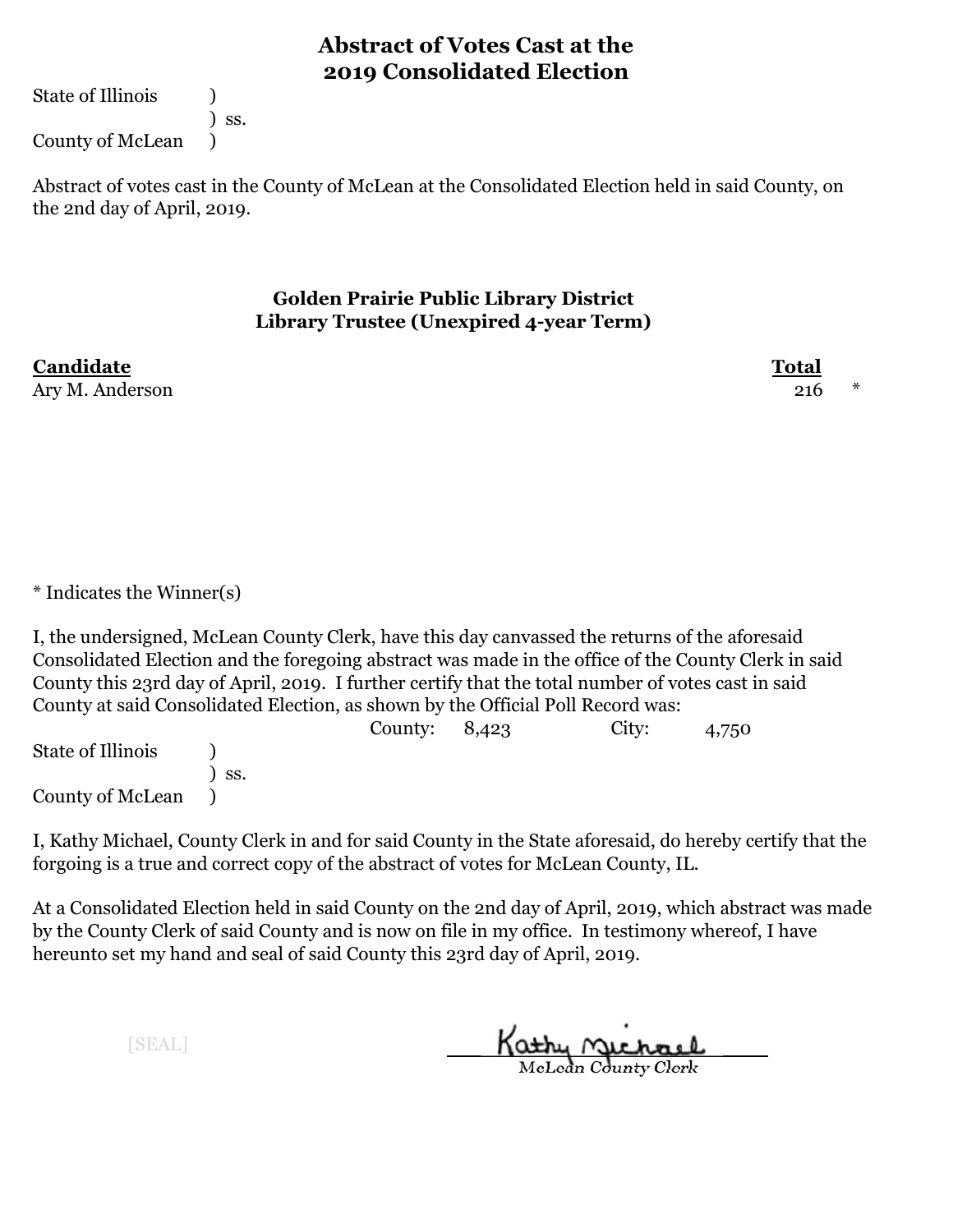State of Illinois (1)

County of McLean )

) ss.

Abstract of votes cast in the County of McLean at the Consolidated Election held in said County, on the 2nd day of April, 2019.

## **Golden Prairie Public Library District Library Trustee (Unexpired 2-year Term)**

**Candidate Total** Stephanie Walden 224 \*

\* Indicates the Winner(s)

I, the undersigned, McLean County Clerk, have this day canvassed the returns of the aforesaid Consolidated Election and the foregoing abstract was made in the office of the County Clerk in said County this 23rd day of April, 2019. I further certify that the total number of votes cast in said County at said Consolidated Election, as shown by the Official Poll Record was:

County: 8,423 City: 4,750 State of Illinois (a) ) ss. County of McLean )

I, Kathy Michael, County Clerk in and for said County in the State aforesaid, do hereby certify that the forgoing is a true and correct copy of the abstract of votes for McLean County, IL.

At a Consolidated Election held in said County on the 2nd day of April, 2019, which abstract was made by the County Clerk of said County and is now on file in my office. In testimony whereof, I have hereunto set my hand and seal of said County this 23rd day of April, 2019.

Kathy Michael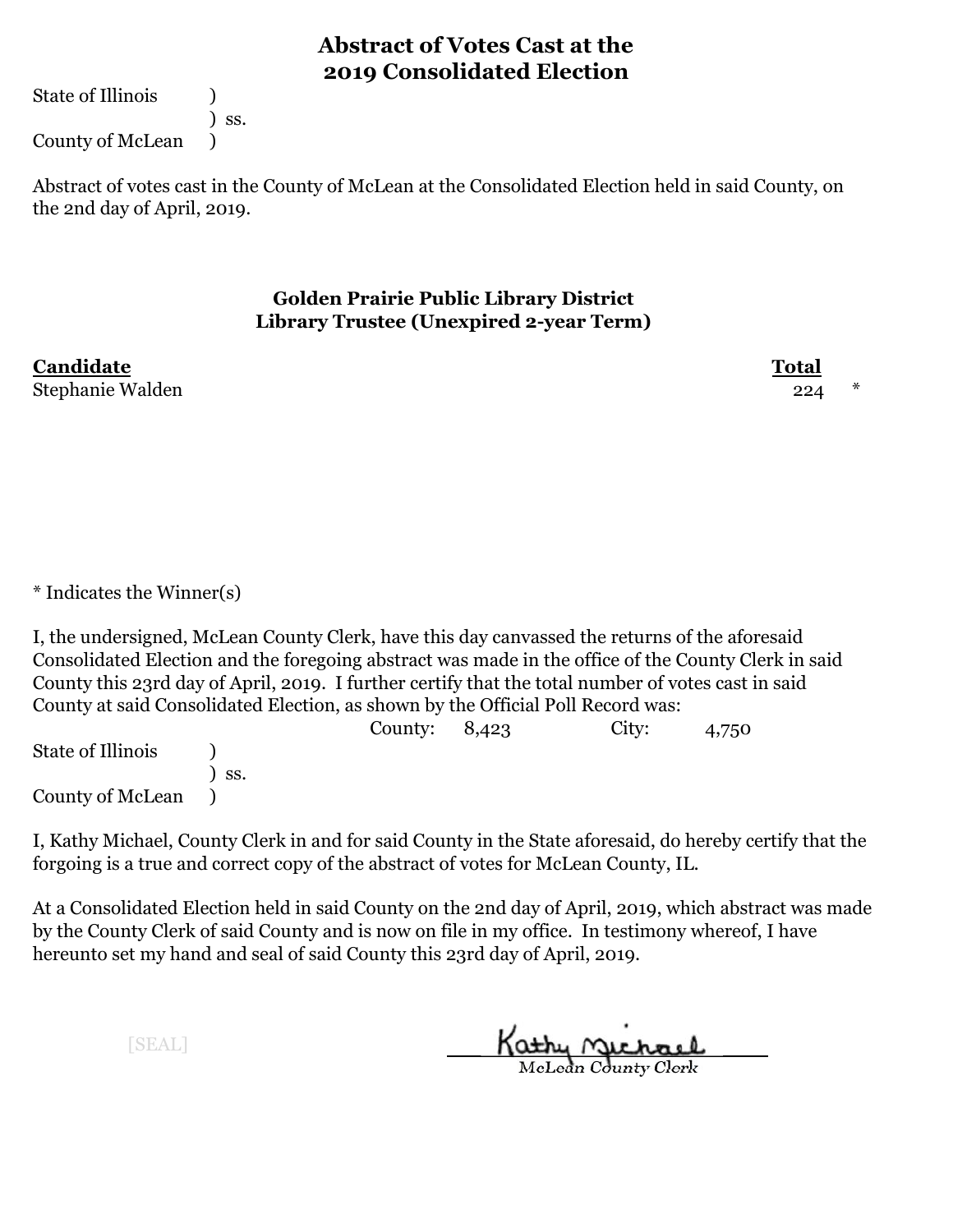State of Illinois (1)

) ss.

County of McLean )

Abstract of votes cast in the County of McLean at the Consolidated Election held in said County, on the 2nd day of April, 2019.

| <b>Gridley Public Library District</b><br>Library Trustee (Full 6-Year Term)<br>(Vote for Three) |               |            |              |        |  |  |  |
|--------------------------------------------------------------------------------------------------|---------------|------------|--------------|--------|--|--|--|
| Candidate                                                                                        | <b>McLean</b> | Livingston | <b>Total</b> |        |  |  |  |
| Shannon Brucker                                                                                  | 154           | 14         | 168          | $\ast$ |  |  |  |
| Colleen Ringger                                                                                  | 197           | 29         | 226          | $\ast$ |  |  |  |
| Alfred Hany                                                                                      | 185           | 19         | 204          | $\ast$ |  |  |  |

\* Indicates the Winner(s)

I, the undersigned, McLean County Clerk, have this day canvassed the returns of the aforesaid Consolidated Election and the foregoing abstract was made in the office of the County Clerk in said County this 23rd day of April, 2019. I further certify that the total number of votes cast in said County at said Consolidated Election, as shown by the Official Poll Record was:

|                   |     | County: $8,423$ | City: | 4,750 |
|-------------------|-----|-----------------|-------|-------|
| State of Illinois |     |                 |       |       |
|                   | SS. |                 |       |       |
| County of McLean  |     |                 |       |       |

I, Kathy Michael, County Clerk in and for said County in the State aforesaid, do hereby certify that the forgoing is a true and correct copy of the abstract of votes for McLean County, IL.

At a Consolidated Election held in said County on the 2nd day of April, 2019, which abstract was made by the County Clerk of said County and is now on file in my office. In testimony whereof, I have hereunto set my hand and seal of said County this 23rd day of April, 2019.

Kathy Michael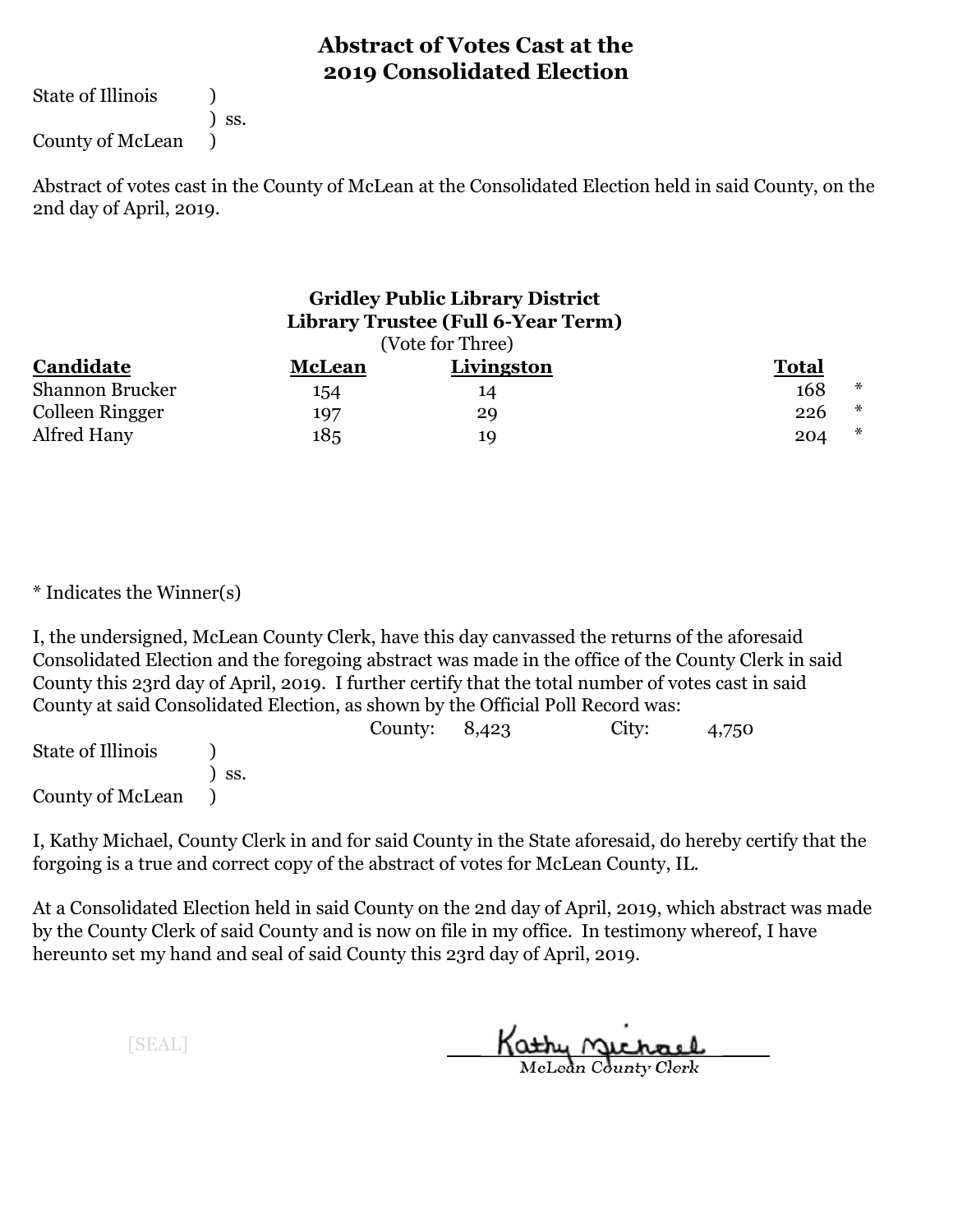State of Illinois (1)

) ss.

County of McLean )

Abstract of votes cast in the County of McLean at the Consolidated Election held in said County, on the 2nd day of April, 2019.

## **Gridley Public Library District Library Trustee (Unexpired 2-Year Term)**

| Candidate          | <b>McLean</b> | Livingston | <b>Total</b> |  |
|--------------------|---------------|------------|--------------|--|
| <b>Evan Giesel</b> |               | 20         | 195          |  |

\* Indicates the Winner(s)

I, the undersigned, McLean County Clerk, have this day canvassed the returns of the aforesaid Consolidated Election and the foregoing abstract was made in the office of the County Clerk in said County this 23rd day of April, 2019. I further certify that the total number of votes cast in said County at said Consolidated Election, as shown by the Official Poll Record was:

|                   |       | County: $8,423$ | City: | 4,750 |  |
|-------------------|-------|-----------------|-------|-------|--|
| State of Illinois |       |                 |       |       |  |
|                   | ` SS. |                 |       |       |  |
| County of McLean  |       |                 |       |       |  |

I, Kathy Michael, County Clerk in and for said County in the State aforesaid, do hereby certify that the forgoing is a true and correct copy of the abstract of votes for McLean County, IL.

At a Consolidated Election held in said County on the 2nd day of April, 2019, which abstract was made by the County Clerk of said County and is now on file in my office. In testimony whereof, I have hereunto set my hand and seal of said County this 23rd day of April, 2019.

Kathy <u>Michael</u>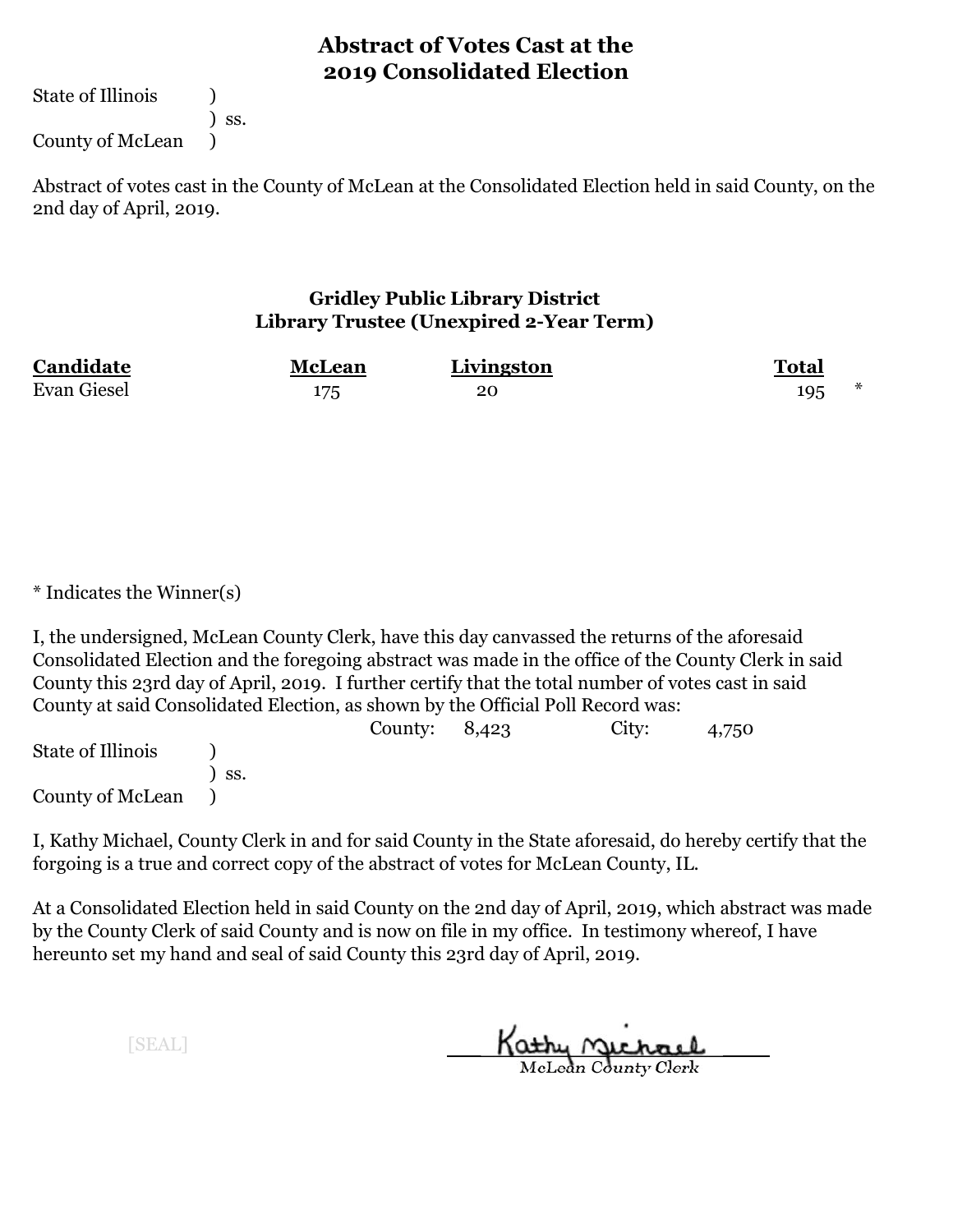State of Illinois (1)

) ss.

County of McLean )

Abstract of votes cast in the County of McLean at the Consolidated Election held in said County, on the 2nd day of April, 2019.

#### **Heyworth Public Library District Library Trustee** (Vote for Three)

**Candidate Total** Michael Lamb 302 \* Dennis Lawyer 320  $*$ Lisa Shaffer 467 \*

\* Indicates the Winner(s)

I, the undersigned, McLean County Clerk, have this day canvassed the returns of the aforesaid Consolidated Election and the foregoing abstract was made in the office of the County Clerk in said County this 23rd day of April, 2019. I further certify that the total number of votes cast in said County at said Consolidated Election, as shown by the Official Poll Record was:

|                   |     | County: $8,423$ | City: | 4,750 |  |
|-------------------|-----|-----------------|-------|-------|--|
| State of Illinois |     |                 |       |       |  |
|                   | SS. |                 |       |       |  |
| County of McLean  |     |                 |       |       |  |

I, Kathy Michael, County Clerk in and for said County in the State aforesaid, do hereby certify that the forgoing is a true and correct copy of the abstract of votes for McLean County, IL.

At a Consolidated Election held in said County on the 2nd day of April, 2019, which abstract was made by the County Clerk of said County and is now on file in my office. In testimony whereof, I have hereunto set my hand and seal of said County this 23rd day of April, 2019.

Kathy <u>Michael</u>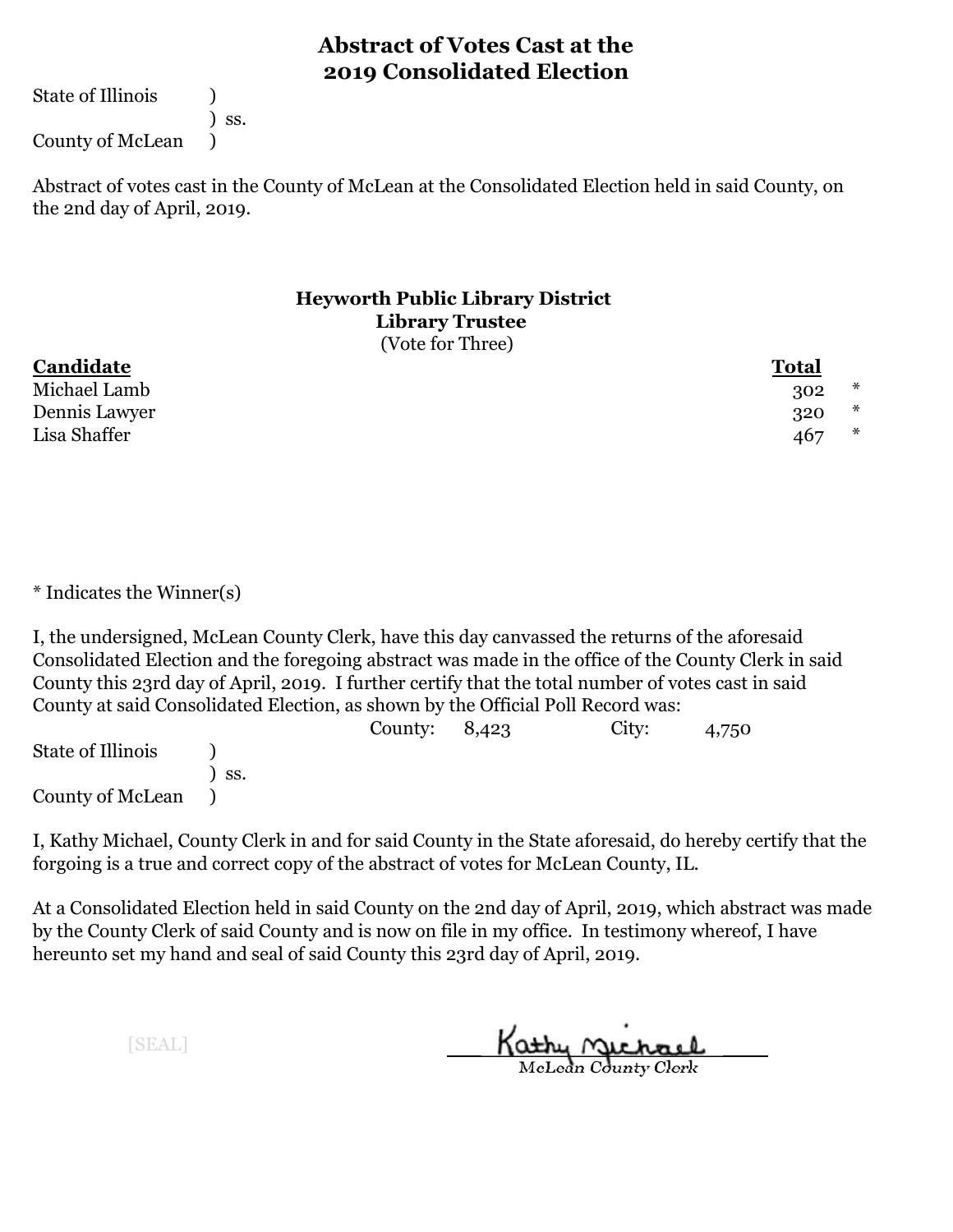State of Illinois (1)

) ss.

County of McLean )

Abstract of votes cast in the County of McLean at the Consolidated Election held in said County, on the 2nd day of April, 2019.

> **Hudson Area Public Library District Library Trustee (Full 6-year Term)** (Vote for Two)

**Candidate Total** Lynne Norris 195 Gwyneth Whitacre 270  $*$ 

\* Indicates the Winner(s)

I, the undersigned, McLean County Clerk, have this day canvassed the returns of the aforesaid Consolidated Election and the foregoing abstract was made in the office of the County Clerk in said County this 23rd day of April, 2019. I further certify that the total number of votes cast in said County at said Consolidated Election, as shown by the Official Poll Record was:

County: 8,423 City: 4,750 State of Illinois (a) ) ss. County of McLean )

I, Kathy Michael, County Clerk in and for said County in the State aforesaid, do hereby certify that the forgoing is a true and correct copy of the abstract of votes for McLean County, IL.

At a Consolidated Election held in said County on the 2nd day of April, 2019, which abstract was made by the County Clerk of said County and is now on file in my office. In testimony whereof, I have hereunto set my hand and seal of said County this 23rd day of April, 2019.

Kathy Michael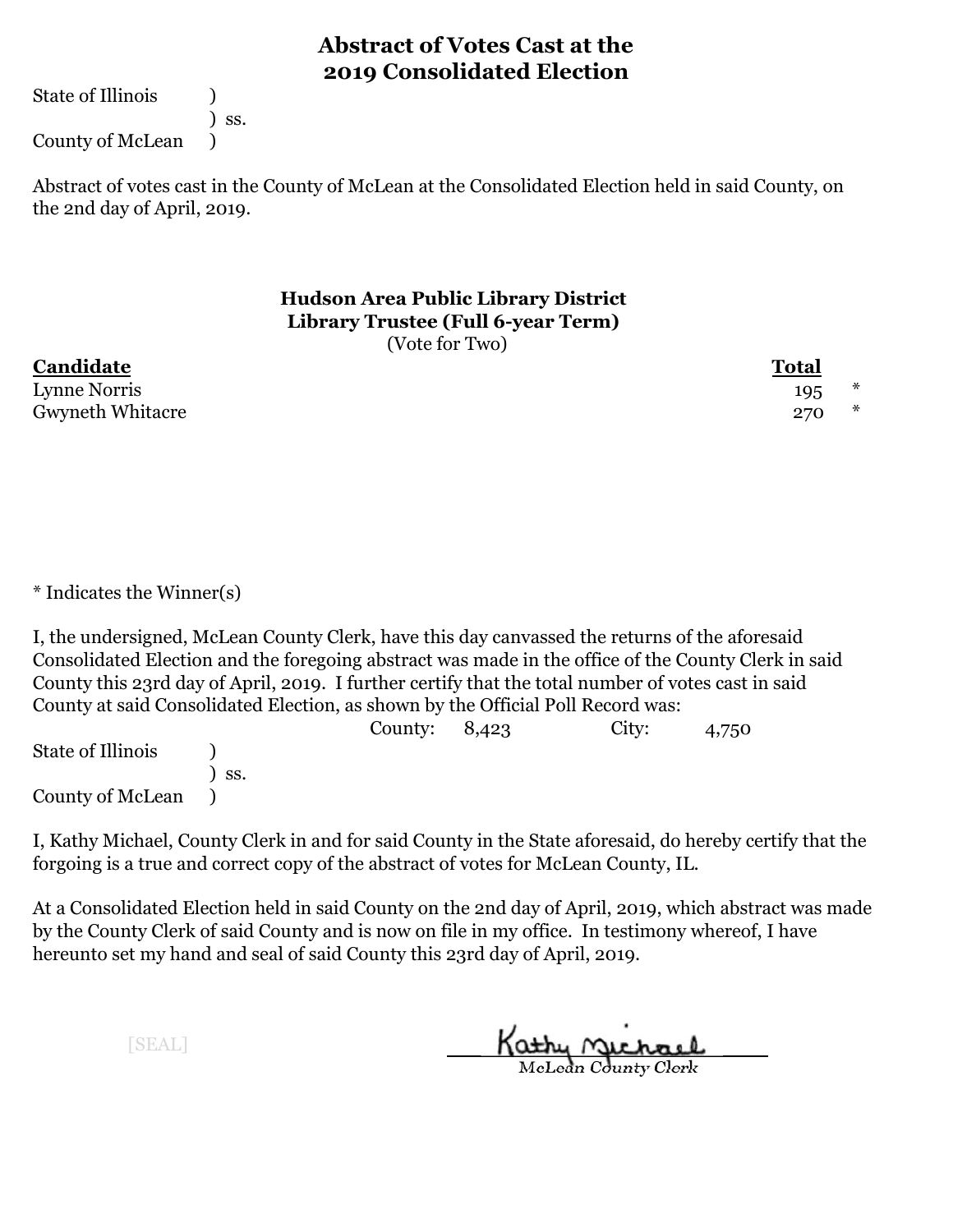State of Illinois (1)

) ss. County of McLean )

Abstract of votes cast in the County of McLean at the Consolidated Election held in said County, on the 2nd day of April, 2019.

#### **Hudson Area Public Library District Library Trustee (Unexpired 4-year Term)** (Vote for Three)

**Candidate Total**

Write-In Ronda Hess 9 \*

\* Indicates the Winner(s)

I, the undersigned, McLean County Clerk, have this day canvassed the returns of the aforesaid Consolidated Election and the foregoing abstract was made in the office of the County Clerk in said County this 23rd day of April, 2019. I further certify that the total number of votes cast in said County at said Consolidated Election, as shown by the Official Poll Record was:

County: 8,423 City: 4,750 State of Illinois (a) ) ss. County of McLean )

I, Kathy Michael, County Clerk in and for said County in the State aforesaid, do hereby certify that the forgoing is a true and correct copy of the abstract of votes for McLean County, IL.

At a Consolidated Election held in said County on the 2nd day of April, 2019, which abstract was made by the County Clerk of said County and is now on file in my office. In testimony whereof, I have hereunto set my hand and seal of said County this 23rd day of April, 2019.

Kathy Michael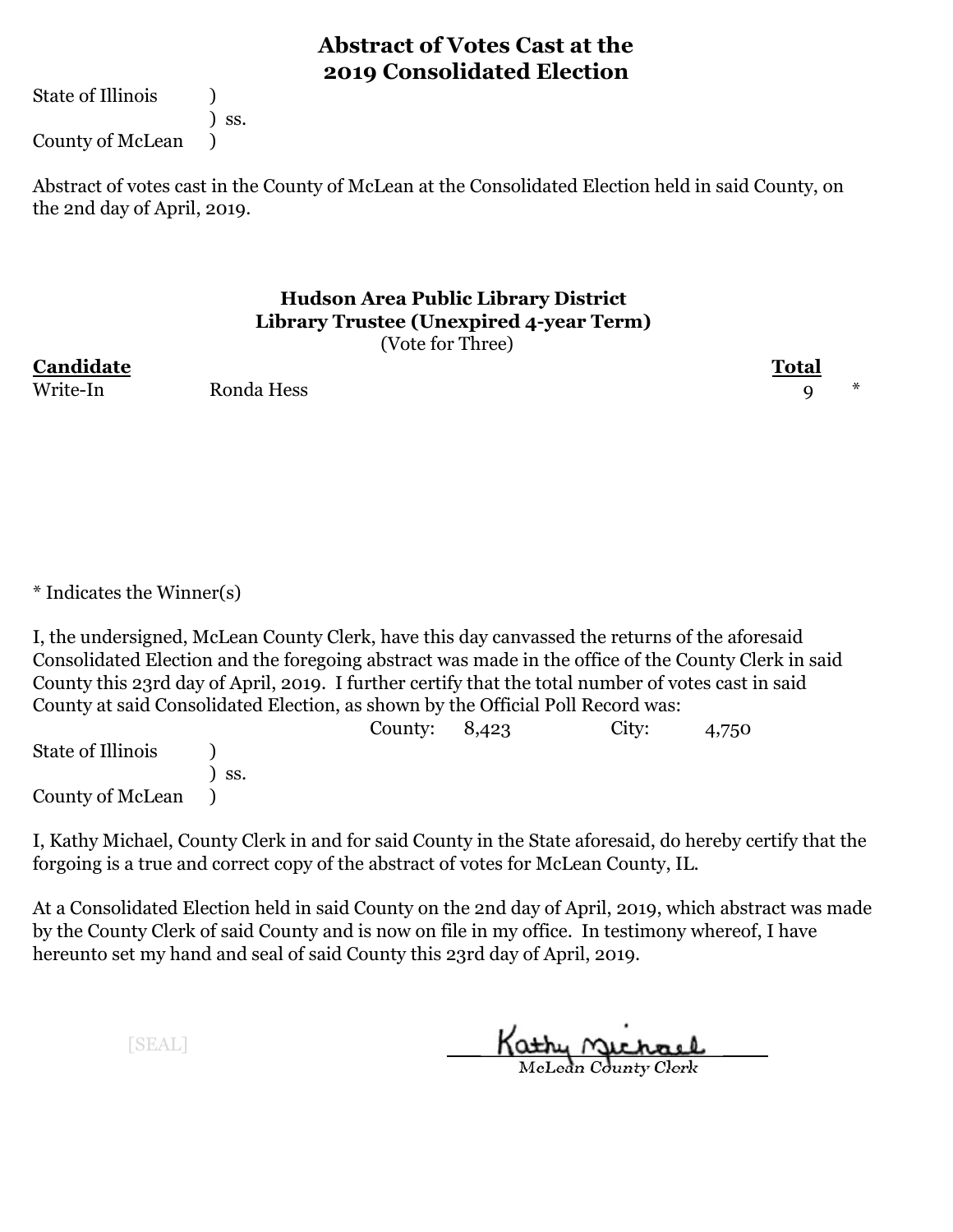State of Illinois (1)

) ss.

County of McLean )

Abstract of votes cast in the County of McLean at the Consolidated Election held in said County, on the 2nd day of April, 2019.

> **Lexington Public Library District Library Trustee** (Vote for Three)

**Candidate Total** No Candidate and the contract of the contract of the contract of the contract of the contract of the contract o

\* Indicates the Winner(s)

I, the undersigned, McLean County Clerk, have this day canvassed the returns of the aforesaid Consolidated Election and the foregoing abstract was made in the office of the County Clerk in said County this 23rd day of April, 2019. I further certify that the total number of votes cast in said County at said Consolidated Election, as shown by the Official Poll Record was:

County: 8,423 City: 4,750 State of Illinois (a) ) ss. County of McLean )

I, Kathy Michael, County Clerk in and for said County in the State aforesaid, do hereby certify that the forgoing is a true and correct copy of the abstract of votes for McLean County, IL.

At a Consolidated Election held in said County on the 2nd day of April, 2019, which abstract was made by the County Clerk of said County and is now on file in my office. In testimony whereof, I have hereunto set my hand and seal of said County this 23rd day of April, 2019.

Kathy Michael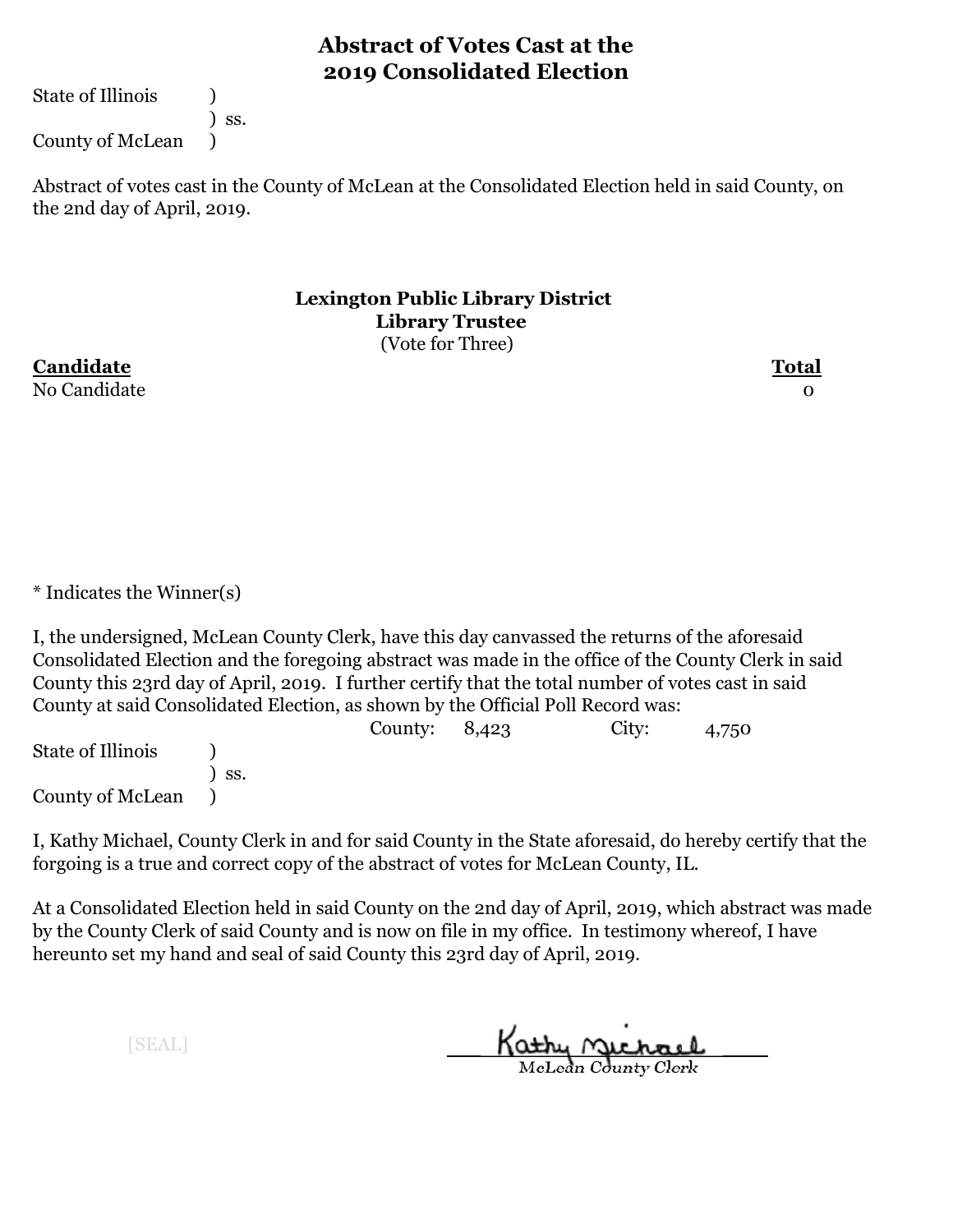State of Illinois (1)

) ss.

County of McLean )

Abstract of votes cast in the County of McLean at the Consolidated Election held in said County, on the 2nd day of April, 2019.

### **Martin Township Public Library District Library Trustee (Full 4-year Term)** (Vote for Three)

**Candidate Total** Larry K. Dodds 57 \* Mary Lou Kerber 63 \*

\* Indicates the Winner(s)

I, the undersigned, McLean County Clerk, have this day canvassed the returns of the aforesaid Consolidated Election and the foregoing abstract was made in the office of the County Clerk in said County this 23rd day of April, 2019. I further certify that the total number of votes cast in said County at said Consolidated Election, as shown by the Official Poll Record was:

|                   |     | County: $8,423$ | City: | 4,750 |
|-------------------|-----|-----------------|-------|-------|
| State of Illinois |     |                 |       |       |
|                   | SS. |                 |       |       |
| County of McLean  |     |                 |       |       |

I, Kathy Michael, County Clerk in and for said County in the State aforesaid, do hereby certify that the forgoing is a true and correct copy of the abstract of votes for McLean County, IL.

At a Consolidated Election held in said County on the 2nd day of April, 2019, which abstract was made by the County Clerk of said County and is now on file in my office. In testimony whereof, I have hereunto set my hand and seal of said County this 23rd day of April, 2019.

Kathy <u>Michael</u>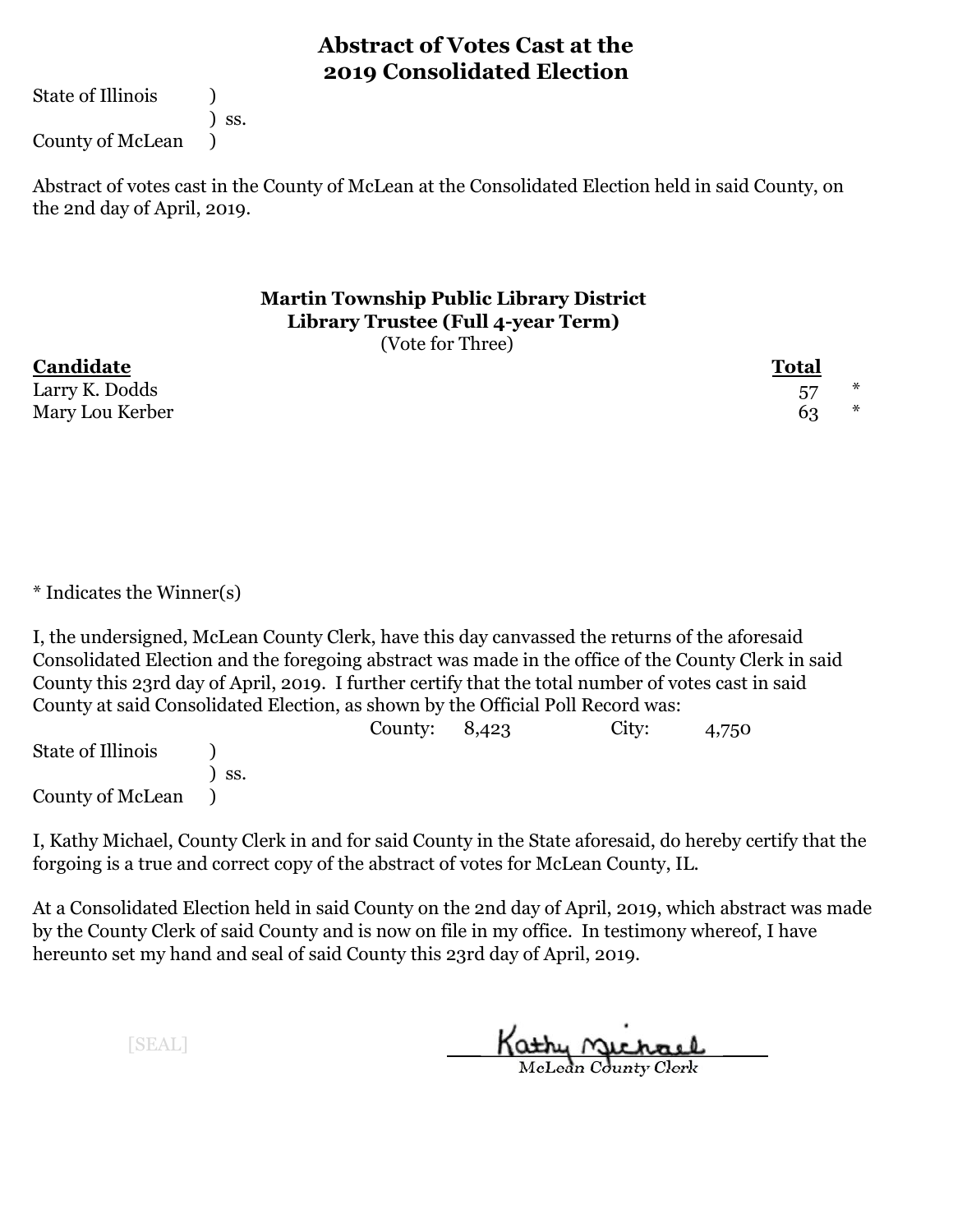State of Illinois (1)

) ss. County of McLean )

Abstract of votes cast in the County of McLean at the Consolidated Election held in said County, on the 2nd day of April, 2019.

> **Martin Township Public Library District Library Trustee (Unexpired 2 -year Term)** (Vote for One)

**Candidate Total** No Candidate and the contract of the contract of the contract of the contract of the contract of the contract o

\* Indicates the Winner(s)

I, the undersigned, McLean County Clerk, have this day canvassed the returns of the aforesaid Consolidated Election and the foregoing abstract was made in the office of the County Clerk in said County this 23rd day of April, 2019. I further certify that the total number of votes cast in said County at said Consolidated Election, as shown by the Official Poll Record was:

County: 8,423 City: 4,750 State of Illinois (a) ) ss. County of McLean )

I, Kathy Michael, County Clerk in and for said County in the State aforesaid, do hereby certify that the forgoing is a true and correct copy of the abstract of votes for McLean County, IL.

At a Consolidated Election held in said County on the 2nd day of April, 2019, which abstract was made by the County Clerk of said County and is now on file in my office. In testimony whereof, I have hereunto set my hand and seal of said County this 23rd day of April, 2019.

Kathy Michael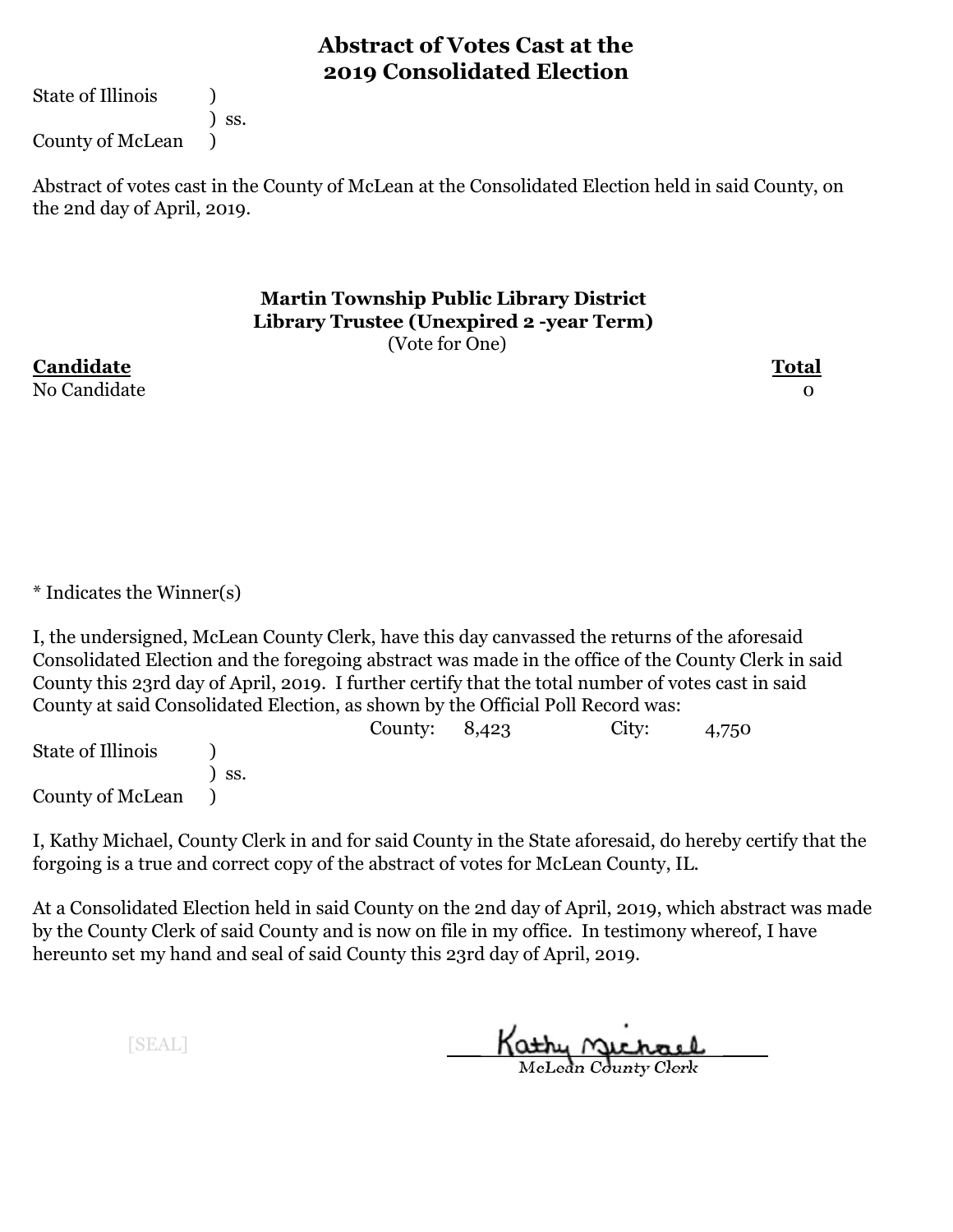State of Illinois (1)

) ss.

County of McLean )

Abstract of votes cast in the County of McLean at the Consolidated Election held in said County, on the 2nd day of April, 2019.

## **Mt. Hope-Funks Grove Township Public Library District Library Trustee** (Vote for Three)

| Candidate        | <b>Total</b> |              |  |
|------------------|--------------|--------------|--|
| Helen R. Doty    | 78           | $\mathbf{x}$ |  |
| Deborah J. Junis | 56           | $\mathbf{x}$ |  |

\* Indicates the Winner(s)

I, the undersigned, McLean County Clerk, have this day canvassed the returns of the aforesaid Consolidated Election and the foregoing abstract was made in the office of the County Clerk in said County this 23rd day of April, 2019. I further certify that the total number of votes cast in said County at said Consolidated Election, as shown by the Official Poll Record was:

|                   |     | County: $8,423$ | City: | 4,750 |  |
|-------------------|-----|-----------------|-------|-------|--|
| State of Illinois |     |                 |       |       |  |
|                   | SS. |                 |       |       |  |
| County of McLean  |     |                 |       |       |  |

I, Kathy Michael, County Clerk in and for said County in the State aforesaid, do hereby certify that the forgoing is a true and correct copy of the abstract of votes for McLean County, IL.

At a Consolidated Election held in said County on the 2nd day of April, 2019, which abstract was made by the County Clerk of said County and is now on file in my office. In testimony whereof, I have hereunto set my hand and seal of said County this 23rd day of April, 2019.

Kathy Michael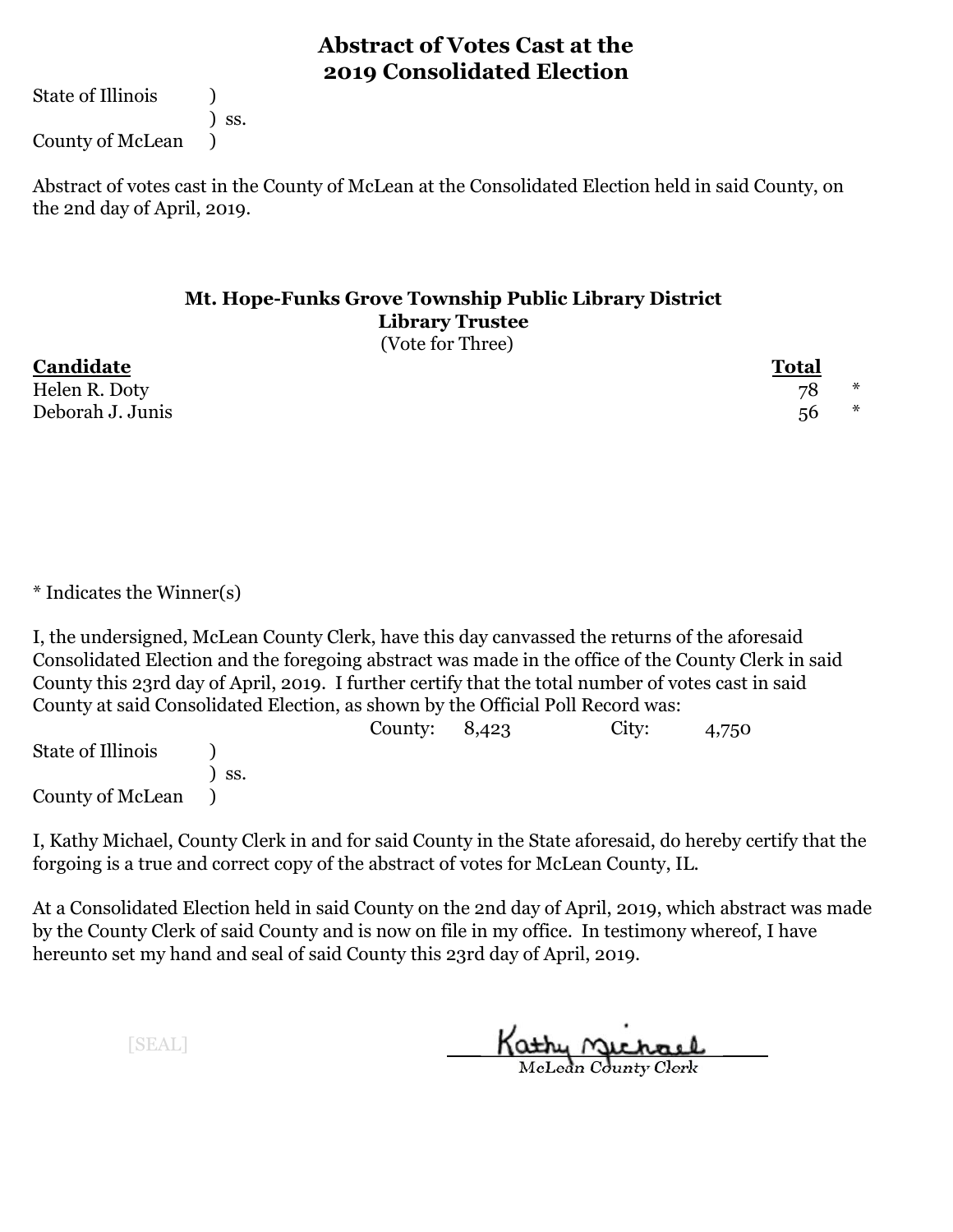State of Illinois (1)

) ss.

County of McLean )

Abstract of votes cast in the County of McLean at the Consolidated Election held in said County, on the 2nd day of April, 2019.

## **Moyer District Library Library Trustee (Ford, Champaign, Livingston, and McLean Counties)** (Vote for Two)

**Candidate Total** James Hazen 1 Susan B. Walker 0

I, the undersigned, McLean County Clerk, have this day canvassed the returns of the aforesaid Consolidated Election and the foregoing abstract was made in the office of the County Clerk in said County this 23rd day of April, 2019. I further certify that the total number of votes cast in said County at said Consolidated Election, as shown by the Official Poll Record was:

|                   |                  | County: $8,423$ | City: | 4,750 |  |
|-------------------|------------------|-----------------|-------|-------|--|
| State of Illinois |                  |                 |       |       |  |
|                   | $\mathsf{S}$ SS. |                 |       |       |  |
| County of McLean  |                  |                 |       |       |  |

I, Kathy Michael, County Clerk in and for said County in the State aforesaid, do hereby certify that the forgoing is a true and correct copy of the abstract of votes for McLean County, IL.

At a Consolidated Election held in said County on the 2nd day of April, 2019, which abstract was made by the County Clerk of said County and is now on file in my office. In testimony whereof, I have hereunto set my hand and seal of said County this 23rd day of April, 2019.

Kathy Michael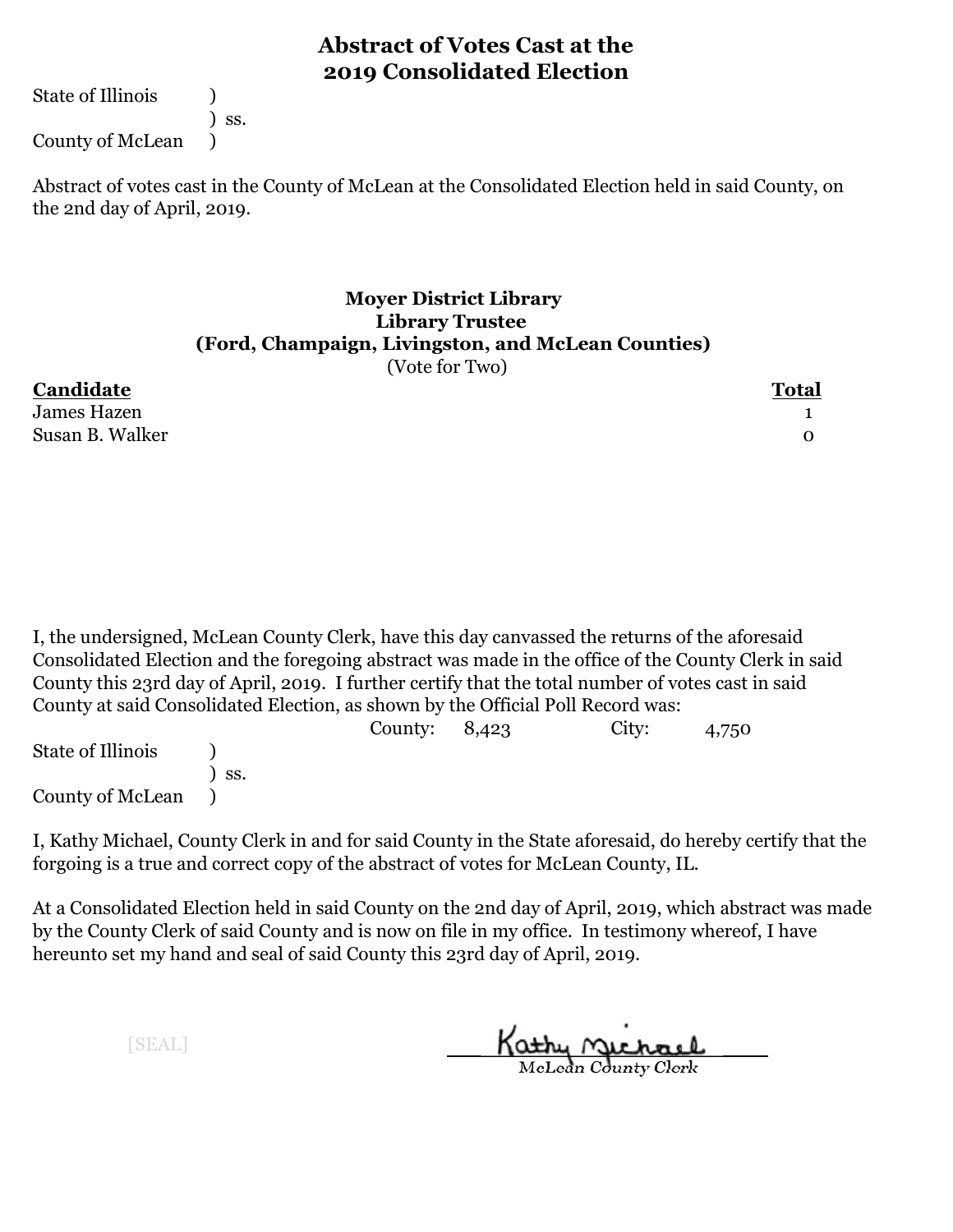State of Illinois (1)

) ss.

County of McLean )

Abstract of votes cast in the County of McLean at the Consolidated Election held in said County, on the 2nd day of April, 2019.

## **Normal Public Library District Library Trustee (Full 6-Year Term)** (Vote for Three)

| Candidate           |          | <b>Total</b> |
|---------------------|----------|--------------|
| James Rogal         |          | 2,694        |
| Katelyn Trunnell    |          | $3,816$ *    |
| Erin Ripley-Gataric | Write-in | $\ast$<br>86 |

\* Indicates the Winner(s)

I, the undersigned, McLean County Clerk, have this day canvassed the returns of the aforesaid Consolidated Election and the foregoing abstract was made in the office of the County Clerk in said County this 23rd day of April, 2019. I further certify that the total number of votes cast in said County at said Consolidated Election, as shown by the Official Poll Record was:

|                   |     | County: $8,423$ | City: | 4,750 |  |
|-------------------|-----|-----------------|-------|-------|--|
| State of Illinois |     |                 |       |       |  |
|                   | SS. |                 |       |       |  |
| County of McLean  |     |                 |       |       |  |

I, Kathy Michael, County Clerk in and for said County in the State aforesaid, do hereby certify that the forgoing is a true and correct copy of the abstract of votes for McLean County, IL.

At a Consolidated Election held in said County on the 2nd day of April, 2019, which abstract was made by the County Clerk of said County and is now on file in my office. In testimony whereof, I have hereunto set my hand and seal of said County this 23rd day of April, 2019.

Kathy <u>Michael</u>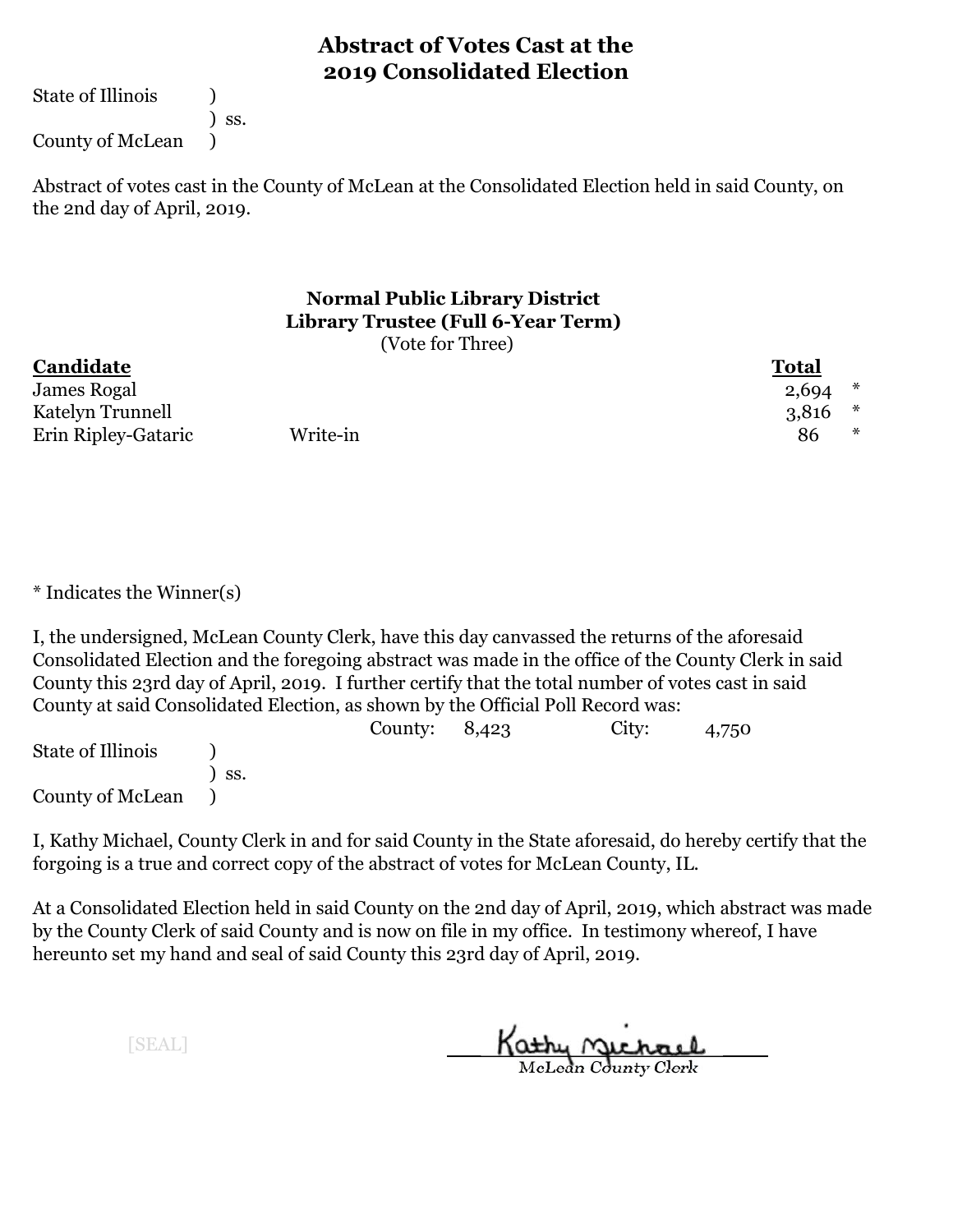State of Illinois (1)

) ss. County of McLean )

Abstract of votes cast in the County of McLean at the Consolidated Election held in said County, on the 2nd day of April, 2019.

## **Normal Public Library District Library Trustee (Unexpired 4-Year Term)**

Jessica JD Davis 4,215 \*

**Candidate Total**

\* Indicates the Winner(s)

I, the undersigned, McLean County Clerk, have this day canvassed the returns of the aforesaid Consolidated Election and the foregoing abstract was made in the office of the County Clerk in said County this 23rd day of April, 2019. I further certify that the total number of votes cast in said County at said Consolidated Election, as shown by the Official Poll Record was:

County: 8,423 City: 4,750 State of Illinois (a) ) ss. County of McLean )

I, Kathy Michael, County Clerk in and for said County in the State aforesaid, do hereby certify that the forgoing is a true and correct copy of the abstract of votes for McLean County, IL.

At a Consolidated Election held in said County on the 2nd day of April, 2019, which abstract was made by the County Clerk of said County and is now on file in my office. In testimony whereof, I have hereunto set my hand and seal of said County this 23rd day of April, 2019.

Kathy Michael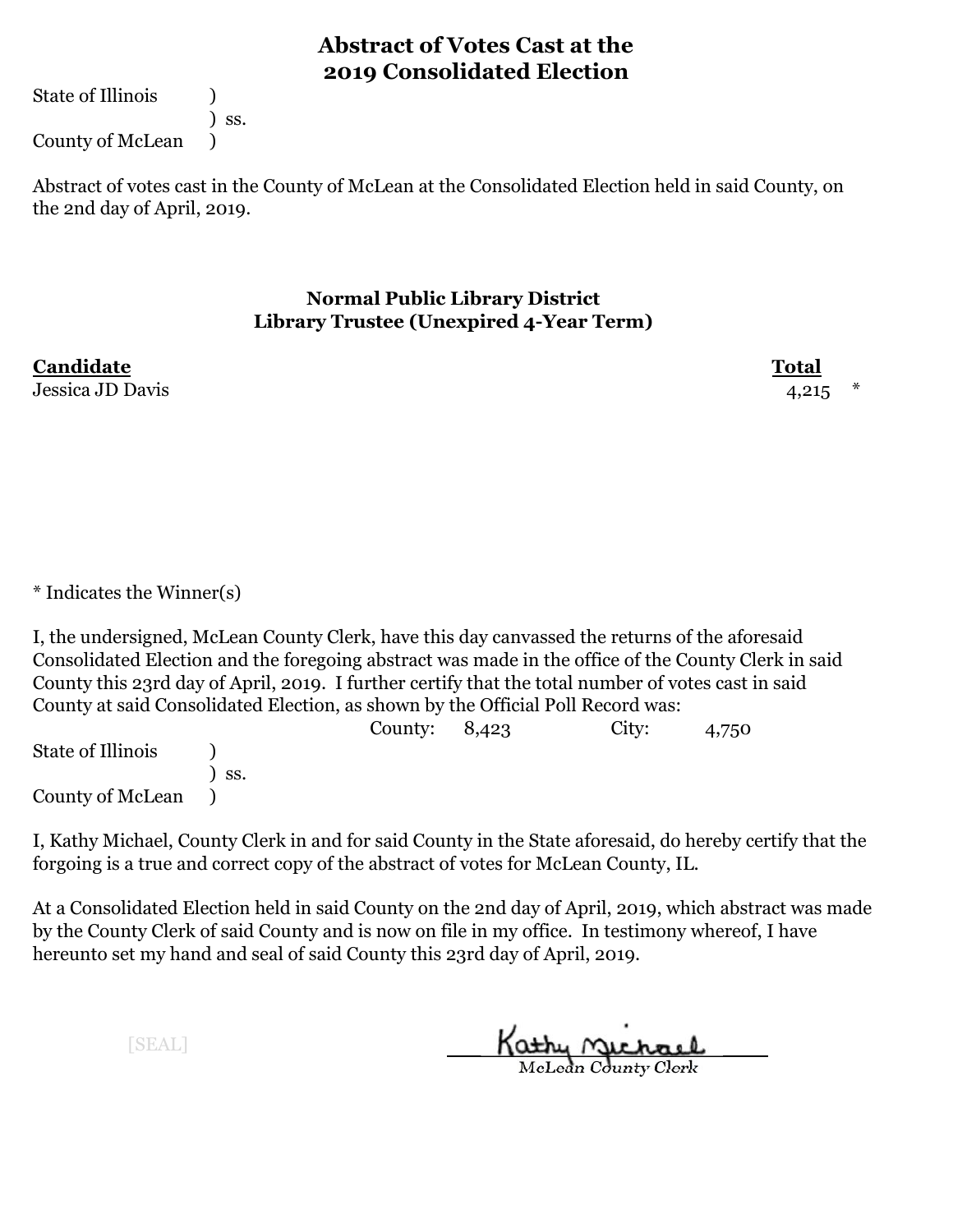State of Illinois (1)

) ss. County of McLean )

Abstract of votes cast in the County of McLean at the Consolidated Election held in said County, on the 2nd day of April, 2019.

## **Normal Public Library District Library Trustee (Unexpired 2-Year Term)**

**Candidate Total** Walter Lindberg  $4,146$  \*

\* Indicates the Winner(s)

I, the undersigned, McLean County Clerk, have this day canvassed the returns of the aforesaid Consolidated Election and the foregoing abstract was made in the office of the County Clerk in said County this 23rd day of April, 2019. I further certify that the total number of votes cast in said County at said Consolidated Election, as shown by the Official Poll Record was:

County: 8,423 City: 4,750 State of Illinois (a) ) ss. County of McLean )

I, Kathy Michael, County Clerk in and for said County in the State aforesaid, do hereby certify that the forgoing is a true and correct copy of the abstract of votes for McLean County, IL.

At a Consolidated Election held in said County on the 2nd day of April, 2019, which abstract was made by the County Clerk of said County and is now on file in my office. In testimony whereof, I have hereunto set my hand and seal of said County this 23rd day of April, 2019.

Kathy Michael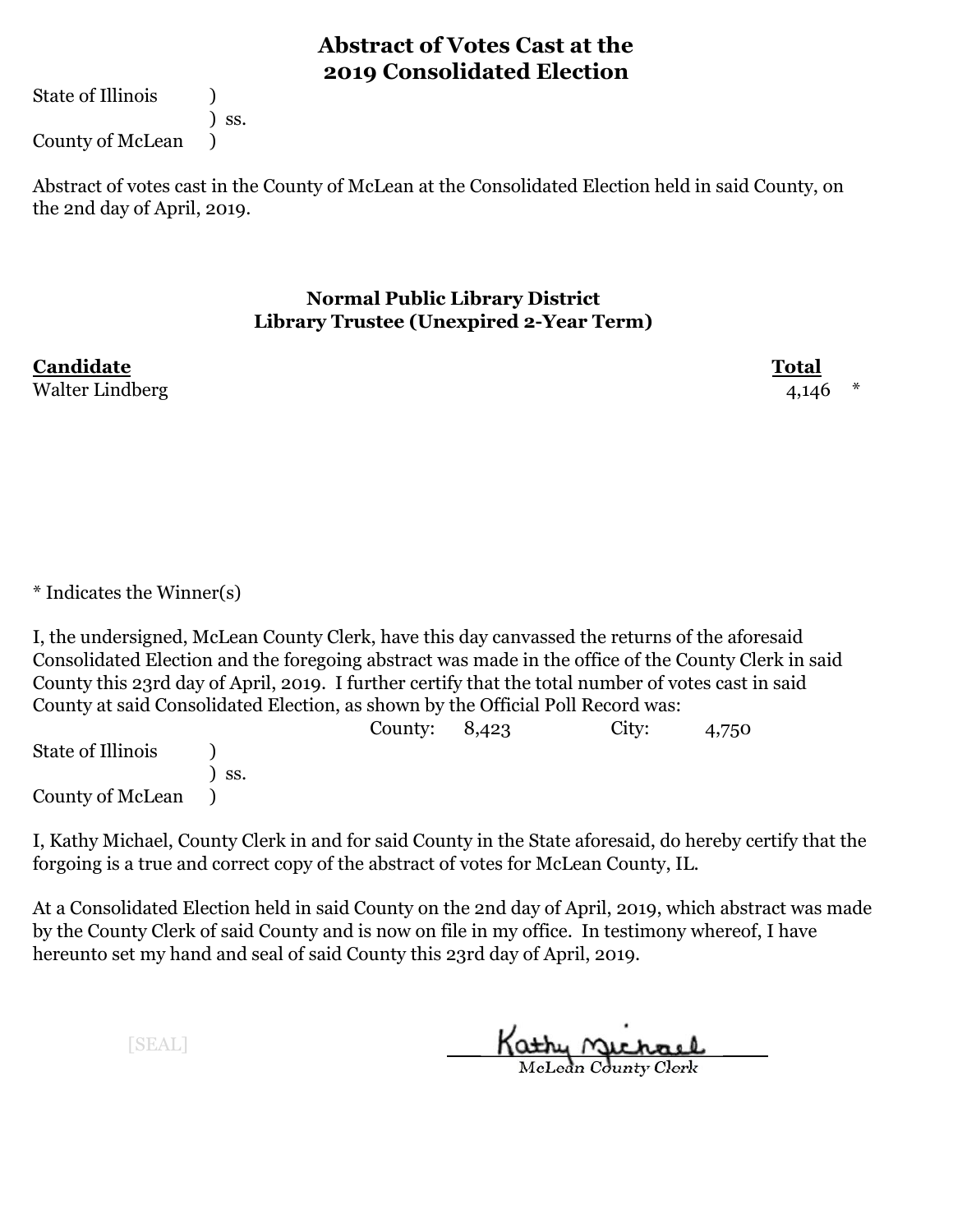State of Illinois (1)

) ss.

County of McLean )

Abstract of votes cast in the County of McLean at the Consolidated Election held in said County, on the 2nd day of April, 2019.

#### **Towanda District Library Library Trustee** (Vote for Four)

| Candidate               | <b>Total</b> |        |
|-------------------------|--------------|--------|
| <b>Rochelle Wardell</b> | 95           | ∗      |
| Rachel Ballenger        | 96           | $\ast$ |
| Christine Kirk          | 99           | ∗      |
| Maggie Miller           | 94           | $\ast$ |

\* Indicates the Winner(s)

I, the undersigned, McLean County Clerk, have this day canvassed the returns of the aforesaid Consolidated Election and the foregoing abstract was made in the office of the County Clerk in said County this 23rd day of April, 2019. I further certify that the total number of votes cast in said County at said Consolidated Election, as shown by the Official Poll Record was:

|                   |     | County: $8,423$ | City: | 4,750 |  |
|-------------------|-----|-----------------|-------|-------|--|
| State of Illinois |     |                 |       |       |  |
|                   | SS. |                 |       |       |  |
| County of McLean  |     |                 |       |       |  |

I, Kathy Michael, County Clerk in and for said County in the State aforesaid, do hereby certify that the forgoing is a true and correct copy of the abstract of votes for McLean County, IL.

At a Consolidated Election held in said County on the 2nd day of April, 2019, which abstract was made by the County Clerk of said County and is now on file in my office. In testimony whereof, I have hereunto set my hand and seal of said County this 23rd day of April, 2019.

Kathy Michael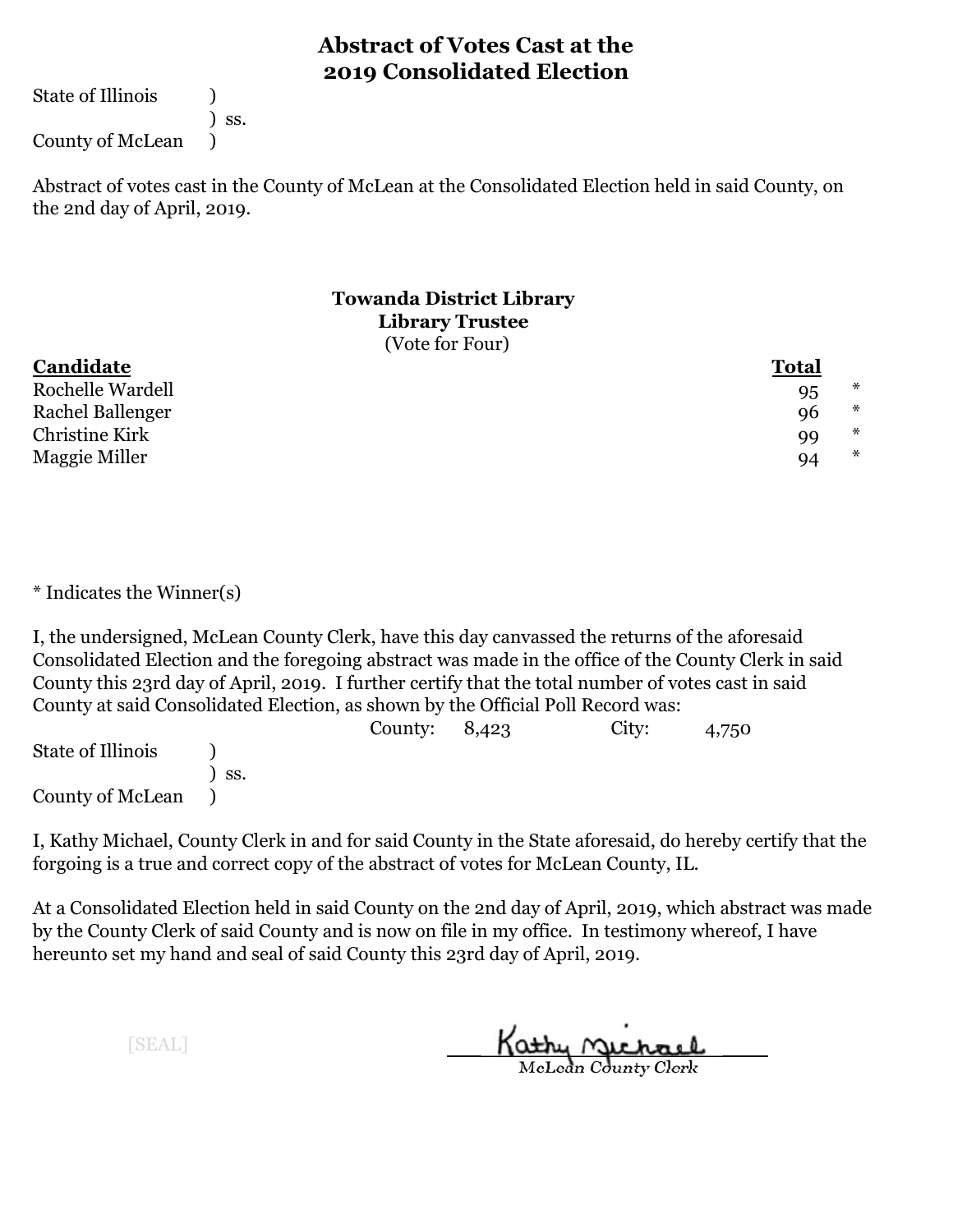State of Illinois (1)

) ss.

County of McLean )

Abstract of votes cast in the County of McLean at the Consolidated Election held in said County, on the 2nd day of April, 2019.

# **LeRoy Community Unit School District No.2 Members of The Board of Education (Full 4-Year Term)**

|                                          |              | (Vote for Two in both regions) |     |                |
|------------------------------------------|--------------|--------------------------------|-----|----------------|
| Candidate                                | <b>Total</b> |                                |     |                |
| <b>Township 22N Range 4E</b>             |              |                                |     |                |
| Robert M. Spratt                         | 133          | $\bf{2}$                       | 135 | $\pmb{\times}$ |
| <b>Wendy Dooley</b>                      | 130          | $\bf{2}$                       | 132 | $\star$        |
| <b>Remaining Congressional Townships</b> |              |                                |     |                |
| Tracey Holoch                            | 127          | $\overline{2}$                 | 129 | $\ast$         |
| Jennifer D. Tarr                         | 130          | $\overline{2}$                 | 132 | $\ast$         |
|                                          |              |                                |     |                |

\* Indicates the Winner(s)

I, the undersigned, McLean County Clerk, have this day canvassed the returns of the aforesaid Consolidated Election and the foregoing abstract was made in the office of the County Clerk in said County this 23rd day of April, 2019. I further certify that the total number of votes cast in said County at said Consolidated Election, as shown by the Official Poll Record was:

|                   |     | County: | 8,423 | City: | 4,750 |
|-------------------|-----|---------|-------|-------|-------|
| State of Illinois |     |         |       |       |       |
|                   | SS. |         |       |       |       |
| County of McLean  |     |         |       |       |       |

I, Kathy Michael, County Clerk in and for said County in the State aforesaid, do hereby certify that the forgoing is a true and correct copy of the abstract of votes for McLean County, IL.

At a Consolidated Election held in said County on the 2nd day of April, 2019, which abstract was made by the County Clerk of said County and is now on file in my office. In testimony whereof, I have hereunto set my hand and seal of said County this 23rd day of April, 2019.

Kathy Michael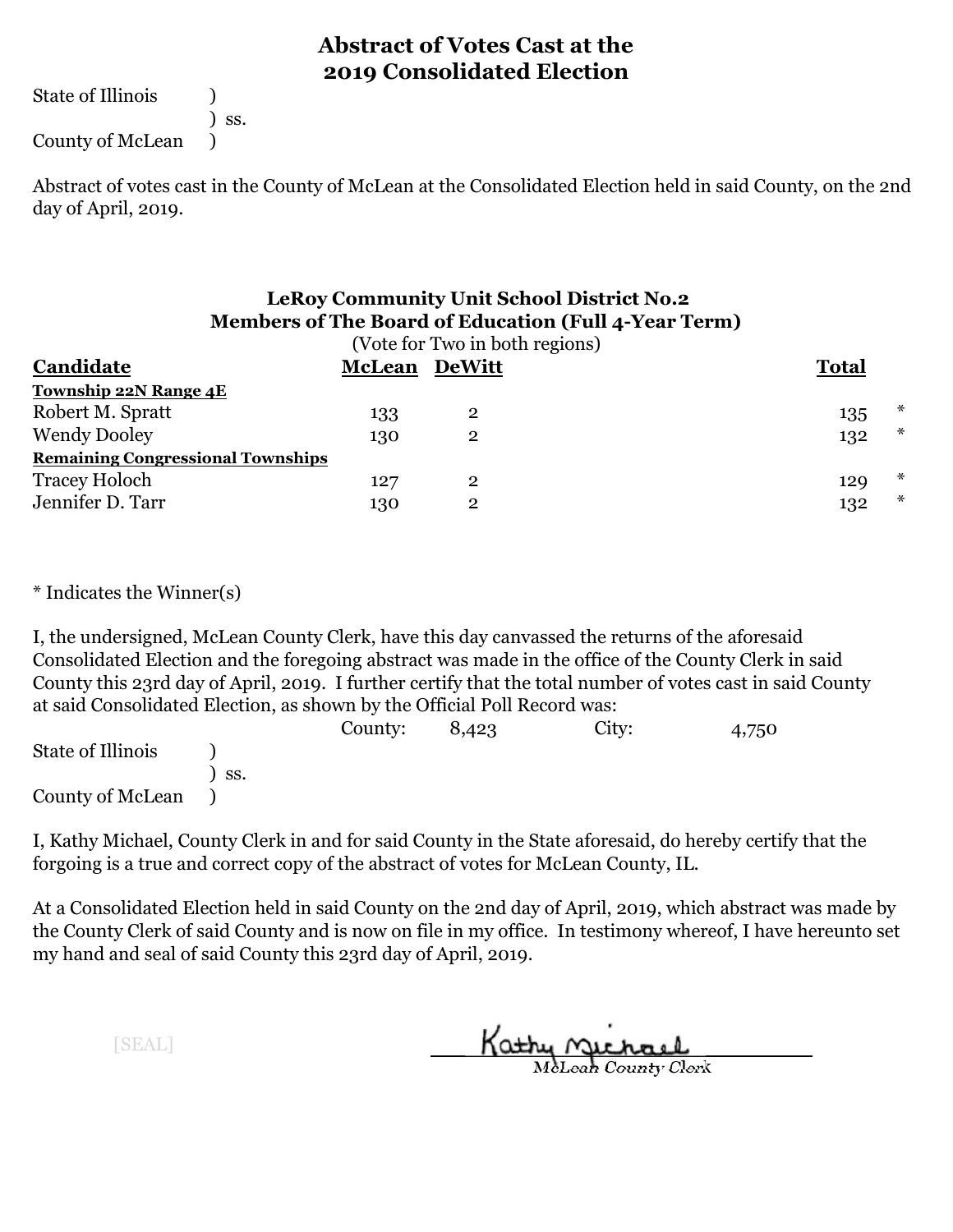State of Illinois (1)

) ss.

County of McLean )

Abstract of votes cast in the County of McLean at the Consolidated Election held in said County, on the 2nd day of April, 2019.

# **Tri-Valley Community Unit School District No.3 Members of The Board of Education (Full 4-Year Term)**

(Vote for Four)

| Candidate                    | <b>Total</b> |        |
|------------------------------|--------------|--------|
| Township 23N Range 3E        |              |        |
| Jill Messamore               | 149          | $\ast$ |
| <b>Township 22N Range 3E</b> |              |        |
| Renee Riddle                 | 139          | $\ast$ |
| Jessica Alt                  | 138          | $\ast$ |
| <b>Township 23N Range 4E</b> |              |        |
| Lori Stickling               | 133          | $\ast$ |

\* Indicates the Winner(s)

I, the undersigned, McLean County Clerk, have this day canvassed the returns of the aforesaid Consolidated Election and the foregoing abstract was made in the office of the County Clerk in said County this 23rd day of April, 2019. I further certify that the total number of votes cast in said County at said Consolidated Election, as shown by the Official Poll Record was:

|                   |     | County: | 8,423 | City: | 4,750 |
|-------------------|-----|---------|-------|-------|-------|
| State of Illinois |     |         |       |       |       |
|                   | SS. |         |       |       |       |
| County of McLean  |     |         |       |       |       |

I, Kathy Michael, County Clerk in and for said County in the State aforesaid, do hereby certify that the forgoing is a true and correct copy of the abstract of votes for McLean County, IL.

At a Consolidated Election held in said County on the 2nd day of April, 2019, which abstract was made by the County Clerk of said County and is now on file in my office. In testimony whereof, I have hereunto set my hand and seal of said County this 23rd day of April, 2019.

Kathy Michael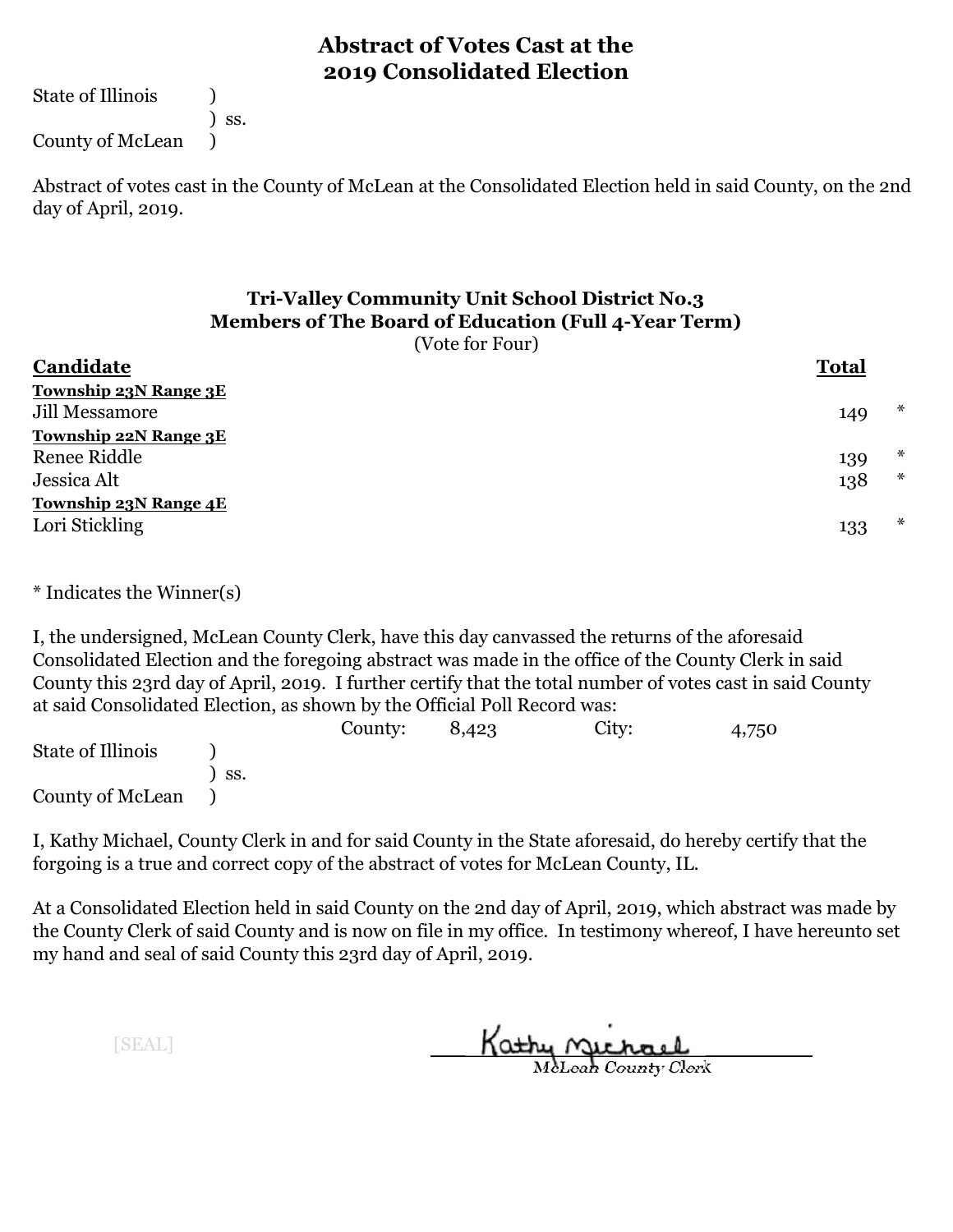State of Illinois (1)

) ss.

County of McLean )

Abstract of votes cast in the County of McLean at the Consolidated Election held in said County, on the 2nd day of April, 2019.

#### **Heyworth Community Unit School District No.4 Members of The Board of Education (Full 4-Year Term)**

| Candidate                       | <b>McLean DeWitt</b> |             | <b>Total</b>  |  |
|---------------------------------|----------------------|-------------|---------------|--|
| Township 21N Range 2E (3 avail) |                      |             |               |  |
| Jen Patrick                     | 199                  | $\mathbf 0$ | 199           |  |
| Justin Johnsen                  | 245                  | $\mathbf 0$ | ж<br>245      |  |
| Terri Kopp                      | 388                  | $\mathbf 0$ | $\ast$<br>388 |  |
| Township 22N Range 2E (1 avail) |                      |             |               |  |
| James Monteggia                 | 284                  | $\mathbf 0$ | 284           |  |
| <b>Phil Stielow</b>             | 301                  | $\mathbf 0$ | $\ast$<br>301 |  |
| Township 22N Range 1E (2 avail) |                      |             |               |  |
| Kelli Rewerts                   | 320                  | $\mathbf 0$ | $\ast$<br>320 |  |

\* Indicates the Winner(s)

I, the undersigned, McLean County Clerk, have this day canvassed the returns of the aforesaid Consolidated Election and the foregoing abstract was made in the office of the County Clerk in said County this 23rd day of April, 2019. I further certify that the total number of votes cast in said County at said Consolidated Election, as shown by the Official Poll Record was:

|                   |     | County: | 8,423 | City: | 4,750 |
|-------------------|-----|---------|-------|-------|-------|
| State of Illinois |     |         |       |       |       |
|                   | SS. |         |       |       |       |
| County of McLean  |     |         |       |       |       |

I, Kathy Michael, County Clerk in and for said County in the State aforesaid, do hereby certify that the forgoing is a true and correct copy of the abstract of votes for McLean County, IL.

At a Consolidated Election held in said County on the 2nd day of April, 2019, which abstract was made by the County Clerk of said County and is now on file in my office. In testimony whereof, I have hereunto set my hand and seal of said County this 23rd day of April, 2019.

Kathy Michael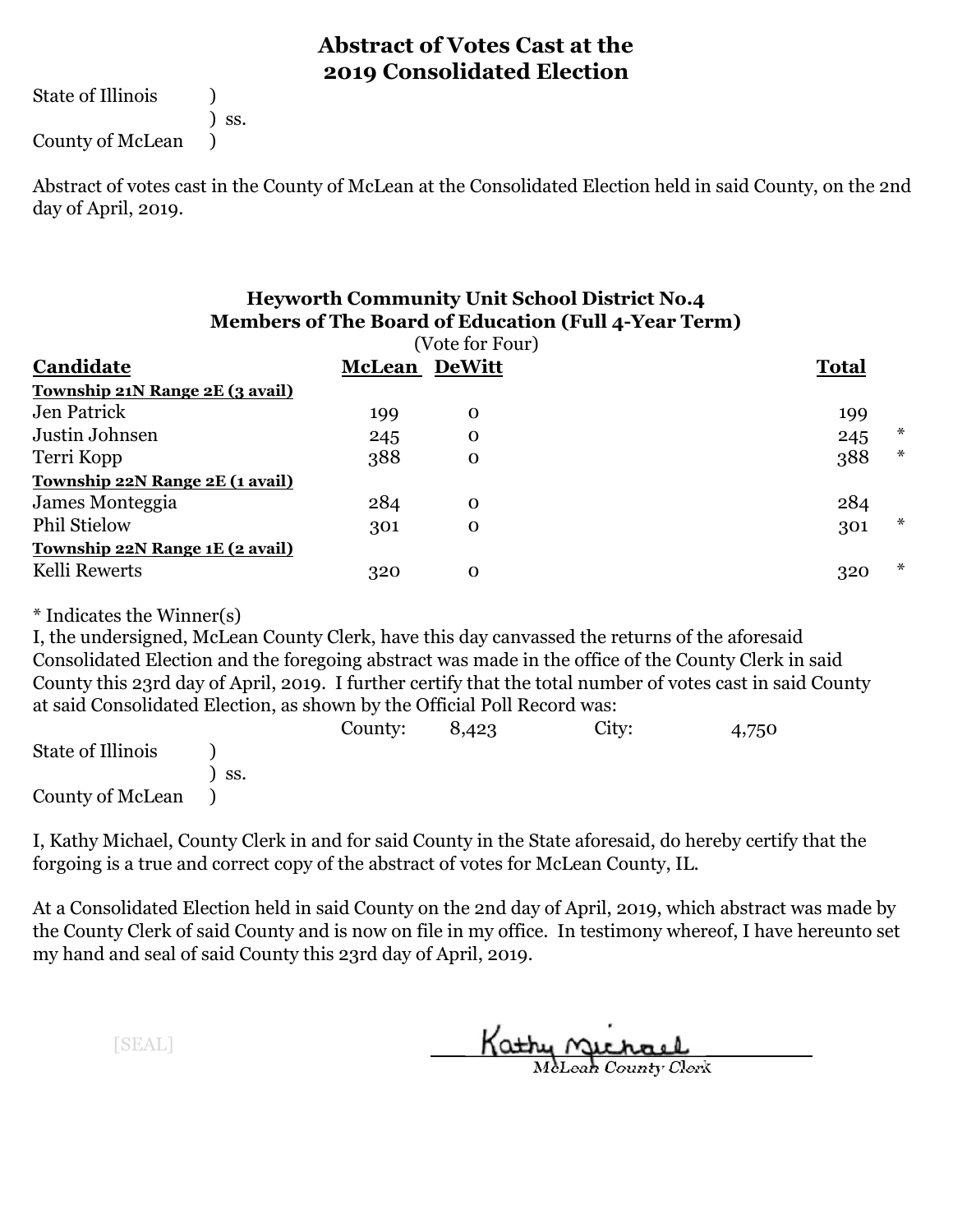State of Illinois (1)

) ss.

County of McLean )

Abstract of votes cast in the County of McLean at the Consolidated Election held in said County, on the 2nd day of April, 2019.

#### **Community Unit School District No.5 Members of The Board of Education (Unexpired 2-Year Term)**

| (Vote for 2)                 |               |            |              |              |  |  |  |
|------------------------------|---------------|------------|--------------|--------------|--|--|--|
| Candidate                    | <b>McLean</b> | <b>COB</b> | Woodford     | <b>Total</b> |  |  |  |
| Township 24N Range 2E        |               |            |              |              |  |  |  |
| Michael E. Trask             | 4,297         | 1,236      | $\mathbf{O}$ | ∗<br>5,533   |  |  |  |
| <b>Township 23N Range 2E</b> |               |            |              |              |  |  |  |
| Meta Mickens-Baker           | 4,312         | 1,189      | $\mathbf{O}$ | ∗<br>5,501   |  |  |  |

\* Indicates the Winner(s)

I, the undersigned, McLean County Clerk, have this day canvassed the returns of the aforesaid Consolidated Election and the foregoing abstract was made in the office of the County Clerk in said County this 23rd day of April, 2019. I further certify that the total number of votes cast in said County at said Consolidated Election, as shown by the Official Poll Record was:

|                   |     | County: | 8,423 | City: | 4,750 |
|-------------------|-----|---------|-------|-------|-------|
| State of Illinois |     |         |       |       |       |
|                   | SS. |         |       |       |       |
| County of McLean  |     |         |       |       |       |

I, Kathy Michael, County Clerk in and for said County in the State aforesaid, do hereby certify that the forgoing is a true and correct copy of the abstract of votes for McLean County, IL.

At a Consolidated Election held in said County on the 2nd day of April, 2019, which abstract was made by the County Clerk of said County and is now on file in my office. In testimony whereof, I have hereunto set my hand and seal of said County this 23rd day of April, 2019.

Kathy Michael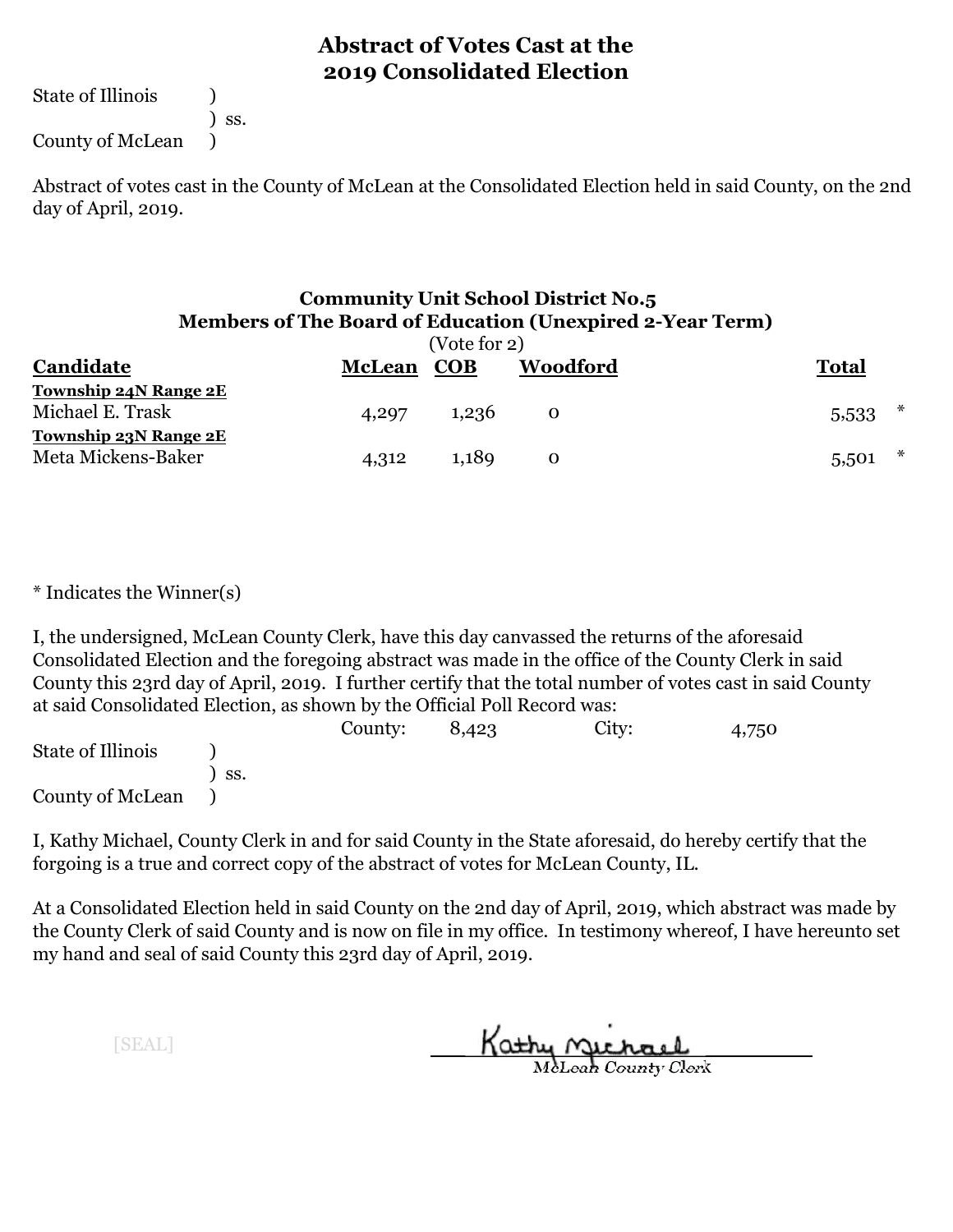State of Illinois (1)

) ss.

County of McLean )

Abstract of votes cast in the County of McLean at the Consolidated Election held in said County, on the 2nd day of April, 2019.

#### **Community Unit School District No.5 Members of The Board of Education (Full 4-Year Term)**

| (Vote for Four)                 |               |            |             |                |  |  |
|---------------------------------|---------------|------------|-------------|----------------|--|--|
| Candidate                       | <b>McLean</b> | <b>COB</b> | Woodford    | <b>Total</b>   |  |  |
| Township 24N Range 2E (2 avail) |               |            |             |                |  |  |
| Kelly Pyle                      | 3430          | 1077       | $\Omega$    | ж<br>4507      |  |  |
| Amy Roser                       | 3797          | 1177       | O           | $\ast$<br>4974 |  |  |
| LaNell Greenberg                | 2739          | 805        | O           | 3544           |  |  |
| Township 24N Range 3E (3 avail) |               |            |             |                |  |  |
| Alan Kalitzky                   | 2984          | 835        | $\mathbf 0$ | $\ast$<br>3819 |  |  |
| Township 23N Range 2E (2 avail) |               |            |             |                |  |  |
| <b>Barry Hitchins</b>           | 3109          | 944        | $\Omega$    | ж<br>4053      |  |  |

\* Indicates the Winner(s)

I, the undersigned, McLean County Clerk, have this day canvassed the returns of the aforesaid Consolidated Election and the foregoing abstract was made in the office of the County Clerk in said County this 23rd day of April, 2019. I further certify that the total number of votes cast in said County at said Consolidated Election, as shown by the Official Poll Record was:

|                   |      | County: | 8,423 | City: | 4,750 |
|-------------------|------|---------|-------|-------|-------|
| State of Illinois |      |         |       |       |       |
|                   | `SS. |         |       |       |       |
| County of McLean  |      |         |       |       |       |

I, Kathy Michael, County Clerk in and for said County in the State aforesaid, do hereby certify that the forgoing is a true and correct copy of the abstract of votes for McLean County, IL.

At a Consolidated Election held in said County on the 2nd day of April, 2019, which abstract was made by the County Clerk of said County and is now on file in my office. In testimony whereof, I have hereunto set my hand and seal of said County this 23rd day of April, 2019.

Kathy Michael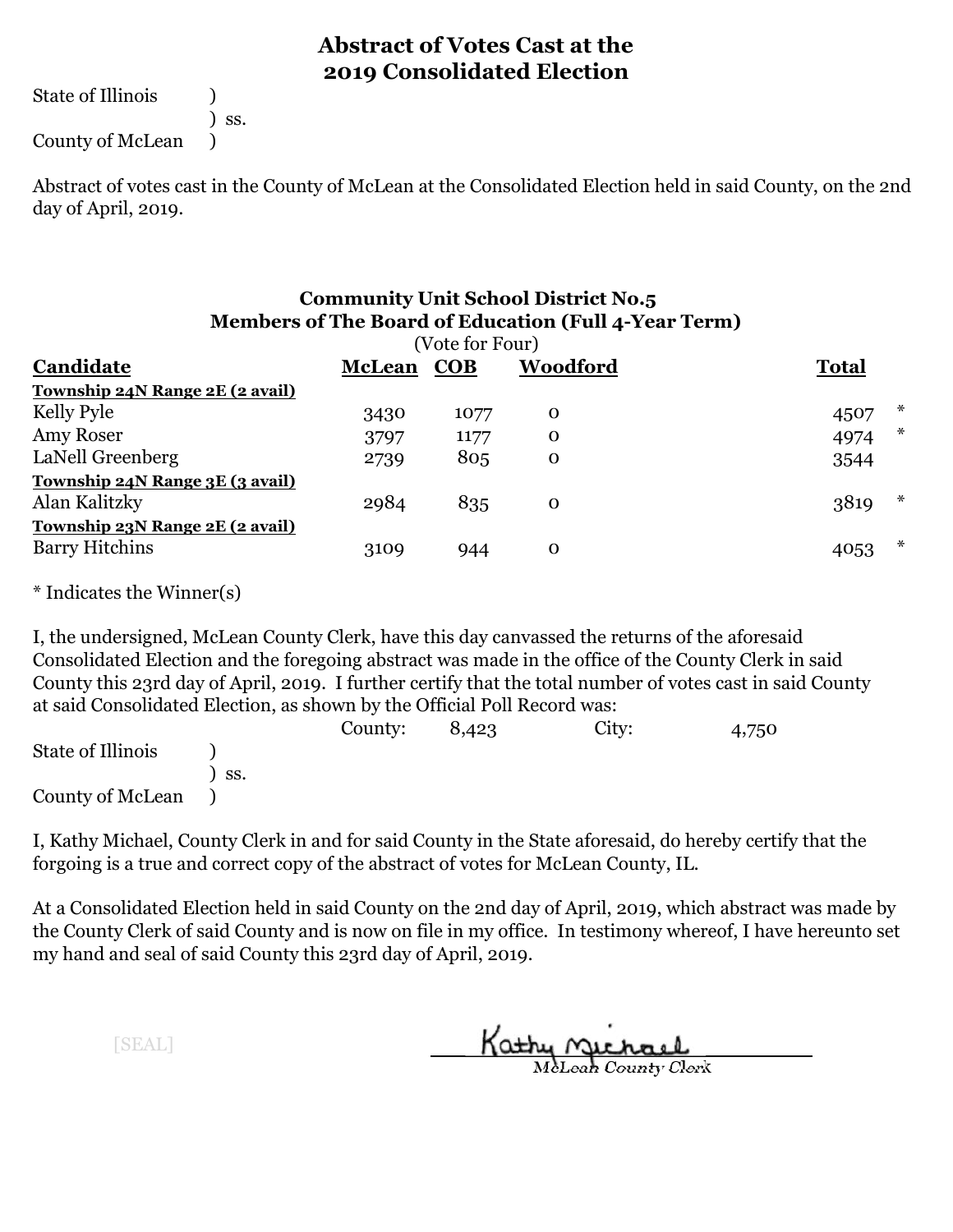State of Illinois (1)

) ss.

County of McLean )

Abstract of votes cast in the County of McLean at the Consolidated Election held in said County, on the 2nd day of April, 2019.

#### **Gibson City-Melvin-Sibley Community Unit School District No. 5 Members of The Board of Education (Full 4-Year Term)**

(Vote for Three)

| Candidate                 | <b>Total</b> |
|---------------------------|--------------|
| Steven L. Swearingen      |              |
| <b>Emily Tucker Davis</b> | Q            |
| Miranda Leonard           |              |

I, the undersigned, McLean County Clerk, have this day canvassed the returns of the aforesaid Consolidated Election and the foregoing abstract was made in the office of the County Clerk in said County this 23rd day of April, 2019. I further certify that the total number of votes cast in said County at said Consolidated Election, as shown by the Official Poll Record was:

|                   |     | County: | 8,423 | City: | 4,750 |
|-------------------|-----|---------|-------|-------|-------|
| State of Illinois |     |         |       |       |       |
|                   | SS. |         |       |       |       |
| County of McLean  |     |         |       |       |       |

I, Kathy Michael, County Clerk in and for said County in the State aforesaid, do hereby certify that the forgoing is a true and correct copy of the abstract of votes for McLean County, IL.

At a Consolidated Election held in said County on the 2nd day of April, 2019, which abstract was made by the County Clerk of said County and is now on file in my office. In testimony whereof, I have hereunto set my hand and seal of said County this 23rd day of April, 2019.

Kathy Michael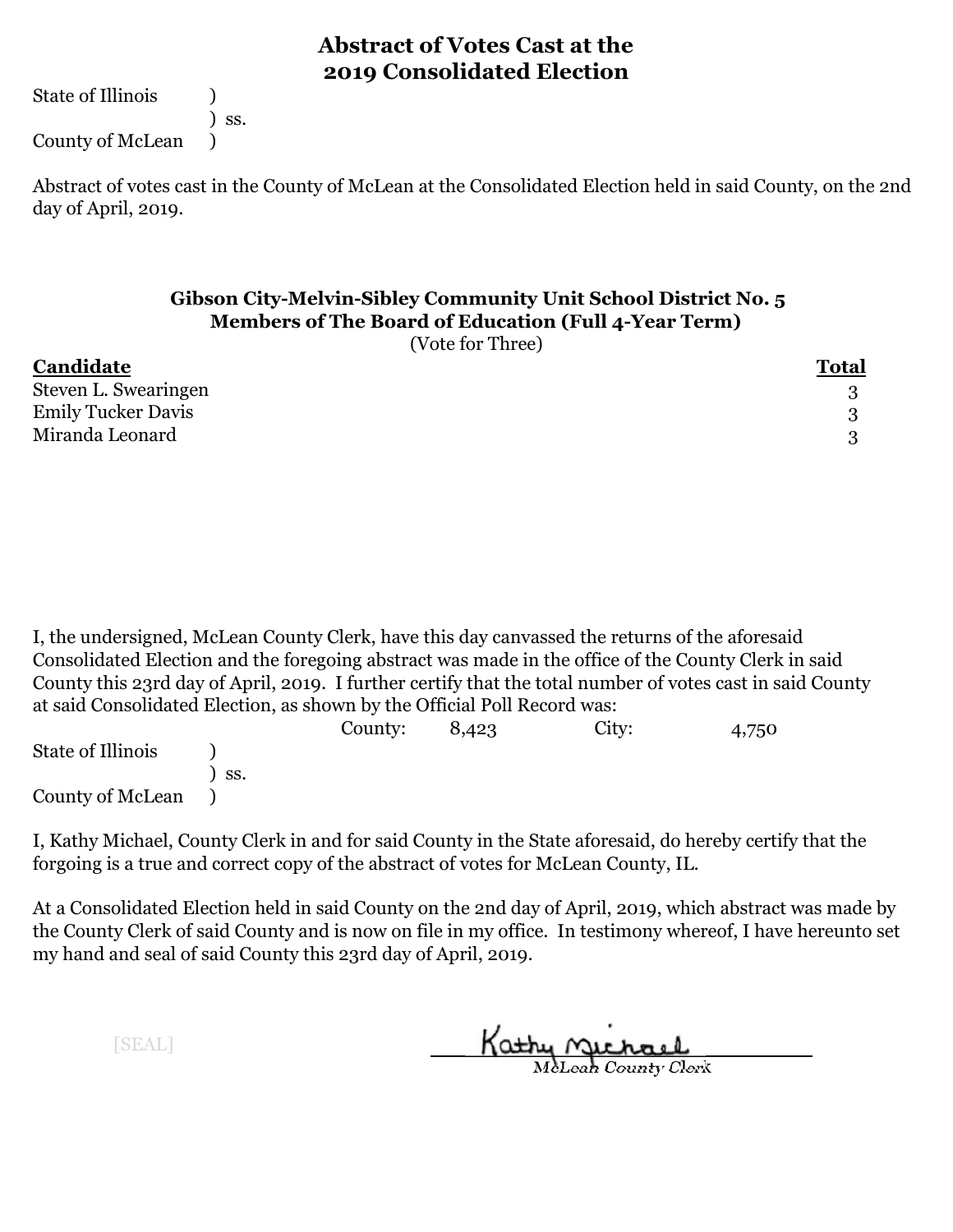State of Illinois (1)

) ss.

County of McLean )

Abstract of votes cast in the County of McLean at the Consolidated Election held in said County, on the 2nd day of April, 2019.

# **Lexington Community Unit School District No.7 Members of The Board of Education (Full 4-Year Term)**

(Vote for Four)

| Candidate        | Total         |
|------------------|---------------|
| Michael D. Beard | $\ast$<br>154 |
| Chris Olson      | $\ast$<br>152 |
| Karin Atkins     | $\ast$<br>158 |
| Jamie Farrell    | $\ast$<br>151 |
|                  |               |

\* Indicates the Winner(s)

I, the undersigned, McLean County Clerk, have this day canvassed the returns of the aforesaid Consolidated Election and the foregoing abstract was made in the office of the County Clerk in said County this 23rd day of April, 2019. I further certify that the total number of votes cast in said County at said Consolidated Election, as shown by the Official Poll Record was:

|                   |     | County: | 8,423 | City: | 4,750 |
|-------------------|-----|---------|-------|-------|-------|
| State of Illinois |     |         |       |       |       |
|                   | SS. |         |       |       |       |
| County of McLean  |     |         |       |       |       |

I, Kathy Michael, County Clerk in and for said County in the State aforesaid, do hereby certify that the forgoing is a true and correct copy of the abstract of votes for McLean County, IL.

At a Consolidated Election held in said County on the 2nd day of April, 2019, which abstract was made by the County Clerk of said County and is now on file in my office. In testimony whereof, I have hereunto set my hand and seal of said County this 23rd day of April, 2019.

Kathy Michael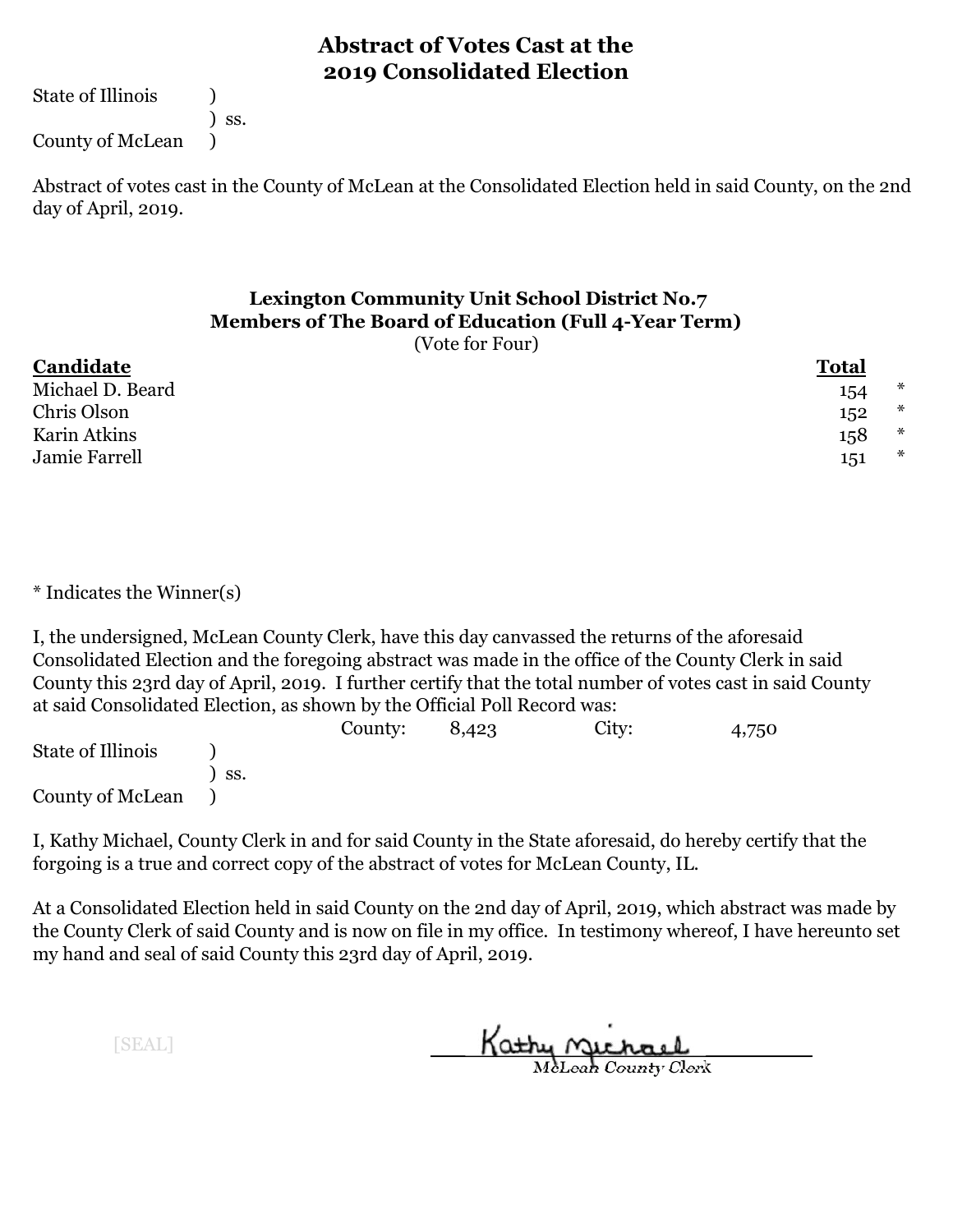State of Illinois (1)

) ss.

County of McLean )

Abstract of votes cast in the County of McLean at the Consolidated Election held in said County, on the 2nd day of April, 2019.

# **Prairie Central Community Unit School District No. 8 Members of The Board of Education (Full 4-Year Term)**

(Vote for Three)

| Candidate                    | <b>Total</b> |
|------------------------------|--------------|
| Brad A. Brown                | 174          |
| Dana Louise Kafer            | 204          |
| <b>Timothy James McGreal</b> | 170          |
| Lori A. Schahrer             | 226          |

I, the undersigned, McLean County Clerk, have this day canvassed the returns of the aforesaid Consolidated Election and the foregoing abstract was made in the office of the County Clerk in said County this 23rd day of April, 2019. I further certify that the total number of votes cast in said County at said Consolidated Election, as shown by the Official Poll Record was:

|                   |     | County: | 8,423 | City: | 4,750 |
|-------------------|-----|---------|-------|-------|-------|
| State of Illinois |     |         |       |       |       |
|                   | SS. |         |       |       |       |
| County of McLean  |     |         |       |       |       |

I, Kathy Michael, County Clerk in and for said County in the State aforesaid, do hereby certify that the forgoing is a true and correct copy of the abstract of votes for McLean County, IL.

At a Consolidated Election held in said County on the 2nd day of April, 2019, which abstract was made by the County Clerk of said County and is now on file in my office. In testimony whereof, I have hereunto set my hand and seal of said County this 23rd day of April, 2019.

Kathy Michael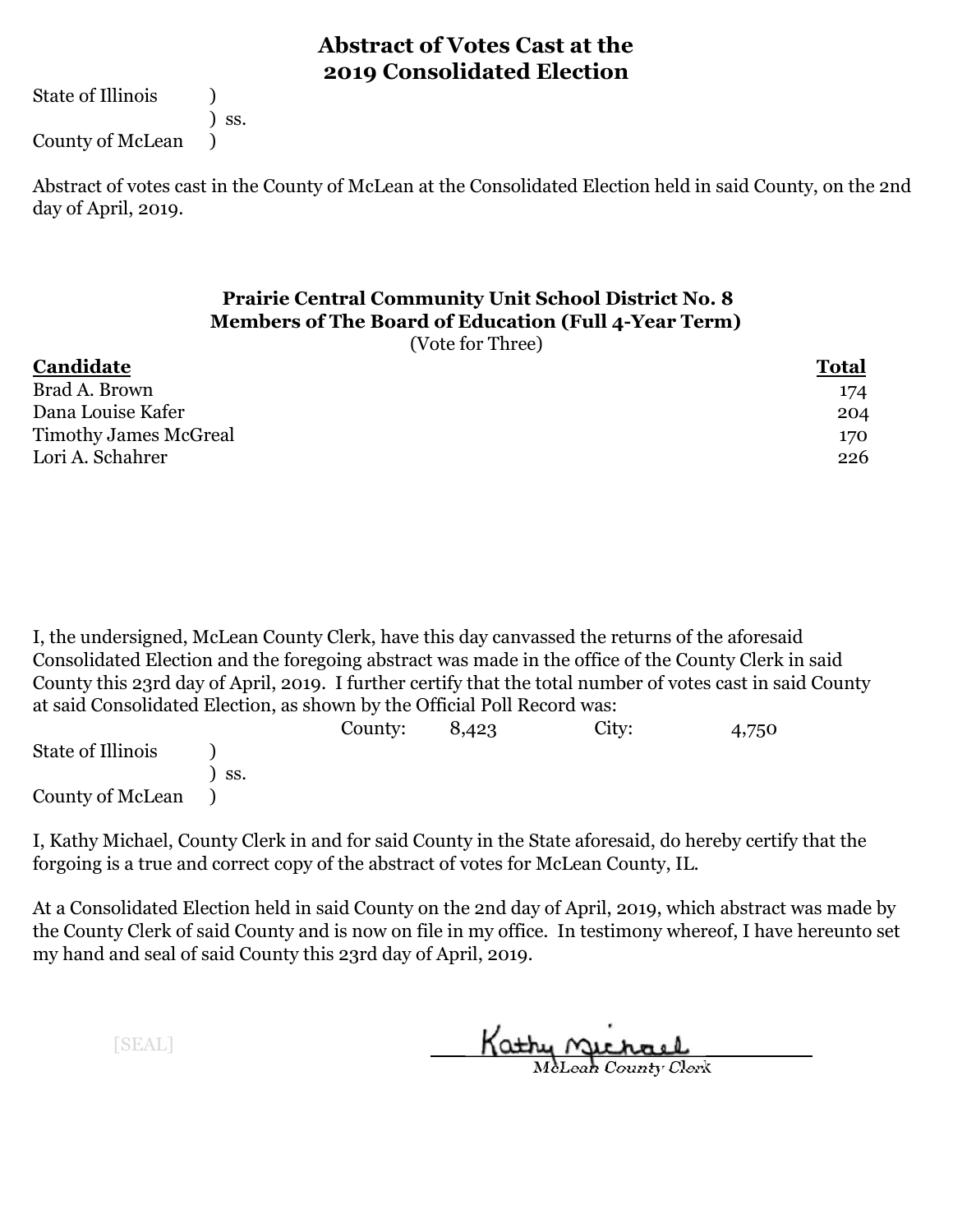State of Illinois (1)

) ss.

County of McLean )

Abstract of votes cast in the County of McLean at the Consolidated Election held in said County, on the 2nd day of April, 2019.

# **El Paso-Gridley Community Unit School District No. 11 Members of The Board of Education (Full 4-Year Term)**

(Vote for Four)

#### **Candidate Total** Bradley W. Griffin 64 Seth Campbell 185 Randy A. Barth 113 Sean O. Cornell 169 Robert P. Wettstein 187

I, the undersigned, McLean County Clerk, have this day canvassed the returns of the aforesaid Consolidated Election and the foregoing abstract was made in the office of the County Clerk in said County this 23rd day of April, 2019. I further certify that the total number of votes cast in said County at said Consolidated Election, as shown by the Official Poll Record was:

|                   |     | County: | 8,423 | City: | 4,750 |
|-------------------|-----|---------|-------|-------|-------|
| State of Illinois |     |         |       |       |       |
|                   | SS. |         |       |       |       |
| County of McLean  |     |         |       |       |       |

I, Kathy Michael, County Clerk in and for said County in the State aforesaid, do hereby certify that the forgoing is a true and correct copy of the abstract of votes for McLean County, IL.

At a Consolidated Election held in said County on the 2nd day of April, 2019, which abstract was made by the County Clerk of said County and is now on file in my office. In testimony whereof, I have hereunto set my hand and seal of said County this 23rd day of April, 2019.

Kathy Michael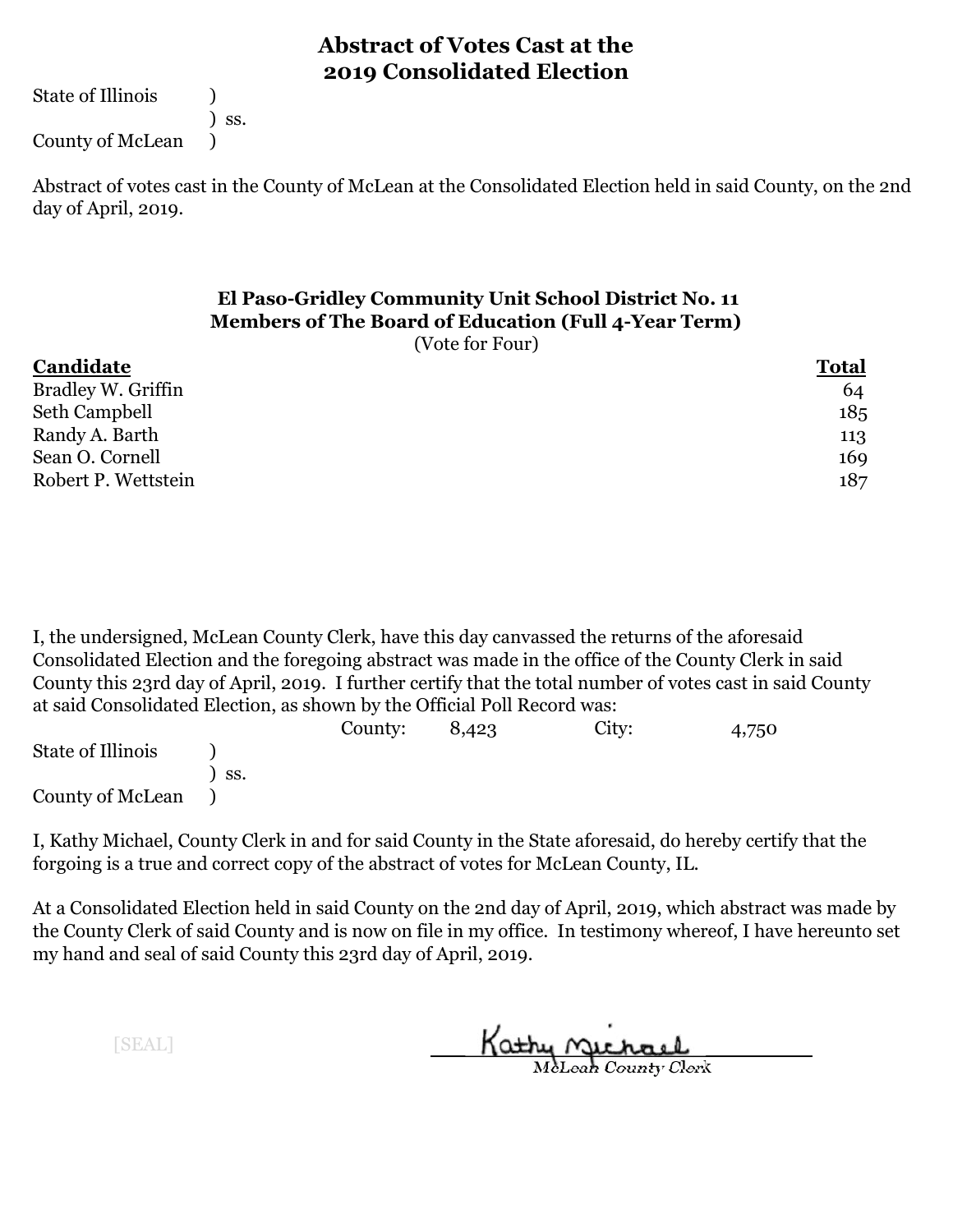State of Illinois (1)

) ss.

County of McLean )

Abstract of votes cast in the County of McLean at the Consolidated Election held in said County, on the 2nd day of April, 2019.

#### **Olympia Community Unit School District No.16 Members of The Board of Education (Full 4-Year Term)**

| (Vote for Three)             |               |    |     |     |                                |       |        |
|------------------------------|---------------|----|-----|-----|--------------------------------|-------|--------|
| Candidate                    | <b>McLean</b> |    |     |     | DeWitt Logan Tazewell Woodford | Total |        |
| Township 24N Range 1W        |               |    |     |     |                                |       |        |
| Kevin Frazier                | 208           | 27 | 446 | 507 | $\mathbf{O}$                   | 1188  | $\ast$ |
| <b>Township 23N Range 2W</b> |               |    |     |     |                                |       |        |
| Carolyn S. Hansen            | 210           | 30 | 431 | 520 | 0                              | 1191  | $\ast$ |

\* Indicates the Winner(s)

I, the undersigned, McLean County Clerk, have this day canvassed the returns of the aforesaid Consolidated Election and the foregoing abstract was made in the office of the County Clerk in said County this 23rd day of April, 2019. I further certify that the total number of votes cast in said County at said Consolidated Election, as shown by the Official Poll Record was:

|                   |     | County: | 8,423 | City: | 4,750 |
|-------------------|-----|---------|-------|-------|-------|
| State of Illinois |     |         |       |       |       |
|                   | SS. |         |       |       |       |
| County of McLean  |     |         |       |       |       |

I, Kathy Michael, County Clerk in and for said County in the State aforesaid, do hereby certify that the forgoing is a true and correct copy of the abstract of votes for McLean County, IL.

At a Consolidated Election held in said County on the 2nd day of April, 2019, which abstract was made by the County Clerk of said County and is now on file in my office. In testimony whereof, I have hereunto set my hand and seal of said County this 23rd day of April, 2019.

Kathy Michael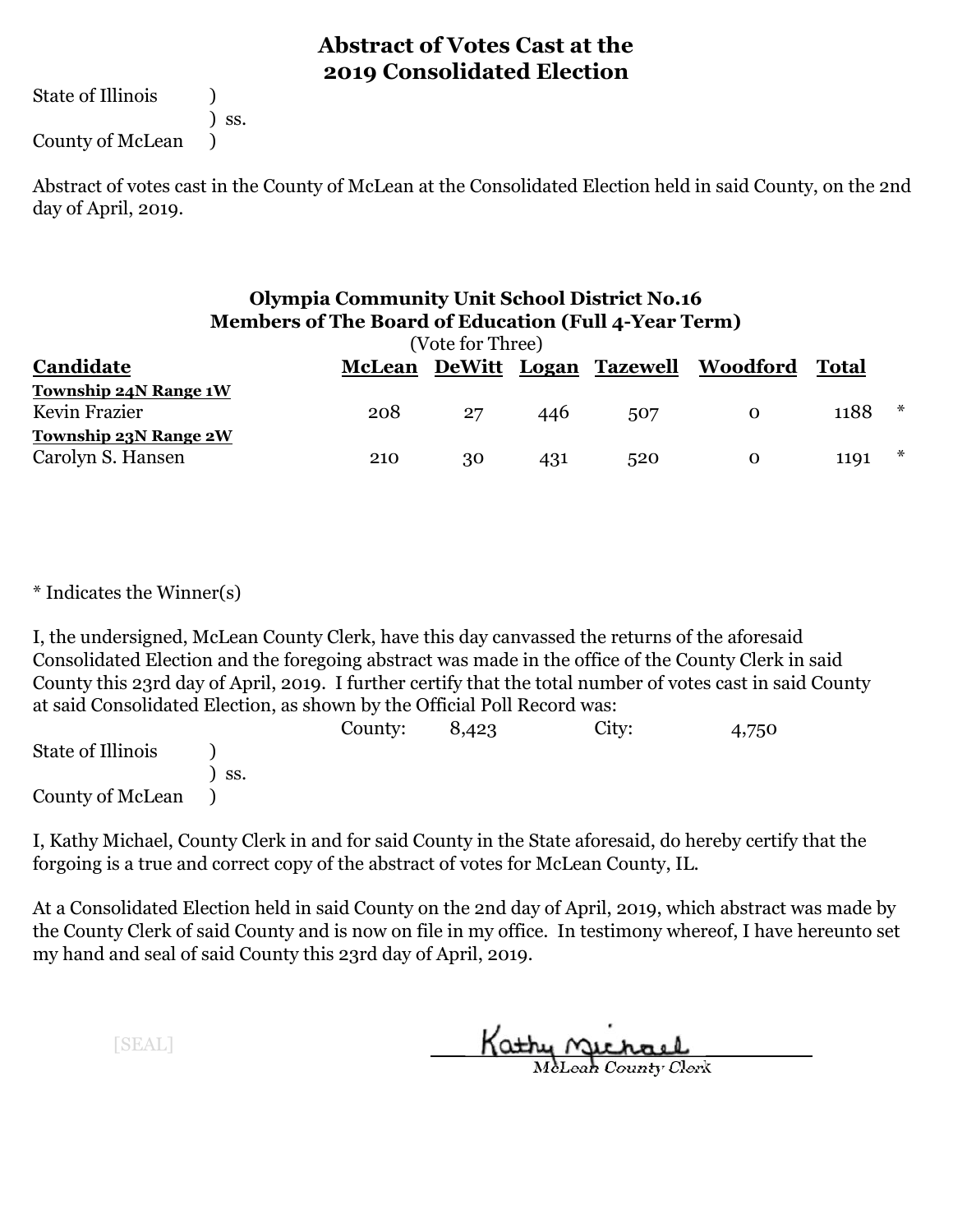State of Illinois (1)

) ss.

County of McLean )

Abstract of votes cast in the County of McLean at the Consolidated Election held in said County, on the 2nd day of April, 2019.

# **Blue Ridge Community Unit School District No.18 Members of The Board of Education (Full 4-Year Term)**

(Vote for Three)

| Candidate         | <b>Total</b> |
|-------------------|--------------|
| Chelsie Leffelman | 48           |
| Carlos E. Burton  | 55           |
| Dale Schneman     | 54           |

I, the undersigned, McLean County Clerk, have this day canvassed the returns of the aforesaid Consolidated Election and the foregoing abstract was made in the office of the County Clerk in said County this 23rd day of April, 2019. I further certify that the total number of votes cast in said County at said Consolidated Election, as shown by the Official Poll Record was:

|                   |     | County: | 8,423 | City: | 4,750 |
|-------------------|-----|---------|-------|-------|-------|
| State of Illinois |     |         |       |       |       |
|                   | SS. |         |       |       |       |
| County of McLean  |     |         |       |       |       |

I, Kathy Michael, County Clerk in and for said County in the State aforesaid, do hereby certify that the forgoing is a true and correct copy of the abstract of votes for McLean County, IL.

At a Consolidated Election held in said County on the 2nd day of April, 2019, which abstract was made by the County Clerk of said County and is now on file in my office. In testimony whereof, I have hereunto set my hand and seal of said County this 23rd day of April, 2019.

Kathy Michael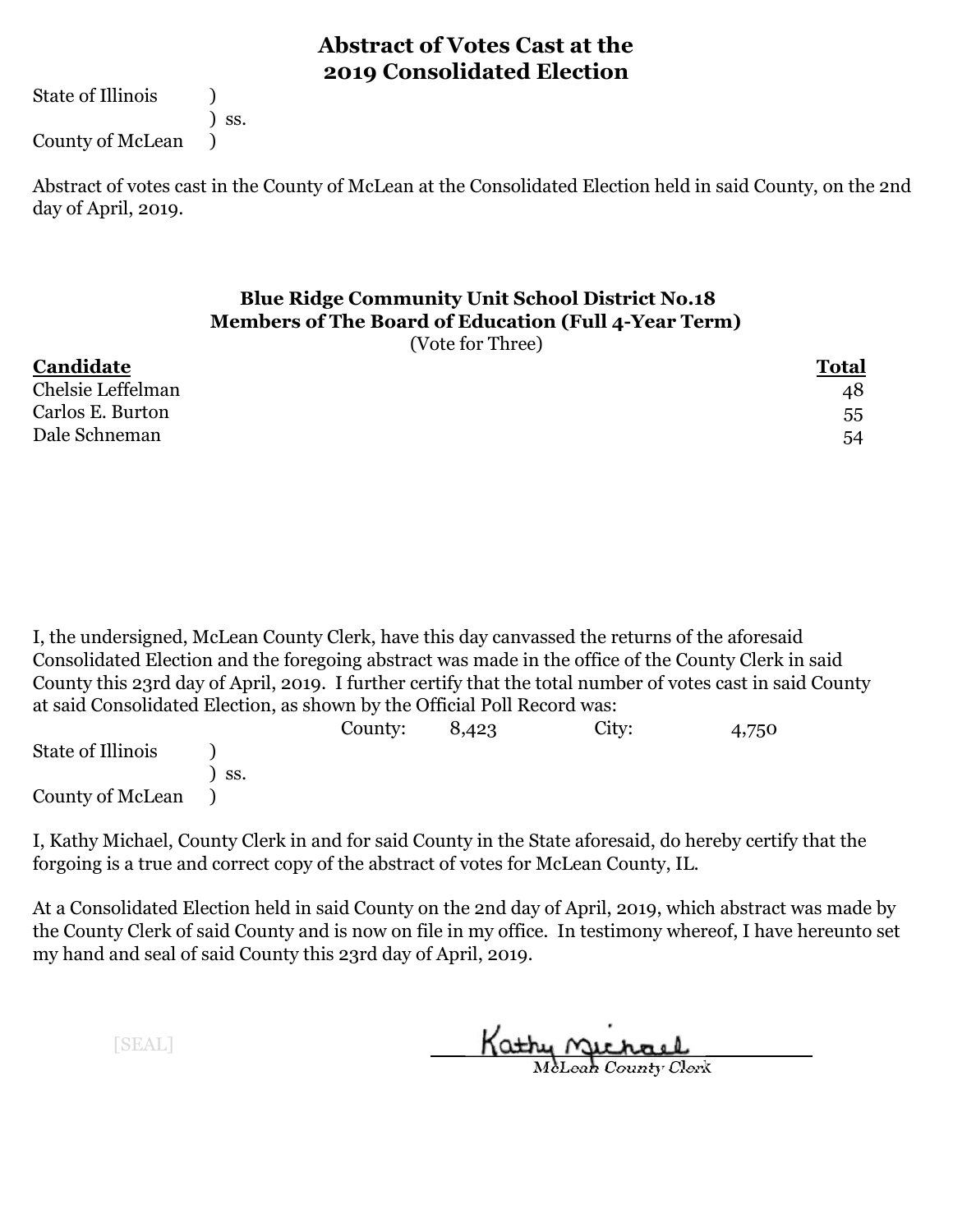State of Illinois (1)

) ss.

County of McLean )

Abstract of votes cast in the County of McLean at the Consolidated Election held in said County, on the 2nd day of April, 2019.

# **Ridgeview Community Unit School District No. 19 Members of The Board of Education (Full 4-Year Term)**

(Vote for Three)

**Candidate Total** Jeffrey Harris David Vandegraft

| 1 Utal |   |
|--------|---|
| 193    | ډ |
| 193    | ډ |

\* Indicates the Winner(s)

I, the undersigned, McLean County Clerk, have this day canvassed the returns of the aforesaid Consolidated Election and the foregoing abstract was made in the office of the County Clerk in said County this 23rd day of April, 2019. I further certify that the total number of votes cast in said County at said Consolidated Election, as shown by the Official Poll Record was:

|                   |     | County: | 8,423 | City: | 4,750 |
|-------------------|-----|---------|-------|-------|-------|
| State of Illinois |     |         |       |       |       |
|                   | SS. |         |       |       |       |
| County of McLean  |     |         |       |       |       |

I, Kathy Michael, County Clerk in and for said County in the State aforesaid, do hereby certify that the forgoing is a true and correct copy of the abstract of votes for McLean County, IL.

At a Consolidated Election held in said County on the 2nd day of April, 2019, which abstract was made by the County Clerk of said County and is now on file in my office. In testimony whereof, I have hereunto set my hand and seal of said County this 23rd day of April, 2019.

Kathy Michael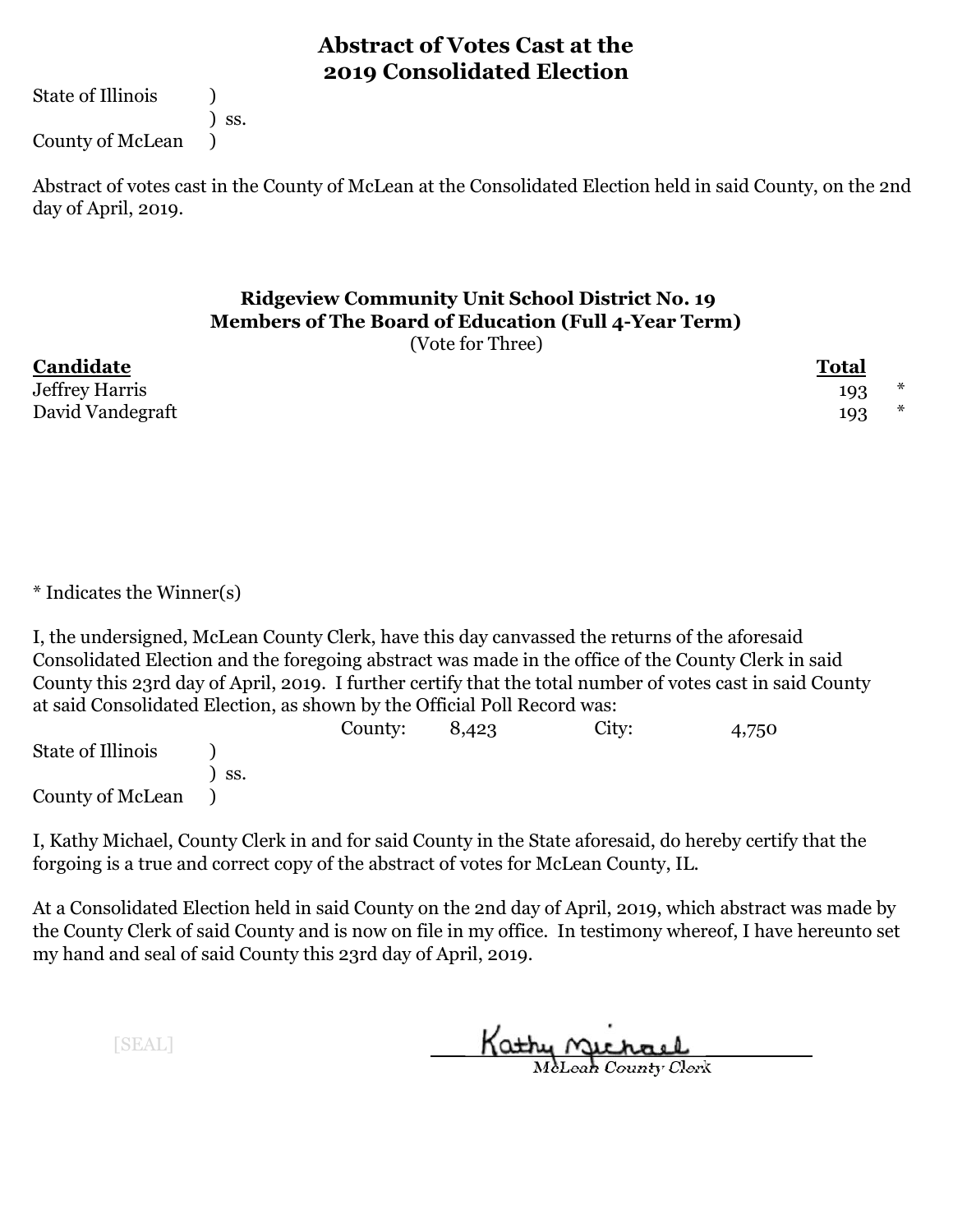State of Illinois (1)

) ss.

County of McLean )

Abstract of votes cast in the County of McLean at the Consolidated Election held in said County, on the 2nd day of April, 2019.

#### **Bloomington District No. 87 Members of The Board of Education (Full 4-Year Term)**

|               | (Vote for Three) |            |                |
|---------------|------------------|------------|----------------|
| Candidate     | <b>McLean</b>    | <b>BEC</b> | <b>Total</b>   |
| Mark S. Wylie |                  | 2076       | $\ast$<br>2077 |
| James Almeda  |                  | 1899       | *<br>1900      |
| Tammy Houtzel |                  | 2008       | $\ast$<br>2009 |

\* Indicates the Winner(s)

I, the undersigned, McLean County Clerk, have this day canvassed the returns of the aforesaid Consolidated Election and the foregoing abstract was made in the office of the County Clerk in said County this 23rd day of April, 2019. I further certify that the total number of votes cast in said County at said Consolidated Election, as shown by the Official Poll Record was:

|                   |     | County: | 8,423 | City: | 4,750 |
|-------------------|-----|---------|-------|-------|-------|
| State of Illinois |     |         |       |       |       |
|                   | SS. |         |       |       |       |
| County of McLean  |     |         |       |       |       |

I, Kathy Michael, County Clerk in and for said County in the State aforesaid, do hereby certify that the forgoing is a true and correct copy of the abstract of votes for McLean County, IL.

At a Consolidated Election held in said County on the 2nd day of April, 2019, which abstract was made by the County Clerk of said County and is now on file in my office. In testimony whereof, I have hereunto set my hand and seal of said County this 23rd day of April, 2019.

Kathy Michael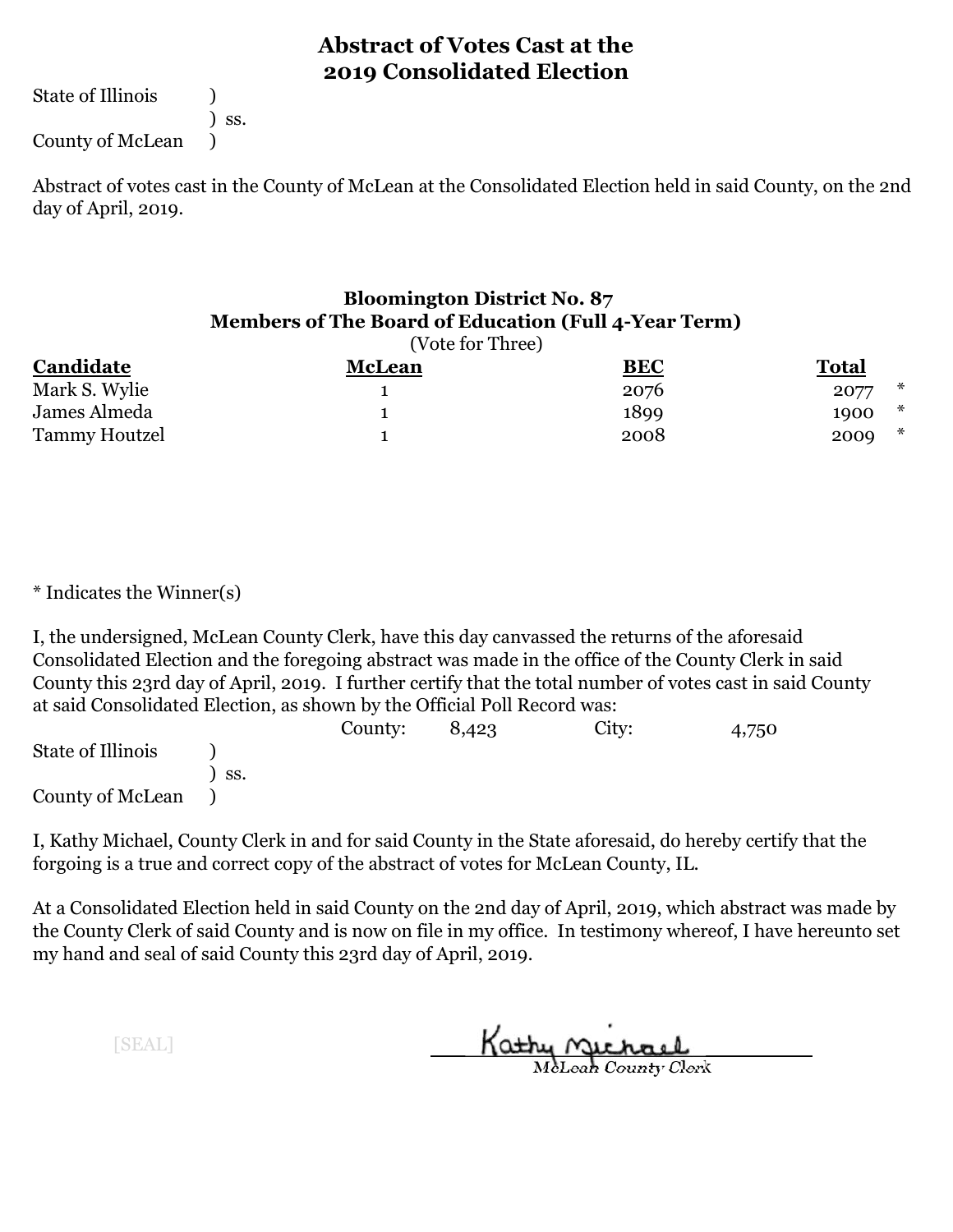State of Illinois (1)

) ss.

County of McLean )

Abstract of votes cast in the County of McLean at the Consolidated Election held in said County, on the 2nd day of April, 2019.

#### **Congerville-Eureka-Goodfield Community Unit School District No.140 Members of The Board of Education (Full 4-Year Term)**

(Vote for Three)

| Candidate                    | <b>Total</b> |  |
|------------------------------|--------------|--|
| <b>Township 26N Range 2W</b> |              |  |
| Alan Pacocha                 | 0            |  |
| <b>Township 26N Range 1W</b> |              |  |
| Chad M. Leman                | $\Omega$     |  |
| James R. Kieser              | $\mathbf{O}$ |  |
|                              |              |  |

I, the undersigned, McLean County Clerk, have this day canvassed the returns of the aforesaid Consolidated Election and the foregoing abstract was made in the office of the County Clerk in said County this 23rd day of April, 2019. I further certify that the total number of votes cast in said County at said Consolidated Election, as shown by the Official Poll Record was:

|                   |     | County: | 8,423 | City: | 4,750 |
|-------------------|-----|---------|-------|-------|-------|
| State of Illinois |     |         |       |       |       |
|                   | SS. |         |       |       |       |
| County of McLean  |     |         |       |       |       |

I, Kathy Michael, County Clerk in and for said County in the State aforesaid, do hereby certify that the forgoing is a true and correct copy of the abstract of votes for McLean County, IL.

At a Consolidated Election held in said County on the 2nd day of April, 2019, which abstract was made by the County Clerk of said County and is now on file in my office. In testimony whereof, I have hereunto set my hand and seal of said County this 23rd day of April, 2019.

Kathy Michael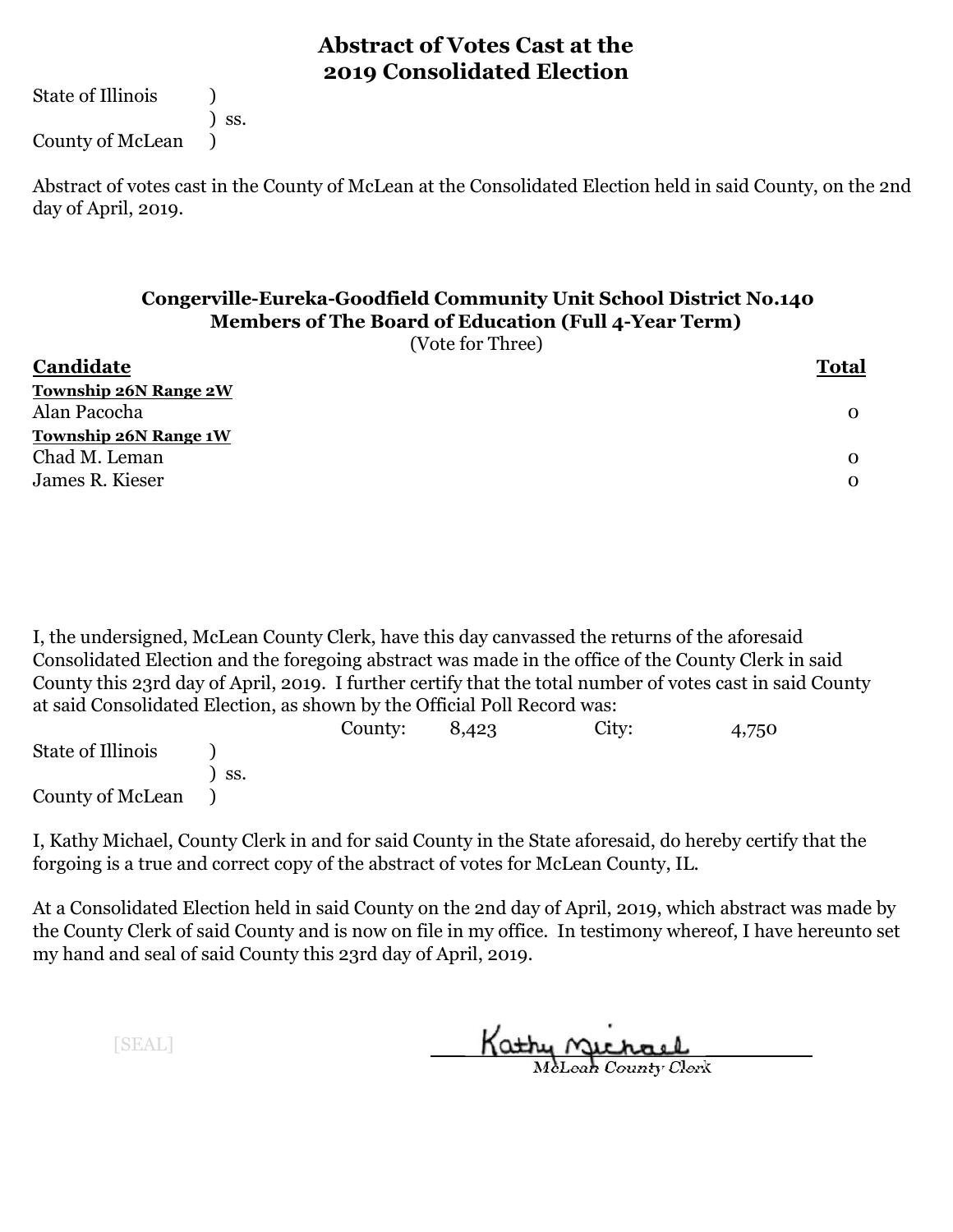State of Illinois (1)

) ss.

County of McLean )

Abstract of votes cast in the County of McLean at the Consolidated Election held in said County, on the 2nd day of April, 2019.

#### **Parkland College #505 Trustees of the Community College District (6-Year Term) (Champaign and McLean Counties)**

(Vote for Two)

| Candidate          | <b>Total</b> |  |
|--------------------|--------------|--|
| Bianca Green       | 117          |  |
| Douglas Jones      | 183          |  |
| Jonathan Westfield | 181          |  |
|                    |              |  |

I, the undersigned, McLean County Clerk, have this day canvassed the returns of the aforesaid Consolidated Election and the foregoing abstract was made in the office of the County Clerk in said County this 23rd day of April, 2019. I further certify that the total number of votes cast in said County at said Consolidated Election, as shown by the Official Poll Record was:

|                   |     | County: $8,423$ | City: | 4,750 |
|-------------------|-----|-----------------|-------|-------|
| State of Illinois |     |                 |       |       |
|                   | SS. |                 |       |       |
| County of McLean  |     |                 |       |       |

I, Kathy Michael, County Clerk in and for said County in the State aforesaid, do hereby certify that the forgoing is a true and correct copy of the abstract of votes for McLean County, IL.

At a Consolidated Election held in said County on the 2nd day of April, 2019, which abstract was made by the County Clerk of said County and is now on file in my office. In testimony whereof, I have hereunto set my hand and seal of said County this 23rd day of April, 2019.

Kathy <u>Michael</u>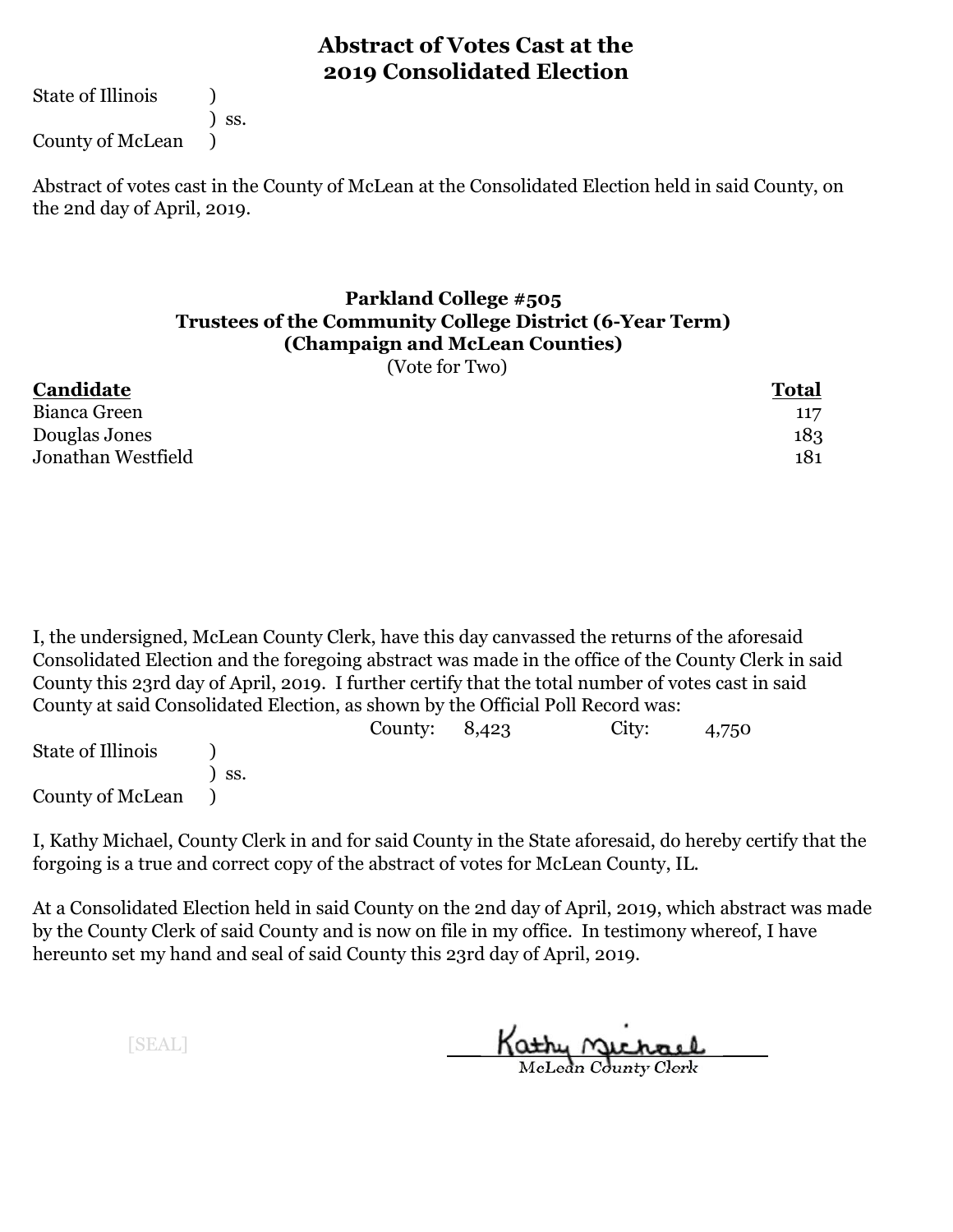State of Illinois (1)

) ss.

County of McLean )

Abstract of votes cast in the County of McLean at the Consolidated Election held in said County, on the 2nd day of April, 2019.

#### **Parkland College #505 Trustees of the Community College District (Unexpired 4-Year Term) (Champaign and McLean Counties)**

(Vote for One)

**Candidate Total** James L. Ayers 267

I, the undersigned, McLean County Clerk, have this day canvassed the returns of the aforesaid Consolidated Election and the foregoing abstract was made in the office of the County Clerk in said County this 23rd day of April, 2019. I further certify that the total number of votes cast in said County at said Consolidated Election, as shown by the Official Poll Record was:

|                   |                  | County: $8,423$ | City: | 4,750 |  |
|-------------------|------------------|-----------------|-------|-------|--|
| State of Illinois |                  |                 |       |       |  |
|                   | $\mathsf{S}$ SS. |                 |       |       |  |
| County of McLean  |                  |                 |       |       |  |

I, Kathy Michael, County Clerk in and for said County in the State aforesaid, do hereby certify that the forgoing is a true and correct copy of the abstract of votes for McLean County, IL.

At a Consolidated Election held in said County on the 2nd day of April, 2019, which abstract was made by the County Clerk of said County and is now on file in my office. In testimony whereof, I have hereunto set my hand and seal of said County this 23rd day of April, 2019.

Kathy <u>Michael</u>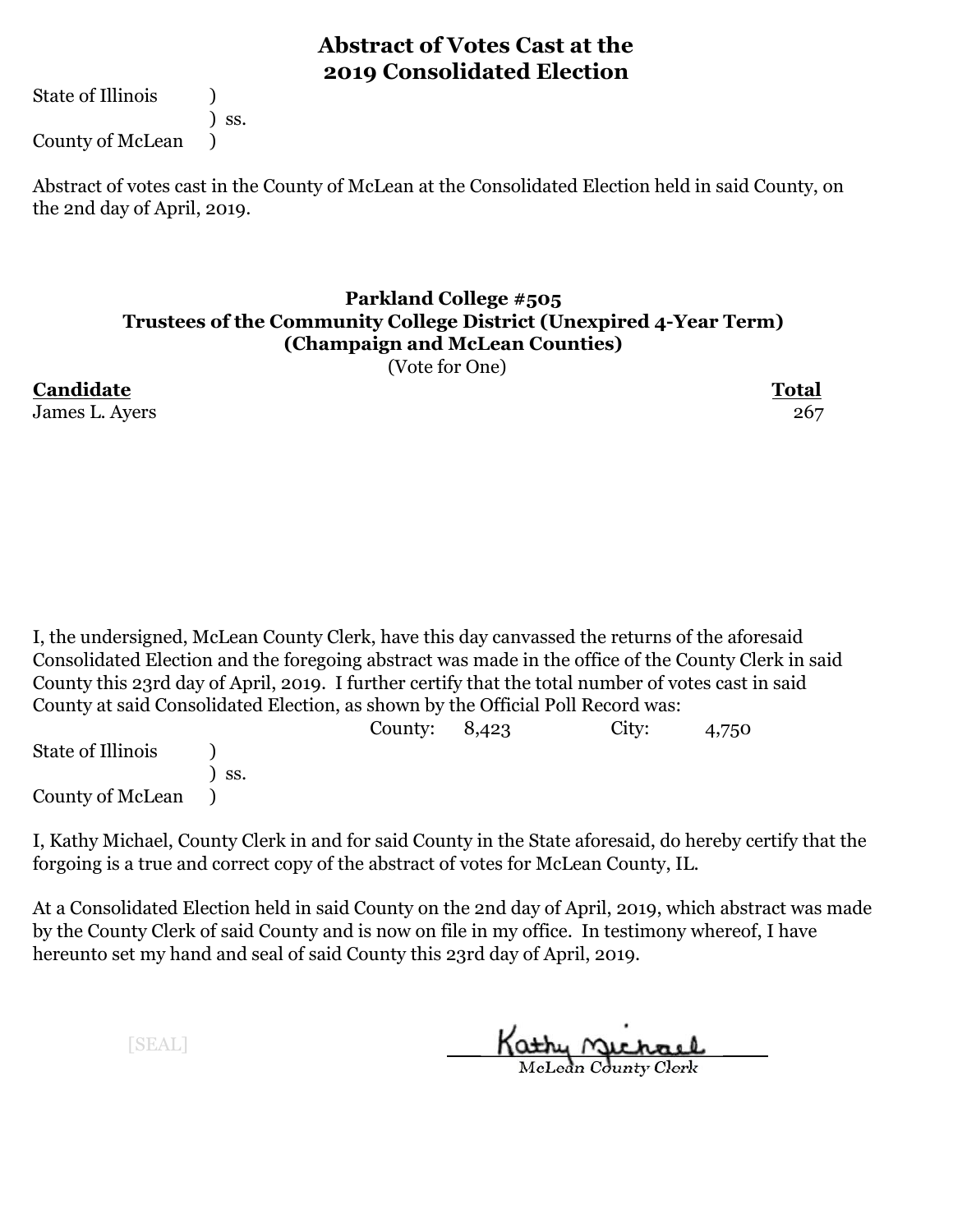State of Illinois (1)

) ss.

County of McLean )

Abstract of votes cast in the County of McLean at the Consolidated Election held in said County, on the 2nd day of April, 2019.

#### **Illinois Central Community College District #514 Trustees of the Community College District (6-Year Term) (Tazewell and McLean Counties)**

(Vote for Two)

| Candidate         | <b>Total</b> |
|-------------------|--------------|
| Gale Thetford     |              |
| Diane (Unes) Lamb |              |

I, the undersigned, McLean County Clerk, have this day canvassed the returns of the aforesaid Consolidated Election and the foregoing abstract was made in the office of the County Clerk in said County this 23rd day of April, 2019. I further certify that the total number of votes cast in said County at said Consolidated Election, as shown by the Official Poll Record was:

|                   |                  | County: $8,423$ | City: | 4,750 |  |
|-------------------|------------------|-----------------|-------|-------|--|
| State of Illinois |                  |                 |       |       |  |
|                   | $\mathsf{S}$ SS. |                 |       |       |  |
| County of McLean  |                  |                 |       |       |  |

I, Kathy Michael, County Clerk in and for said County in the State aforesaid, do hereby certify that the forgoing is a true and correct copy of the abstract of votes for McLean County, IL.

At a Consolidated Election held in said County on the 2nd day of April, 2019, which abstract was made by the County Clerk of said County and is now on file in my office. In testimony whereof, I have hereunto set my hand and seal of said County this 23rd day of April, 2019.

Kathy Michael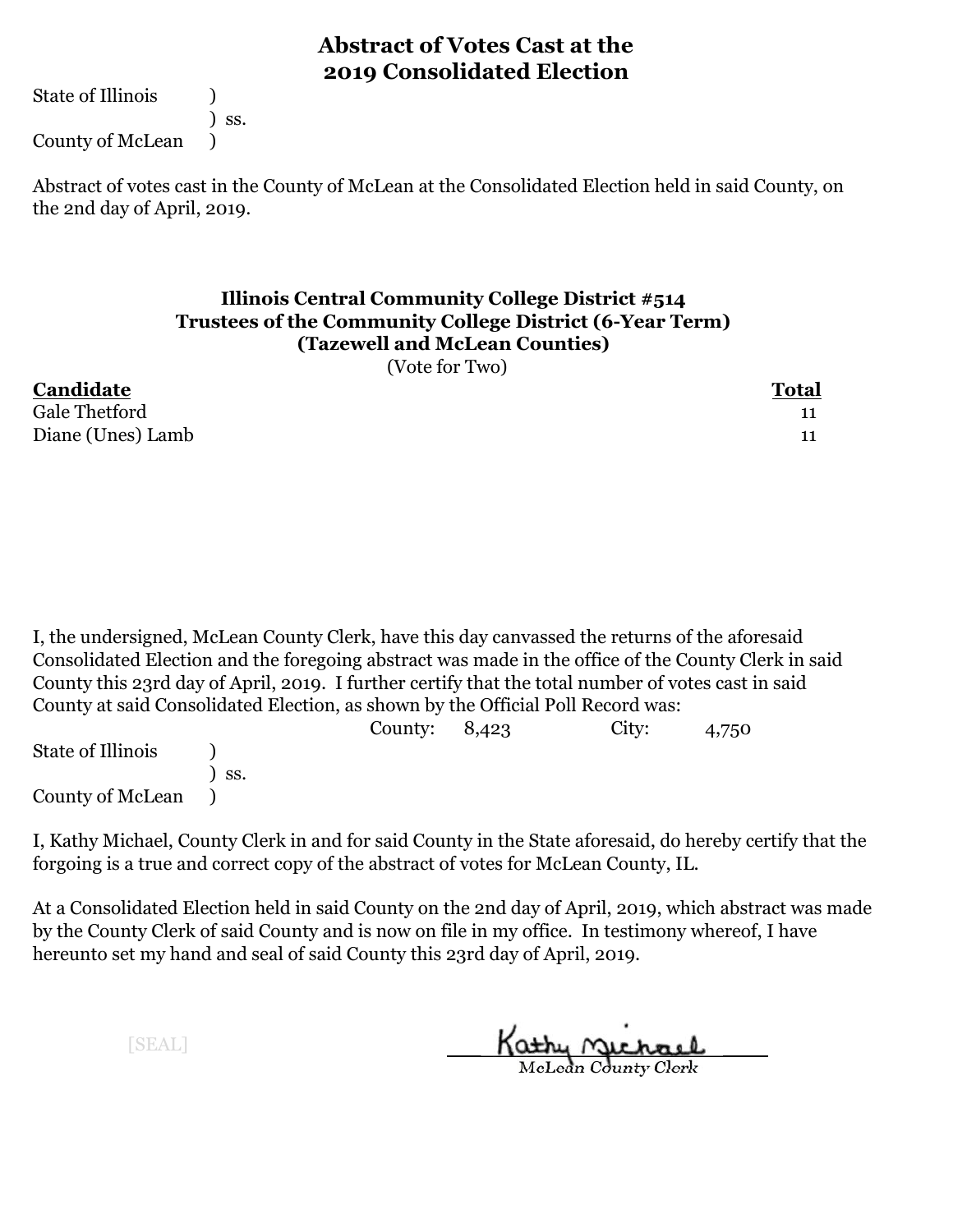State of Illinois (1)

County of McLean )

) ss.

Abstract of votes cast in the County of McLean at the Consolidated Election held in said County, on the 2nd day of April, 2019.

## **Heartland Community College District #540 Trustees of the Community College District (6-Year Term)**

| (Vote for Three)    |               |    |  |                              |       |                     |       |        |        |  |
|---------------------|---------------|----|--|------------------------------|-------|---------------------|-------|--------|--------|--|
| Candidate           | <b>McLean</b> |    |  | DeWitt Ford Livingston Logan |       | <b>Tazewell BEC</b> |       | Total  |        |  |
| Janet M. Hood       | 5,294         | 29 |  | 768                          | 1,481 | 453                 | 3,405 | 11,431 | $\ast$ |  |
| Jeffrey A. Flessner | 4,541         | 24 |  | 808                          | 1,264 | 416                 | 2,926 | 9,980  | *      |  |
| Thomas J. Whitt     | 4,434         | 28 |  | 721                          | 1,260 | 423                 | 2,894 | 9,761  | *      |  |

\* Indicates the Winner(s)

I, the undersigned, McLean County Clerk, have this day canvassed the returns of the aforesaid Consolidated Election and the foregoing abstract was made in the office of the County Clerk in said County this 23rd day of April, 2019. I further certify that the total number of votes cast in said County at said Consolidated Election, as shown by the Official Poll Record was:

|                   |                  | County: | 8,423 | City: | 4,750 |
|-------------------|------------------|---------|-------|-------|-------|
| State of Illinois |                  |         |       |       |       |
|                   | $\mathbf{S}$ SS. |         |       |       |       |
| County of McLean  |                  |         |       |       |       |

I, Kathy Michael, County Clerk in and for said County in the State aforesaid, do hereby certify that the forgoing is a true and correct copy of the abstract of votes for McLean County, IL.

At a Consolidated Election held in said County on the 2nd day of April, 2019, which abstract was made by the County Clerk of said County and is now on file in my office. In testimony whereof, I have hereunto set my hand and seal of said County this 23rd day of April, 2019.

Kathy Michael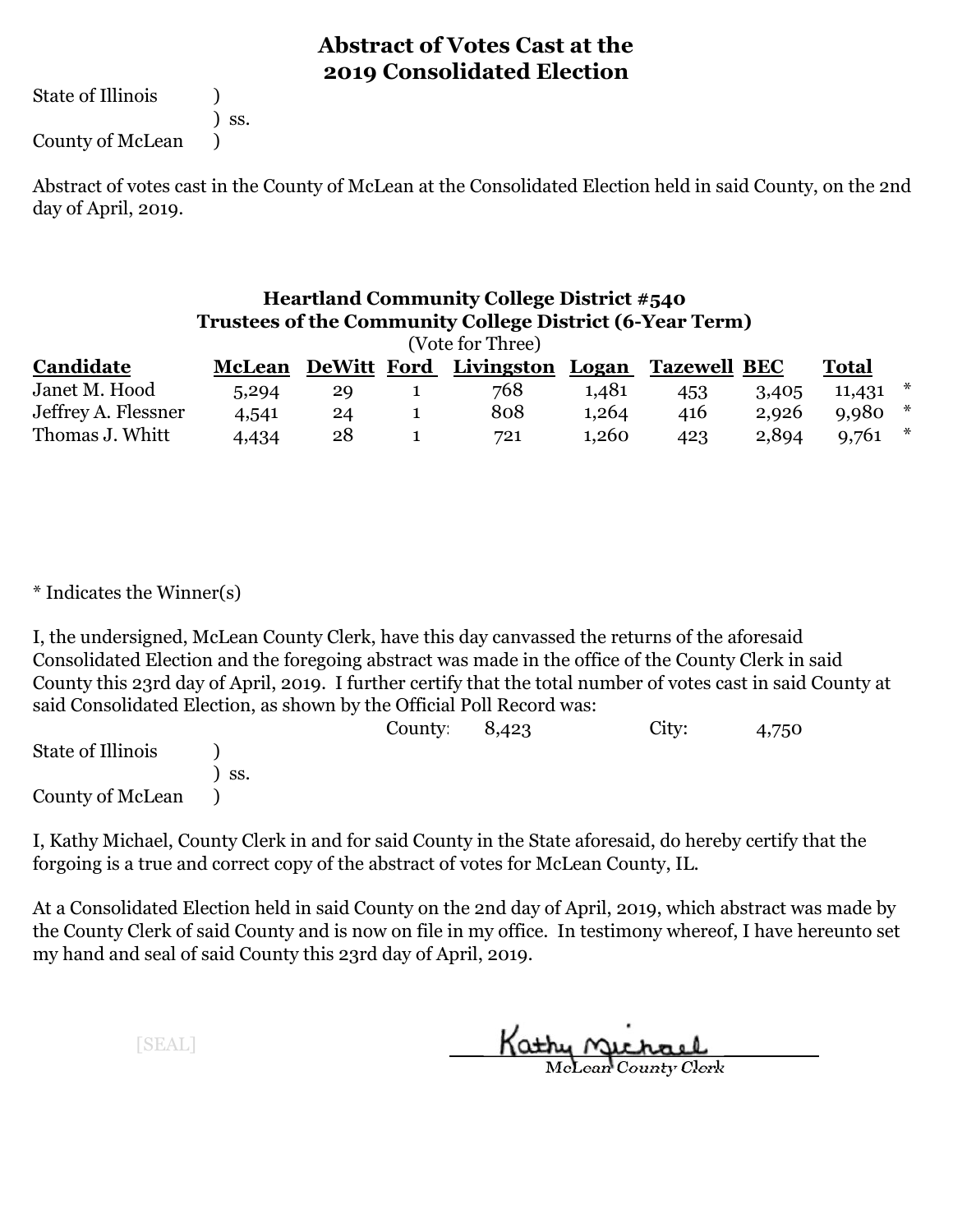State of Illinois (1)

) ss. County of McLean )

Abstract of votes cast in the County of McLean at the Consolidated Election held in said County, on the 2nd day of April, 2019.

#### **Heartland Community College District #540 Trustees of the Community College District (Unexpired 2-Year Term)**

| <b>Heartland Community College District #540</b><br><b>Trustees of the Community College District (Unexpired 2-Year Term)</b><br>(Vote for One) |               |    |   |                              |       |                 |            |              |         |
|-------------------------------------------------------------------------------------------------------------------------------------------------|---------------|----|---|------------------------------|-------|-----------------|------------|--------------|---------|
| Candidate                                                                                                                                       | <b>McLean</b> |    |   | DeWitt Ford Livingston Logan |       | <b>Tazewell</b> | <b>BEC</b> | <b>Total</b> |         |
| Lupe Diaz                                                                                                                                       | 2,408         | 5  | 0 | 232                          | 338   | 92              | 1,975      | 5,050        |         |
| <b>Patrick Hardesty</b>                                                                                                                         | 3,890         | 26 |   | 627                          | 1,405 | 439             | 2,227      | 8,615        | $\star$ |

\* Indicates the Winner(s)

I, the undersigned, McLean County Clerk, have this day canvassed the returns of the aforesaid Consolidated Election and the foregoing abstract was made in the office of the County Clerk in said County this 23rd day of April, 2019. I further certify that the total number of votes cast in said County at said Consolidated Election, as shown by the Official Poll Record was:

|                   |     | County: $8,423$ | City: | 4,750 |  |
|-------------------|-----|-----------------|-------|-------|--|
| State of Illinois |     |                 |       |       |  |
|                   | SS. |                 |       |       |  |
| County of McLean  |     |                 |       |       |  |

I, Kathy Michael, County Clerk in and for said County in the State aforesaid, do hereby certify that the forgoing is a true and correct copy of the abstract of votes for McLean County, IL.

At a Consolidated Election held in said County on the 2nd day of April, 2019, which abstract was made by the County Clerk of said County and is now on file in my office. In testimony whereof, I have hereunto set my hand and seal of said County this 23rd day of April, 2019.

Kathy Michael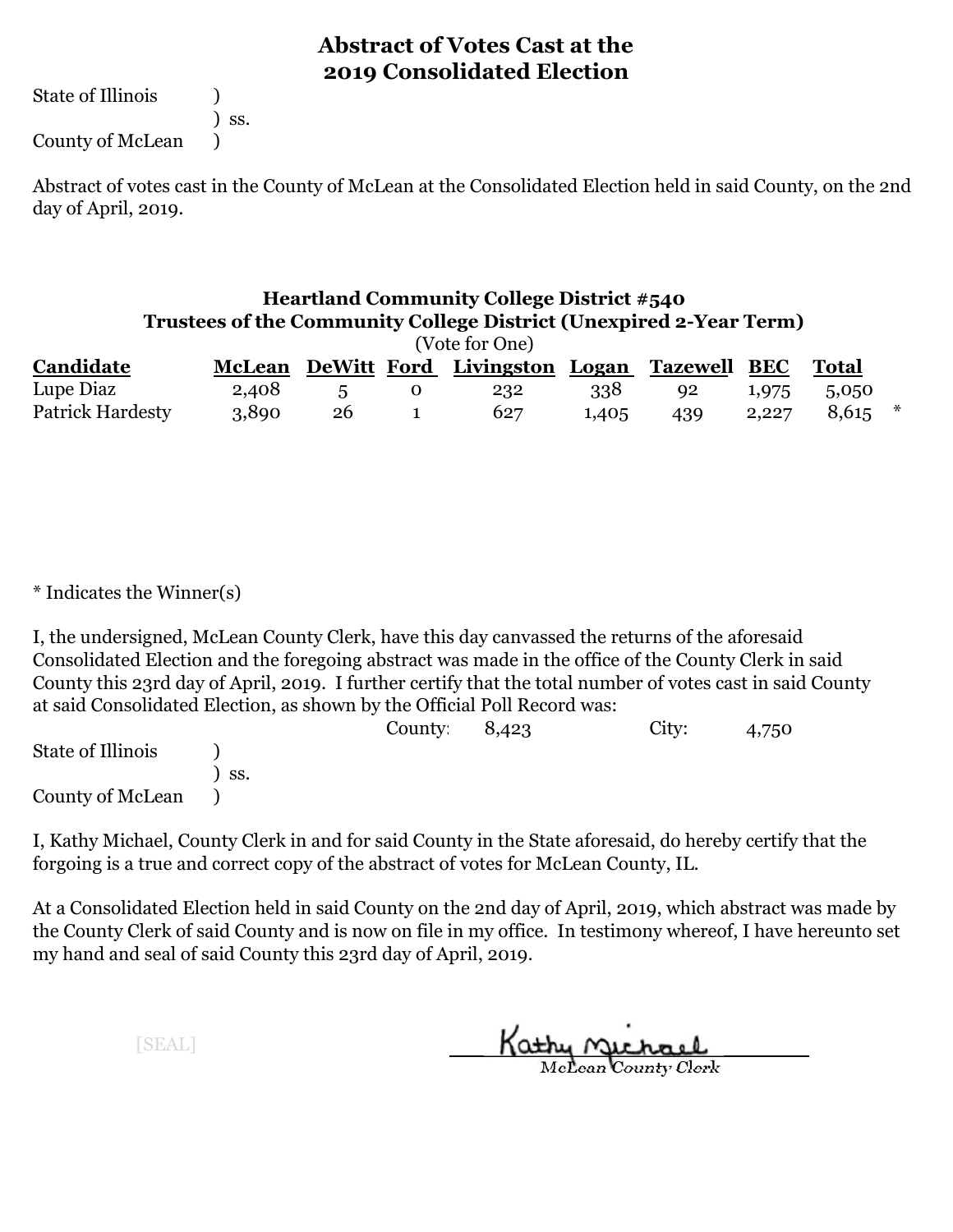State of Illinois (1)

) ss.

County of McLean )

Abstract of votes cast in the County of McLean at the Consolidated Election held in said County, on the 2nd day of April, 2019.

#### **Educational Service Regions (Champaign and Ford Counties) Regional Board of School Trustees**

|                | (Vote for Two)             |              |
|----------------|----------------------------|--------------|
| Candidate      | <b>County Representing</b> | <b>Total</b> |
| Jerry Niemann  | Ford                       |              |
| C. Pius Weibel | Champaign                  |              |

I, the undersigned, McLean County Clerk, have this day canvassed the returns of the aforesaid Consolidated Election and the foregoing abstract was made in the office of the County Clerk in said County this 23rd day of April, 2019. I further certify that the total number of votes cast in said County at said Consolidated Election, as shown by the Official Poll Record was:

|                      |                  | County: $8,423$ | City: | 4,750 |
|----------------------|------------------|-----------------|-------|-------|
| State of Illinois    |                  |                 |       |       |
|                      | $\mathsf{S}$ SS. |                 |       |       |
| County of McLean (1) |                  |                 |       |       |

I, Kathy Michael, County Clerk in and for said County in the State aforesaid, do hereby certify that the forgoing is a true and correct copy of the abstract of votes for McLean County, IL.

At a Consolidated Election held in said County on the 2nd day of April, 2019, which abstract was made by the County Clerk of said County and is now on file in my office. In testimony whereof, I have hereunto set my hand and seal of said County this 23rd day of April, 2019.

Kathy Michael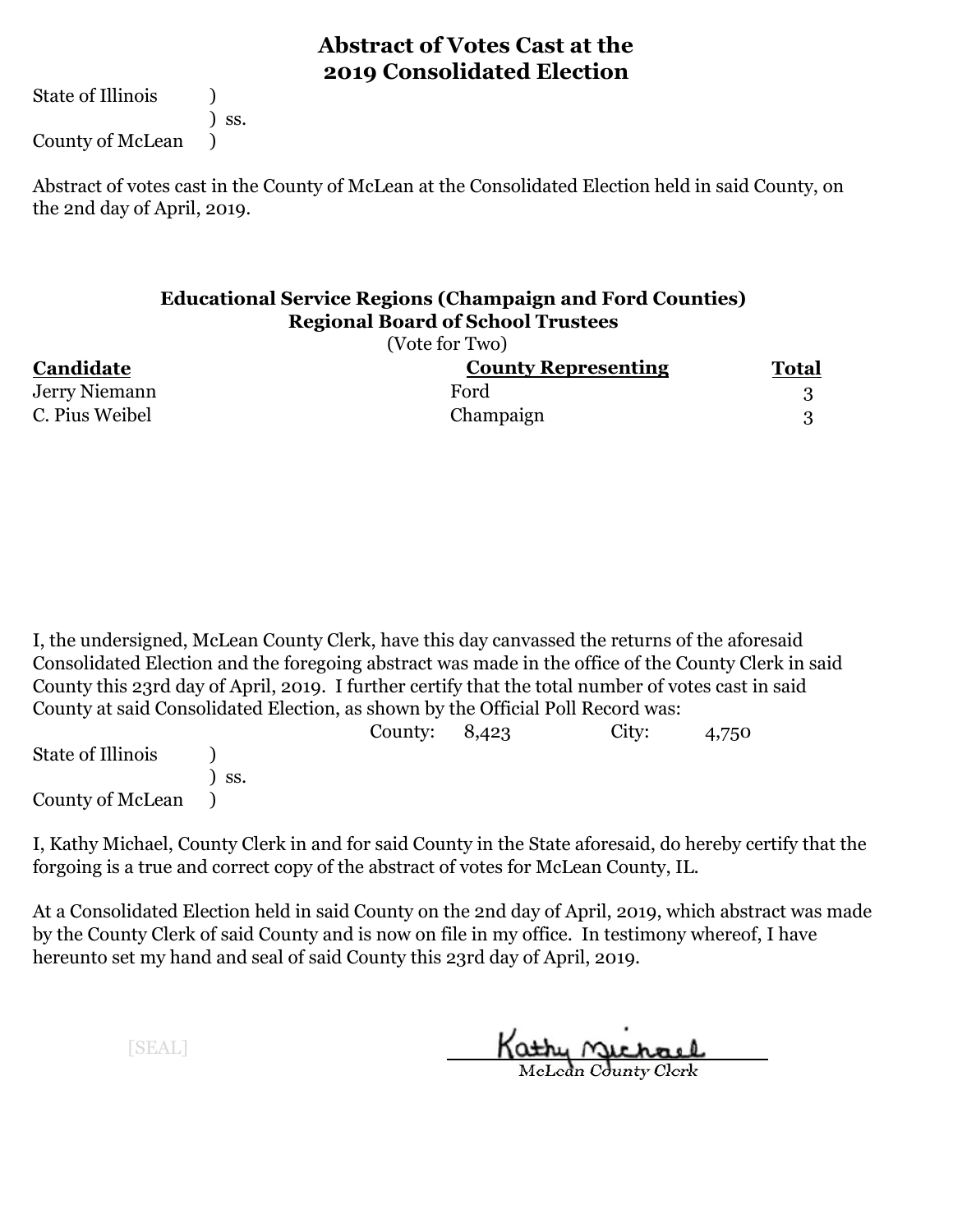State of Illinois (1) ) ss. County of McLean )

Abstract of votes cast in the County of McLean at the Consolidated Election held in said County, on the 2nd day of April, 2019.

| <b>Educational Service Regions (DeWitt, Livingston, Logan and McLean Counties)</b> |  |
|------------------------------------------------------------------------------------|--|
| <b>Regional Board of School Trustees (6-Year Term)</b>                             |  |
| $(1)$ $(1)$                                                                        |  |

| (VOTE TOP TWO)           |                        |
|--------------------------|------------------------|
| Craig Bertsche (McLean)* | Jean Anderson (Logan)* |
| 6,145                    | 4,005                  |
| 1,211                    | 1,182                  |
| 1,040                    | 1,032                  |
| 91                       | 85                     |
| $\mathbf 0$              | $\mathbf 0$            |
| $\Omega$                 | $\Omega$               |
| 2,080                    | 1,792                  |
| 1,338                    | 2,584                  |
| $\mathbf 0$              | $\mathbf 0$            |
| $\mathbf 0$              | $\mathbf 0$            |
| 8                        | 13                     |
| 85                       | 75                     |
| 1                        | 1                      |
| 456                      | 422                    |
| $\mathbf 0$              | $\Omega$               |
| 12,455                   | 11,191                 |
|                          |                        |

\* Indicates winner

I, the undersigned, McLean County Clerk, have this day canvassed the returns of the aforesaid Consolidated Election and the foregoing abstract was made in the office of the County Clerk in said County this 23rd day of April, 2019. I further certify that the total number of votes cast in said County at said Consolidated Election, as shown by the Official Poll Record was:

|                   |     | County: $8,423$ | City: | 4,750 |
|-------------------|-----|-----------------|-------|-------|
| State of Illinois |     |                 |       |       |
|                   | SS. |                 |       |       |
| County of McLean  |     |                 |       |       |

I, Kathy Michael, County Clerk in and for said County in the State aforesaid, do hereby certify that the forgoing is a true and correct copy of the abstract of votes for McLean County, IL.

At a Consolidated Election held in said County on the 2nd day of April, 2019, which abstract was made by the County Clerk of said County and is now on file in my office. In testimony whereof, I have hereunto set my hand and seal of said County this 23rd day of April, 2019.

Kathy Michael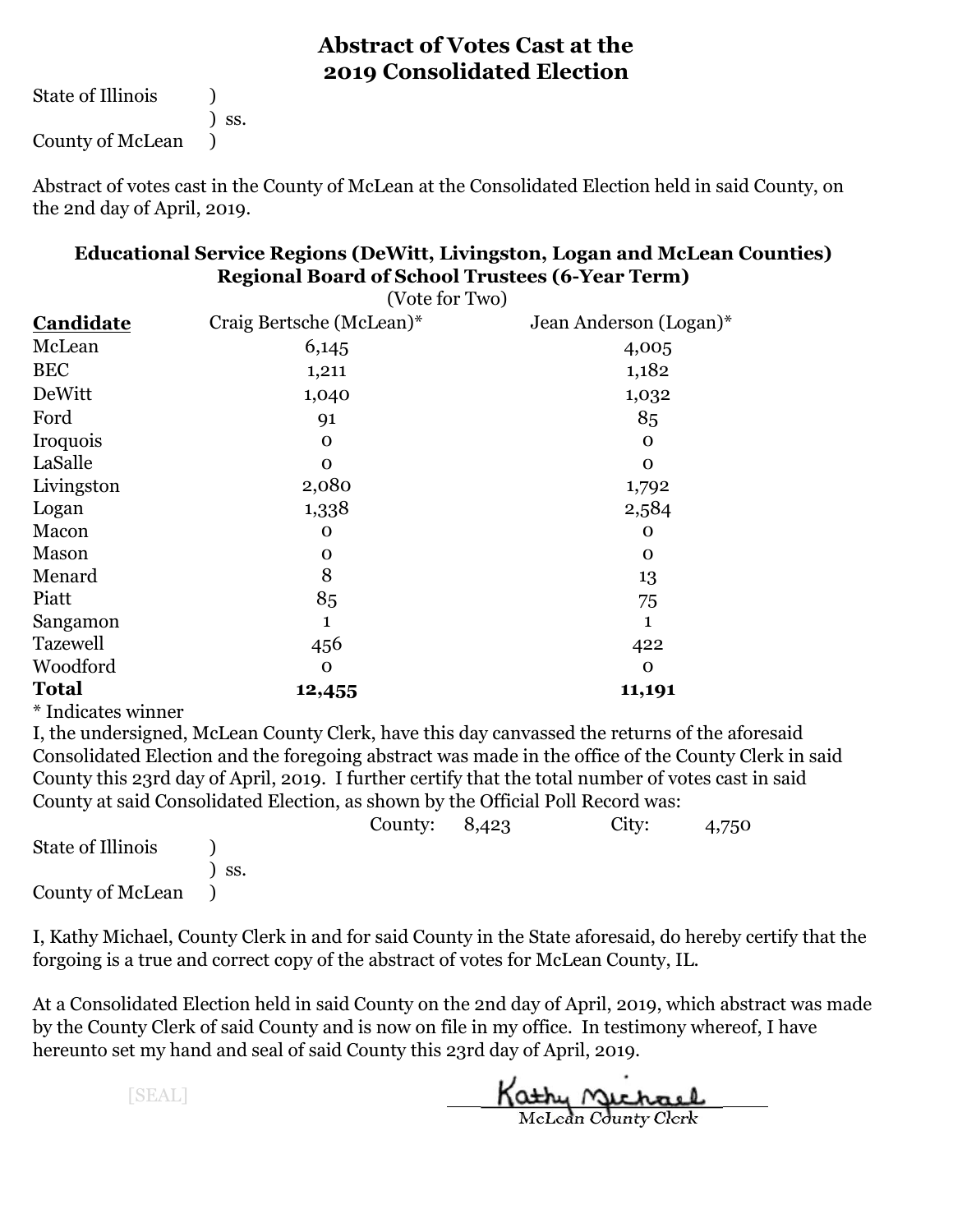State of Illinois (1) ) ss. County of McLean )

Abstract of votes cast in the County of McLean at the Consolidated Election held in said County, on the 2nd day of April, 2019.

#### **Educational Service Regions (DeWitt, Livingston, Logan and McLean Counties) Regional Board of School Trustees (Unexpired 4-Year Term)**

|                                               | ິ<br>(Vote for Two)         |
|-----------------------------------------------|-----------------------------|
| Candidate                                     | Rose M. Smith (Livingston)* |
| McLean                                        | 5,458                       |
| <b>BEC</b>                                    | O                           |
| DeWitt                                        | 1,164                       |
| Ford                                          | 97                          |
| Iroquois                                      | O                           |
| LaSalle                                       | O                           |
| Livingston                                    | 2,402                       |
| Logan                                         | 2,025                       |
| Macon                                         | O                           |
| Mason                                         | O                           |
| Menard                                        | 11                          |
| Piatt                                         | 90                          |
| Sangamon                                      | $\mathbf{1}$                |
| <b>Tazewell</b>                               | 475                         |
| Woodford                                      | O                           |
| <b>Total</b>                                  | 11,723                      |
| $v = 1$<br>$\sim$ $\sim$ $\sim$ $\sim$ $\sim$ |                             |

\* Indicates winner

I, the undersigned, McLean County Clerk, have this day canvassed the returns of the aforesaid Consolidated Election and the foregoing abstract was made in the office of the County Clerk in said County this 23rd day of April, 2019. I further certify that the total number of votes cast in said County at said Consolidated Election, as shown by the Official Poll Record was:

|                   |     | County: $8,423$ | City: | 4,750 |
|-------------------|-----|-----------------|-------|-------|
| State of Illinois |     |                 |       |       |
|                   | SS. |                 |       |       |
| County of McLean  |     |                 |       |       |

I, Kathy Michael, County Clerk in and for said County in the State aforesaid, do hereby certify that the forgoing is a true and correct copy of the abstract of votes for McLean County, IL.

At a Consolidated Election held in said County on the 2nd day of April, 2019, which abstract was made by the County Clerk of said County and is now on file in my office. In testimony whereof, I have hereunto set my hand and seal of said County this 23rd day of April, 2019.

Kathy Michael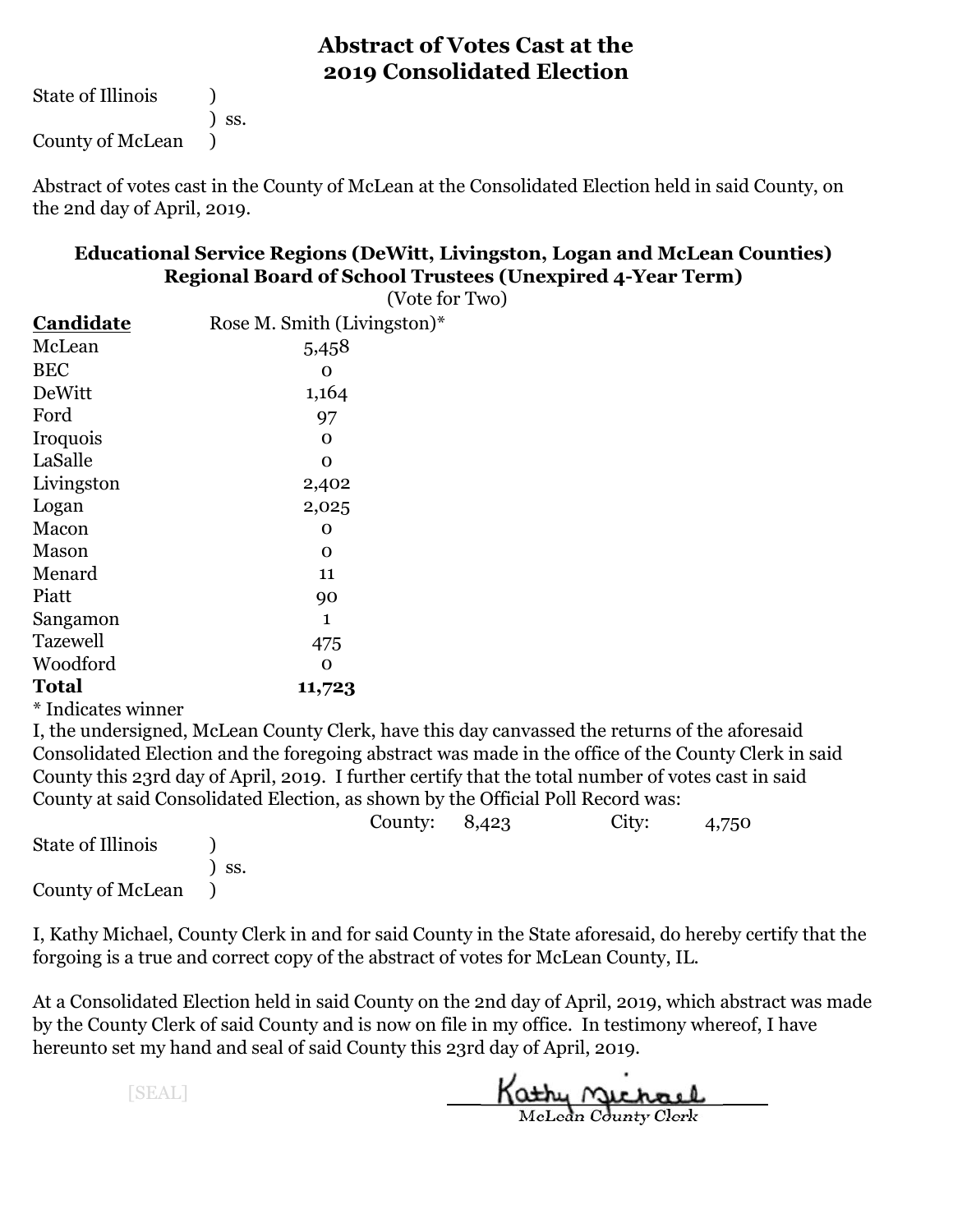State of Illinois (1)

) ss.

County of McLean )

Abstract of votes cast in the County of McLean at the Consolidated Election held in said County, on the 2nd day of April, 2019.

#### **Educational Service Regions (Mason, Tazewell and Woodford Counties) Regional Board of School Trustees**

|                      | (Vote for Two)             |              |  |
|----------------------|----------------------------|--------------|--|
| Candidate            | <b>County Representing</b> | <b>Total</b> |  |
| James W. Dunnan, III | <b>Tazewell</b>            | 129          |  |
| Kurt Krile           | Woodford                   | 150          |  |
|                      |                            |              |  |

I, the undersigned, McLean County Clerk, have this day canvassed the returns of the aforesaid Consolidated Election and the foregoing abstract was made in the office of the County Clerk in said County this 23rd day of April, 2019. I further certify that the total number of votes cast in said County at said Consolidated Election, as shown by the Official Poll Record was:

|                   |     | County: $8,423$ | City: | 4,750 |
|-------------------|-----|-----------------|-------|-------|
| State of Illinois |     |                 |       |       |
|                   | SS. |                 |       |       |
| County of McLean  |     |                 |       |       |

I, Kathy Michael, County Clerk in and for said County in the State aforesaid, do hereby certify that the forgoing is a true and correct copy of the abstract of votes for McLean County, IL.

At a Consolidated Election held in said County on the 2nd day of April, 2019, which abstract was made by the County Clerk of said County and is now on file in my office. In testimony whereof, I have hereunto set my hand and seal of said County this 23rd day of April, 2019.

Kathy Michael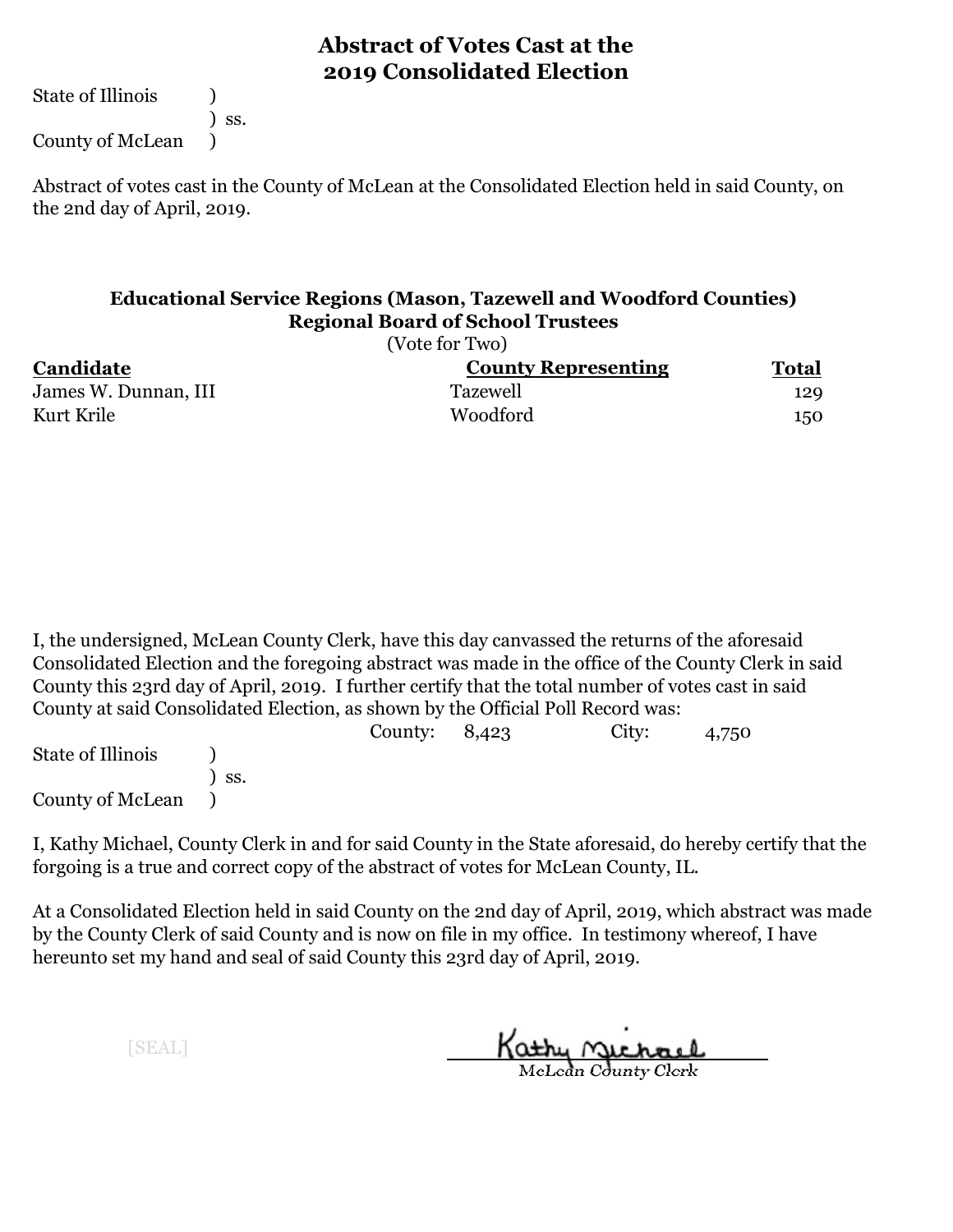State of Illinois (1)

) ss.

County of McLean )

Abstract of votes cast in the County of McLean at the Consolidated Election held in said County, on the 2nd day of April, 2019.

> **West Township Land Commission School Land Commissioner**

(Vote for One)

**Candidate Total** No Candidate and the contract of the contract of the contract of the contract of the contract of the contract of the contract of the contract of the contract of the contract of the contract of the contract of the contract

\* Indicates the Winner(s)

I, the undersigned, McLean County Clerk, have this day canvassed the returns of the aforesaid Consolidated Election and the foregoing abstract was made in the office of the County Clerk in said County this 23rd day of April, 2019. I further certify that the total number of votes cast in said County at said Consolidated Election, as shown by the Official Poll Record was:

County: 8,423 City: 4,750 State of Illinois (a) ) ss. County of McLean )

I, Kathy Michael, County Clerk in and for said County in the State aforesaid, do hereby certify that the forgoing is a true and correct copy of the abstract of votes for McLean County, IL.

At a Consolidated Election held in said County on the 2nd day of April, 2019, which abstract was made by the County Clerk of said County and is now on file in my office. In testimony whereof, I have hereunto set my hand and seal of said County this 23rd day of April, 2019.

Kathy Michael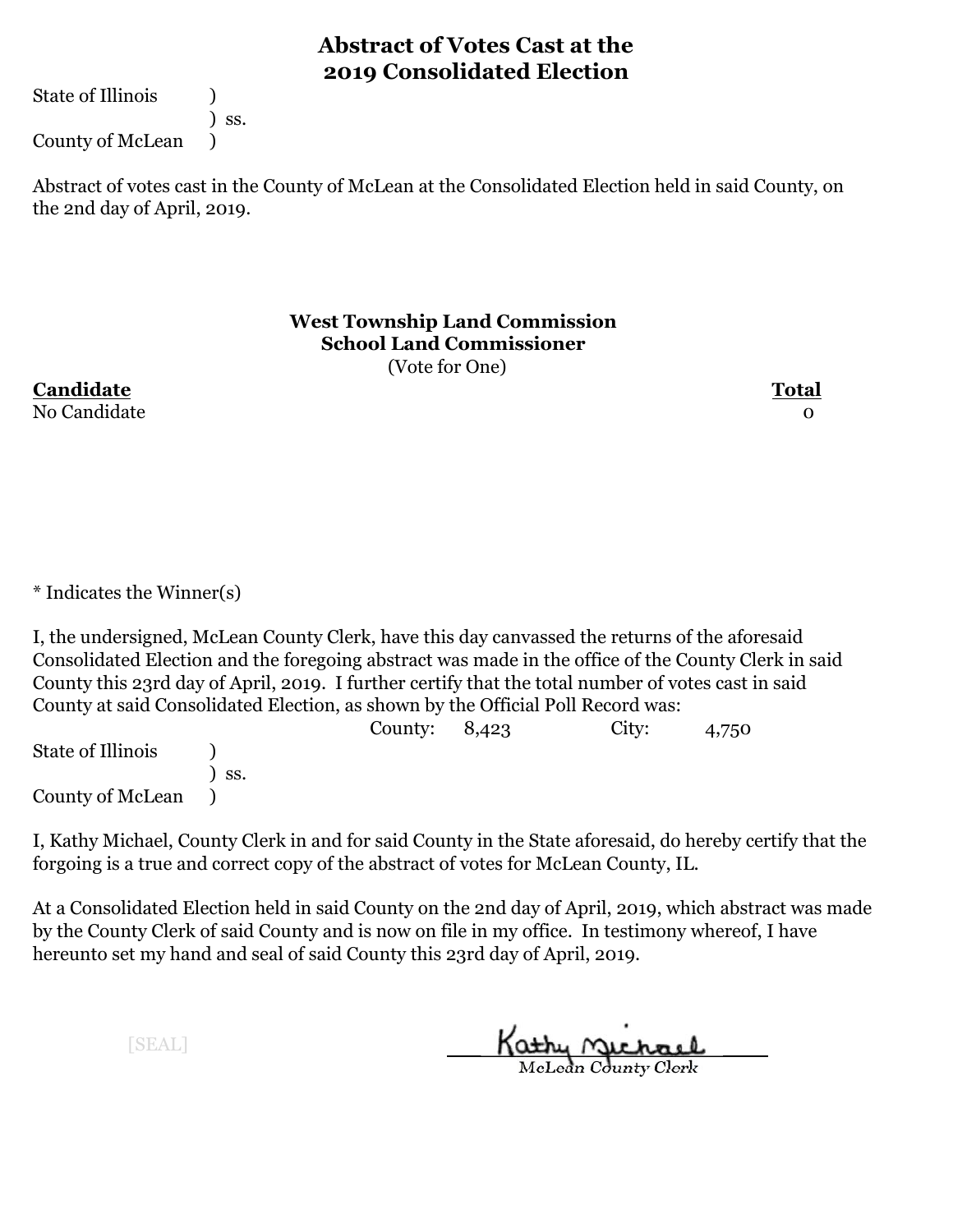State of Illinois (1)

) ss.

County of McLean )

Abstract of votes cast in the County of McLean at the Consolidated Election held in said County, on the 2nd day of April, 2019.

# **Yates Township Land Commission Land Commissioner**

(Vote for Two)

| Candidate         | <b>Total</b> |   |
|-------------------|--------------|---|
| Carlos G. Bahler  | 13           | * |
| Donald A. Schmid  | 12           |   |
| Christian Vercler | 15           | ∗ |

\* Indicates the Winner(s)

I, the undersigned, McLean County Clerk, have this day canvassed the returns of the aforesaid Consolidated Election and the foregoing abstract was made in the office of the County Clerk in said County this 23rd day of April, 2019. I further certify that the total number of votes cast in said County at said Consolidated Election, as shown by the Official Poll Record was:

|                   |             | County: $8,423$ | City: | 4,750 |
|-------------------|-------------|-----------------|-------|-------|
| State of Illinois |             |                 |       |       |
|                   | $\cdot$ SS. |                 |       |       |
| County of McLean  |             |                 |       |       |

I, Kathy Michael, County Clerk in and for said County in the State aforesaid, do hereby certify that the forgoing is a true and correct copy of the abstract of votes for McLean County, IL.

At a Consolidated Election held in said County on the 2nd day of April, 2019, which abstract was made by the County Clerk of said County and is now on file in my office. In testimony whereof, I have hereunto set my hand and seal of said County this 23rd day of April, 2019.

Kathy Michael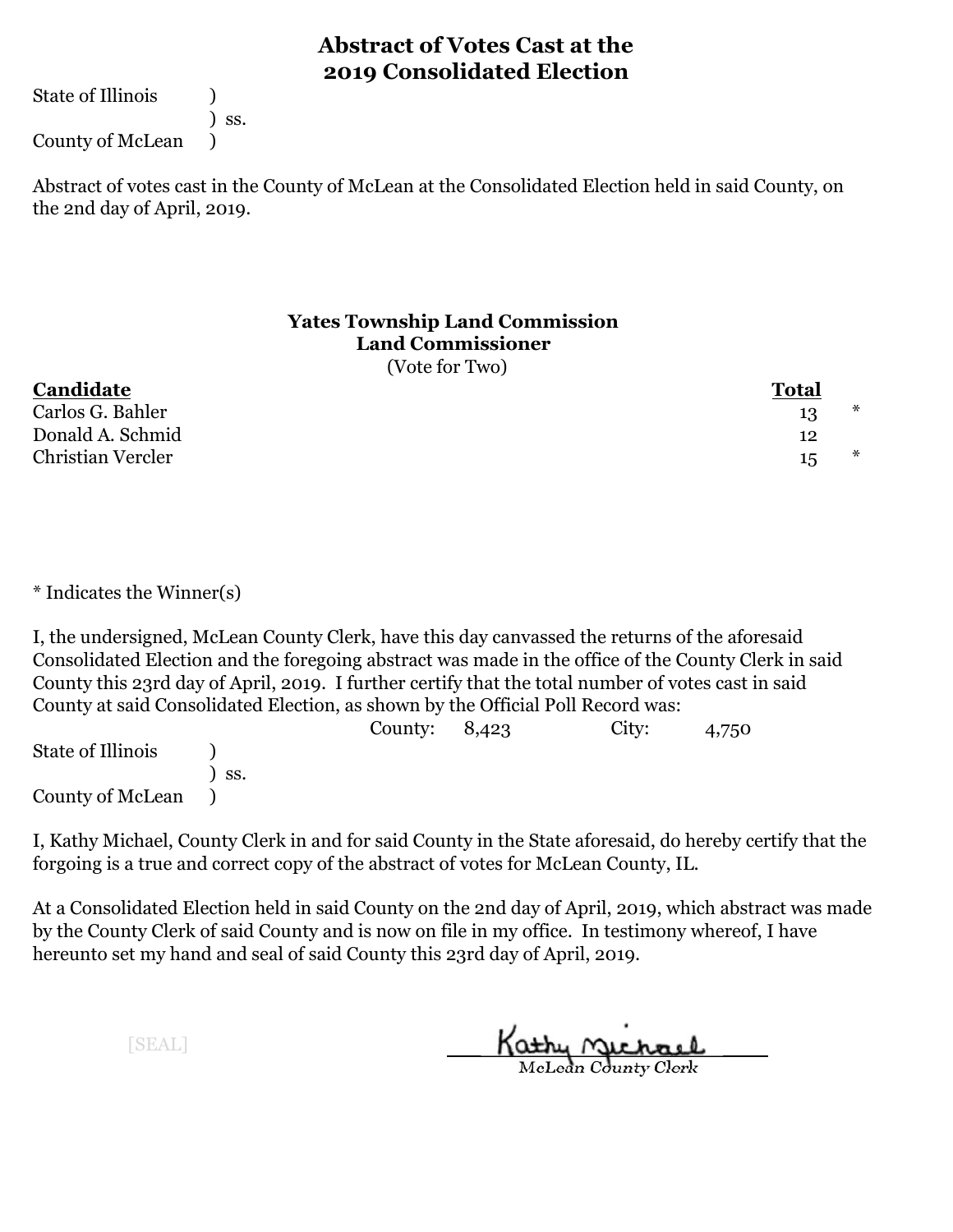State of Illinois (1)

) ss.

County of McLean )

Abstract of votes cast in the County of McLean at the Consolidated Election held in said County, on the 2nd day of April, 2019.

# **LeRoy Community Fire Protection District Trustee**

(Vote for One)

**Candidate McLean DeWitt Total** Craig W. Hanlin  $143$  1  $144$   $*$ 

\* Indicates the Winner(s)

I, the undersigned, McLean County Clerk, have this day canvassed the returns of the aforesaid Consolidated Election and the foregoing abstract was made in the office of the County Clerk in said County this 23rd day of April, 2019. I further certify that the total number of votes cast in said County at said Consolidated Election, as shown by the Official Poll Record was:

|                   |     | County: $8,423$ | City: | 4,750 |  |
|-------------------|-----|-----------------|-------|-------|--|
| State of Illinois |     |                 |       |       |  |
|                   | SS. |                 |       |       |  |
| County of McLean  |     |                 |       |       |  |

I, Kathy Michael, County Clerk in and for said County in the State aforesaid, do hereby certify that the forgoing is a true and correct copy of the abstract of votes for McLean County, IL.

At a Consolidated Election held in said County on the 2nd day of April, 2019, which abstract was made by the County Clerk of said County and is now on file in my office. In testimony whereof, I have hereunto set my hand and seal of said County this 23rd day of April, 2019.

Kathy <u>Michael</u>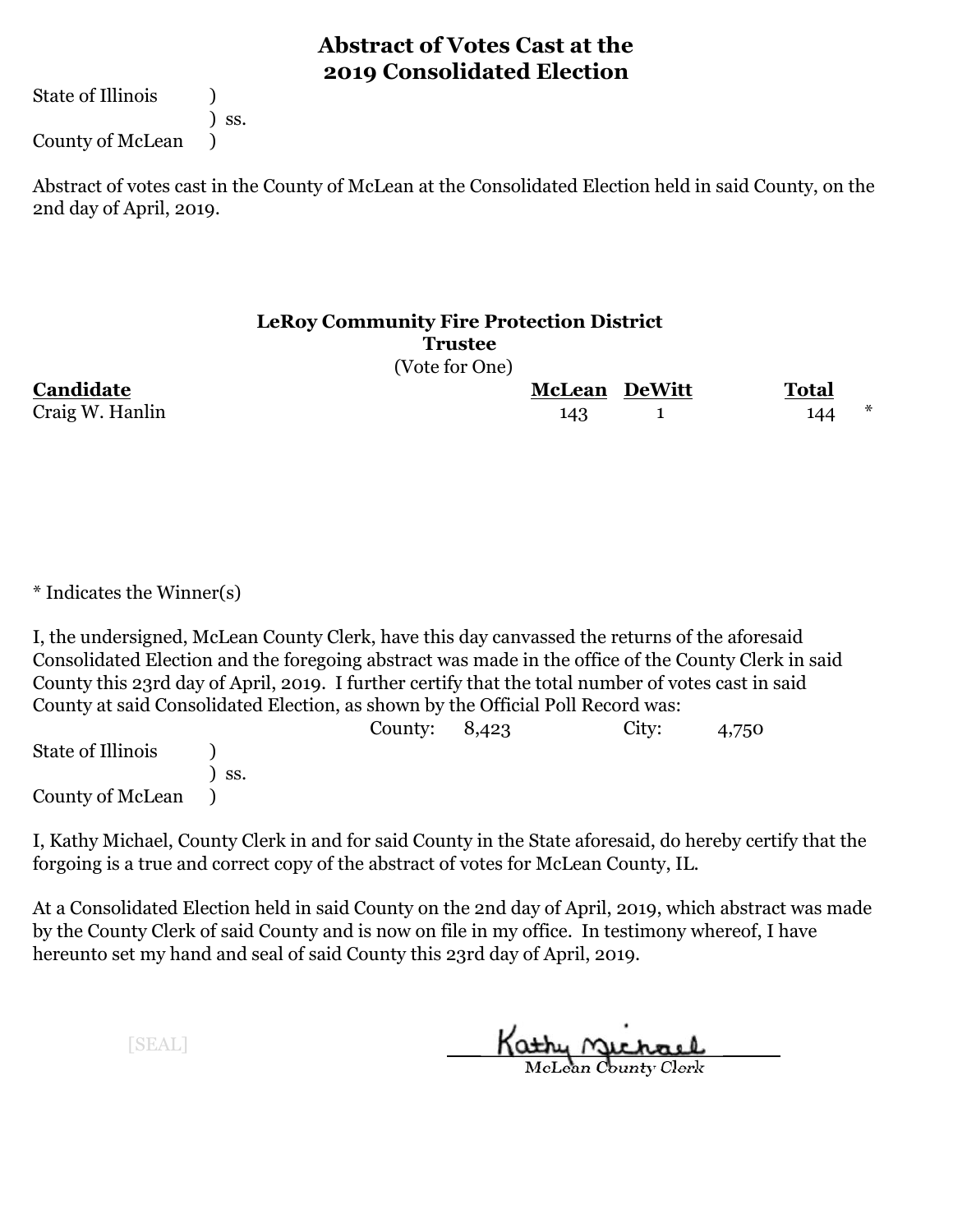State of Illinois (1)

) ss.

County of McLean )

Abstract of votes cast in the County of McLean at the Consolidated Election held in said County, on the 2nd day of April, 2019.

#### **Northern Piatt Fire Protection District Trustee (Piatt, Champaign, DeWitt and McLean)** (Vote for One)

**Candidate Total** Megan Beck 0 Dale Lipsey 0

I, the undersigned, McLean County Clerk, have this day canvassed the returns of the aforesaid Consolidated Election and the foregoing abstract was made in the office of the County Clerk in said County this 23rd day of April, 2019. I further certify that the total number of votes cast in said County at said Consolidated Election, as shown by the Official Poll Record was:

|                   |                  | County: $8,423$ | City: | 4,750 |  |
|-------------------|------------------|-----------------|-------|-------|--|
| State of Illinois |                  |                 |       |       |  |
|                   | $\mathsf{S}$ SS. |                 |       |       |  |
| County of McLean  |                  |                 |       |       |  |

I, Kathy Michael, County Clerk in and for said County in the State aforesaid, do hereby certify that the forgoing is a true and correct copy of the abstract of votes for McLean County, IL.

At a Consolidated Election held in said County on the 2nd day of April, 2019, which abstract was made by the County Clerk of said County and is now on file in my office. In testimony whereof, I have hereunto set my hand and seal of said County this 23rd day of April, 2019.

Kathy <u>Michael</u>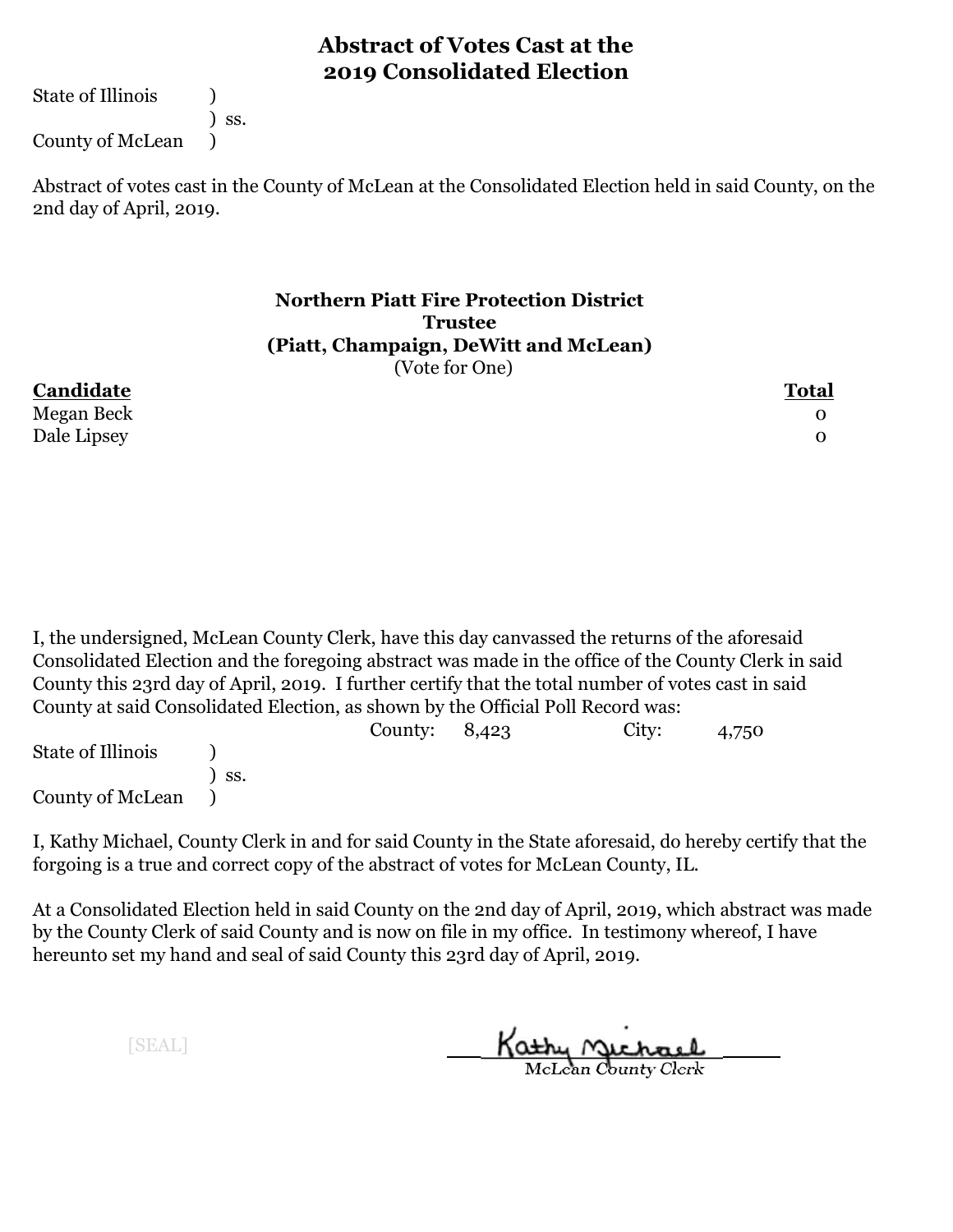State of Illinois (1)

) ss.

County of McLean )

Abstract of votes cast in the County of McLean at the Consolidated Election held in said County, on the 2nd day of April, 2019.

#### **Mt. Hope-Funks Grove Water Authority Trustee Water Authority** (Vote for One)

**Candidate Total** No Candidate and the contract of the contract of the contract of the contract of the contract of the contract o

\* Indicates the Winner(s)

I, the undersigned, McLean County Clerk, have this day canvassed the returns of the aforesaid Consolidated Election and the foregoing abstract was made in the office of the County Clerk in said County this 23rd day of April, 2019. I further certify that the total number of votes cast in said County at said Consolidated Election, as shown by the Official Poll Record was:

County: 8,423 City: 4,750 State of Illinois (a) ) ss. County of McLean )

I, Kathy Michael, County Clerk in and for said County in the State aforesaid, do hereby certify that the forgoing is a true and correct copy of the abstract of votes for McLean County, IL.

At a Consolidated Election held in said County on the 2nd day of April, 2019, which abstract was made by the County Clerk of said County and is now on file in my office. In testimony whereof, I have hereunto set my hand and seal of said County this 23rd day of April, 2019.

Kathy Michael